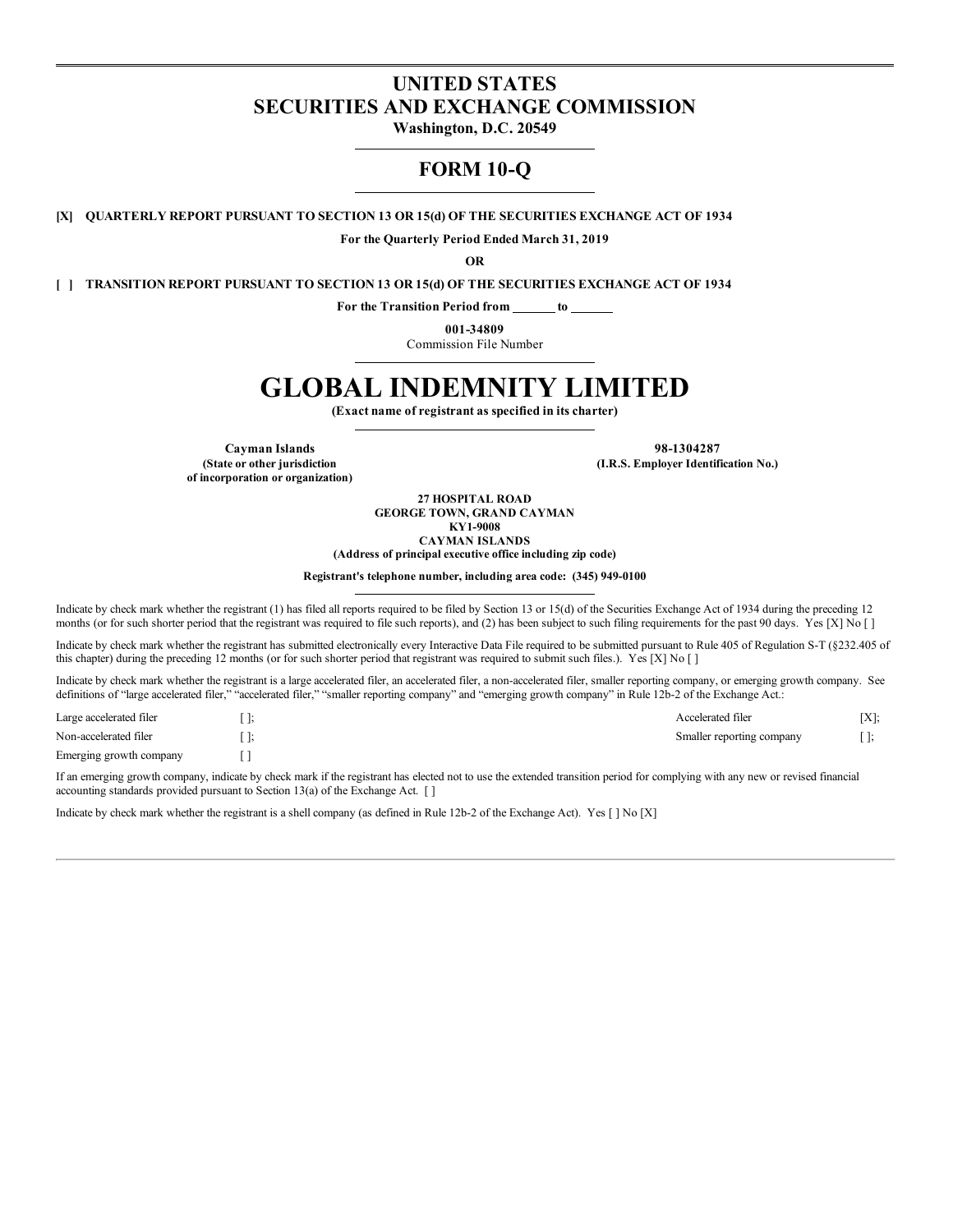Securities registered pursuant to Section 12(b) of the Act:

| Title of each class                | <b>Trading Symbol</b> | Name of each exchange on which registered |
|------------------------------------|-----------------------|-------------------------------------------|
| A Ordinary Shares                  | GBLI                  | NASDAQ Global Select Market               |
| 7.75% Subordinated Notes due 2045  | <b>GBLIZ</b>          | NASDAQ Global Select Market               |
| 7.875% Subordinated Notes due 2047 | GBLIL                 | NASDAQ Global Select Market               |

As of May 3, 2019, the registrant had outstanding 10,113,527 A Ordinary Shares and 4,133,366 B Ordinary Shares.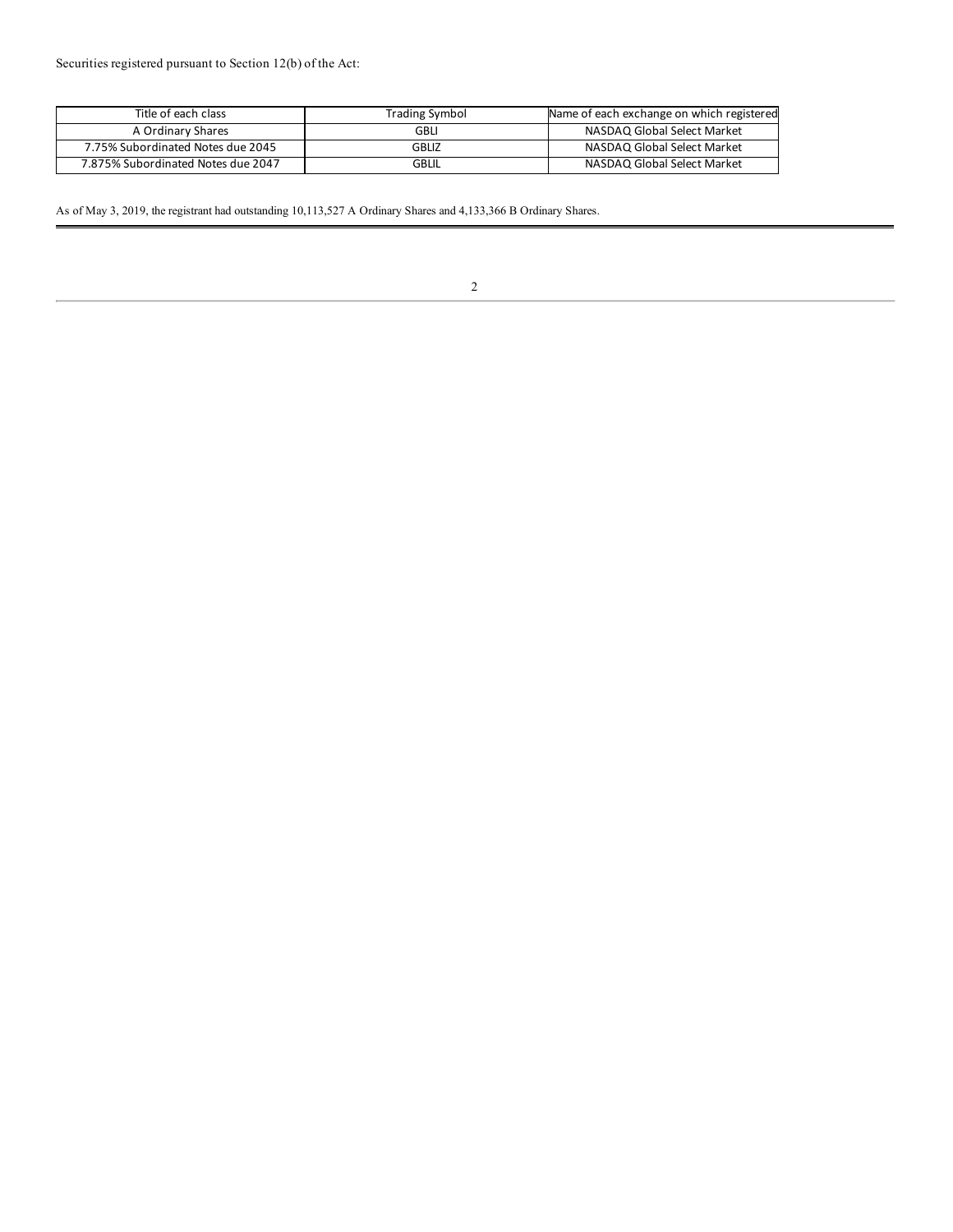# **TABLE OF CONTENTS**

**PART I – FINANCIAL [INFORMATION](#page-3-0)**

**Page**

| Item 1.   | <b>Financial Statements:</b>                                                                                                           | 4      |
|-----------|----------------------------------------------------------------------------------------------------------------------------------------|--------|
|           | <b>Consolidated Balance Sheets</b><br>As of March 31, 2019 (Unaudited) and December 31, 2018                                           | 4      |
|           | <b>Consolidated Statements of Operations</b><br>Ouarters Ended March 31, 2019 (Unaudited) and March 31, 2018 (Unaudited)               | 5      |
|           | <b>Consolidated Statements of Comprehensive Income</b><br>Quarters Ended March 31, 2019 (Unaudited) and March 31, 2018 (Unaudited)     | 6      |
|           | Consolidated Statements of Changes in Shareholders' Equity<br>Ouarters Ended March 31, 2019 (Unaudited) and March 31, 2018 (Unaudited) | $\tau$ |
|           | <b>Consolidated Statements of Cash Flows</b><br>Ouarters Ended March 31, 2019 (Unaudited) and March 31, 2018 (Unaudited)               | 8      |
|           | Notes to Consolidated Financial Statements (Unaudited)                                                                                 | 9      |
| Item 2.   | Management's Discussion and Analysis of Financial Condition and Results of Operations                                                  | 42     |
| Item 3.   | <b>Quantitative and Qualitative Disclosures about Market Risk</b>                                                                      | 61     |
| Item 4.   | <b>Controls and Procedures</b>                                                                                                         | 62     |
|           | <b>PART II - OTHER INFORMATION</b>                                                                                                     |        |
| Item 1.   | <b>Legal Proceedings</b>                                                                                                               | 63     |
| Item 1A.  | <b>Risk Factors</b>                                                                                                                    | 63     |
| Item 2.   | Unregistered Sales of Equity Securities and Use of Proceeds                                                                            | 63     |
| Item 3.   | <b>Defaults Upon Senior Securities</b>                                                                                                 | 63     |
| Item 4.   | <b>Mine Safety Disclosures</b>                                                                                                         | 63     |
| Item 5.   | Other Information                                                                                                                      | 63     |
| Item 6.   | <b>Exhibits</b>                                                                                                                        | 64     |
| Signature |                                                                                                                                        | 65     |
|           |                                                                                                                                        |        |

3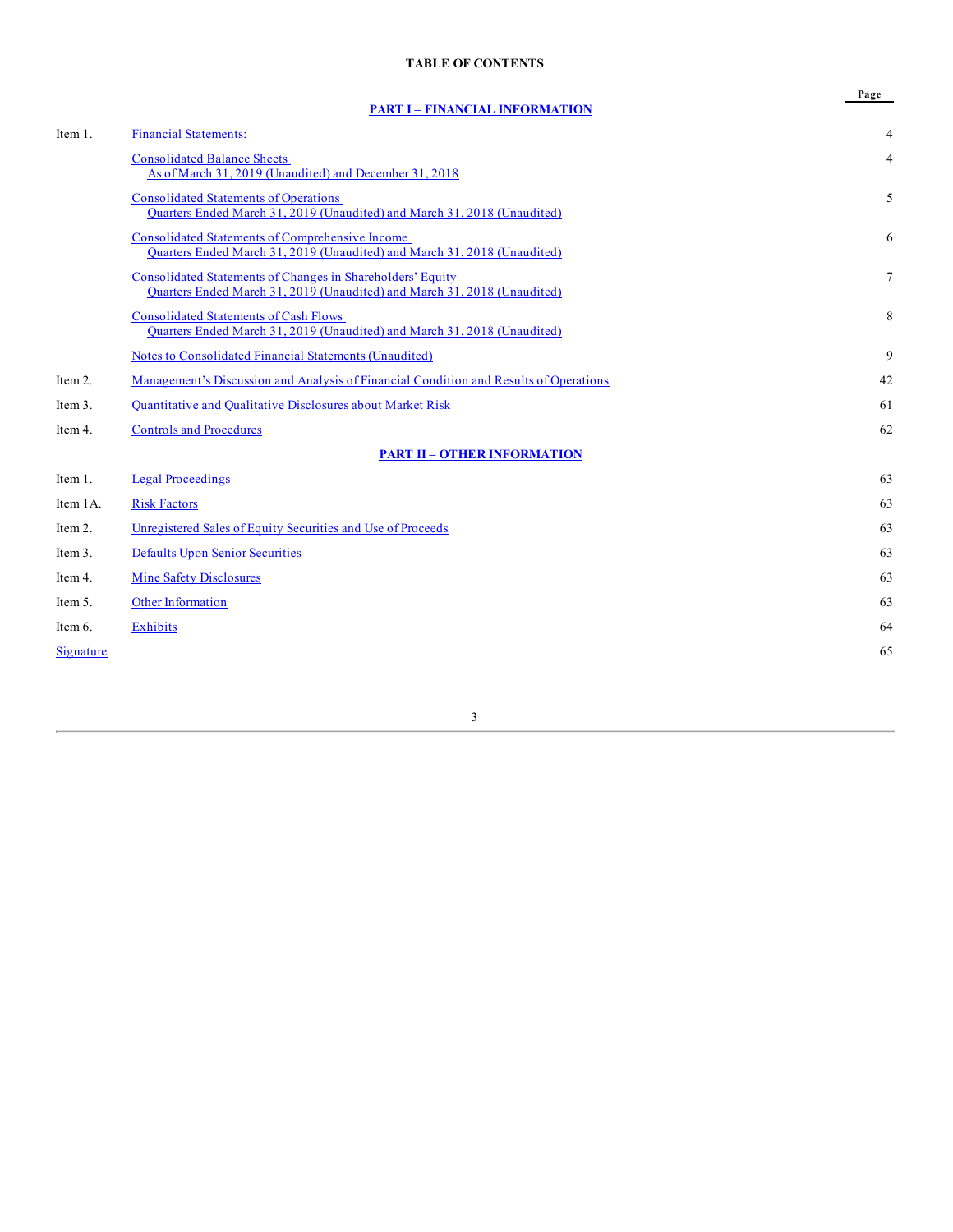# **PART I – FINANCIAL INFORMATION**

# <span id="page-3-0"></span>**Item 1. Financial Statements**

# **GLOBAL INDEMNITY LIMITED**

# **Consolidated Balance Sheets**

# (In thousands, except share amounts)

|                                                                                                                                                                                                                                                                                                              |               | (Unaudited)<br>March 31, 2019 |              | December 31, 2018 |
|--------------------------------------------------------------------------------------------------------------------------------------------------------------------------------------------------------------------------------------------------------------------------------------------------------------|---------------|-------------------------------|--------------|-------------------|
| <b>ASSETS</b>                                                                                                                                                                                                                                                                                                |               |                               |              |                   |
| Fixed maturities:                                                                                                                                                                                                                                                                                            |               |                               |              |                   |
| Available for sale, at fair value (amortized cost: \$1,291,128 and \$1,257,830)                                                                                                                                                                                                                              | $\mathsf{\$}$ | 1,294,555                     | \$           | 1,235,155         |
| Equity securities, at fair value                                                                                                                                                                                                                                                                             |               | 142,534                       |              | 124,747           |
| Other invested assets                                                                                                                                                                                                                                                                                        |               | 48,705                        |              | 50,753            |
| Total investments                                                                                                                                                                                                                                                                                            |               | 1,485,794                     |              | 1,410,655         |
| Cash and cash equivalents                                                                                                                                                                                                                                                                                    |               | 37,874                        |              | 99,497            |
| Premiums receivable, net                                                                                                                                                                                                                                                                                     |               | 92,477                        |              | 87,679            |
| Reinsurance receivables, net                                                                                                                                                                                                                                                                                 |               | 102,346                       |              | 114,418           |
| Funds held by ceding insurers                                                                                                                                                                                                                                                                                |               | 44,902                        |              | 49,206            |
| Federal income taxes receivable                                                                                                                                                                                                                                                                              |               | 11,069                        |              | 10,866            |
| Deferred federal income taxes                                                                                                                                                                                                                                                                                |               | 40,943                        |              | 48,589            |
| Deferred acquisition costs                                                                                                                                                                                                                                                                                   |               | 62,854                        |              | 61,676            |
| Intangible assets                                                                                                                                                                                                                                                                                            |               | 21,888                        |              | 22,020            |
| Goodwill                                                                                                                                                                                                                                                                                                     |               | 6,521                         |              | 6,521             |
| Prepaid reinsurance premiums                                                                                                                                                                                                                                                                                 |               | 19,041                        |              | 20,594            |
| Receivable for securities sold                                                                                                                                                                                                                                                                               |               |                               |              | 15                |
| Other assets                                                                                                                                                                                                                                                                                                 |               | 59,199                        |              | 28,530            |
| Total assets                                                                                                                                                                                                                                                                                                 | S             | 1,984,908                     | \$           | 1,960,266         |
| <b>LIABILITIES AND SHAREHOLDERS' EQUITY</b>                                                                                                                                                                                                                                                                  |               |                               |              |                   |
| <b>Liabilities:</b>                                                                                                                                                                                                                                                                                          |               |                               |              |                   |
| Unpaid losses and loss adjustment expenses                                                                                                                                                                                                                                                                   | \$            | 645,959                       | \$           | 680,031           |
| Unearned premiums                                                                                                                                                                                                                                                                                            |               | 281,684                       |              | 281,912           |
| Ceded balances payable                                                                                                                                                                                                                                                                                       |               | 14,573                        |              | 14,994            |
| Payable for securities purchased                                                                                                                                                                                                                                                                             |               | 5,252                         |              |                   |
| Contingent commissions                                                                                                                                                                                                                                                                                       |               | 7.170                         |              | 10.636            |
| Debt                                                                                                                                                                                                                                                                                                         |               | 294,581                       |              | 288,565           |
| Other liabilities                                                                                                                                                                                                                                                                                            |               | 68,034                        |              | 55,069            |
| <b>Total liabilities</b>                                                                                                                                                                                                                                                                                     | $\mathbf S$   | 1,317,253                     | $\mathbf S$  | 1,331,207         |
| Commitments and contingencies (Note 10)                                                                                                                                                                                                                                                                      |               |                               |              |                   |
| Shareholders' equity:                                                                                                                                                                                                                                                                                        |               |                               |              |                   |
| Ordinary shares, \$0.0001 par value, 900,000,000 ordinary shares authorized; A ordinary shares issued: 10,223,976 and<br>10,171,954 respectively; A ordinary shares outstanding: 10,113,527 and 10,095,312, respectively; B ordinary shares issued<br>and outstanding: 4,133,366 and 4,133,366, respectively |               | 2                             |              | $\overline{c}$    |
| Additional paid-in capital                                                                                                                                                                                                                                                                                   |               | 438,783                       |              | 438,182           |
| Accumulated other comprehensive income (loss), net of taxes                                                                                                                                                                                                                                                  |               | 1,669                         |              | (21, 231)         |
| Retained earnings                                                                                                                                                                                                                                                                                            |               | 231,176                       |              | 215,132           |
| A ordinary shares in treasury, at cost: 110,449 and 76,642 shares, respectively                                                                                                                                                                                                                              |               | (3,975)                       |              | (3,026)           |
| Total shareholders' equity                                                                                                                                                                                                                                                                                   |               | 667,655                       |              | 629,059           |
| Total liabilities and shareholders' equity                                                                                                                                                                                                                                                                   | S             | 1.984.908                     | $\mathbb{S}$ | 1.960.266         |
|                                                                                                                                                                                                                                                                                                              |               |                               |              |                   |

See accompanying notes to consolidated financial statements.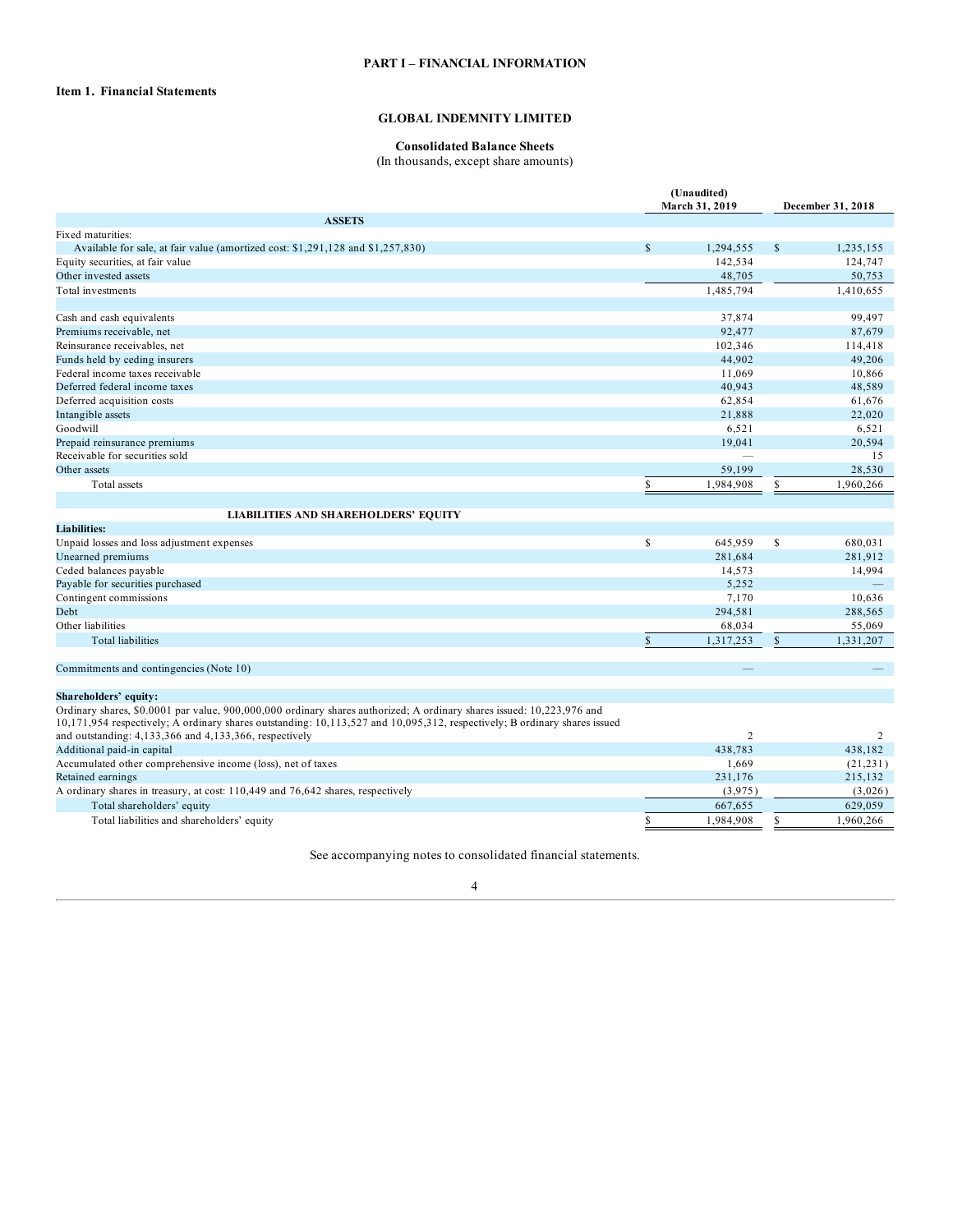#### **Consolidated Statements of Operations** (In thousands, except shares and per share data)

<span id="page-4-0"></span>

|                                                       |              | (Unaudited)<br><b>Ouarters Ended March 31,</b><br>2019 |              |            |  |  |  |  |
|-------------------------------------------------------|--------------|--------------------------------------------------------|--------------|------------|--|--|--|--|
|                                                       |              |                                                        |              | 2018       |  |  |  |  |
| <b>Revenues:</b>                                      |              |                                                        |              |            |  |  |  |  |
| Gross premiums written                                | \$           | 142,201                                                | \$           | 124,247    |  |  |  |  |
| Net premiums written                                  | S            | 123,416                                                | \$           | 107,870    |  |  |  |  |
|                                                       |              |                                                        |              |            |  |  |  |  |
| Net premiums earned                                   | $\mathbb{S}$ | 122,089                                                | $\mathbb{S}$ | 108,002    |  |  |  |  |
| Net investment income                                 |              | 7,219                                                  |              | 11,404     |  |  |  |  |
| Net realized investment gains (losses):               |              |                                                        |              |            |  |  |  |  |
| Other than temporary impairment losses on investments |              | (1,897)                                                |              |            |  |  |  |  |
| Other net realized investment gains (losses)          |              | 12,287                                                 |              | (316)      |  |  |  |  |
| Total net realized investment gains (losses)          |              | 10,390                                                 |              | (316)      |  |  |  |  |
| Other income                                          |              | 488                                                    |              | 554        |  |  |  |  |
| Total revenues                                        |              | 140,186                                                |              | 119,644    |  |  |  |  |
| <b>Losses and Expenses:</b>                           |              |                                                        |              |            |  |  |  |  |
| Net losses and loss adjustment expenses               |              | 58,321                                                 |              | 56,072     |  |  |  |  |
| Acquisition costs and other underwriting expenses     |              | 49,743                                                 |              | 45,003     |  |  |  |  |
| Corporate and other operating expenses                |              | 3,205                                                  |              | 9,260      |  |  |  |  |
| Interest expense                                      |              | 5,023                                                  |              | 4,861      |  |  |  |  |
| Income before income taxes                            |              | 23,894                                                 |              | 4,448      |  |  |  |  |
| Income tax expense (benefit)                          |              | 4,294                                                  |              | (1,253)    |  |  |  |  |
| Net income                                            | S            | 19,600                                                 | \$           | 5,701      |  |  |  |  |
|                                                       |              |                                                        |              |            |  |  |  |  |
| Per share data:                                       |              |                                                        |              |            |  |  |  |  |
| Net income                                            |              |                                                        |              |            |  |  |  |  |
| <b>Basic</b>                                          | $\mathbb{S}$ | 1.38                                                   | \$           | 0.41       |  |  |  |  |
| Diluted                                               | $\$$         | 1.37                                                   | \$           | 0.40       |  |  |  |  |
|                                                       |              |                                                        |              |            |  |  |  |  |
| Weighted-average number of shares outstanding         |              |                                                        |              |            |  |  |  |  |
| <b>Basic</b>                                          |              | 14,153,918                                             |              | 14,055,022 |  |  |  |  |
| Diluted                                               |              | 14,315,091                                             |              | 14,285,837 |  |  |  |  |
|                                                       |              |                                                        |              |            |  |  |  |  |
| Cash dividends declared per share                     | \$           | 0.25                                                   | \$           | 0.25       |  |  |  |  |

See accompanying notes to consolidated financial statements.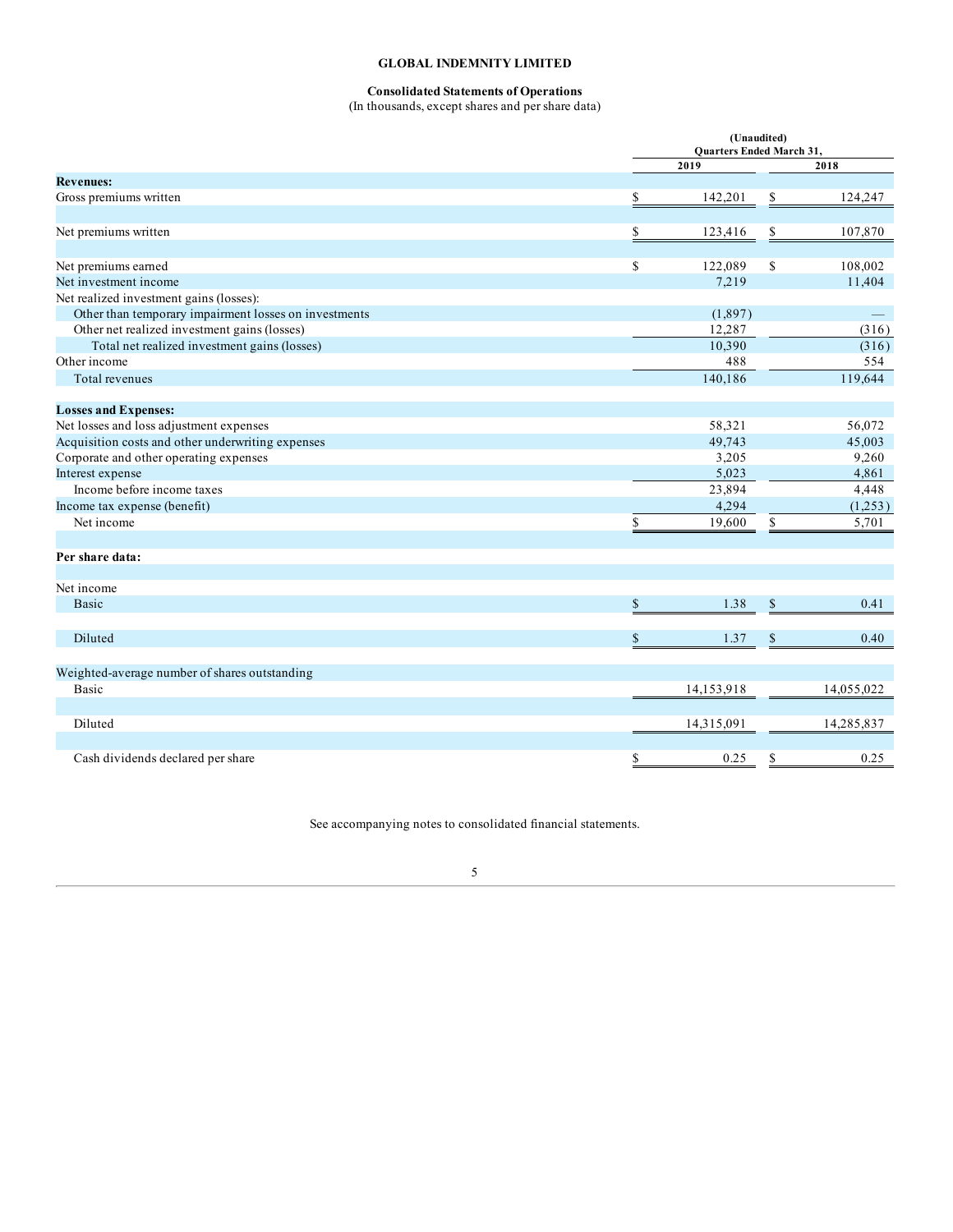### **Consolidated Statements of Comprehensive Income**

(In thousands)

<span id="page-5-0"></span>

|                                                                                                     |  | <b>Quarters Ended March 31,</b> |  |           |
|-----------------------------------------------------------------------------------------------------|--|---------------------------------|--|-----------|
|                                                                                                     |  | 2019                            |  | 2018      |
| Net income                                                                                          |  | 19,600                          |  | 5,701     |
|                                                                                                     |  |                                 |  |           |
| Other comprehensive income (loss), net of tax:                                                      |  |                                 |  |           |
| Unrealized holding gains (losses)                                                                   |  | 20,785                          |  | (15, 188) |
| Portion of other-than-temporary impairment losses recognized in other comprehensive income (losses) |  | (1)                             |  | (1)       |
| Reclassification adjustment for losses included in net income                                       |  | 1,922                           |  | 75        |
| Unrealized foreign currency translation gains (losses)                                              |  | 194                             |  | (372)     |
| Other comprehensive income (loss), net of tax                                                       |  | 22,900                          |  | (15, 486) |
|                                                                                                     |  |                                 |  |           |
| Comprehensive income (loss), net of tax                                                             |  | 42.500                          |  | (9,785)   |

See accompanying notes to consolidated financial statements.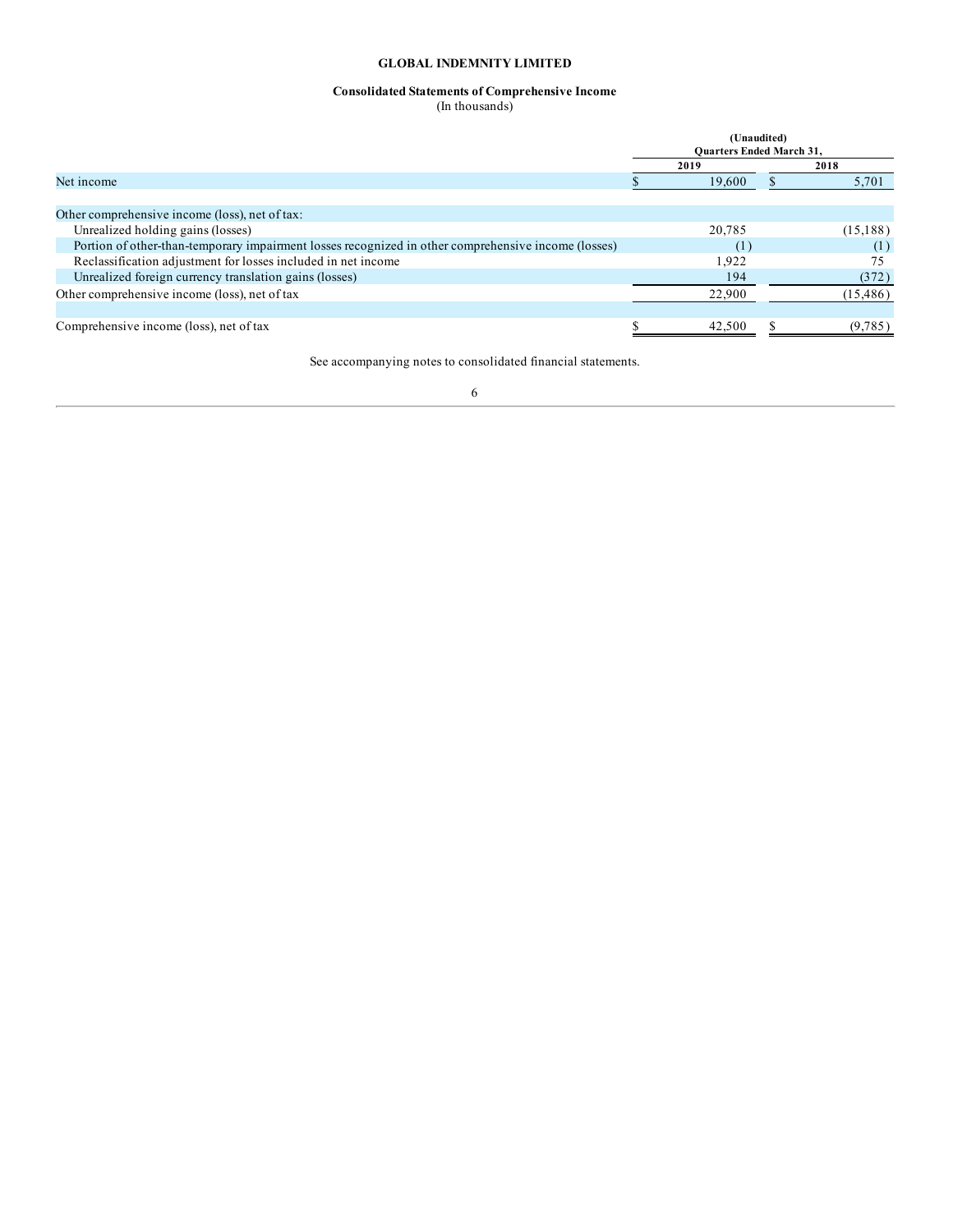# **Consolidated Statements of Changes in Shareholders' Equity**

(In thousands, except share amounts)

<span id="page-6-0"></span>

|                                                                                                  |                    | (Unaudited)<br>Quarters Ended March 31, |               |              |
|--------------------------------------------------------------------------------------------------|--------------------|-----------------------------------------|---------------|--------------|
|                                                                                                  |                    | 2019                                    |               | 2018         |
| Number of A ordinary shares issued:                                                              |                    |                                         |               |              |
| Number at beginning of period                                                                    |                    | 10,171,954                              |               | 10,102,927   |
| Ordinary shares issued under share incentive plans                                               |                    | 36,180                                  |               | 38,061       |
| Ordinary shares issued to directors                                                              |                    | 15,842                                  |               | 9,142        |
| Number at end of period                                                                          |                    | 10,223,976                              |               | 10.150.130   |
| Number of B ordinary shares issued:                                                              |                    |                                         |               |              |
| Number at beginning and end of period                                                            |                    | 4.133.366                               |               | 4.133.366    |
|                                                                                                  |                    |                                         |               |              |
| Par value of A ordinary shares:                                                                  |                    |                                         |               |              |
| Number at beginning and end of period                                                            | \$                 | 1                                       | Ŝ             | 1            |
|                                                                                                  |                    |                                         |               |              |
| Par value of B ordinary shares:                                                                  |                    |                                         |               |              |
| Balance at beginning and end of period                                                           | S                  | $\mathbf{1}$                            | S             | $\mathbf{1}$ |
|                                                                                                  |                    |                                         |               |              |
| Additional paid-in capital:                                                                      |                    |                                         |               |              |
| Balance at beginning of period                                                                   | $\mathbf S$        | 438,182                                 | \$            | 434,730      |
| Share compensation plans                                                                         |                    | 601                                     |               | 336          |
| Balance at end of period                                                                         | \$                 | 438,783                                 | S             | 435,066      |
|                                                                                                  |                    |                                         |               |              |
| Accumulated other comprehensive income (loss), net of deferred income tax:                       |                    |                                         |               |              |
| Balance at beginning of period                                                                   | $\mathbf{\hat{S}}$ | (21, 231)                               | -S            | 8,983        |
| Other comprehensive income (loss):                                                               |                    |                                         |               |              |
| Change in unrealized holding gains (losses)                                                      |                    | 22,707                                  |               | (15, 113)    |
| Change in other than temporary impairment losses recognized in other comprehensive income (loss) |                    | (1)                                     |               | (1)          |
| Unrealized foreign currency translation gains (losses)                                           |                    | 194                                     |               | (372)        |
| Other comprehensive income (loss)                                                                |                    | 22,900                                  |               | (15, 486)    |
| Cumulative effect adjustment resulting from adoption of new accounting guidance                  |                    |                                         |               | (10,028)     |
| Balance at end of period                                                                         | S                  | 1,669                                   | S             | (16, 531)    |
|                                                                                                  |                    |                                         |               |              |
| <b>Retained earnings:</b>                                                                        |                    |                                         |               |              |
| Balance at beginning of period                                                                   | \$                 | 215,132                                 | $\mathsf{s}$  | 275,838      |
| Cumulative effect adjustment resulting from adoption of new accounting guidance                  |                    | (5)                                     |               | 10,198       |
| Net income                                                                                       |                    | 19,600                                  |               | 5,701        |
| Dividends to shareholders (\$0.25 per share in 2019 and 2018)                                    |                    | (3,551)                                 |               | (3,550)      |
| Balance at end of period                                                                         | $\mathbf S$        | 231,176                                 | $\mathbf S$   | 288,187      |
|                                                                                                  |                    |                                         |               |              |
| Number of treasury shares:                                                                       |                    |                                         |               |              |
| Number at beginning of period                                                                    |                    | 76,642                                  |               | 29,551       |
| A ordinary shares purchased                                                                      |                    | 27,028                                  |               | 45,233       |
| Retirement of shares                                                                             |                    | 6,779                                   |               |              |
| Number at end of period                                                                          |                    | 110,449                                 |               | 74,784       |
|                                                                                                  |                    |                                         |               |              |
| Treasury shares, at cost:                                                                        |                    |                                         |               |              |
| Balance at beginning of period                                                                   | \$                 | (3,026)                                 | <sup>\$</sup> | (1, 159)     |
| A ordinary shares purchased, at cost                                                             |                    | (949)                                   |               | (1, 813)     |
| Balance at end of period                                                                         | S                  | (3,975)                                 | S             | (2,972)      |
|                                                                                                  |                    |                                         |               |              |
| Total shareholders' equity                                                                       | \$                 | 667,655                                 | \$            | 703,752      |
|                                                                                                  |                    |                                         |               |              |

See accompanying notes to consolidated financial statements.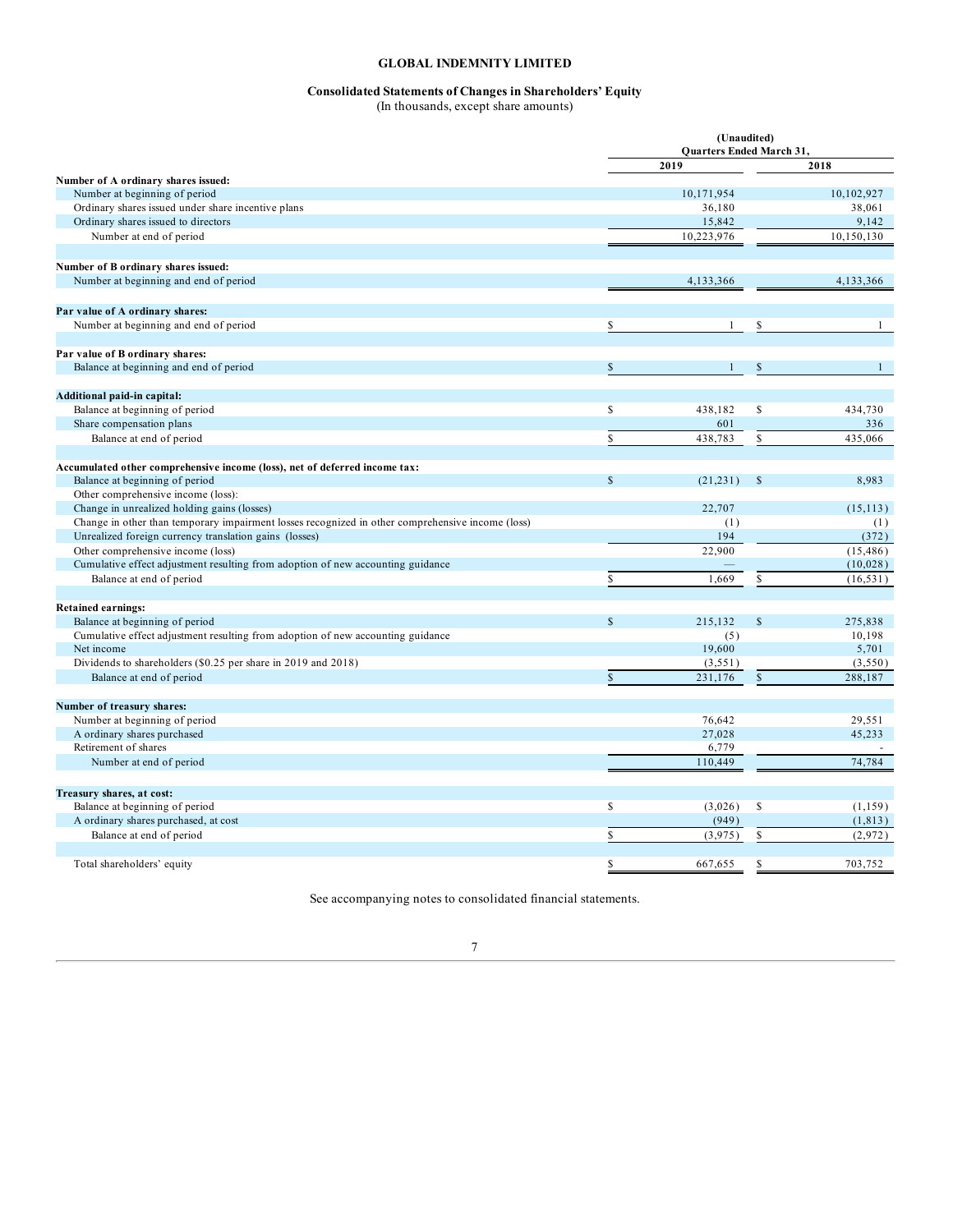#### **Consolidated Statements of Cash Flows** (In thousands)

<span id="page-7-0"></span>

|                                                                                              | (Unaudited)<br>Quarters Ended March 31, |            |    |           |
|----------------------------------------------------------------------------------------------|-----------------------------------------|------------|----|-----------|
|                                                                                              |                                         | 2019       |    | 2018      |
| Cash flows from operating activities:                                                        |                                         |            |    |           |
| Net income                                                                                   | \$                                      | 19,600     | \$ | 5,701     |
| Adjustments to reconcile net income to net cash provided by (used for) operating activities: |                                         |            |    |           |
| Amortization and depreciation                                                                |                                         | 1,783      |    | 1,791     |
| Amortization of debt issuance costs                                                          |                                         | 66         |    | 66        |
| Restricted stock and stock option expense                                                    |                                         | 601        |    | 336       |
| Deferred federal income taxes                                                                |                                         | 4,248      |    | (1,998)   |
| Amortization of bond premium and discount, net                                               |                                         | 1,189      |    | 1,543     |
| Net realized investment (gains) losses                                                       |                                         | (10,390)   |    | 316       |
| Equity in the earnings of equity method limited liability investments                        |                                         | 4,103      |    |           |
| Changes in:                                                                                  |                                         |            |    |           |
| Premiums receivable, net                                                                     |                                         | (4,798)    |    | 7,112     |
| Reinsurance receivables, net                                                                 |                                         | 12,072     |    | 7,413     |
| Funds held by ceding insurers                                                                |                                         | 4,498      |    | (4,168)   |
| Unpaid losses and loss adjustment expenses                                                   |                                         | (34,072)   |    | (19, 539) |
| Unearned premiums                                                                            |                                         | (228)      |    | (4, 335)  |
| Ceded balances payable                                                                       |                                         | (421)      |    | 1,077     |
| Other assets and liabilities, net                                                            |                                         | (18, 147)  |    | 45,398    |
| Contingent commissions                                                                       |                                         | (3,466)    |    | (4,092)   |
| Federal income tax receivable/payable                                                        |                                         | (203)      |    | 175       |
| Deferred acquisition costs, net                                                              |                                         | (1,178)    |    | 222       |
| Prepaid reinsurance premiums                                                                 |                                         | 1,553      |    | 4,209     |
| Net cash provided by (used for) operating activities                                         |                                         | (23, 190)  |    | 41,227    |
| Cash flows from investing activities:                                                        |                                         |            |    |           |
| Proceeds from sale of fixed maturities                                                       |                                         | 61,258     |    | 47,148    |
| Proceeds from sale of equity securities                                                      |                                         | 15,354     |    | 9,283     |
| Proceeds from maturity of fixed maturities                                                   |                                         | 19,352     |    | 18,281    |
| Proceeds from other invested assets                                                          |                                         | 1,445      |    | 2,711     |
| Amounts received (paid) in connection with derivatives                                       |                                         | (3,735)    |    | 5,490     |
| Purchases of fixed maturities                                                                |                                         | (112, 024) |    | (93, 603) |
| Purchases of equity securities                                                               |                                         | (17,989)   |    | (7,340)   |
| Purchases of other invested assets                                                           |                                         | (3,500)    |    | (7,050)   |
| Acquisition of business                                                                      |                                         |            |    | (3,515)   |
| Net cash used for investing activities                                                       |                                         | (39,839)   |    | (28, 595) |
| Cash flows from financing activities:                                                        |                                         |            |    |           |
| Net borrowings (repayments) under margin borrowing facility                                  |                                         | 5,950      |    | (8,212)   |
| Dividends paid to shareholders                                                               |                                         | (3,595)    |    | (3, 499)  |
| Purchases of A ordinary shares                                                               |                                         | (949)      |    | (1, 813)  |
| Net cash provided by (used for) financing activities                                         |                                         | 1,406      |    | (13, 524) |
| Net change in cash and cash equivalents                                                      |                                         | (61, 623)  |    | (892)     |
| Cash and cash equivalents at beginning of period                                             |                                         | 99,497     |    | 74,414    |
| Cash and cash equivalents at end of period                                                   | \$                                      | 37,874     | \$ | 73,522    |

See accompanying notes to consolidated financial statements.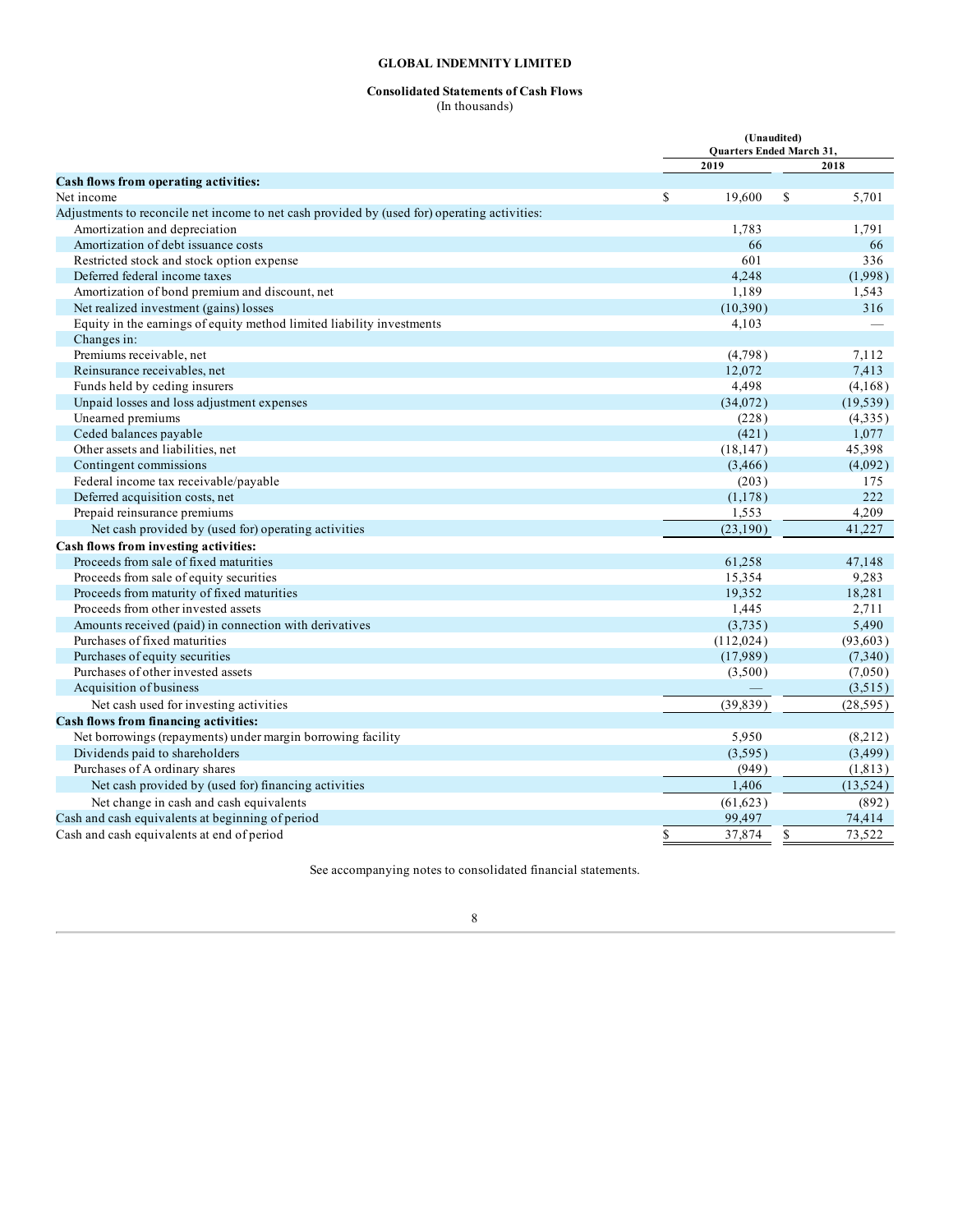# <span id="page-8-0"></span>**1. Principles of Consolidation and Basis of Presentation**

Global Indemnity Limited ("Global Indemnity" or "the Company") was incorporated on February 9, 2016 and is domiciled in the Cayman Islands. On November 7, 2016, Global Indemnity replaced Global Indemnity plc as the ultimate parent company as a result of a redomestication transaction. The Company's A ordinary shares are publicly traded on the NASDAQ Global Select Market under the ticker symbol GBLI. Please see Note 2 of the notes to the consolidated financial statements in Item 8 Part II of the Company's 2018 Annual Report on Form 10-K for more information on the Company's redomestication.

The Company manages its business through four business segments: Commercial Specialty, Specialty Property, Farm, Ranch, & Stable, and Reinsurance Operations. The Company's Commercial Specialty segment offers specialty property and casualty insurance products in the excess and surplus lines marketplace. The Company manages Commercial Specialty by differentiating them into four product classifications: Penn-America, which markets property and general liability products to small commercial businesses through a select network of wholesale general agents with specific binding authority; United National, which markets insurance products for targeted insured segments, including specialty products, such as property, general liability, and professional lines through program administrators with specific binding authority; Diamond State, which markets property, casualty, and professional lines products, which are developed by the Company's underwriting department by individuals with expertise in those lines of business, through wholesale brokers and also markets through program administrators having specific binding authority; and Vacant Express, which primarily insures dwellings which are currently vacant, undergoing renovation, or are under construction and is distributed through aggregators, brokers, and retail agents. These product classifications comprise the Company's Commercial Specialty business segment and are not considered individual business segments because each product has similar economic characteristics, distribution, and coverage. The Company's Specialty Property segment offers specialty personal lines property and casualty insurance products through general and specialty agents with specific binding authority on an admitted basis. The Company's Farm, Ranch, & Stable segment provides specialized property and casualty coverage including Commercial Farm Auto and Excess/Umbrella Coverage for the agriculture industry as well as specialized insurance products for the equine mortality and major medical industry on an admitted basis. These insurance products are distributed through wholesalers and retail agents, with a selected number having specific binding authority. Collectively, the Company's U.S. insurance subsidiaries are licensed in all 50 states, the District of Columbia, Puerto Rico, and the U.S. Virgin Islands. The Commercial Specialty, Specialty Property, and Farm, Ranch, & Stable segments comprise the Company's U.S. Insurance Operations ('Insurance Operations"). The Company's Reinsurance Operations consist solely of the operations of its Bermuda-based wholly-owned subsidiary, Global Indemnity Reinsurance Company, Ltd. ("Global Indemnity Reinsurance"). Global Indemnity Reinsurance is a treaty reinsurer of specialty property and casualty insurance and reinsurance companies. The Company's Reinsurance Operations segment provides reinsurance solutions through brokers and primary writers including insurance and reinsurance companies.

During the 1st quarter of 2019, the Company re-evaluated its Personal Lines segment and determined that Personal Lines should be bifurcated into two reportable segments: Specialty Property and Farm, Ranch, & Stable. This is the result of changing how Specialty Property and Farm, Ranch, & Stable are managed and reported on. Specialty Property is managed out of the Company's Scottsdale, Arizona office; whereas, Farm, Ranch, & Stable is managed out of the Company's Omaha, Nebraska office. In the past, Farm, Ranch, & Stable reported to the Scottsdale, Arizona office and now it reports directly to the Company's main headquarters in Bala Cynwyd, Pennsylvania. Results for Specialty Property and Farm, Ranch, & Stable are separately measured, resources are separately allocated to each of these lines, and employees in each line are now being rewarded based on each line's separate results. Accordingly, the Company will report Specialty Property and Farm, Ranch, & Stable as two separate reportable segments. In addition, the Company has changed the name of its Commercial Lines segment to Commercial Specialty to better align with its key product offerings. The segment results for the quarter ended March 31, 2018 have been revised to reflect these changes. See Note 13 for additional information regarding segments.

The interim consolidated financial statements are unaudited, but have been prepared in conformity with United States of America generally accepted accounting principles ("GAAP"), which differs in certain respects from those principles followed in reports to insurance regulatory authorities. The preparation of consolidated financial statements in conformity with GAAP requires management to make estimates and assumptions that affect the reported amounts of assets and liabilities and disclosure of contingent assets and liabilities at the date of the consolidated financial statements and the reported amounts of revenues and expenses during the reporting period. Actual results could differ from those estimates.

The unaudited consolidated financial statements include all adjustments that are, in the opinion of management, of a normal recurring nature and are necessary for a fair statement of results for the interim periods. Results of operations for the quarters ended March 31, 2019 and 2018 are not necessarily indicative of the results of a full year. The accompanying notes to the unaudited consolidated financial statements should be read in conjunction with the notes to the consolidated financial statements contained in the Company's 2018 Annual Report on Form 10-K.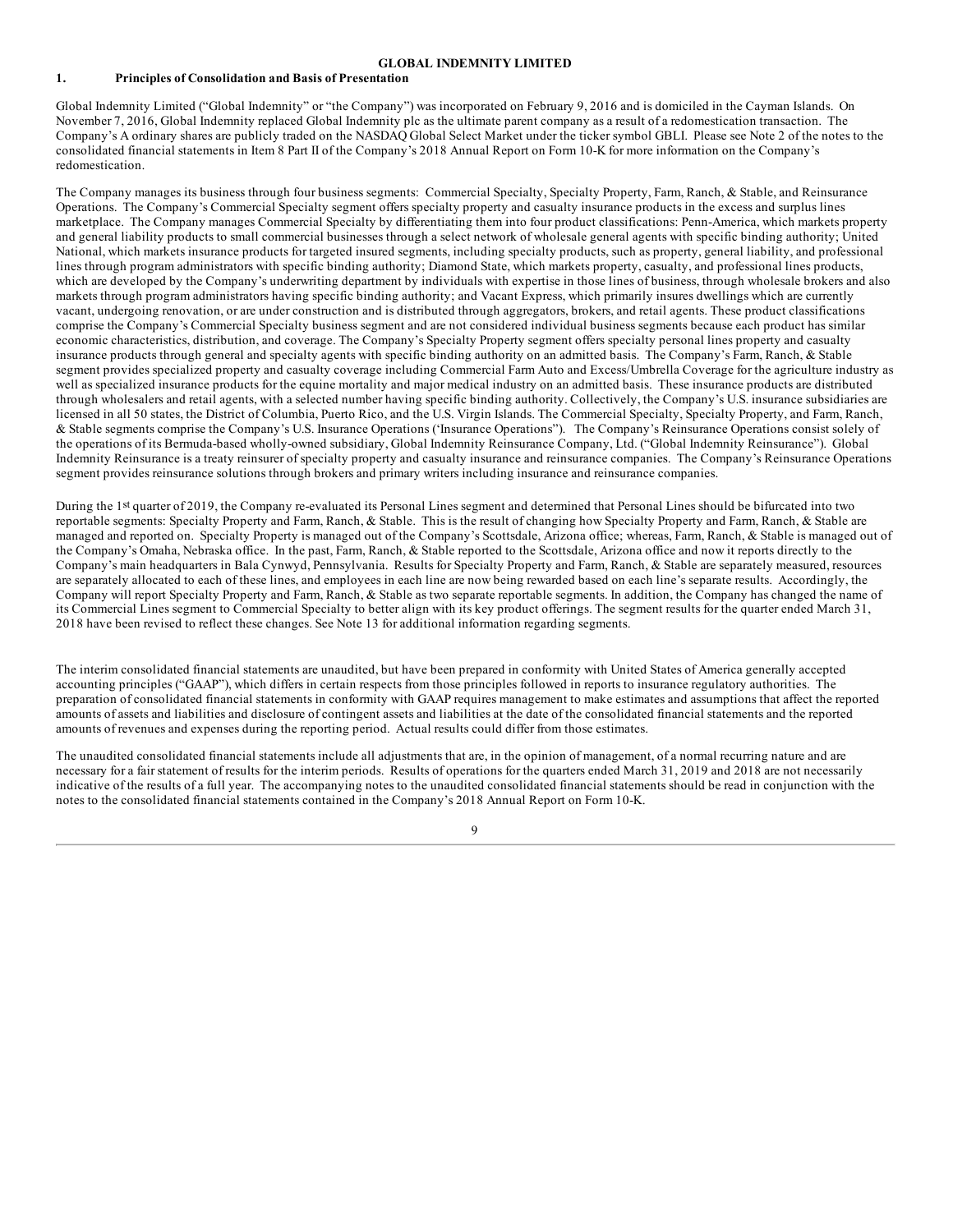The consolidated financial statements include the accounts of Global Indemnity and its wholly owned subsidiaries. All intercompany balances and transactions have been eliminated in consolidation.

# **2. Investments**

The amortized cost and estimated fair value of investments were as follows as of March 31, 2019 and December 31, 2018:

| (Dollars in thousands)                           | Amortized<br>Cost |    | Gross<br><b>Unrealized</b><br>Gains |   | Gross<br>Unrealized<br>Losses | <b>Estimated</b><br><b>Fair Value</b> |               | Other than<br>temporary<br>impairments<br>recognized<br>in AOCI $(1)$ |
|--------------------------------------------------|-------------------|----|-------------------------------------|---|-------------------------------|---------------------------------------|---------------|-----------------------------------------------------------------------|
| As of March 31, 2019                             |                   |    |                                     |   |                               |                                       |               |                                                                       |
| Fixed maturities:                                |                   |    |                                     |   |                               |                                       |               |                                                                       |
| U.S. treasury and agency obligations             | \$<br>82,416      | -S | 385                                 | S | $(686)$ \$                    | 82,115                                | <sup>\$</sup> |                                                                       |
| Obligations of states and political subdivisions | 74.379            |    | 803                                 |   | (79)                          | 75,103                                |               |                                                                       |
| Mortgage-backed securities                       | 127,305           |    | 1,070                               |   | (925)                         | 127,450                               |               |                                                                       |
| Asset-backed securities                          | 180,410           |    | 652                                 |   | (905)                         | 180,157                               |               |                                                                       |
| Commercial mortgage-backed securities            | 230,620           |    | 1,236                               |   | (1,371)                       | 230,485                               |               |                                                                       |
| Corporate bonds                                  | 484,188           |    | 4,314                               |   | (1,224)                       | 487,278                               |               |                                                                       |
| Foreign corporate bonds                          | 111,810           |    | 417                                 |   | (260)                         | 111,967                               |               |                                                                       |
| Total fixed maturities                           | 1,291,128         |    | 8,877                               |   | (5,450)                       | 1,294,555                             |               |                                                                       |
| Common stock                                     | 142,534           |    |                                     |   |                               | 142,534                               |               |                                                                       |
| Other invested assets                            | 48,705            |    | __                                  |   |                               | 48,705                                |               |                                                                       |
| Total                                            | 1,482,367         |    | 8,877                               |   | (5,450)                       | 1,485,794                             |               |                                                                       |

**(1)** Represents the total amount of other than temporary impairment losses relating to factors other than credit losses recognized in accumulated other comprehensive income ("AOCI").

| (Dollars in thousands)                           |    | Amortized<br>Cost |      | Gross<br><b>Unrealized</b><br>Gains | Gross<br>Unrealized<br><b>Losses</b> |              |  | <b>Estimated</b><br><b>Fair Value</b> |    | Other than<br>temporary<br>impairments<br>recognized<br>in AOCI $(1)$ |
|--------------------------------------------------|----|-------------------|------|-------------------------------------|--------------------------------------|--------------|--|---------------------------------------|----|-----------------------------------------------------------------------|
| As of December 31, 2018                          |    |                   |      |                                     |                                      |              |  |                                       |    |                                                                       |
| Fixed maturities:                                |    |                   |      |                                     |                                      |              |  |                                       |    |                                                                       |
| U.S. treasury and agency obligations             | \$ | 79,766            | - \$ | 252                                 | <b>S</b>                             | $(1,163)$ \$ |  | 78,855                                | -S |                                                                       |
| Obligations of states and political subdivisions |    | 95,629            |      | 322                                 |                                      | (338)        |  | 95,613                                |    |                                                                       |
| Mortgage-backed securities                       |    | 119,327           |      | 313                                 |                                      | (1,786)      |  | 117,854                               |    |                                                                       |
| Asset-backed securities                          |    | 185,430           |      | 336                                 |                                      | (2,012)      |  | 183,754                               |    |                                                                       |
| Commercial mortgage-backed securities            |    | 206,236           |      | 338                                 |                                      | (3,852)      |  | 202,722                               |    |                                                                       |
| Corporate bonds                                  |    | 452,692           |      | 243                                 |                                      | (12,080)     |  | 440,855                               |    |                                                                       |
| Foreign corporate bonds                          |    | 118,750           |      | 44                                  |                                      | (3,292)      |  | 115,502                               |    |                                                                       |
| Total fixed maturities                           |    | 1,257,830         |      | 1,848                               |                                      | (24, 523)    |  | 1,235,155                             |    |                                                                       |
| Common stock                                     |    | 124,747           |      |                                     |                                      |              |  | 124,747                               |    |                                                                       |
| Other invested assets                            |    | 50,753            |      |                                     |                                      | --           |  | 50,753                                |    |                                                                       |
| Total                                            |    | 1,433,330         |      | 1,848                               |                                      | (24, 523)    |  | 1,410,655                             |    |                                                                       |

**(1)** Represents the total amount of other than temporary impairment losses relating to factors other than credit losses recognized in accumulated other comprehensive income ("AOCI").

Excluding U.S. treasuries and agency bonds, the Company did not hold any debt or equity investments in a single issuer that was in excess of 5% of shareholders' equity at March 31, 2019 and 6% of shareholders' equity at December 31, 2018.

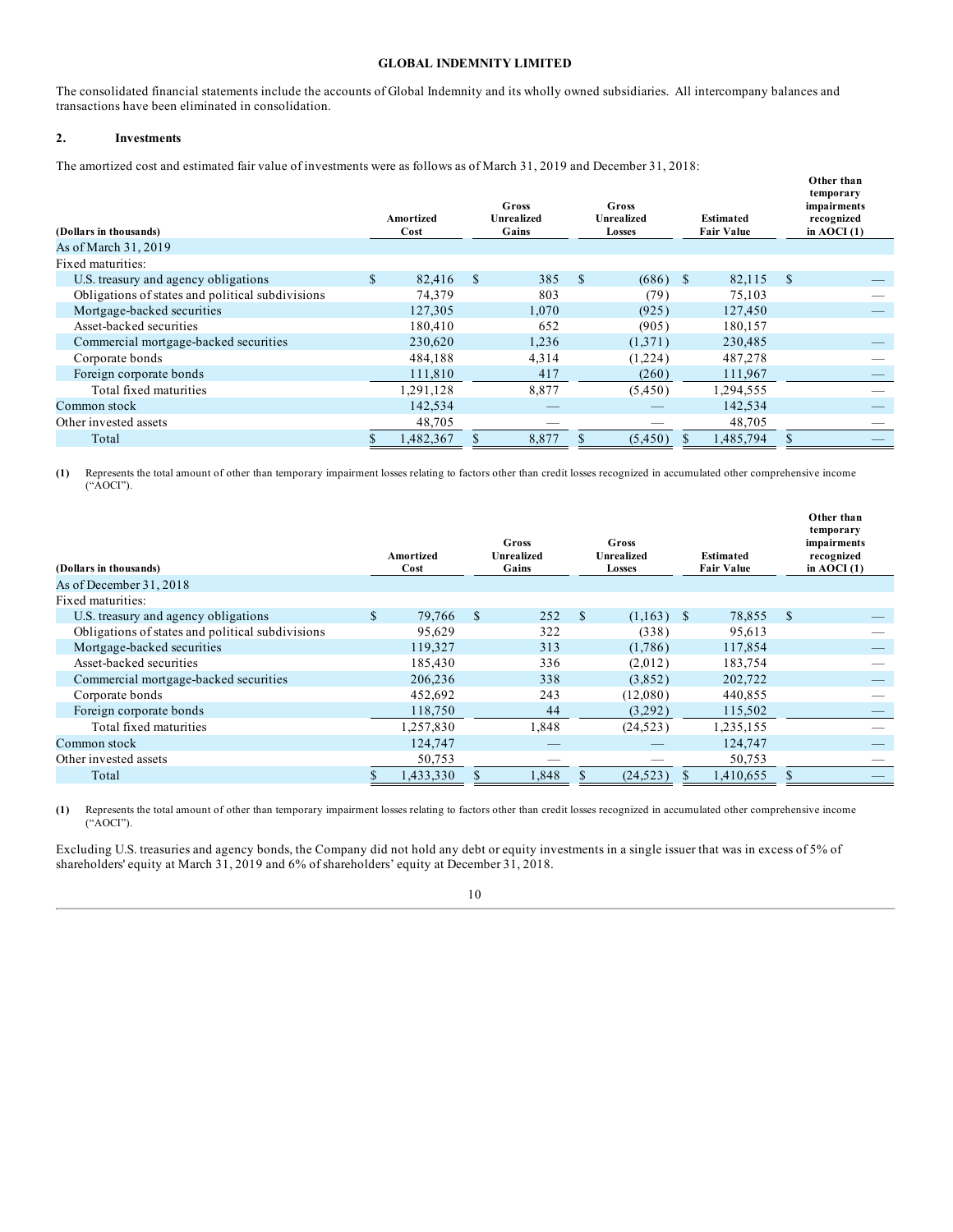The amortized cost and estimated fair value of the Company's fixed maturities portfolio classified as available for sale at March 31, 2019, by contractual maturity, are shown below. Actual maturities may differ from contractual maturities because borrowers may have the right to call or prepay obligations with or without call or prepayment penalties.

|                                        | Amortized       |     | <b>Estimated</b>  |
|----------------------------------------|-----------------|-----|-------------------|
| (Dollars in thousands)                 | Cost            |     | <b>Fair Value</b> |
| Due in one year or less                | \$<br>90,024    | \$. | 89,817            |
| Due in one year through five years     | 433,261         |     | 435,243           |
| Due in five years through ten years    | 221,139         |     | 222,883           |
| Due in ten years through fifteen years | 4,898           |     | 5,033             |
| Due after fifteen years                | 3,471           |     | 3,487             |
| Mortgage-backed securities             | 127,305         |     | 127,450           |
| Asset-backed securities                | 180,410         |     | 180,157           |
| Commercial mortgage-backed securities  | 230,620         |     | 230,485           |
| Total                                  | \$<br>1.291.128 | \$. | 1.294.555         |

The following table contains an analysis of the Company's fixed income securities with gross unrealized losses, categorized by the period that the securities were in a continuous loss position as of March 31, 2019.

|                                                  | Less than 12 months |                   |    |                                      |   | 12 months or longer (1) |   |                                      |               | Total             |   |                                      |
|--------------------------------------------------|---------------------|-------------------|----|--------------------------------------|---|-------------------------|---|--------------------------------------|---------------|-------------------|---|--------------------------------------|
| (Dollars in thousands)                           |                     | <b>Fair Value</b> |    | Gross<br><b>Unrealized</b><br>Losses |   | <b>Fair Value</b>       |   | Gross<br><b>Unrealized</b><br>Losses |               | <b>Fair Value</b> |   | Gross<br><b>Unrealized</b><br>Losses |
| Fixed maturities:                                |                     |                   |    |                                      |   |                         |   |                                      |               |                   |   |                                      |
| U.S. treasury and agency obligations             |                     |                   | \$ |                                      | S | 67,046                  | S | (686)                                | <sup>\$</sup> | 67,046            | S | (686)                                |
| Obligations of states and political subdivisions |                     | 3,955             |    | (11)                                 |   | 10.263                  |   | (68)                                 |               | 14,218            |   | (79)                                 |
| Mortgage-backed securities                       |                     | 738               |    | (5)                                  |   | 55,605                  |   | (920)                                |               | 56,343            |   | (925)                                |
| Asset-backed securities                          |                     | 48.178            |    | (433)                                |   | 65,567                  |   | (472)                                |               | 113.745           |   | (905)                                |
| Commercial mortgage-backed securities            |                     | 28,519            |    | (109)                                |   | 112,013                 |   | (1,262)                              |               | 140,532           |   | (1,371)                              |
| Corporate bonds                                  |                     | 2.759             |    | (4)                                  |   | 100.922                 |   | (1,220)                              |               | 103,681           |   | (1,224)                              |
| Foreign corporate bonds                          |                     | 7,713             |    | (34)                                 |   | 26,967                  |   | (226)                                |               | 34,680            |   | (260)                                |
| Total fixed maturities                           |                     | 91,862            |    | (596)                                |   | 438.383                 |   | (4, 854)                             |               | 530.245           |   | (5,450)                              |

**(1)** Fixed maturities in a gross unrealized loss position for twelve months or longer are primarily comprised of non-credit losses on investment grade securities where management does not intend to sell, and it is more likely than not that the Company will not be forced to sell the security before recovery. The Company has analyzed these securities and has determined that they are not other than temporarily impaired.

The following table contains an analysis of the Company's fixed income securities with gross unrealized losses, categorized by the period that the securities were in a continuous loss position as of December 31, 2018:

|                                                  | Less than 12 months |                          | 12 months or longer (1)       |                   |   | Total             |   |                               |  |                   |   |                               |
|--------------------------------------------------|---------------------|--------------------------|-------------------------------|-------------------|---|-------------------|---|-------------------------------|--|-------------------|---|-------------------------------|
| (Dollars in thousands)                           | <b>Fair Value</b>   |                          | Gross<br>Unrealized<br>Losses |                   |   | <b>Fair Value</b> |   | Gross<br>Unrealized<br>Losses |  | <b>Fair Value</b> |   | Gross<br>Unrealized<br>Losses |
| Fixed maturities:                                |                     |                          |                               |                   |   |                   |   |                               |  |                   |   |                               |
| U.S. treasury and agency obligations             | \$                  | $\overline{\phantom{a}}$ | S                             | $\hspace{0.05cm}$ | S | 67,185            | S | $(1,163)$ \$                  |  | 67,185            | S | (1,163)                       |
| Obligations of states and political subdivisions | 22,802              |                          |                               | (57)              |   | 28,179            |   | (281)                         |  | 50,981            |   | (338)                         |
| Mortgage-backed securities                       | 36,858              |                          |                               | (408)             |   | 60,838            |   | (1,378)                       |  | 97,696            |   | (1,786)                       |
| Asset-backed securities                          | 96,085              |                          | (1,342)                       |                   |   | 50,506            |   | (670)                         |  | 146,591           |   | (2,012)                       |
| Commercial mortgage-backed securities            | 44,596              |                          |                               | (878)             |   | 127.557           |   | (2,974)                       |  | 172,153           |   | (3,852)                       |
| Corporate bonds                                  | 285,997             |                          | (8, 791)                      |                   |   | 115.052           |   | (3,289)                       |  | 401.049           |   | (12,080)                      |
| Foreign corporate bonds                          | 56,543              |                          | (1,795)                       |                   |   | 47,494            |   | (1, 497)                      |  | 104,037           |   | (3,292)                       |
| Total fixed maturities                           | 542,881             |                          | (13, 271)                     |                   |   | 496,811           |   | (11,252)                      |  | 1,039,692         |   | (24, 523)                     |

**(1)** Fixed maturities in a gross unrealized loss position for twelve months or longer are primarily comprised of non-credit losses on investment grade securities where management does not intend to sell, and it is more likely than not that the Company will not be forced to sell the security before recovery. The Company has analyzed these securities and has determined that they are not other than temporarily impaired.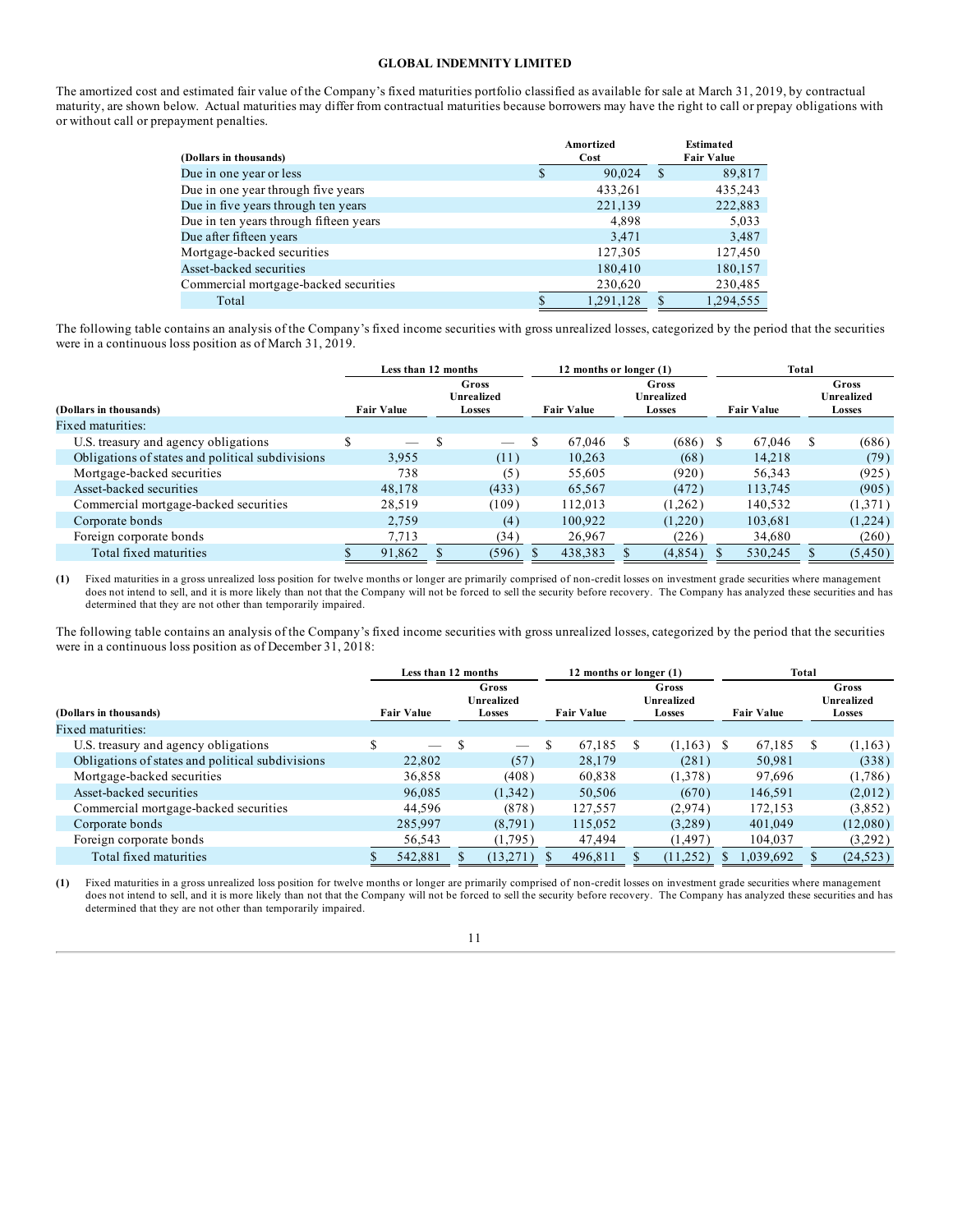The Company regularly performs various analytical valuation procedures with respect to its investments, including reviewing each fixed maturity security in an unrealized loss position to assess whether the security has a credit loss. Specifically, the Company considers credit rating, market price, and issuer specific financial information, among other factors, to assess the likelihood of collection of all principal and interest as contractually due. Securities for which the Company determines that a credit loss is likely are subjected to further analysis through discounted cash flow testing to estimate the credit loss to be recognized in earnings, if any. The specific methodologies and significant assumptions used by asset class are discussed below. Upon identification of such securities and periodically thereafter, a detailed review is performed to determine whether the decline is considered other than temporary. This review includes an analysis of several factors, including but not limited to, the credit ratings and cash flows of the securities and the magnitude and length of time that the fair value of such securities is below cost.

For fixed maturities, the factors considered in reaching the conclusion that a decline below cost is other than temporary include, among others, whether:

- (1) the issuer is in financial distress;
- (2) the investment is secured;
- (3) a significant credit rating action occurred;
- (4) scheduled interest payments were delayed or missed;
- (5) changes in laws or regulations have affected an issuer or industry;
- (6) the investment has an unrealized loss and was identified by the Company's investment manager as an investment to be sold before recovery or maturity; and
- (7) the investment failed cash flow projection testing to determine if anticipated principal and interest payments will be realized.

According to accounting guidance for debt securities in an unrealized loss position, the Company is required to assess whether it has the intent to sell the debt security or more likely than not will be required to sell the debt security before the anticipated recovery. If either of these conditions is met the Company must recognize an other than temporary impairment with the entire unrealized loss being recorded through earnings. For debt securities in an unrealized loss position not meeting these conditions, the Company assesses whether the impairment of a security is other than temporary. If the impairment is deemed to be other than temporary, the Company must separate the other than temporary impairment into two components: the amount representing the credit loss and the amount related to all other factors, such as changes in interest rates. The credit loss represents the portion of the amortized book value in excess of the net present value of the projected future cash flows discounted at the effective interest rate implicit in the debt security prior to impairment. The credit loss component of the other than temporary impairment is recorded through earnings, whereas the amount relating to factors other than credit losses is recorded in other comprehensive income, net of taxes.

The following is a description, by asset type, of the methodology and significant inputs that the Company used to measure the amount of credit loss recognized in earnings, if any:

**U.S. treasury and agency obligations** – As of March 31, 2019, gross unrealized losses related to U.S. treasury and agency obligations were \$0.686 million. All unrealized losses have been in an unrealized loss position for twelve months or greater and are rated AA+. Macroeconomic and market analysis is conducted in evaluating these securities. Consideration is given to the interest rate environment, duration and yield curve management of the portfolio, sector allocation and security selection.

**Obligations of states and political subdivisions –** As of March 31, 2019, gross unrealized losses related to obligations of states and political subdivisions were \$0.079 million. Of this amount, \$0.068 million have been in an unrealized loss position for twelve months or greater and are rated investment grade or better. All factors that influence performance of the municipal bond market are considered in evaluating these securities. The aforementioned factors include investor expectations, supply and demand patterns, and current versus historical yield and spread relationships. The analysis relies on the output of fixed income credit analysts, as well as dedicated municipal bond analysts who perform extensive in-house fundamental analysis on each issuer, regardless of their rating by the major agencies.

**Mortgage-backed securities ("MBS") –** As of March 31, 2019, gross unrealized losses related to mortgage-backed securities were \$0.925 million. Of this amount, \$0.920 million have been in an unrealized loss position for twelve months or greater. 98.7% of the unrealized losses for twelve months or greater are related to securities rated AA+ or better. Mortgage-backed securities are modeled to project principal losses under downside, base, and upside scenarios for the economy and

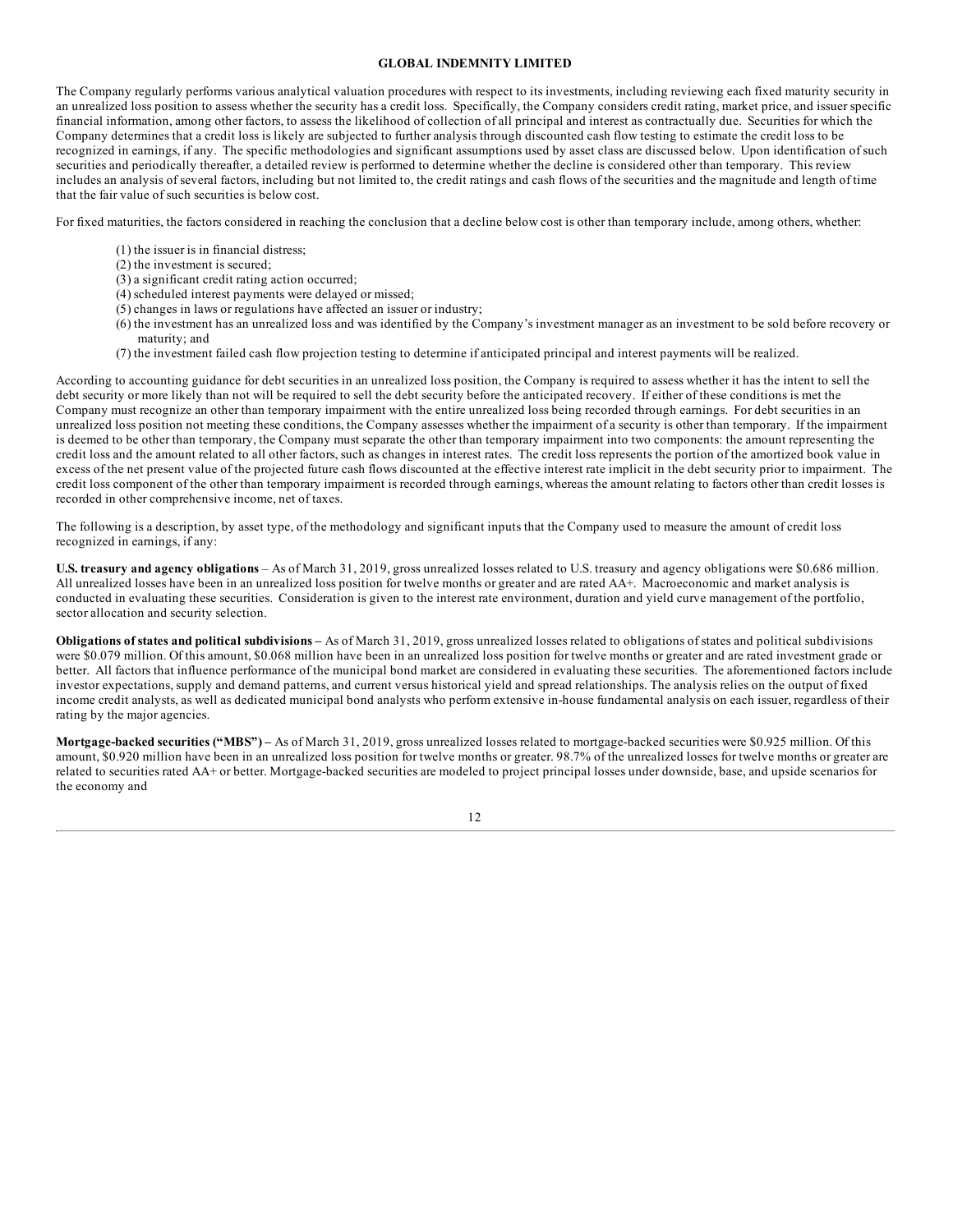home prices. The primary assumption that drives the security and loan level modeling is the Home Price Index ("HPI") projection. These forecasts incorporate not just national macro-economic trends, but also regional impacts to arrive at the most granular and accurate projections. These assumptions are incorporated into the model as a basis to generate delinquency probabilities, default curves, loss severity curves, and voluntary prepayment curves at the loan level within each deal. The model utilizes HPI-adjusted current LTV, payment history, loan terms, loan modification history, and borrower characteristics as inputs to generate expected cash flows and principal loss for each bond under various scenarios.

**Asset backed securities ("ABS") -** As of March 31, 2019, gross unrealized losses related to asset backed securities were \$0.905 million. Of this amount, \$0.472 million have been in an unrealized loss position for twelve months or greater. 91.5% of the unrealized losses for twelve months or greater are related to securities rated A or better. The weighted average credit enhancement for the Company's asset backed portfolio is 20.8. This represents the percentage of pool losses that can occur before an asset backed security will incur its first dollar of principal losses. Every ABS transaction is analyzed on a stand-alone basis. This analysis involves a thorough review of the collateral, prepayment, and structural risk in each transaction. Additionally, the analysis includes an in-depth credit analysis of the originator and servicer of the collateral. The analysis projects an expected loss for a deal given a set of assumptions specific to the asset type. These assumptions are used to calculate at what level of losses the deal will incur its first dollar of principal loss. The major assumptions used to calculate this ratio are loss severities, recovery lags, and no advances on principal and interest.

**Commercial mortgage-backed securities ("CMBS") -** As of March 31, 2019, gross unrealized losses related to the CMBS portfolio were \$1.371 million. Of this amount, \$1.262 million have been in an unrealized loss position for twelve months or greater and are rated A- or better. The weighted average credit enhancement for the Company's CMBS portfolio is 47.3. This represents the percentage of pool losses that can occur before a mortgage-backed security will incur its first dollar of principal loss. For the Company's CMBS portfolio, a loan level analysis is utilized where every underlying CMBS loan is reunderwritten based on a set of assumptions reflecting expectations for the future path of the economy. Each loan is analyzed over time using a series of tests to determine if a credit event will occur during the life of the loan. Inherent in this process are several economic scenarios and their corresponding rent/vacancy and capital market states. The five primary credit events that frame the analysis include loan modifications, term default, balloon default, extension, and ability to pay off at balloon. The resulting output is the expected loss adjusted cash flows for each bond under the base case and distressed scenarios.

**Corporate bonds -** As of March 31, 2019, gross unrealized losses related to corporate bonds were \$1.224 million. Of this amount, \$1.220 million have been in an unrealized loss position for twelve months or greater and are rated investment grade or better. The analysis for this asset class includes maintaining detailed financial models that include a projection of each issuer's future financial performance, including prospective debt servicing capabilities, capital structure composition, and the value of the collateral. The analysis incorporates the macroeconomic environment, industry conditions in which the issuer operates, the issuer's current competitive position, its vulnerability to changes in the competitive and regulatory environment, issuer liquidity, issuer commitment to bondholders, issuer creditworthiness, and asset protection. Part of the process also includes running downside scenarios to evaluate the expected likelihood of default as well as potential losses in the event of default.

**Foreign bonds** – As of March 31, 2019, gross unrealized losses related to foreign bonds were \$0.260 million. Of this amount, \$0.226 million have been in an unrealized loss position for twelve months or greater. 99.9% of the unrealized losses for twelve months or greater are related to securities rated investment grade or better. For this asset class, detailed financial models are maintained that include a projection of each issuer's future financial performance, including prospective debt servicing capabilities, capital structure composition, and the value of the collateral. The analysis incorporates the macroeconomic environment, industry conditions in which the issuer operates, the issuer's current competitive position, its vulnerability to changes in the competitive and regulatory environment, issuer liquidity, issuer commitment to bondholders, issuer creditworthiness, and asset protection. Part of the process also includes running downside scenarios to evaluate the expected likelihood of default as well as potential losses in the event of default.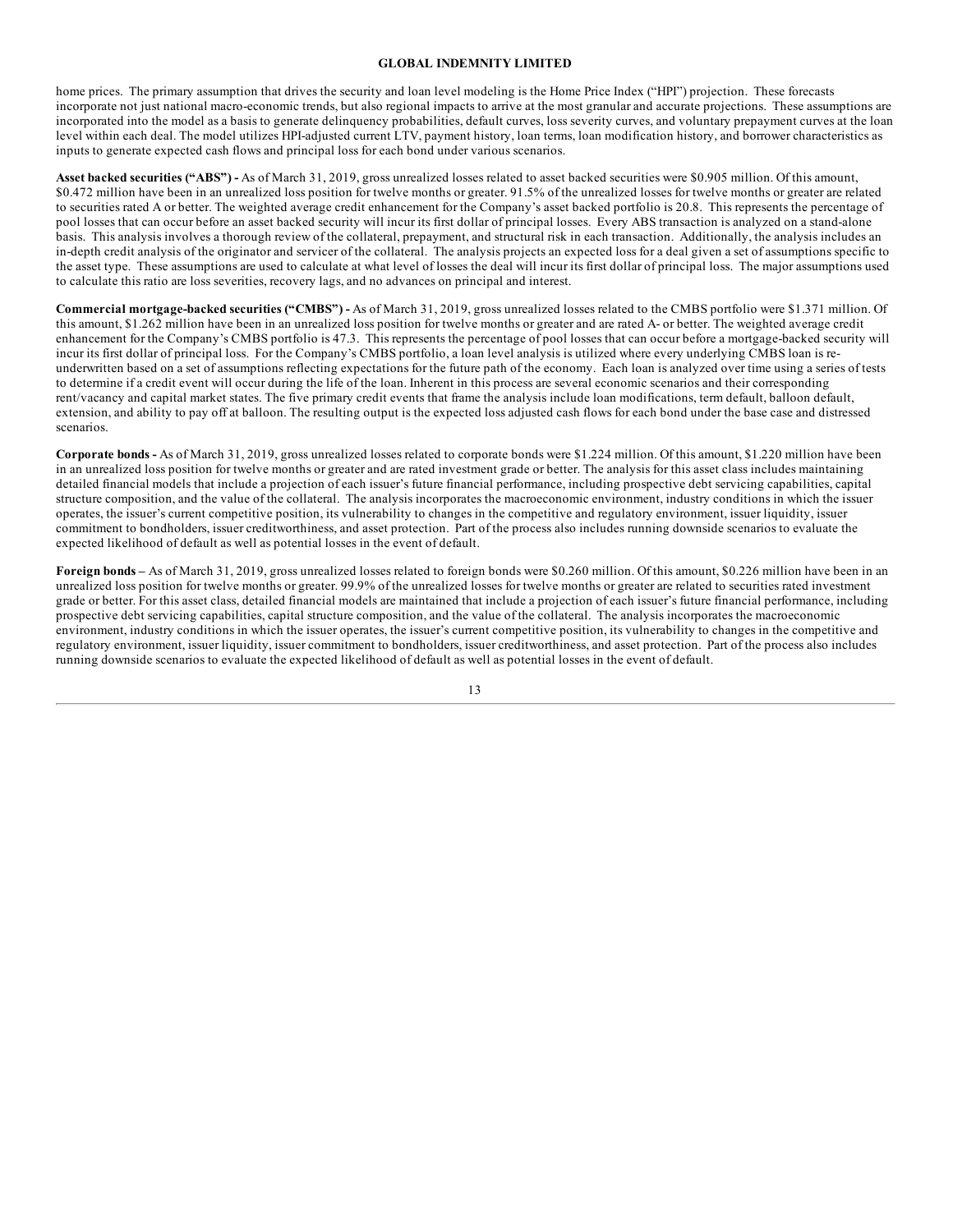The Company recorded the following other than temporary impairments ("OTTI") on its investment portfolio for the quarters ended March 31, 2019 and 2018:

|                                                                    | <b>Ouarters Ended March 31,</b> |         |  |      |  |  |  |
|--------------------------------------------------------------------|---------------------------------|---------|--|------|--|--|--|
| (Dollars in thousands)                                             |                                 | 2019    |  | 2018 |  |  |  |
| Fixed maturities:                                                  |                                 |         |  |      |  |  |  |
| OTTI losses, gross                                                 |                                 | (1,897) |  |      |  |  |  |
| Portion of loss recognized in other comprehensive income (pre-tax) |                                 |         |  |      |  |  |  |
| Net impairment losses on fixed maturities recognized in earnings   |                                 | 1.897   |  |      |  |  |  |

The following table is an analysis of the credit losses recognized in earnings on fixed maturities held by the Company as of March 31, 2019 and 2018 for which a portion of the OTTI loss was recognized in other comprehensive income.

|                                                                                         | Quarters Ended March 31, |      |
|-----------------------------------------------------------------------------------------|--------------------------|------|
| (Dollars in thousands)                                                                  | 2019                     | 2018 |
| Balance at beginning of period                                                          | 13                       |      |
| Additions where no OTTI was previously recorded                                         |                          |      |
| Additions where an OTTI was previously recorded                                         |                          |      |
| Reductions for securities for which the company intends to sell or more likely than not |                          |      |
| will be required to sell before recovery                                                |                          |      |
| Reductions reflecting increases in expected cash                                        |                          |      |
| flows to be collected                                                                   |                          |      |
| Reductions for securities sold during the period                                        |                          |      |
| Balance at end of period                                                                |                          |      |

# *Accumulated Other Comprehensive Income, Net of Tax*

Accumulated other comprehensive income, net of tax, as of March 31, 2019 and December 31, 2018 was as follows:

| (Dollars in thousands)                             | <b>March 31, 2019</b> |    | December 31, 2018 |
|----------------------------------------------------|-----------------------|----|-------------------|
| Net unrealized gains (losses) from:                |                       |    |                   |
| Fixed maturities                                   | 3.427                 |    | (22,675)          |
| Foreign currency fluctuations                      | (1,140)               |    | (1,334)           |
| Deferred taxes                                     | (618)                 |    | 2.778             |
| Accumulated other comprehensive income, net of tax | 1.669                 | S. | (21, 231)         |

The following tables present the changes in accumulated other comprehensive income, net of tax, by component for the quarters ended March 31, 2019 and 2018:

| <b>Ouarter Ended March 31, 2019</b><br>(Dollars In Thousands) |   | <b>Unrealized</b><br>Gains<br>and Losses<br>on Available<br>for Sale<br><b>Securities</b> | Foreign<br>Currency<br>Items | Accumulated<br>Other<br>Comprehensive<br>Income |
|---------------------------------------------------------------|---|-------------------------------------------------------------------------------------------|------------------------------|-------------------------------------------------|
| Beginning balance, net of tax                                 | S | (19,897)                                                                                  | $(1,334)$ \$                 | (21, 231)                                       |
| Other comprehensive loss before reclassification, before tax  |   | 23,907                                                                                    | 194                          | 24,101                                          |
| Amounts reclassified from accumulated other comprehensive     |   |                                                                                           |                              |                                                 |
| income (loss), before tax                                     |   | 2,195                                                                                     |                              | 2,195                                           |
| Other comprehensive loss, before tax                          |   | 26,102                                                                                    | 194                          | 26,296                                          |
| Income tax benefit related to items of OCI                    |   | (3,396)                                                                                   |                              | (3,396)                                         |
| Ending balance, net of tax                                    |   | 2.809                                                                                     | (1,140)                      | 1.669                                           |

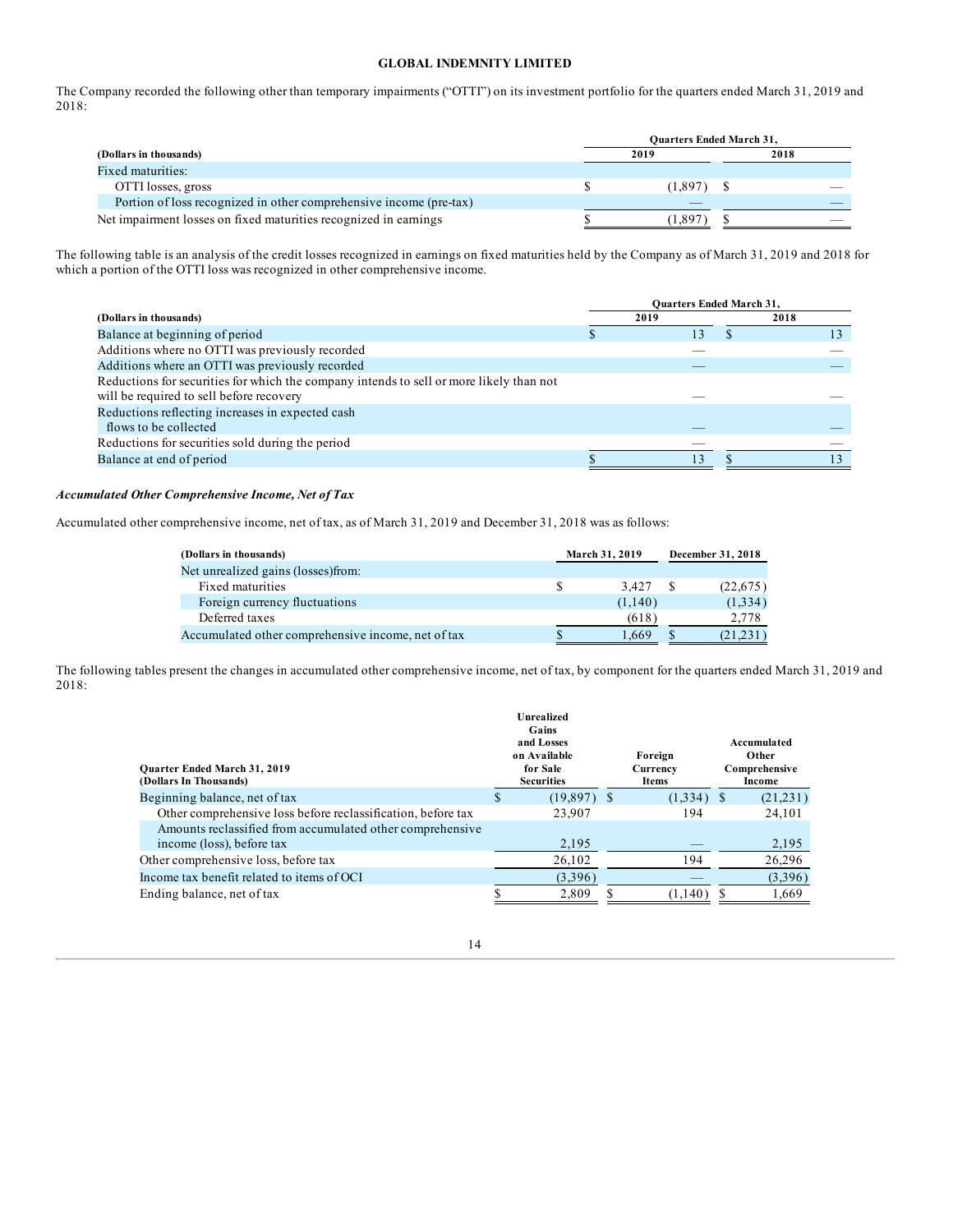| <b>Ouarter Ended March 31, 2018</b><br>(Dollars In Thousands)                          | Unrealized<br>Gains<br>and Losses<br>on Available<br>for Sale<br><b>Securities</b> | Foreign<br>Currency<br>Items | Accumulated<br>Other<br>Comprehensive<br>Income |
|----------------------------------------------------------------------------------------|------------------------------------------------------------------------------------|------------------------------|-------------------------------------------------|
| Beginning balance, net of tax                                                          | \$<br>8.272                                                                        | 711                          | 8.983                                           |
| Other comprehensive income before reclassification,                                    |                                                                                    |                              |                                                 |
| before tax                                                                             | (17, 344)                                                                          | (372)                        | (17,716)                                        |
| Amounts reclassified from accumulated other<br>comprehensive income (loss), before tax | 93                                                                                 |                              | 93                                              |
| Other comprehensive income, before tax                                                 | (17,251)                                                                           | (372)                        | (17,623)                                        |
| Income tax (expense) benefit related to items of OCI                                   | 2,137                                                                              |                              | 2,137                                           |
| Cumulative effect adjustment, net of tax                                               | (9,868)                                                                            | (160)                        | (10,028)                                        |
| Ending balance, net of tax                                                             | (16,710)                                                                           | 179                          | (16, 531)                                       |

The reclassifications out of accumulated other comprehensive income for the quarters ended March 31, 2019 and 2018 were as follows:

| (Dollars in thousands)                                                           |                                                                             | <b>Amounts Reclassified from</b><br><b>Accumulated Other</b><br><b>Comprehensive Income</b><br>Quarters Ended March 31, |       |               |      |  |  |  |
|----------------------------------------------------------------------------------|-----------------------------------------------------------------------------|-------------------------------------------------------------------------------------------------------------------------|-------|---------------|------|--|--|--|
| <b>Details about Accumulated Other</b><br><b>Comprehensive Income Components</b> | Affected Line Item in the Consolidated<br><b>Statements of Operations</b>   |                                                                                                                         | 2019  |               | 2018 |  |  |  |
| Unrealized gains and losses on available for sale<br>securities                  | Other net realized investment (gains) losses                                | \$.                                                                                                                     | 298   | <sup>\$</sup> | 93   |  |  |  |
|                                                                                  | Other than temporary impairment losses on<br>investments                    |                                                                                                                         | 1,897 |               |      |  |  |  |
|                                                                                  | Total before tax                                                            |                                                                                                                         | 2,195 |               | 93   |  |  |  |
|                                                                                  | Income tax expense (benefit)                                                |                                                                                                                         | (273) |               | (18) |  |  |  |
|                                                                                  | Unrealized gains and losses on available for sale<br>securities, net of tax |                                                                                                                         | 1,922 |               | 75   |  |  |  |
| Foreign currency items                                                           | Other net realized investment (gains) losses                                |                                                                                                                         |       |               |      |  |  |  |
|                                                                                  | Income tax expense                                                          |                                                                                                                         |       |               |      |  |  |  |
|                                                                                  | Foreign currency items, net of tax                                          |                                                                                                                         |       |               |      |  |  |  |
| Total reclassifications                                                          | Total reclassifications, net of tax                                         |                                                                                                                         | 1.922 |               | 75   |  |  |  |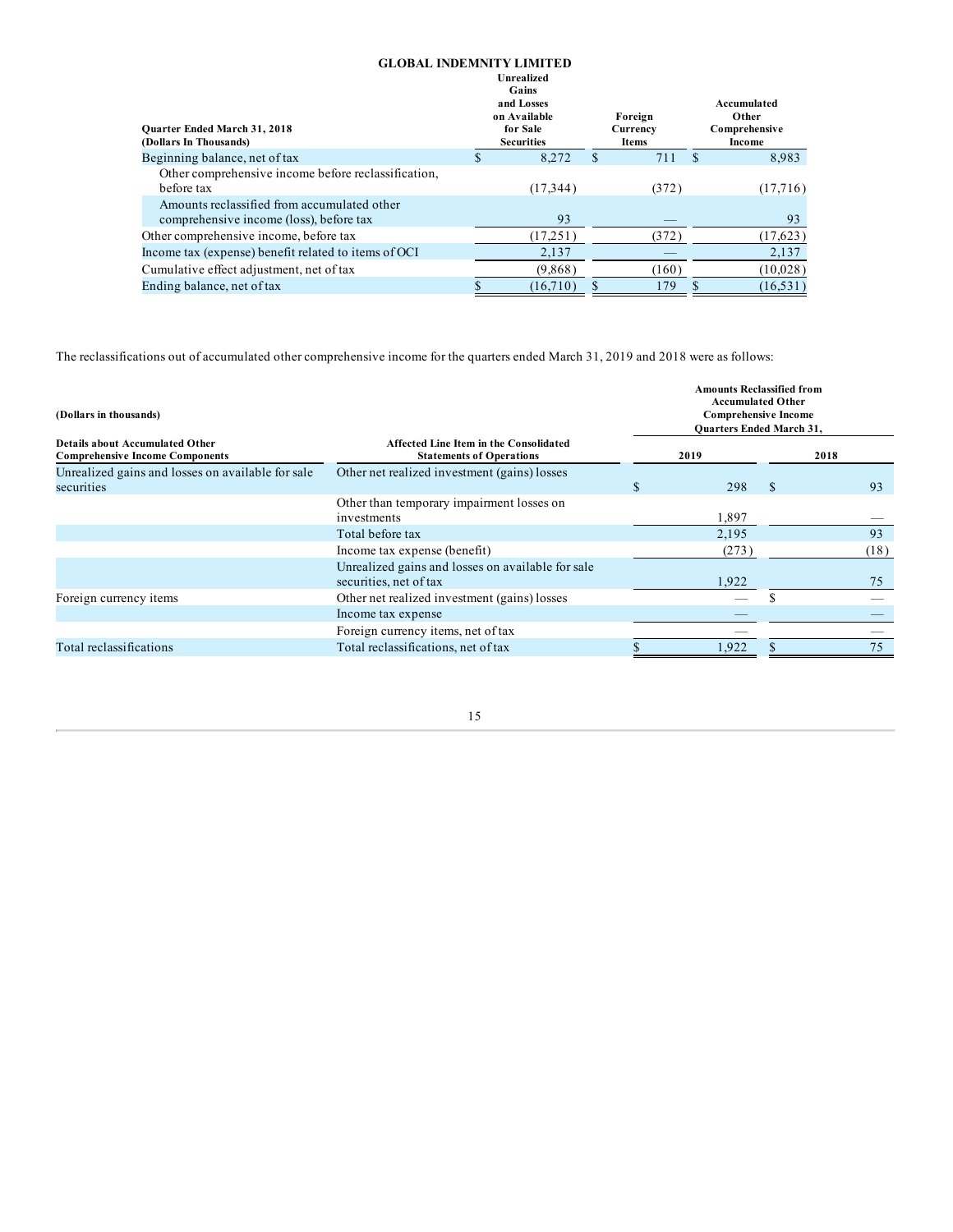# *Net Realized Investment Gains (Losses)*

The components of net realized investment gains (losses) for the quarters ended March 31, 2019 and 2018 were as follows:

|                                              | <b>Ouarters Ended March 31,</b> |   |         |  |  |  |  |  |  |
|----------------------------------------------|---------------------------------|---|---------|--|--|--|--|--|--|
| (Dollars in thousands)                       | 2019                            |   | 2018    |  |  |  |  |  |  |
| Fixed maturities:                            |                                 |   |         |  |  |  |  |  |  |
| Gross realized gains                         | \$<br>26                        | S | 24      |  |  |  |  |  |  |
| Gross realized losses                        | (2,221)                         |   | (117)   |  |  |  |  |  |  |
| Net realized gains (losses)                  | (2,195)                         |   | (93)    |  |  |  |  |  |  |
| Common stock:                                |                                 |   |         |  |  |  |  |  |  |
| Gross realized gains                         | 16,685                          |   | 3,453   |  |  |  |  |  |  |
| Gross realized losses                        | (1,533)                         |   | (7,827) |  |  |  |  |  |  |
| Net realized gains (losses)                  | 15,152                          |   | (4,374) |  |  |  |  |  |  |
| Derivatives:                                 |                                 |   |         |  |  |  |  |  |  |
| Gross realized gains                         |                                 |   | 4,801   |  |  |  |  |  |  |
| Gross realized losses                        | (2,567)                         |   | (650)   |  |  |  |  |  |  |
| Net realized gains (losses) (1)              | (2,567)                         |   | 4,151   |  |  |  |  |  |  |
| Total net realized investment gains (losses) | 10.390                          | S | (316)   |  |  |  |  |  |  |

(1) Includes periodic net interest settlements related to the derivatives of \$0.2 million and \$0.7 million for the quarters ended March 31, 2019 and 2018, respectively.

New accounting guidance regarding equity securities was implemented on January 1, 2018 which requires companies to disclose realized gains and losses for equity securities still held at period end and gains and losses from securities sold during the period. The following table shows the calculation of the portion of realized gains and losses related to common stock held as of March 31, 2019 and 2018:

|                                                                                                      |  | <b>Ouarter Ended March 31,</b> |  |         |
|------------------------------------------------------------------------------------------------------|--|--------------------------------|--|---------|
| (Dollars in thousands)                                                                               |  | 2019                           |  | 2018    |
| Net gains and (losses) recognized during the period on equity securities                             |  | 15.152                         |  | (4,374) |
| Less: Net gains recognized during the period on equity securities sold during the period             |  | 2.034                          |  | 554     |
| Unrealized gains and (losses) recognized during the reporting period on equity securities still held |  |                                |  |         |
| at the reporting date                                                                                |  | 13.118                         |  | (4.928) |

The proceeds from sales and redemptions of available for sale and equity securities resulting in net realized investment gains (losses) for the quarters ended March 31, 2019 and 2018 were as follows:

|                        | <b>Ouarters Ended March 31,</b> |        |  |        |  |  |
|------------------------|---------------------------------|--------|--|--------|--|--|
| (Dollars in thousands) |                                 | 2019   |  | 2018   |  |  |
| Fixed maturities       |                                 | 61.258 |  | 47.148 |  |  |
| Equity securities      |                                 | 15.354 |  | 9.283  |  |  |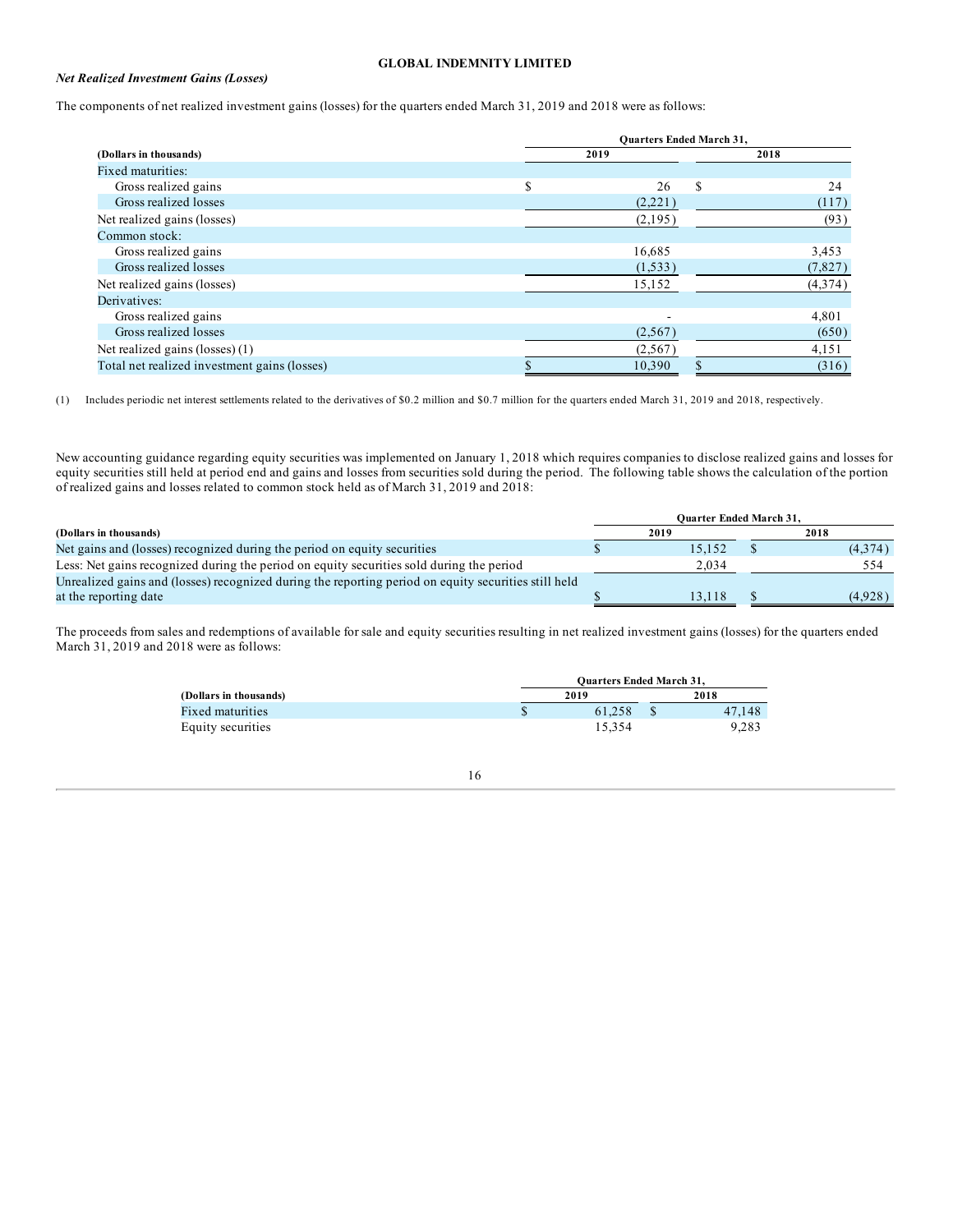# *Net Investment Income*

The sources of net investment income for the quarters ended March 31, 2019 and 2018 were as follows:

|                           |      | <b>Ouarters Ended March 31,</b> |   |        |  |  |  |  |
|---------------------------|------|---------------------------------|---|--------|--|--|--|--|
| (Dollars in thousands)    | 2019 |                                 |   | 2018   |  |  |  |  |
| Fixed maturities          |      | 9.968                           | S | 8.528  |  |  |  |  |
| Equity securities         |      | 1,137                           |   | 999    |  |  |  |  |
| Cash and cash equivalents |      | 401                             |   | 264    |  |  |  |  |
| Other invested assets     |      | (3,704)                         |   | 2,323  |  |  |  |  |
| Total investment income   |      | 7.802                           |   | 12,114 |  |  |  |  |
| Investment expense        |      | (583)                           |   | (710)  |  |  |  |  |
| Net investment income     |      | 7.219                           |   | 11.404 |  |  |  |  |

The Company's total investment return on a pre-tax basis for the quarters ended March 31, 2019 and 2018 were as follows:

|                                                | <b>Ouarters Ended March 31,</b> |           |  |           |  |  |  |
|------------------------------------------------|---------------------------------|-----------|--|-----------|--|--|--|
| (Dollars in thousands)                         |                                 | 2019      |  |           |  |  |  |
| Net investment income                          |                                 | 7.219     |  | 11,404    |  |  |  |
| Net realized investment gains (losses)         |                                 | 10,390    |  | (316)     |  |  |  |
| Change in unrealized holding gains and losses  |                                 | 26,296    |  | (17,623)  |  |  |  |
| Net realized and unrealized investment returns |                                 | 36,686    |  | (17,939)  |  |  |  |
| Total investment return                        |                                 | 43,905    |  | (6,535)   |  |  |  |
| Total investment return $\%$ (1)               |                                 | 2.9%      |  | $(0.4\%)$ |  |  |  |
| Average investment portfolio                   |                                 | 1,514,292 |  | 1,538,651 |  |  |  |

**(1)** Not annualized.

**(2)** Average of total cash and invested assets, net of receivable/payable for securities purchased and sold, as of the beginning and end of the period.

As of March 31, 2019 and December 31, 2018, the Company owned fixed maturity securities with a market value of \$0.4 million that were non-income producing for the preceding twelve months.

### *Insurance Enhanced Asset-Backed and Credit Securities*

As of March 31, 2019, the Company held insurance enhanced collateralized mortgage obligations, commercial mortgage-backed and credit securities with a market value of approximately \$26.8 million. Approximately \$0.7 million of these securities were tax-free municipal bonds, which represented less than 0.1% of the Company's total cash and invested assets, net of payable/ receivable for securities purchased and sold. These securities had an average rating of " AA." None of these bonds are pre-refunded with U.S. treasury securities, nor would they have carried a lower credit rating had they not been insured.

A summary of the Company's insurance enhanced municipal bonds that are backed by financial guarantors, including the pre-refunded bonds that are escrowed in U.S. government obligations, as of March 31, 2019, is as follows:

| (Dollars in thousands) Financial Guarantor | Total | Pre-<br>refunded<br><b>Securities</b> | Government<br>Guaranteed<br><b>Securities</b> | Exposure<br>Net of Pre-<br>refunded &<br>Government<br>Guaranteed<br><b>Securities</b> |
|--------------------------------------------|-------|---------------------------------------|-----------------------------------------------|----------------------------------------------------------------------------------------|
| Municipal Bond Insurance Association       | 699   |                                       |                                               | 699                                                                                    |
| Total backed by financial guarantors       | 699   | $\overline{\phantom{a}}$              | $\overline{\phantom{a}}$                      | 699                                                                                    |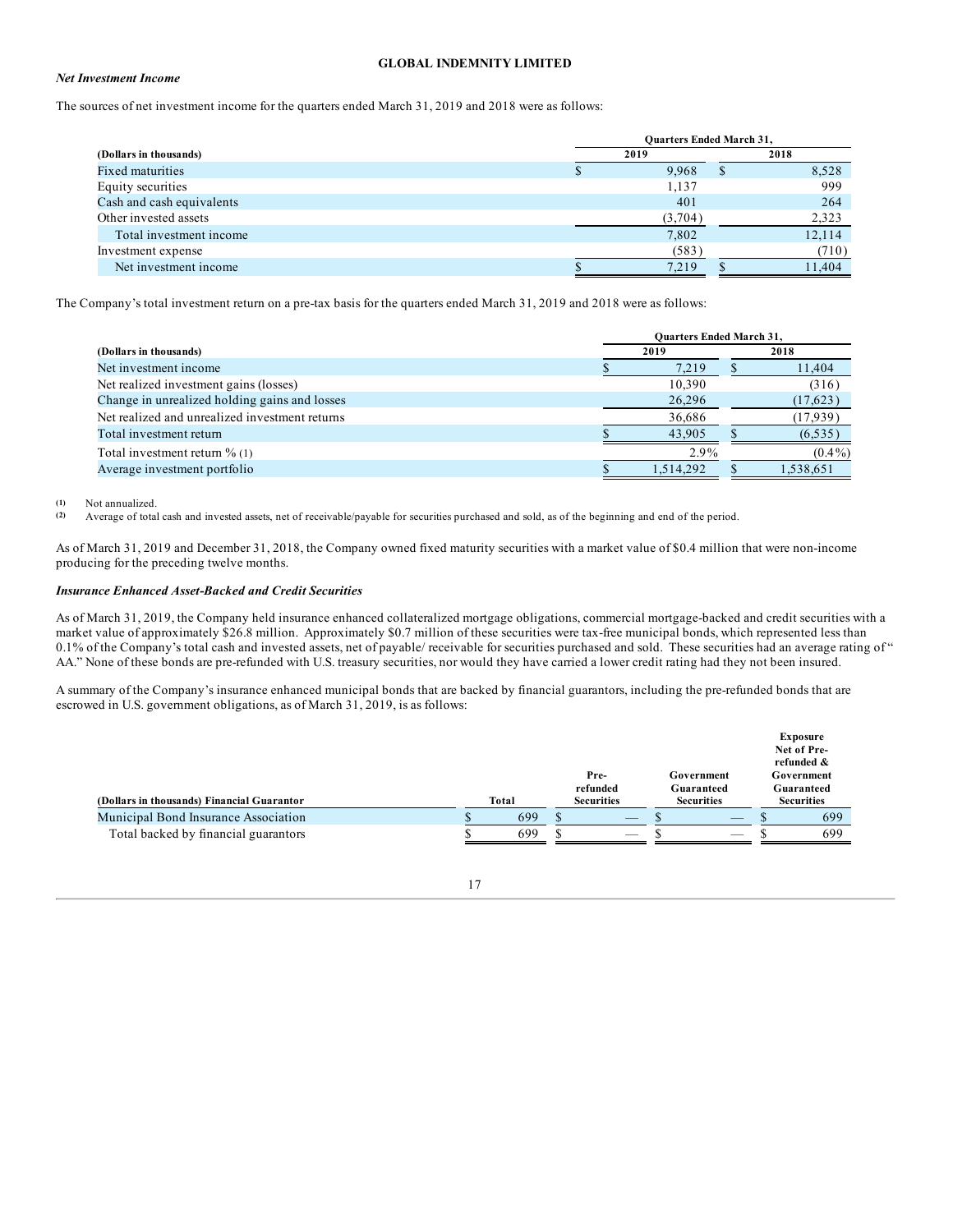In addition to the tax-free municipal bonds, the Company held \$26.1 million of insurance enhanced bonds, which represented approximately 1.7% of the Company's total invested assets, net of receivable/payable for securities purchased and sold. The insurance enhanced bonds are comprised of \$12.6 million of taxable municipal bonds, \$13.4 million of commercial mortgage-backed securities, and \$0.1 million of collateralized mortgage obligations. The financial guarantors of the Company's \$26.1 million of insurance enhanced commercial-mortgage-backed, taxable municipal securities, and collateralized mortgage obligations include Municipal Bond Insurance Association (\$5.1 million), Assured Guaranty Corporation (\$7.5 million), Federal Home Loan Mortgage Corporation (\$13.4 million), and Federal Deposit Insurance Corporation (\$0.1 million).

The Company had no direct investments in the entities that have provided financial guarantees or other credit support to any security held by the Company at March 31, 2019.

# *Bonds Held on Deposit*

Certain cash balances, cash equivalents, equity securities, and bonds available for sale were deposited with various governmental authorities in accordance with statutory requirements, were held as collateral pursuant to borrowing arrangements, or were held in trust pursuant to intercompany reinsurance agreements. The fair values were as follows as of March 31, 2019 and December 31, 2018:

|                                                                |   | <b>Estimated Fair Value</b> |                   |
|----------------------------------------------------------------|---|-----------------------------|-------------------|
| (Dollars in thousands)                                         |   | March 31, 2019              | December 31, 2018 |
| On deposit with governmental authorities                       | S | 26.613                      | 25,855            |
| Intercompany trusts held for the benefit of U.S. policyholders |   | 189,464                     | 209,028           |
| Held in trust pursuant to third party requirements             |   | 113,883                     | 98.417            |
| Letter of credit held for third party requirements             |   | 1.458                       | 2.317             |
| Securities held as collateral for borrowing arrangements (1)   |   | 90.228                      | 83.214            |
| Total                                                          |   | 421.646                     | 418.831           |

### (1) Amount required to collateralize margin borrowing facility.

### *Variable Interest Entities*

A Variable Interest Entity (VIE) refers to an investment in which an investor holds a controlling interest that is not based on the majority of voting rights. Under the VIE model, the party that has the power to exercise significant management influence and maintain a controlling financial interest in the entity's economics is said to be the primary beneficiary, and is required to consolidate the entity within their results. Other entities that participate in a VIE, for which their financial interests fluctuate with changes in the fair value of the investment entity's net assets but do not have significant management influence and the ability to direct the VIE's significant economic activities are said to have a variable interest in the VIE but do not consolidate the VIE in their financial results.

The Company has variable interests in two VIE's for which it is not the primary beneficiary. These investments are accounted for under the equity method of accounting as their ownership interest exceeds 3% of their respective investments.

The fair value of one of the Company's VIE's, which invests in distressed securities and assets, was \$16.4 million and \$17.9 million as of March 31, 2019 and December 31, 2018, respectively. The Company's maximum exposure to loss from this VIE, which factors in future funding commitments, was \$30.7 million and \$32.1 million at March 31, 2019 and December 31, 2018, respectively. The fair value of a second VIE that also invests in distressed securities and assets was \$32.3 million and \$32.9 million at March 31, 2019 and December 31, 2018, respectively. The Company's maximum exposure to loss from this VIE, which factors in future funding commitments, was \$49.3 million and \$53.4 million at March 31, 2019 and December 31, 2018, respectively.

# **3. Derivative Instruments**

Interest rate swaps are used by the Company primarily to reduce risks from changes in interest rates. Under the terms of the interest rate swaps, the Company agrees with another party to exchange, at specified intervals, the difference between fixed rate and floating rate interest amounts as calculated by reference to an agreed notional amount.

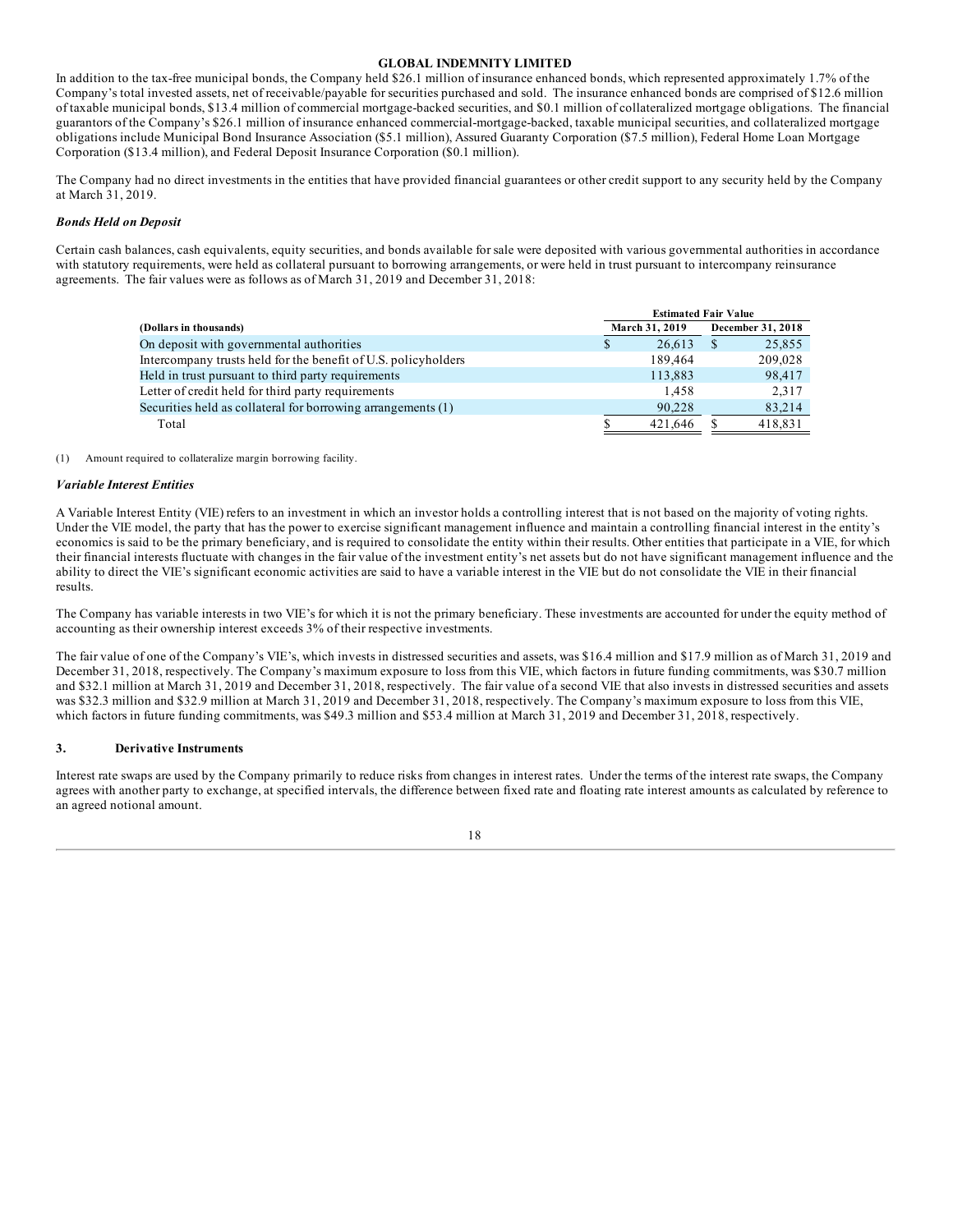The Company accounts for the interest rate swaps as non-hedge instruments and recognizes the fair value of the interest rate swaps in other assets or other liabilities on the consolidated balance sheets with the changes in fair value recognized as net realized investment gains or losses in the consolidated statements of operations. The Company is ultimately responsible for the valuation of the interest rate swaps. To aid in determining the estimated fair value of the interest rate swaps, the Company relies on the forward interest rate curve and information obtained from a third party financial institution.

The following table summarizes information on the location and the gross amount of the derivatives' fair value on the consolidated balance sheets as of March 31, 2019 and December 31, 2018:

| (Dollars in thousands)                                                           |                                            | <b>March 31, 2019</b> |                                         |  | December 31, 2018  |                   |         |
|----------------------------------------------------------------------------------|--------------------------------------------|-----------------------|-----------------------------------------|--|--------------------|-------------------|---------|
| <b>Derivatives Not Designated as</b><br><b>Hedging Instruments under ASC 815</b> | <b>Balance</b><br><b>Sheet</b><br>Location |                       | Notional<br><b>Fair Value</b><br>Amount |  | Notional<br>Amount | <b>Fair Value</b> |         |
| Interest rate swap agreements                                                    | Other<br>assets/liabilities                |                       | 200,000                                 |  | (6, 423)           | 200,000           | (4,062) |

The following table summarizes the net gains (losses) included in the consolidated statements of operations for changes in the fair value of the derivatives and the periodic net interest settlements under the derivatives for the quarters ended March 31, 2019 and 2018:

|                               |                                        | <b>Ouarters Ended March 31.</b> |      |       |
|-------------------------------|----------------------------------------|---------------------------------|------|-------|
|                               | <b>Consolidated Statements of</b>      |                                 |      |       |
| (Dollars in thousands)        | Operations Line                        | 2019                            | 2018 |       |
| Interest rate swap agreements | Net realized investment gains (losses) | (2.567)                         |      | 4.151 |

As of March 31, 2019 and December 31, 2018, the Company is due \$2.7 million and \$2.6 million, respectively, for funds it needed to post to execute the swap transaction and \$7.2 million and \$3.7 million, respectively, for margin calls made in connection with the interest rate swaps. These amounts are included in other assets on the consolidated balance sheets.

# **4. Fair Value Measurements**

The accounting standards related to fair value measurements define fair value, establish a framework for measuring fair value, outline a fair value hierarchy based on inputs used to measure fair value, and enhance disclosure requirements for fair value measurements. These standards do not change existing guidance as to whether or not an instrument is carried at fair value. The Company has determined that its fair value measurements are in accordance with the requirements of these accounting standards.

The Company's invested assets and derivative instruments are carried at their fair value and are categorized based upon a fair value hierarchy:

- Level 1 inputs utilize quoted prices (unadjusted) in active markets for identical assets that the Company has the ability to access at the measurement date.
- Level 2 inputs utilize other than quoted prices included in Level 1 that are observable for similar assets, either directly or indirectly.
- Level 3 inputs are unobservable for the asset, and include situations where there is little, if any, market activity for the asset.

In certain cases, the inputs used to measure fair value may fall into different levels of the fair value hierarchy. In such cases, the level in the fair value hierarchy within which the fair value measurement falls has been determined based on the lowest level input that is significant to the fair value measurement in its entirety. The Company's assessment of the significance of a particular input to the fair value measurement in its entirety requires judgment, and considers factors specific to the asset.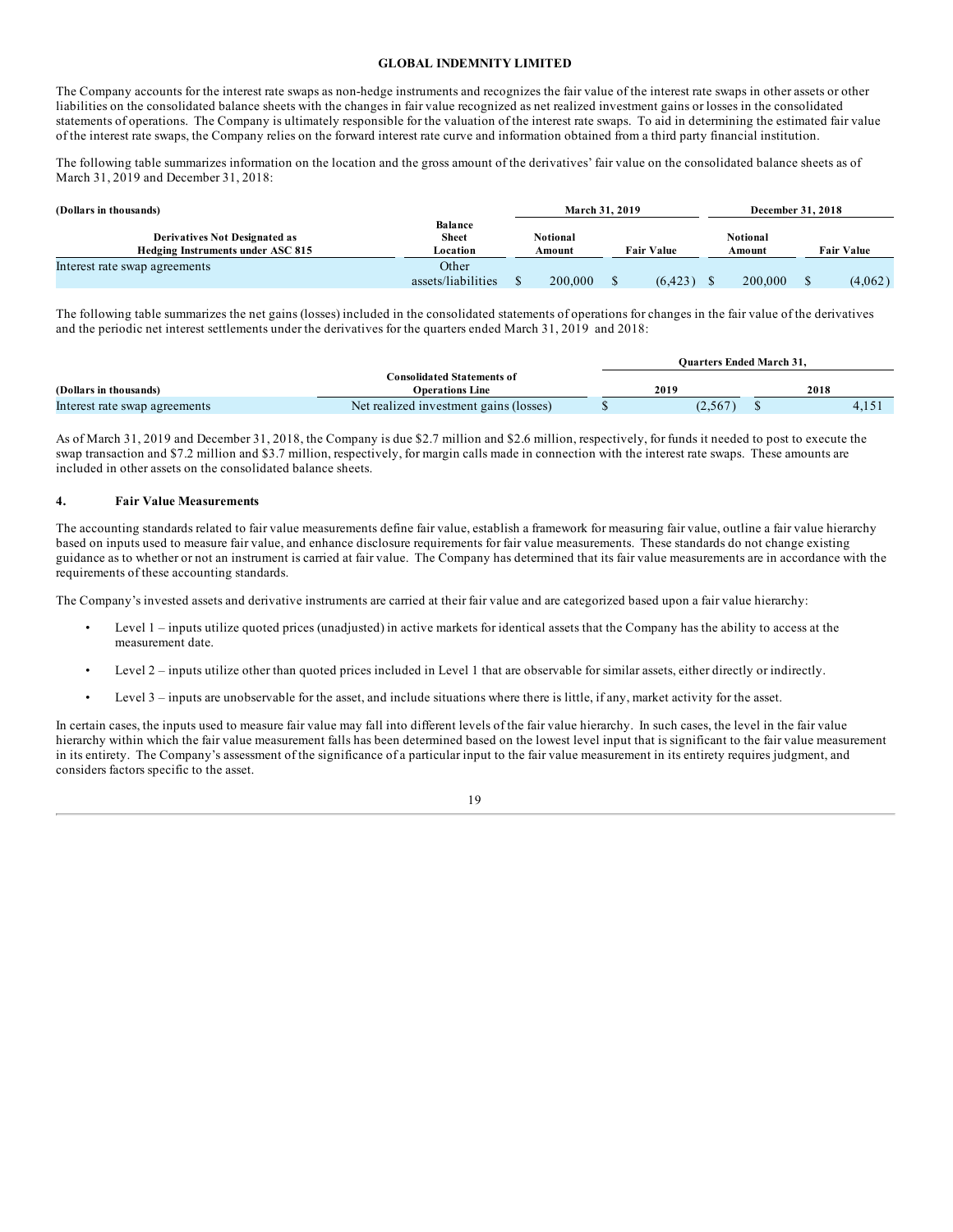The following table presents information about the Company's invested assets and derivative instruments measured at fair value on a recurring basis as of March 31, 2019 and December 31, 2018 and indicates the fair value hierarchy of the valuation techniques utilized by the Company to determine such fair value.

|                                                  | <b>Fair Value Measurements</b> |         |               |           |     |         |     |           |  |  |
|--------------------------------------------------|--------------------------------|---------|---------------|-----------|-----|---------|-----|-----------|--|--|
| As of March 31, 2019 (Dollars in thousands)      |                                | Level 1 |               | Level 2   |     | Level 3 |     | Total     |  |  |
| Assets:                                          |                                |         |               |           |     |         |     |           |  |  |
| Fixed maturities:                                |                                |         |               |           |     |         |     |           |  |  |
| U.S. treasury and agency obligations             | \$                             | 82,115  | <sup>\$</sup> |           | \$. |         | \$. | 82,115    |  |  |
| Obligations of states and political subdivisions |                                |         |               | 75,103    |     |         |     | 75,103    |  |  |
| Mortgage-backed securities                       |                                |         |               | 127,450   |     |         |     | 127,450   |  |  |
| Commercial mortgage-backed securities            |                                |         |               | 230,485   |     |         |     | 230,485   |  |  |
| Asset-backed securities                          |                                |         |               | 180,157   |     |         |     | 180,157   |  |  |
| Corporate bonds                                  |                                |         |               | 487,278   |     |         |     | 487,278   |  |  |
| Foreign corporate bonds                          |                                |         |               | 111,967   |     |         |     | 111,967   |  |  |
| Total fixed maturities                           |                                | 82,115  |               | 1,212,440 |     |         |     | 1,294,555 |  |  |
| Common stock                                     |                                | 142,534 |               |           |     |         |     | 142,534   |  |  |
| Total assets measured at fair value (1)          |                                | 224,649 |               | 1,212,440 | \$  |         |     | 1,437,089 |  |  |
| Liabilities:                                     |                                |         |               |           |     |         |     |           |  |  |
| Derivative instruments                           |                                |         |               | 6,423     | \$  |         |     | 6,423     |  |  |
| Total liabilities measured at fair value         |                                |         |               | 6,423     |     |         |     | 6,423     |  |  |

(1) Excluded from the table above are limited partnerships of \$48.7 million at March 31, 2019 whose fair value is based on net asset value as a practical expedient.

|                                                  |     |                |               | <b>Fair Value Measurements</b> |              |         |   |           |
|--------------------------------------------------|-----|----------------|---------------|--------------------------------|--------------|---------|---|-----------|
| As of December 31, 2018 (Dollars in thousands)   |     | <b>Level 1</b> | Level 2       |                                |              | Level 3 |   | Total     |
| Assets:                                          |     |                |               |                                |              |         |   |           |
| Fixed maturities:                                |     |                |               |                                |              |         |   |           |
| U.S. treasury and agency obligations             | \$. | 78,855         | <sup>\$</sup> |                                | $\mathbb{S}$ |         | S | 78,855    |
| Obligations of states and political subdivisions |     |                |               | 95,613                         |              |         |   | 95,613    |
| Mortgage-backed securities                       |     |                |               | 117,854                        |              |         |   | 117,854   |
| Commercial mortgage-backed securities            |     |                |               | 202,722                        |              |         |   | 202,722   |
| Asset-backed securities                          |     |                |               | 183,754                        |              |         |   | 183,754   |
| Corporate bonds                                  |     |                |               | 440,855                        |              |         |   | 440,855   |
| Foreign corporate bonds                          |     |                |               | 115,502                        |              |         |   | 115,502   |
| Total fixed maturities                           |     | 78,855         |               | 1,156,300                      |              |         |   | 1,235,155 |
| Common stock                                     |     | 124,747        |               |                                |              |         |   | 124,747   |
| Total assets measured at fair value (1)          |     | 203,602        |               | 1,156,300                      | S            |         |   | 1,359,902 |
| Liabilities:                                     |     |                |               |                                |              |         |   |           |
| Derivative instruments                           |     |                |               | 4.062                          | \$.          |         |   | 4,062     |
| Total liabilities measured at fair value         |     |                |               | 4.062                          |              |         |   | 4.062     |

(1) Excluded from the table above are limited partnerships of \$50.8 million at December 31, 2018 whose fair value is based on net asset value as a practical expedient.

The securities classified as Level 1 in the above table consist of U.S. Treasuries and equity securities actively traded on an exchange.

The securities classified as Level 2 in the above table consist primarily of fixed maturity securities and derivative instruments. Based on the typical trading volumes and the lack of quoted market prices for fixed maturities, security prices are derived through recent reported trades for identical or similar securities making adjustments through the reporting date based upon available market observable information. If there are no recent reported trades, matrix or model processes are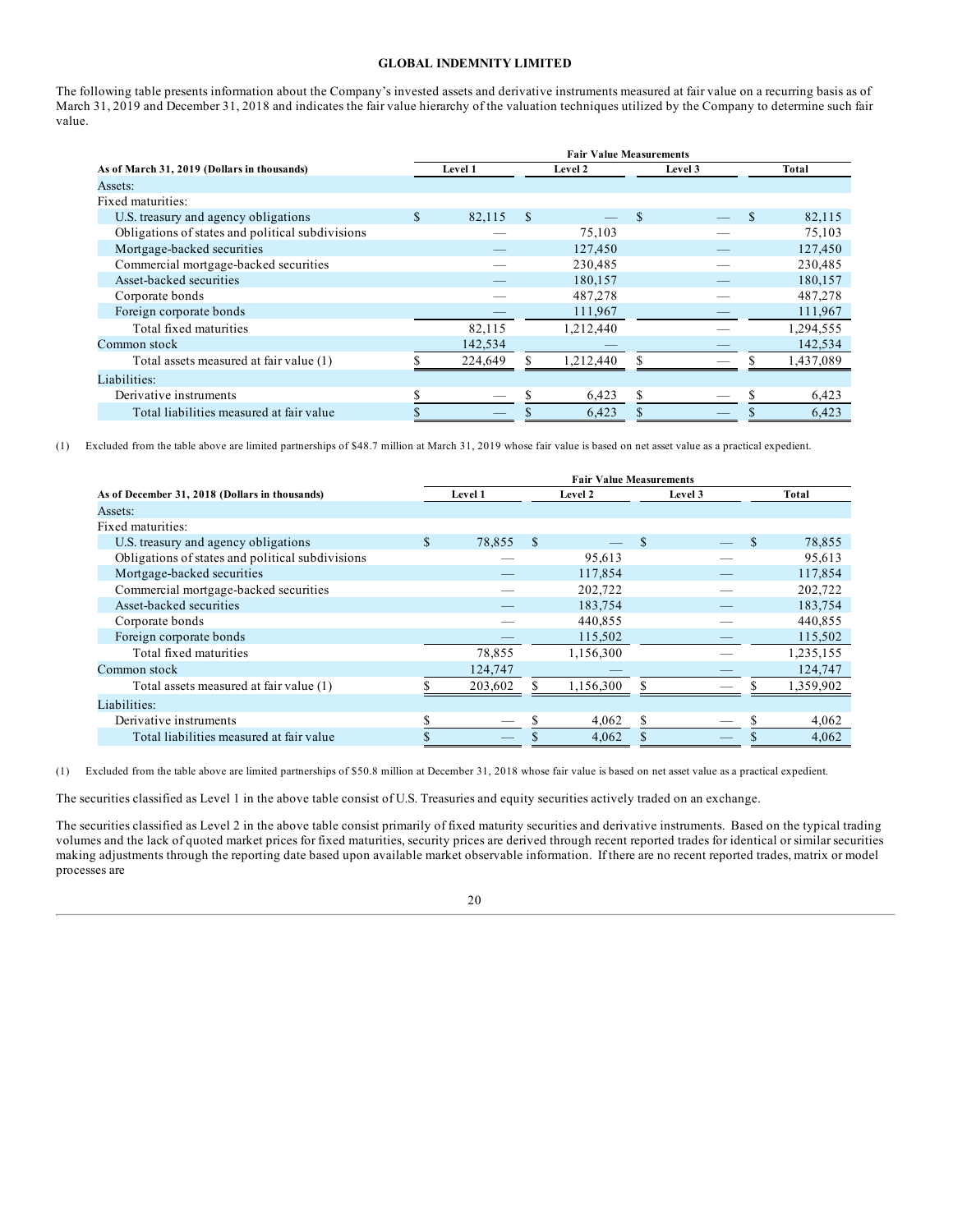used to develop a security price where future cash flow expectations are developed based upon collateral performance and discounted at an estimated market rate. Included in the pricing of asset-backed securities, collateralized mortgage obligations, and mortgage-backed securities are estimates of the rate of future prepayments of principal over the remaining life of the securities. Such estimates are derived based on the characteristics of the underlying structure and prepayment speeds previously experienced at the interest rate levels projected for the underlying collateral. The estimated fair value of the derivative instruments, consisting of interest rate swaps, is obtained from a third party financial institution that utilizes observable inputs such as the forward interest rate curve.

For the Company's material debt arrangements, the current fair value of the Company's debt at March 31, 2019 and December 31, 2018 was as follows:

|                                        | <b>March 31, 2019</b> |                   | December 31, 2018 |                   |
|----------------------------------------|-----------------------|-------------------|-------------------|-------------------|
| (Dollars in thousands)                 | <b>Carrying Value</b> | <b>Fair Value</b> | Carrving Value    | <b>Fair Value</b> |
| <b>Margin Borrowing Facility</b>       | 71.768                | 71.768            | 65.818            | 65,818            |
| 7.75% Subordinated Notes due 2045 (1)  | 96,772                | 99.052            | 96.742            | 92,261            |
| 7.875% Subordinated Notes due 2047 (2) | 126.041               | 130.045           | 126.005           | 120.597           |
| Total                                  | 294.581               | 300,865           | 288.565           | 278,676           |

<sup>(1)</sup> As of March 31, 2019 and December 31, 2018, the carrying value and fair value of the 7.75% Subordinated Notes due 2045 are net of unamortized debt issuance cost of \$3.2 million and \$3.3 million, respectively.

The fair value of the margin borrowing facility approximates its carrying value due to the facility being due on demand. The subordinated notes due 2045 and 2047 are publicly traded instruments and are classified as Level 1 in the fair value hierarchy.

There were no transfers between Level 1 and Level 2 during the quarters ended March 31, 2019 and 2018.

#### *Fair Value of Alternative Investments*

Other invested assets consist of limited liability partnerships whose fair value is based on net asset value per share practical expedient. The following table provides the fair value and future funding commitments related to these investments at March 31, 2019 and December 31, 2018.

|                                           | <b>March 31, 2019</b> |                                     |                   | December 31, 2018 |                                     |  |
|-------------------------------------------|-----------------------|-------------------------------------|-------------------|-------------------|-------------------------------------|--|
| (Dollars in thousands)                    | <b>Fair Value</b>     | <b>Future Funding</b><br>Commitment | <b>Fair Value</b> |                   | <b>Future Funding</b><br>Commitment |  |
| Real Estate Fund, LP (1)                  |                       |                                     |                   |                   |                                     |  |
| European Non-Performing Loan Fund, LP (2) | 16.448                | 14.214                              | 17,893            |                   | 14.214                              |  |
| Distressed Debt Fund, LP (3)              | 32,257                | 17,000                              | 32,860            |                   | 20,500                              |  |
| Total                                     | 48,705                | 31,214                              | 50,753            |                   | 34,714                              |  |

- (1) This limited partnership invests in real estate assets through a combination of direct or indirect investments in partnerships, limited liability companies, mortgage loans, and lines of credit. The Company does not have the contractual option to redeem its limited partnership interest but receives distributions based on the liquidation of the underlying assets. The Company does not have the ability to sell or transfer its limited partnership interest without consent from the general partner. The Company continues to hold an investment in this limited partnership and has written the fair value down to zero.
- (2) This limited partnership invests in distressed securities and assets through senior and subordinated, secured and unsecured debt and equity, in both public and private large-cap and middle-market companies. The Company does not have the ability to sell or transfer its limited partnership interest without consent from the general partner. The Company does not have the contractual option to redeem its limited partnership interest but receives distributions based on the liquidation of the underlying assets. Based on the terms of the partnership agreement, the Company anticipates its interest in this partnership to be redeemed by 2020.
- (3) This limited partnership invests in stressed and distressed securities and structured products. The Company does not have the ability to sell or transfer its limited partnership interest without consent from the general partner. The Company does not have the contractual option to redeem its limited partnership interest but receives distributions based on the liquidation of the underlying assets. Based on the terms of the partnership agreement, the Company anticipates its interest to be redeemed no later than 2027.

#### *Limited Liability Companies and Limited Partnerships with ownership interest exceeding 3%*

The Company uses the equity method to account for investments in limited liability companies and limited partnerships where its ownership interest exceeds 3%. The equity method of accounting for an investment in a limited liability company and limited partnership requires that its cost basis be updated to account for the income or loss earned on the investment. The



<sup>(2)</sup> As of March 31, 2019 and December 31, 2018, the carrying value and fair value of the 7.875% Subordinated Notes due 2047 are net of unamortized debt issuance cost of \$4.0 million.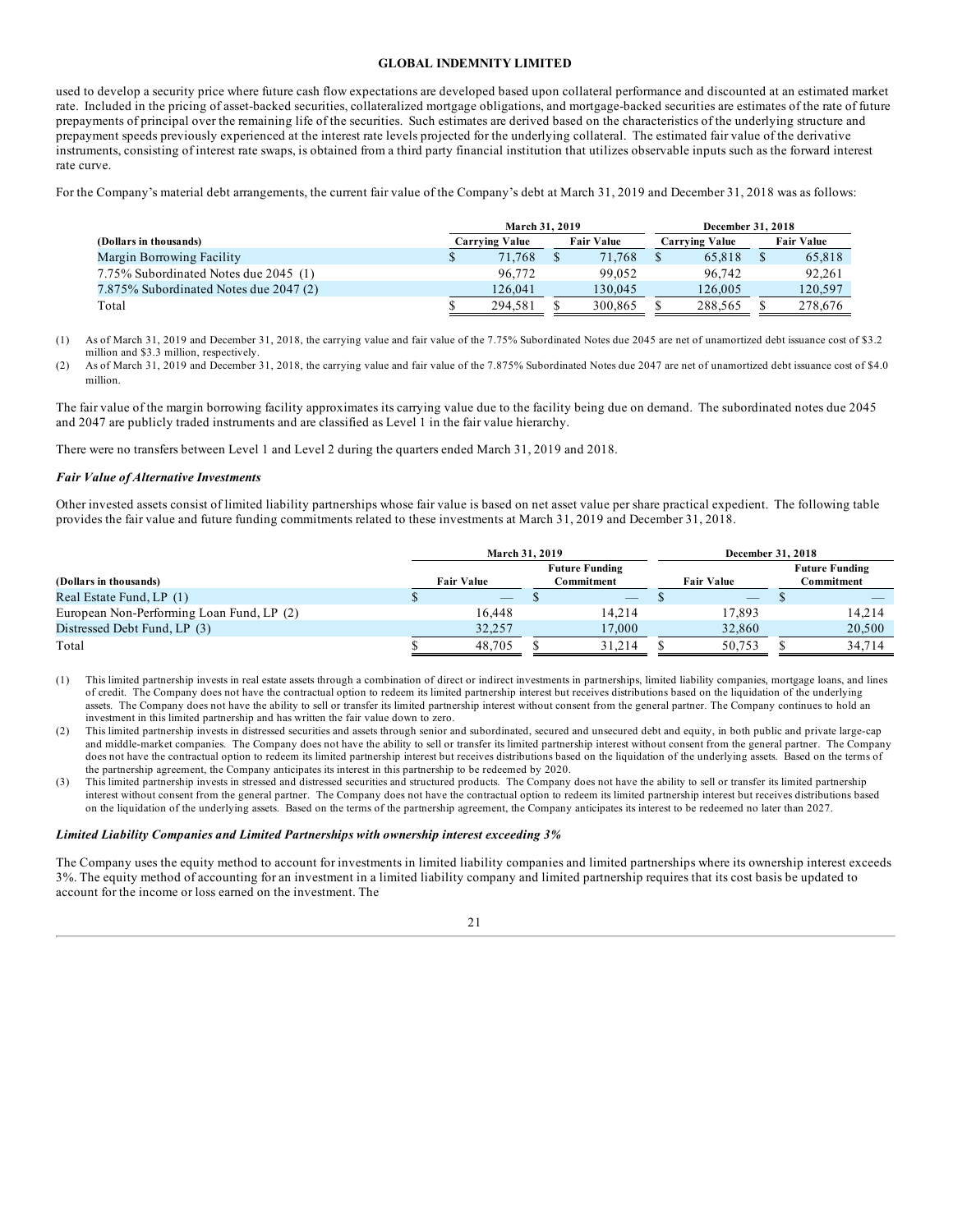investment income or loss associated with these limited liability companies or limited partnerships, which is reflected in the consolidated statements of operations, was (\$3.7) million and \$2.3 million for the quarters ended March 31, 2019 and 2018, respectively.

# *Pricing*

The Company's pricing vendors provide prices for all investment categories except for investments in limited partnerships whose fair value is based on net asset values as a practical expedient. Two primary vendors are utilized to provide prices for equity and fixed maturity securities.

The following is a description of the valuation methodologies used by the Company's pricing vendors for investment securities carried at fair value:

- Common stock prices are received from all primary and secondary exchanges.
- Corporate and agency bonds are evaluated by utilizing a spread to a benchmark curve. Bonds with similar characteristics are grouped into specific sectors. Inputs for both asset classes consist of trade prices, broker quotes, the new issue market, and prices on comparable securities.
- Data from commercial vendors is aggregated with market information, then converted into an OAS matrix and prepayment model used for commercial mortgage obligations ("CMO"). CMOs are categorized with mortgage-backed securities in the tables listed above. For asset-backed securities, spread data is derived from trade prices, dealer quotations, and research reports. For both asset classes, evaluations utilize standard inputs plus new issue data, and collateral performance. The evaluated pricing models incorporate cash flows, broker quotes, market trades, historical prepayment speeds, and dealer projected speeds.
- For obligations of state and political subdivisions, an attribute-based modeling system is used. The pricing model incorporates trades, market clearing yields, market color, and fundamental credit research.
- U.S. treasuries are evaluated by obtaining feeds from a number of live data sources including primary and secondary dealers as well as inter-dealer brokers.
- For mortgage-backed securities, various external analytical products are utilized and purchased from commercial vendors.

The Company performs certain procedures to validate whether the pricing information received from the pricing vendors is reasonable, to ensure that the fair value determination is consistent with accounting guidance, and to ensure that its assets are properly classified in the fair value hierarchy. The Company's procedures include, but are not limited to:

- Reviewing periodic reports provided by the Investment Manager that provides information regarding rating changes and securities placed on watch. This procedure allows the Company to understand why a particular security's market value may have changed or may potentially change.
- Understanding and periodically evaluating the various pricing methods and procedures used by the Company's pricing vendors to ensure that investments are properly classified within the fair value hierarchy.
- On a quarterly basis, the Company corroborates investment security prices received from its pricing vendors by obtaining pricing from a second pricing vendor for a sample of securities.

During the quarters ended March 31, 2019 and 2018, the Company has not adjusted quotes or prices obtained from the pricing vendors.

# **5. Income Taxes**

As of March 31, 2019, the statutory income tax rates of the countries where the Company conducts business are 21% in the United States, 0% in Bermuda, 0% in the Cayman Islands, 26.01% for companies with a registered office in Luxembourg City, 1.0% to 2.5% in Barbados, and 25% on non-trading income, 33% on capital gains and 12.5% on trading income in the

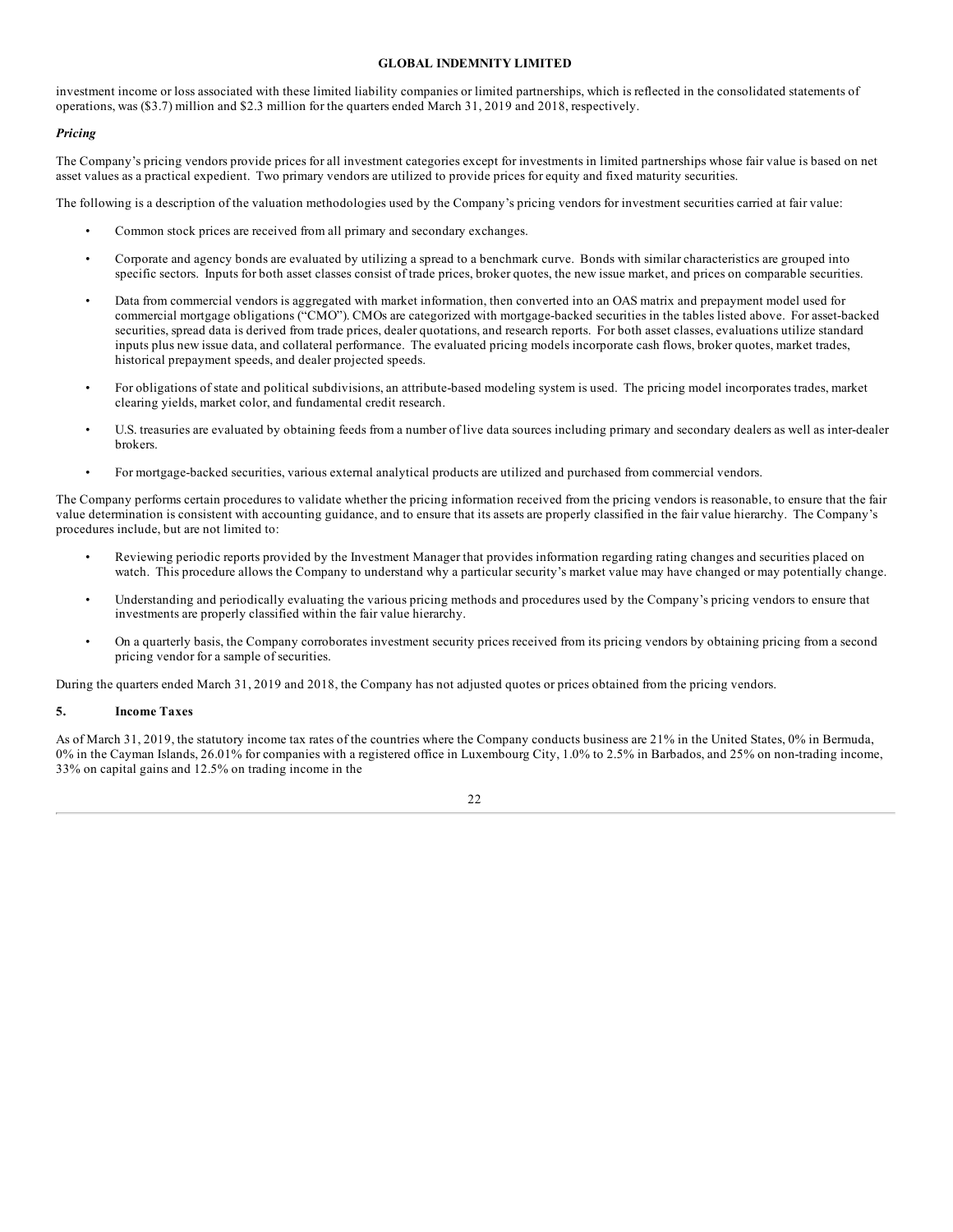Republic of Ireland. The statutory income tax rate of each country is applied against the expected annual taxable income of the Company in each country to estimate the annual income tax expense. Generally, during interim periods, the Company will divide total estimated annual income tax expense by total estimated annual pre-tax income to determine the expected annual income tax rate used to compute the income tax provision. The expected annual income tax rate is then applied against interim pre-tax income, excluding net realized gains and losses and limited partnership distributions, and that amount is then added to the actual income taxes on net realized gains and losses, discrete items and limited partnership distributions. However, when there is significant volatility in the expected effective tax rate, the Company records its actual income tax provision in lieu of the estimated effective income tax rate.

The Company's income before income taxes from its non-U.S. subsidiaries and U.S. subsidiaries for the quarters ended March 31, 2019 and 2018 were as follows:

| <b>Ouarter Ended March 31, 2019</b><br>(Dollars in thousands) | Non-U.S.<br><b>Subsidiaries</b> |          | U.S.<br><b>Subsidiaries</b> |         | <b>Eliminations</b> |       |   | Total   |
|---------------------------------------------------------------|---------------------------------|----------|-----------------------------|---------|---------------------|-------|---|---------|
| <b>Revenues:</b>                                              |                                 |          |                             |         |                     |       |   |         |
| Gross premiums written                                        |                                 | 17,549   |                             | 124,652 | S                   |       |   | 142,201 |
| Net premiums written                                          |                                 | 17,542   |                             | 105,874 |                     |       |   | 123,416 |
| Net premiums earned                                           | S                               | 14,707   |                             | 107,382 | S                   |       | S | 122,089 |
| Net investment income                                         |                                 | 4,370    |                             | 3,136   |                     | (287) |   | 7,219   |
| Net realized investment gains (losses)                        |                                 | (892)    |                             | 11,282  |                     |       |   | 10,390  |
| Other income                                                  |                                 | 15       |                             | 473     |                     |       |   | 488     |
| Total revenues                                                |                                 | 18,200   |                             | 122,273 |                     | (287) |   | 140,186 |
| <b>Losses and Expenses:</b>                                   |                                 |          |                             |         |                     |       |   |         |
| Net losses and loss adjustment expenses                       |                                 | 4,980    |                             | 53,341  |                     |       |   | 58,321  |
| Acquisition costs and other underwriting expenses             |                                 | 4,995    |                             | 44,748  |                     |       |   | 49,743  |
| Corporate and other operating expenses                        |                                 | 1,527    |                             | 1,678   |                     |       |   | 3,205   |
| Interest expense                                              |                                 | 353      |                             | 4,957   |                     | (287) |   | 5,023   |
| Income before income taxes                                    |                                 | 6,345    |                             | 17,549  |                     |       |   | 23,894  |
| <b>Ouarter Ended March 31, 2018</b>                           |                                 | Non-U.S. |                             | U.S.    |                     |       |   |         |

| (Dollars in thousands)                            |   | <b>Subsidiaries</b> |        | <b>Subsidiaries</b> |         | <b>Eliminations</b> |          | Total    |         |
|---------------------------------------------------|---|---------------------|--------|---------------------|---------|---------------------|----------|----------|---------|
| <b>Revenues:</b>                                  |   |                     |        |                     |         |                     |          |          |         |
| Gross premiums written                            |   |                     | 10,315 | \$                  | 113,932 |                     |          | <b>S</b> | 124,247 |
| Net premiums written                              |   |                     | 10,314 |                     | 97,556  |                     |          |          | 107,870 |
| Net premiums earned                               | S |                     | 48,022 |                     | 59,980  | S                   |          |          | 108,002 |
| Net investment income                             |   |                     | 15.221 |                     | 7,188   |                     | (11,005) |          | 11,404  |
| Net realized investment losses                    |   |                     | (5)    |                     | (311)   |                     |          |          | (316)   |
| Other income                                      |   |                     | 51     |                     | 503     |                     |          |          | 554     |
| Total revenues                                    |   |                     | 63,289 |                     | 67,360  |                     | (11,005) |          | 119,644 |
| <b>Losses and Expenses:</b>                       |   |                     |        |                     |         |                     |          |          |         |
| Net losses and loss adjustment expenses           |   |                     | 20,565 |                     | 35,507  |                     |          |          | 56,072  |
| Acquisition costs and other underwriting expenses |   |                     | 21,140 |                     | 23,863  |                     |          |          | 45,003  |
| Corporate and other operating expenses            |   |                     | 4,399  |                     | 4,861   |                     |          |          | 9,260   |
| Interest expense                                  |   |                     | 4,841  |                     | 11,025  |                     | (11,005) |          | 4,861   |
| Income (loss) before income taxes                 |   |                     | 12,344 |                     | (7,896) |                     |          |          | 4,448   |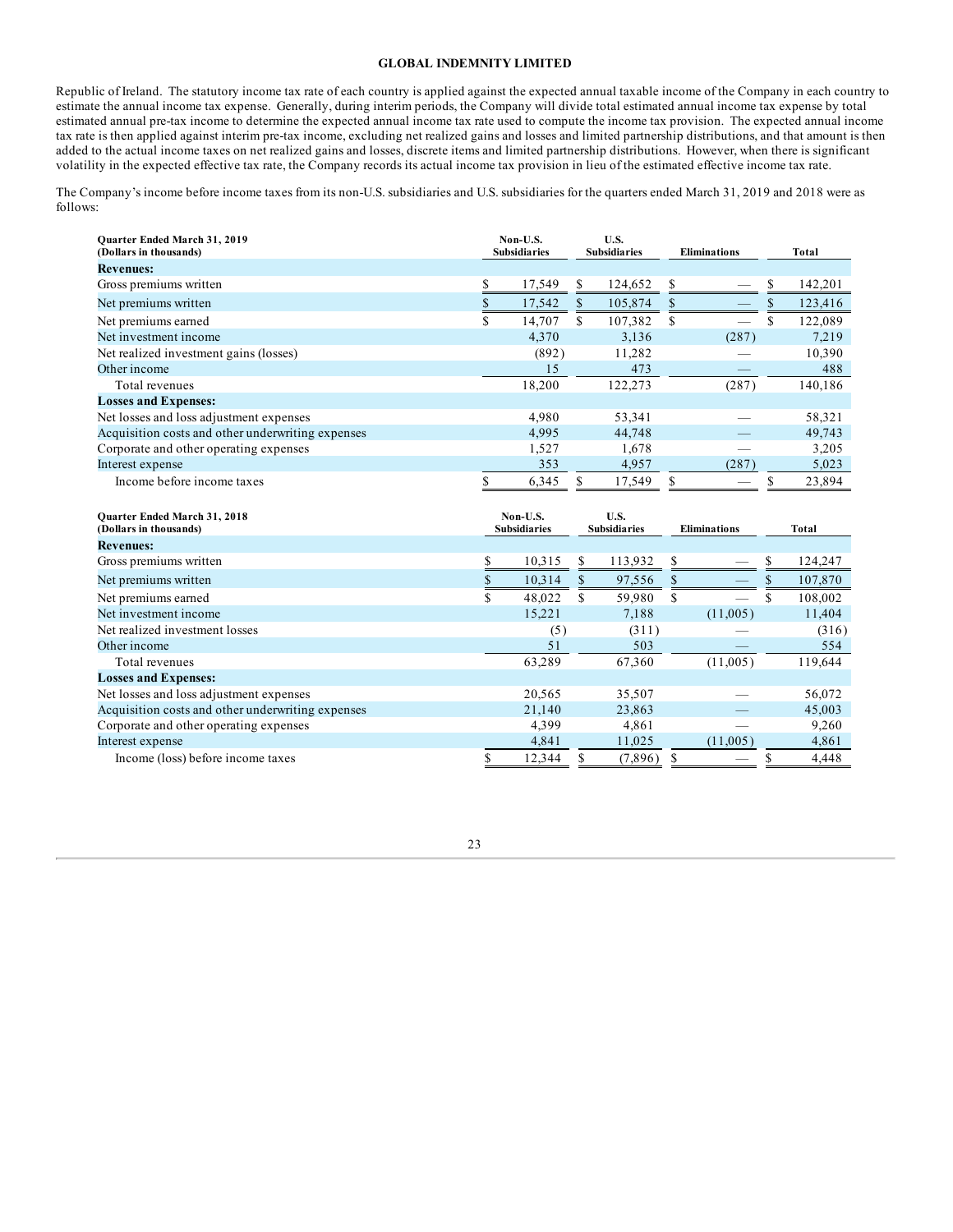The following table summarizes the components of income tax benefit:

|                                             | <b>Ouarters Ended March 31,</b> |       |    |         |  |  |  |  |  |
|---------------------------------------------|---------------------------------|-------|----|---------|--|--|--|--|--|
| (Dollars in thousands)                      |                                 | 2019  |    | 2018    |  |  |  |  |  |
| Current income tax expense:                 |                                 |       |    |         |  |  |  |  |  |
| Foreign                                     | S                               | 46    | -S | 179     |  |  |  |  |  |
| U.S. Federal                                |                                 |       |    | 566     |  |  |  |  |  |
| Total current income tax expense            |                                 | 46    |    | 745     |  |  |  |  |  |
| Deferred income tax expense (benefit):      |                                 |       |    |         |  |  |  |  |  |
| U.S. Federal                                |                                 | 4,248 |    | (1,998) |  |  |  |  |  |
| Total deferred income tax expense (benefit) |                                 | 4,248 |    | (1,998) |  |  |  |  |  |
| Total income tax expense (benefit)          |                                 | 4.294 |    | (1,253) |  |  |  |  |  |

The weighted average expected tax provision has been calculated using income before income taxes in each jurisdiction multiplied by that jurisdiction's applicable statutory tax rate.

The following table summarizes the differences between the tax provision for financial statement purposes and the expected tax provision at the weighted average tax rate:

|                                                     | <b>Ouarters Ended March 31,</b> |        |                                  |  |          |                                  |  |  |  |  |  |
|-----------------------------------------------------|---------------------------------|--------|----------------------------------|--|----------|----------------------------------|--|--|--|--|--|
|                                                     |                                 | 2019   |                                  |  | 2018     |                                  |  |  |  |  |  |
| (Dollars in thousands)                              |                                 | Amount | $%$ of Pre-<br><b>Tax Income</b> |  | Amount   | $%$ of Pre-<br><b>Tax Income</b> |  |  |  |  |  |
| Expected tax provision at weighted average tax rate |                                 | 3,732  | $15.6\%$ \$                      |  | (1, 536) | $(34.5\%)$                       |  |  |  |  |  |
| Adjustments:                                        |                                 |        |                                  |  |          |                                  |  |  |  |  |  |
| Tax exempt interest                                 |                                 | (1)    |                                  |  | (1)      |                                  |  |  |  |  |  |
| Dividend exclusion                                  |                                 | (77)   | (0.3)                            |  | (65)     | (1.5)                            |  |  |  |  |  |
| Base Erosion Anti-Abuse Tax                         |                                 | --     |                                  |  | 566      | 12.7                             |  |  |  |  |  |
| Non-deductible interest                             |                                 | 680    | 2.8                              |  |          |                                  |  |  |  |  |  |
| Other                                               |                                 | (40)   | (0.1)                            |  | (217)    | (4.9)                            |  |  |  |  |  |
| Effective income tax expense (benefit)              |                                 | 4.294  | $18.0\%$                         |  | (1,253)  | $(28.2\%)$                       |  |  |  |  |  |

The effective income tax expense rate for the quarter ended March 31, 2019 was 18.0%, compared with an effective income tax benefit rate of 28.2% for the quarter ended March 31, 2018. The increase in the effective income tax expense rate in the quarter ended March 31, 2019 compared to the quarter ended March 31, 2018 is due to higher pretax income in the U.S. in 2019.

The Company has a net operating loss ("NOL") carryforward of \$27.3 million as of March 31, 2019, which begins to expire in 2036 based on when the original NOL was generated. The Company's NOL carryforward as of December 31, 2018 was \$29.5 million.

The Company has a Section 163(j) ("163(j)") carryforward of \$11.1 million as of March 31, 2019 and December 31, 2018, which can be carried forward indefinitely. The 163(j) carryforward is for disqualified interest paid or accrued to a related entity that is not subject to U.S. tax.

The Company had an alternative minimum tax ("AMT") credit carryforward of \$11.0 million as of December 31, 2017. The Tax Cuts and Jobs Act repealed the corporate AMT. The AMT credit carryforward of \$11.0 million was reclassed to federal income taxes receivable at December 31, 2017 and will be fully refunded by the end of 2021.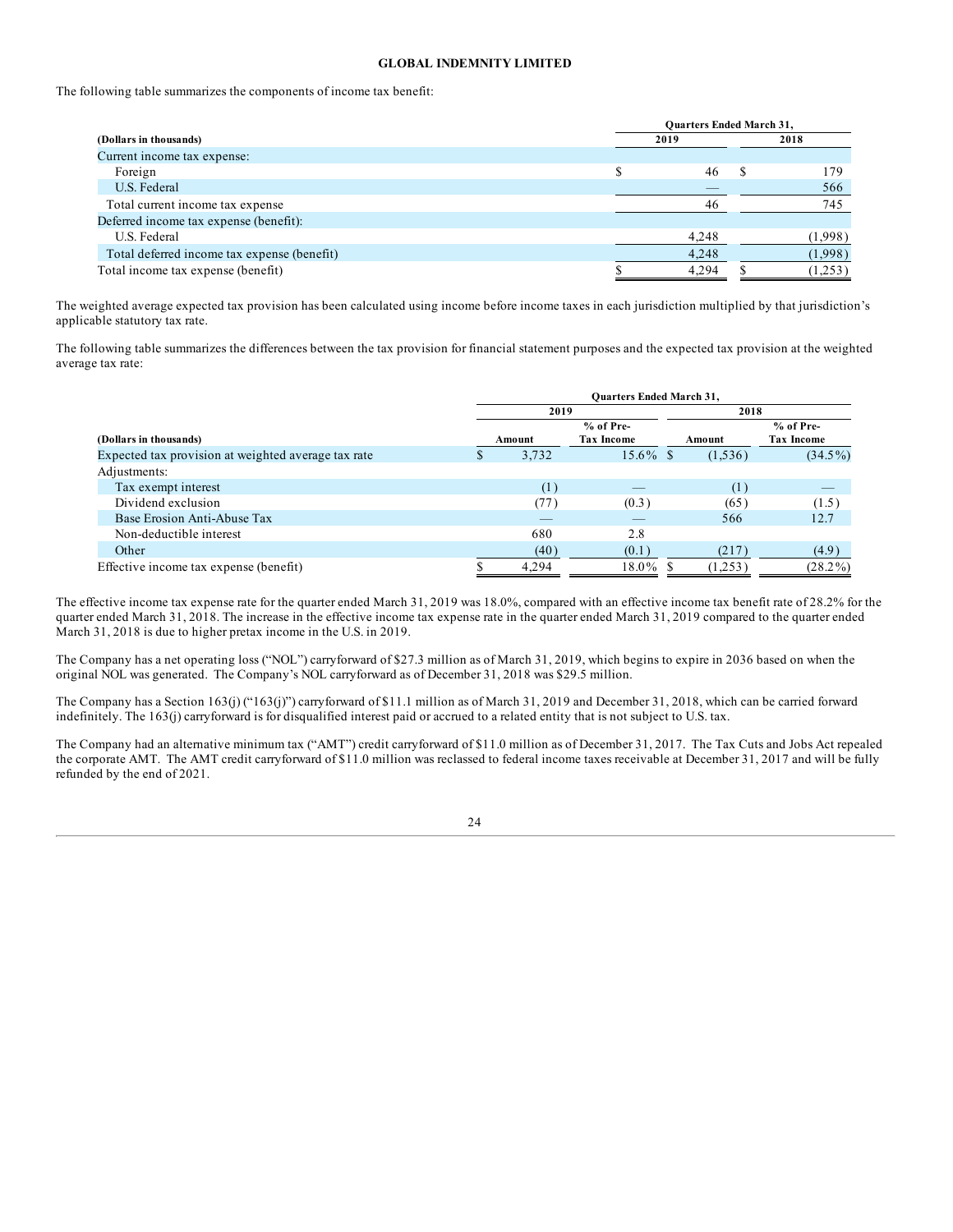### **6. Liability for Unpaid Losses and Loss Adjustment Expenses**

Activity in the liability for unpaid losses and loss adjustment expenses is summarized as follows:

|                                                          | <b>Ouarters Ended March 31,</b> |         |     |         |  |  |  |
|----------------------------------------------------------|---------------------------------|---------|-----|---------|--|--|--|
| (Dollars in thousands)                                   | 2019                            |         |     | 2018    |  |  |  |
| Balance at beginning of period                           |                                 | 680.031 | \$. | 634,664 |  |  |  |
| Less: Ceded reinsurance receivables                      |                                 | 109,342 |     | 97,243  |  |  |  |
| Net balance at beginning of period                       |                                 | 570,689 |     | 537,421 |  |  |  |
| Incurred losses and loss adjustment expenses related to: |                                 |         |     |         |  |  |  |
| Current year                                             |                                 | 66,251  |     | 61,999  |  |  |  |
| Prior years                                              |                                 | (7,930) |     | (5,927) |  |  |  |
| Total incurred losses and loss adjustment expenses       |                                 | 58,321  |     | 56,072  |  |  |  |
| Paid losses and loss adjustment expenses related to:     |                                 |         |     |         |  |  |  |
| Current year                                             |                                 | 18,340  |     | 17,454  |  |  |  |
| Prior years                                              |                                 | 61,776  |     | 53,228  |  |  |  |
| Total paid losses and loss adjustment expenses           |                                 | 80,116  |     | 70,682  |  |  |  |
| Net balance at end of period                             |                                 | 548,894 |     | 522,811 |  |  |  |
| Plus: Ceded reinsurance receivables                      |                                 | 97,065  |     | 92,314  |  |  |  |
| Balance at end of period                                 |                                 | 645,959 |     | 615,125 |  |  |  |

When analyzing loss reserves and prior year development, the Company considers many factors, including the frequency and severity of claims, loss trends, case reserve settlements that may have resulted in significant development, and any other additional or pertinent factors that may impact reserve estimates.

During the first quarter of 2019, the Company reduced its prior accident year loss reserves by \$7.9 million, which consisted of a \$6.7 million decrease related to Commercial Specialty, \$0.9 million increase related to Specialty Property, \$2.1 million decrease related to Farm, Ranch, & Stable and a \$0.1 million decrease related to Reinsurance Operations.

The \$6.7 million reduction of prior accident year loss reserves related to Commercial Specialty primarily consisted of the following:

- **General Liability:** A \$5.0 million reduction in aggregate with \$0.5 million of favorable development in the construction defect reserve category and \$4.5 million of favorable development in the other general liability reserve categories. The decreases in the construction defect reserve category recognize lower than anticipated claims frequency and severity that led to reductions in the 2004 through 2009 and 2011 through 2018 accident years, partially offset by an increase in the 2010 accident year. For the other general liability reserve categories, lower than expected claims severity was the primary driver of the favorable development mainly in accident years 2005 through 2014 and the 2016 and 2017 accident years, partially offset by an increase in the 2015 accident year.
- **Commercial Auto Liability:** A \$0.8 million decrease in total primarily in the 2000 through 2002, 2010, 2012 and 2013 accident years. The decreases recognize lower than anticipated claims severity.
- **Property:** A \$1.0 million decrease in aggregate recognizes lower than anticipated claims severity primarily in the 2012 through 2016 and 2018 accident years partially offset by increases in the 2010 and 2017 accident years.

The \$0.9 million increase of prior accident year loss reserves related to Specialty Property primarily consisted of the following:

• **Property:** A \$0.8 million increase recognizes higher than expected claims severity in the 2018 accident year partially offset by decreases in the 2015 through 2017 accident years.

The \$2.1 million reduction of prior accident year loss reserves related to Farm, Ranch, & Stable primarily consisted of the following:

• **Liability:** A \$1.7 million decrease in total, recognizes lower than anticipated claims severity in the 2016 and 2017 accident years partially offset by increases in the 2013 through 2015 accident years.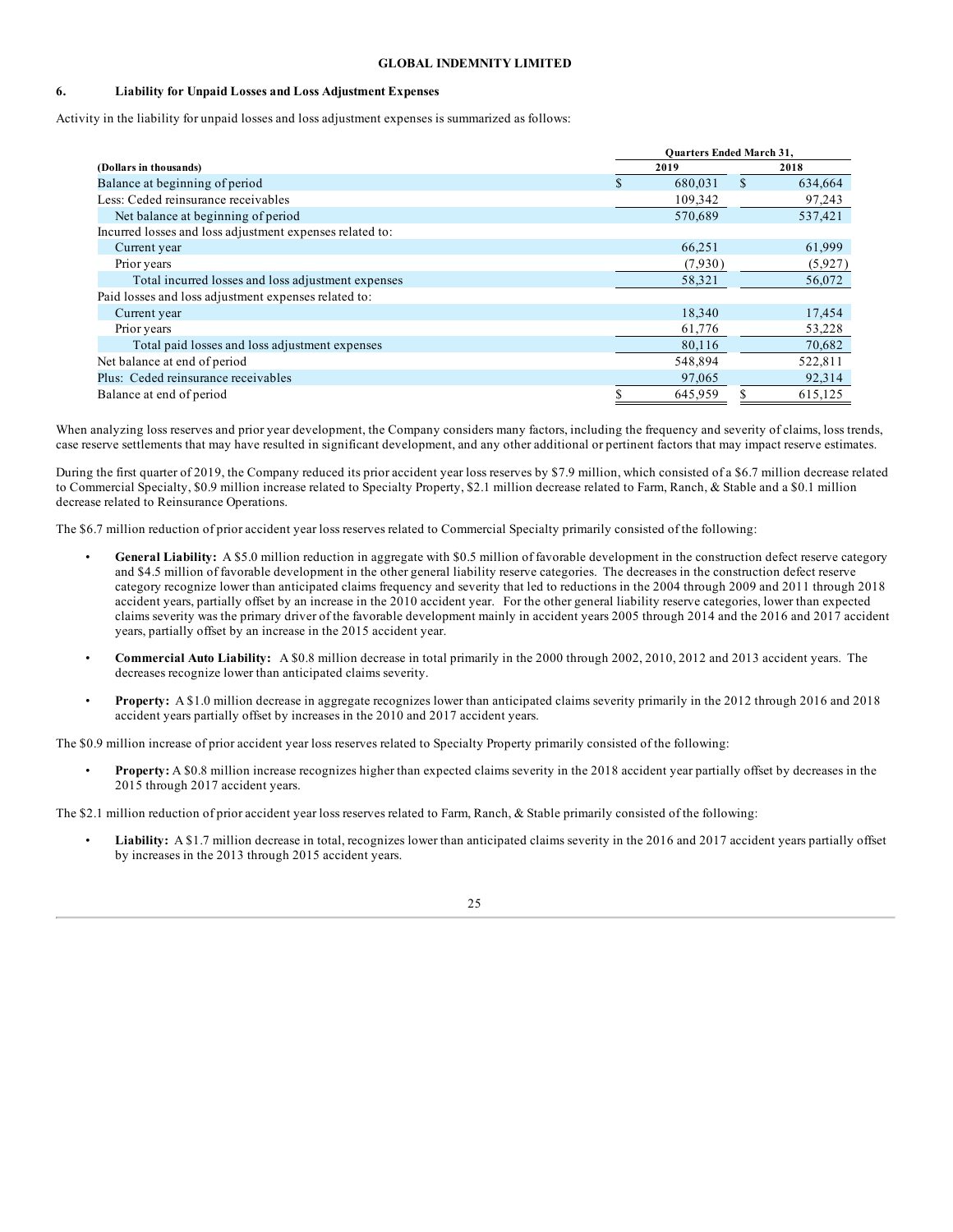• **Property:** \$0.4 million decrease in total reflects lower than expected case incurred emergence in the 2018 accident year partially offset by an increase in the 2017 accident year.

The \$0.1 million reduction of prior accident year loss reserves related to Reinsurance Operations was from the property lines. Decreases were primarily in the 2013 and 2015 through 2017 accident years, mostly offset by an increase in the 2018 accident year. The accident year change was based on a review of the experience reported from cedants.

During the first quarter of 2018, the Company reduced its prior accident year loss reserves by \$5.9 million, which consisted of a \$2.7 million decrease related to Commercial Specialty, a \$0.7 million increase related to Specialty Property, a \$1.8 million decrease related to Farm, Ranch, & Stable, and a \$2.1 million decrease related to Reinsurance Operations.

The \$2.7 million reduction of prior accident year loss reserves related to Commercial Specialty primarily consisted of the following:

- **General Liability:** <sup>A</sup> \$1.4 million reduction primarily due to lower than expected claims severity in the <sup>2004</sup> through <sup>2014</sup> accident years partially offset by increases in the 2015 through 2017 accident years.
- **Commercial Auto Liability:** <sup>A</sup> \$1.0 million reduction in the <sup>2010</sup> and <sup>2012</sup> accident years reflects lower than anticipated claims severity.
- **Property:** <sup>A</sup> \$0.4 million decrease in the non-catastrophe property reserve category. The decrease reflects slightly lower than expected claims frequency and severity, primarily in the 2015 and 2017 accident years partially offset by an increase in the 2016 accident year for the property catastrophe reserve category.

The \$0.7 million increase of prior accident year loss reserves related to Specialty Property primarily consisted of the following:

- **Property:** A \$0.9 million increase in total reflects higher than expected claims severity. The majority of the increase was in the 2016 accident year with slight increases occurring in the 2013 and 2017 accident years.
- **General Liability:** A \$0.2 million reduction recognizes lower than anticipated claims severity, primarily in the 2012, 2013, 2016 and 2017 accident years partially offset by an increase in the 2015 accident year.

The \$1.8 million reduction of prior accident year loss reserves related to Farm, Ranch, & Stable primarily consisted of the following:

- **Property:** A \$1.9 million reduction recognizes lower than anticipated claims severity in the 2015 through 2017 accident years.
- **Liability:** A \$0.1 million increase primarily in the 2013 and 2015 accident years are mostly offset by decreases in the 2014 and 2017 accident years.

The \$2.1 million reduction of prior accident year loss reserves related to Reinsurance Operations was from the property lines for accident years 2015 and 2016, partially offset by increases in the 2013, 2014, and 2017 accident years. Ultimate losses were adjusted in these accident years based on a review of the experience reported from cedants.

# *Loss indemnification related to Purchase of American Reliable*

On March 8, 2018, the Company settled its final reserve calculation which resulted in \$41.5 million being due to Global Indemnity Group, Inc. in accordance with the Stock Purchase Agreement between Global Indemnity Group, Inc. and American Bankers Insurance Group, Inc. for the purchase of American Reliable. The settlement is comprised of (i) receipt of \$38.8 million for loss and loss adjustment expenses paid on or after January 1, 2015 or payable as of December 31, 2017 with respect to losses incurred prior to January 1, 2015, (ii) receipt of \$6.2 million for accrued interest and (iii) payment of \$3.5 million for the difference between the agreed upon purchase price and actual settlement on January 1, 2015. These amounts, which were included in other assets on the consolidated balance sheets as of December 31, 2017, were received on March 9, 2018.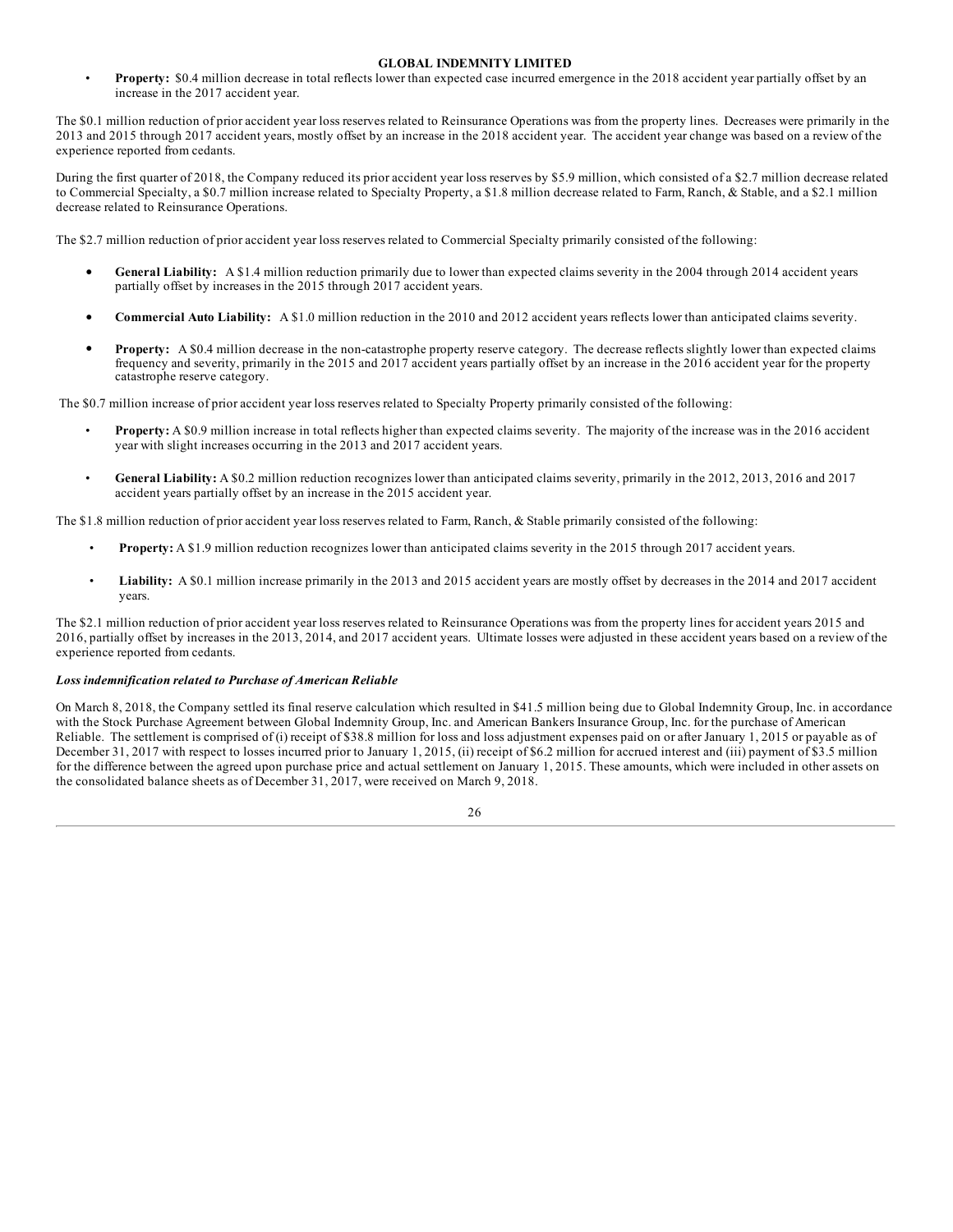### **7**. **Leases**

Effective January 1, 2019, the Company adopted new accounting guidance which increased transparency and comparability among organizations by recognizing lease assets and lease liabilities on the balance sheet and disclosing key information about leasing arrangements. The Company adopted this new accounting guidance using the optional transition method. Under this method, the Company applied the new leases standard at the adoption date and recognized a cumulative effect adjustment of less than \$0.1 million to the opening balance sheet of retained earnings. The Company elected the package of practical expedients permitted under the transition guidance within the new standard. In addition, the Company elected the hindsight practical expedient to determine the lease term for existing leases.

The Company determines if an arrangement is a lease at inception. Leases with a term of 12 months or less are not recorded on the consolidated balance sheets. Lease right-of-use assets ("ROU") are included in other assets on the consolidated balance sheets and lease liabilities are included in other liabilities on the consolidated balance sheets.

Lease ROU assets and lease liabilities are recognized based on the present value of the future minimum lease payments over the lease term at the commencement date. The Company's leases do not provide an implicit rate; therefore, the Company uses its incremental borrowing rate at the commencement date in determining the present value of future payments. The ROU assets are calculated using the initial lease liability amount, plus any lease payments made at or before the commencement date, minus any lease incentives received, plus any initial direct costs incurred.

The Company's lease agreements may contain both lease and non-lease components which are accounted separately. The Company elected the practical expedient on not separating lease components from non-lease components for its equipment leases.

The Company leases office space and equipment under various operating lease arrangements. The Company's leases have remaining lease terms ranging from 8 months to 11 years. Some building leases have options to extend, terminate, or retract the leased area. The Company did not factor in term extension, terminations, or space retractions into the lease terms used to calculate the right-of-use assets and lease liabilities since it was uncertain as to whether these options would be executed.

The Company is also party to certain service contracts. These agreements will continue to be accounted for as service contracts and expensed in the period the services have been provided. As contracts are signed, renewed, or renegotiated, they will be evaluated using the criteria set forth in the new lease guidance to determine if these contracts contain a lease and will be accounted for properly depending upon the terms and language in the contract.

Lease expense for minimum lease payments is recognized on a straight-line basis over the lease term.

The components of lease expense were as follows:

| (Dollars in thousands)   | <b>Ouarter Ended</b><br>March 31, 2019 |     |
|--------------------------|----------------------------------------|-----|
| Operating lease expense  |                                        | 819 |
| Short-term lease expense |                                        |     |
| Total lease expense      |                                        |     |

Supplemental cash flow information related to leases was as follows:

| (Dollars in thousands)                                              |               | <b>Ouarter Ended</b><br>March 31, 2019 |
|---------------------------------------------------------------------|---------------|----------------------------------------|
| Cash paid for amounts included in the measurement of liabilities:   |               |                                        |
| Operating cash flows from operating leases                          | \$.           | 574                                    |
| Right-of-use assets obtained in exchange for new lease obligations: |               |                                        |
| Operating leases                                                    | <sup>\$</sup> | 14.897                                 |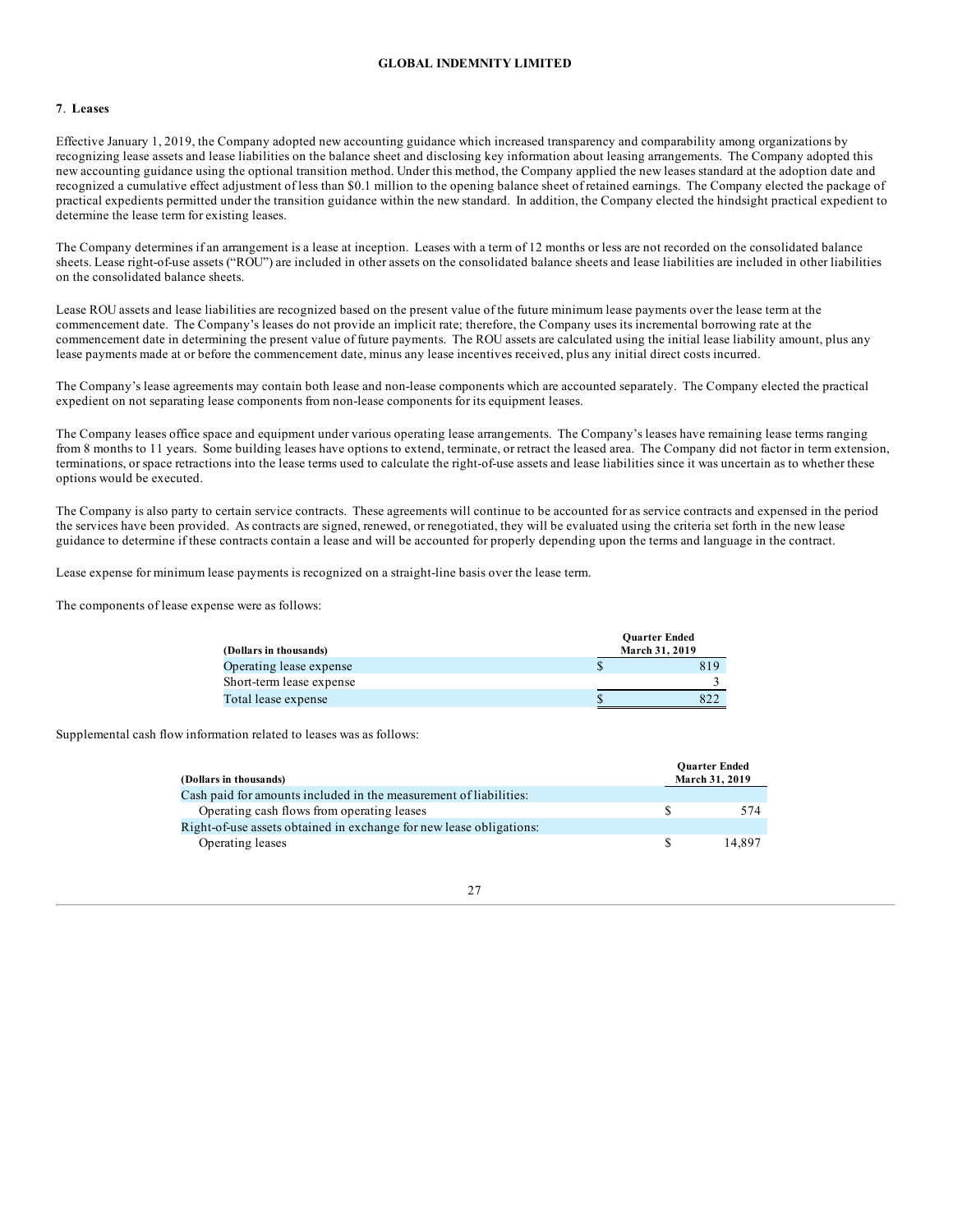Supplemental balance sheet information related to leases was as follows:

The table below presents the lease-related assets and liabilities recorded on the consolidated balance sheets.

| (Dollars in thousands)                | <b>Classification on the consolidated</b><br>balance sheets |               | March 31, 2019 |
|---------------------------------------|-------------------------------------------------------------|---------------|----------------|
| <b>Assets:</b>                        |                                                             |               |                |
| Operating lease assets                | Other assets                                                | \$            | 24,803         |
|                                       |                                                             |               |                |
| Liabilities:                          |                                                             |               |                |
| Operating lease liabilities           | Other liabilities                                           | <sup>\$</sup> | 25,016         |
|                                       |                                                             |               |                |
| Weighted-average remaining lease term |                                                             |               |                |
| Operating leases                      |                                                             |               | $10.3$ years   |
|                                       |                                                             |               |                |
| Weighted-average discount rate        |                                                             |               |                |
| Operating leases $(1)$                |                                                             |               | $2.7\%$        |

(1) Represents the Company's incremental borrowing rate

At March 31, 2019, future minimum lease payments under non-cancelable operating leases were as follows:

| (Dollars in thousands)                  |   |        |
|-----------------------------------------|---|--------|
| 2019(1)                                 | S | 1,957  |
| 2020                                    |   | 1,942  |
| 2021                                    |   | 2,779  |
| 2022                                    |   | 2,659  |
| 2023                                    |   | 2,702  |
| Thereafter                              |   | 16,887 |
| Total future minimum lease payments     |   | 28,926 |
| Less: amount representing interest      |   | 3,910  |
| Present value of minimum lease payments |   | 25,016 |

(1) Excludes the quarter ended March 31, 2019

# **8. Shareholders' Equity**

The following table provides information with respect to the A ordinary shares that were surrendered or repurchased during the quarter ended March 31, 2019:

| Period $(1)$        | <b>Total Number</b><br>of Shares<br>Purchased |           | Average<br><b>Price Paid</b><br>Per Share | <b>Total Number</b><br>of Shares<br>Purchased as<br><b>Part of Publicly</b><br>Announced<br>Plan or Program | Approximate<br>Dollar Value of<br><b>Shares</b> that<br>May Yet Be<br><b>Purchased Under</b><br>the Plans or<br>Programs |
|---------------------|-----------------------------------------------|-----------|-------------------------------------------|-------------------------------------------------------------------------------------------------------------|--------------------------------------------------------------------------------------------------------------------------|
| January 1-31, 2019  | 7,945                                         | \$<br>(2) | 36.23                                     |                                                                                                             |                                                                                                                          |
| February 1-28, 2019 | 19,083                                        | S<br>(2)  | 34.59                                     | $\overline{\phantom{a}}$                                                                                    |                                                                                                                          |
| Total               | 27,028                                        |           | 35.07                                     |                                                                                                             |                                                                                                                          |

**(1)** Based on settlement date.

**(2)** Surrendered by employees as payment of taxes withheld on the vesting of restricted stock.

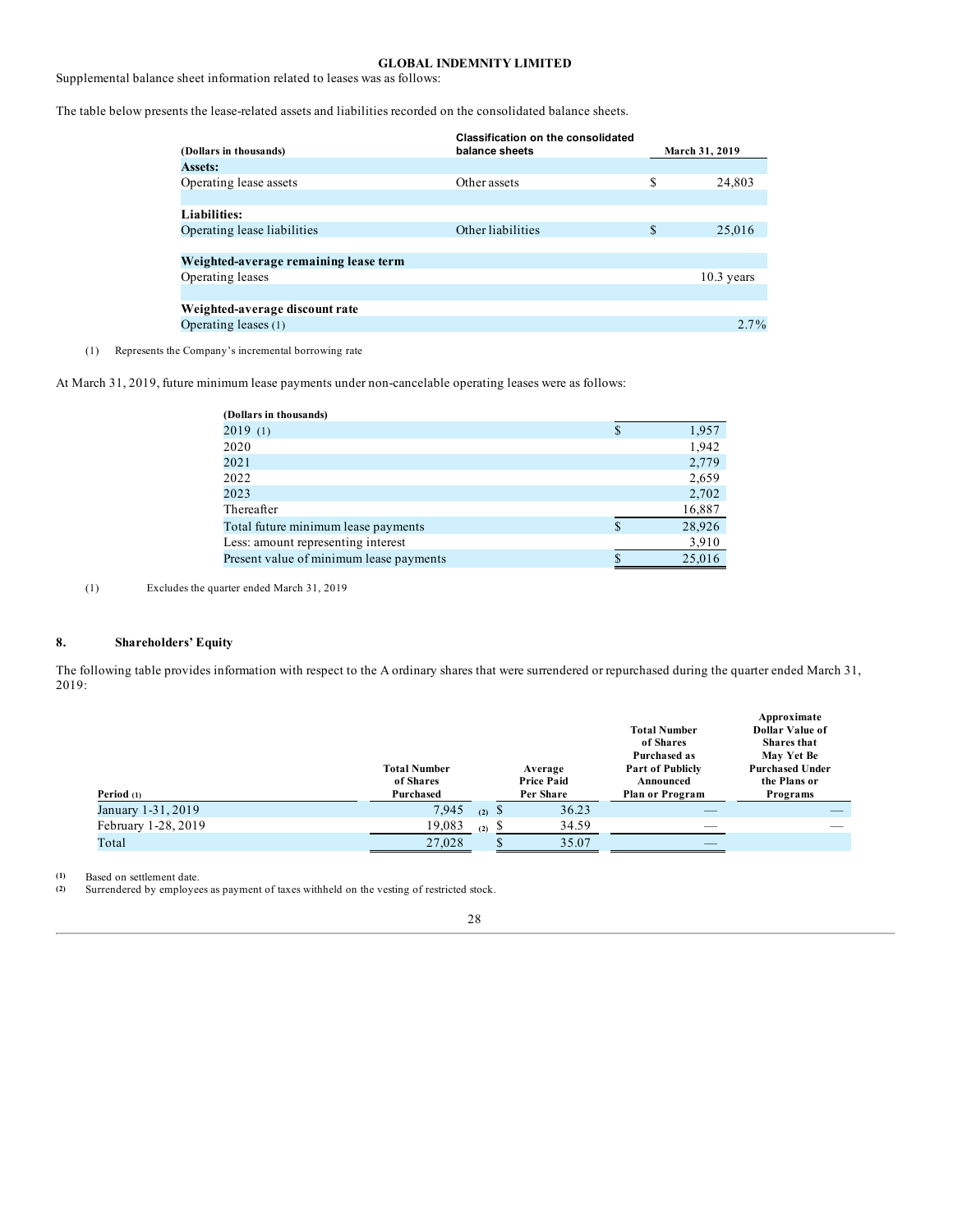The following table provides information with respect to the A ordinary shares that were surrendered or repurchased during the quarter ended March 31, 2018:

| Period (1)         | <b>Total Number</b><br>of Shares<br>Purchased |     |      | Average<br><b>Price Paid</b><br>Per Share | <b>Total Number</b><br>of Shares<br>Purchased as<br><b>Part of Publicly</b><br>Announced<br>Plan or Program | Approximate<br><b>Dollar Value of</b><br><b>Shares</b> that<br>May Yet Be<br><b>Purchased Under</b><br>the Plans or<br>Programs |
|--------------------|-----------------------------------------------|-----|------|-------------------------------------------|-------------------------------------------------------------------------------------------------------------|---------------------------------------------------------------------------------------------------------------------------------|
| January 1-31, 2018 | 26,639                                        | (2) | - \$ | 42.02                                     |                                                                                                             |                                                                                                                                 |
| March 1-31, 2018   | 18,594                                        | (2) |      | 37.27                                     |                                                                                                             |                                                                                                                                 |
| Total              | 45,233                                        |     |      | 40.07                                     |                                                                                                             |                                                                                                                                 |

#### **(1)** Based on settlement date.

**(2)** Surrendered by employees as payment of taxes withheld on the vesting of restricted stock.

There were no B ordinary shares that were surrendered or repurchased during the quarters ended March 31, 2019 or 2018.

Please see Note 12 of the notes to the consolidated financial statements in Item 8 Part II of the Company's 2018 Annual Report on Form 10-K for more information on the Company's repurchase program.

#### *Dividends*

On February 10, 2019, the Company's Board of Directors approved a dividend payment of \$0.25 per ordinary share to all shareholders of record on the close of business on March 22, 2019. On March 29, 2019, dividends totaling \$3.5 million were paid to shareholders.

On March 4, 2018, the Company's Board of Directors approved a dividend payment of \$0.25 per ordinary share to all shareholders of record on the close of business on March 21, 2018. On March 29, 2018, dividends totaling \$3.5 million were paid to shareholders.

As of March 31, 2019 and December 31, 2018, accrued dividends on unvested shares, which were included in other liabilities on the consolidated balance sheets, were \$0.1 million and \$0.2 million, respectively.

Please see Note 12 of the notes to the consolidated financial statements in Item 8 Part II of the Company's 2018 Annual Report on Form 10-K for more information on the Company's dividend program.

# **9. Related Party Transactions**

### *Fox Paine*

Pursuant to the Company's Memorandum and Articles of Association, amended and restated as of November 4, 2016, the "Fox Paine Funds" (collectively, U.N. Co-Investment Fund III (Cayman), L.P. and Fox Paine Capital Fund II International, L.P.) have the right to appoint a number of directors equal in aggregate to the Fox Paine Entities' percentage beneficial ownership of voting shares of Global Indemnity for so long as the Fox Paine Entities beneficially own shares representing an aggregate of 25% or more of the voting power in Global Indemnity. The Fox Paine Funds and "FM Entities" (Fox Mercury Investments, L.P. and certain of its affiliates) (the Fox Paine Funds, FM Entities and Fox Paine & Company, LLC, collectively referred to as the "Fox Paine Entities") beneficially own shares representing approximately 80% and 2%, respectively, of the voting power of Global Indemnity as of March 31, 2019, and the Fox Paine Funds have the right to appoint seven of our eight current directors.

The Company relies on Fox Paine & Company, LLC to provide management services and other services related to the operations of the Company. The Company incurred management fees of \$0.5 million during each of the quarters ended March 31, 2019 and 2018 as part of the annual management fee paid to Fox Paine & Company, LLC. As of March 31, 2019 and December 31, 2018, prepaid management fees, which were included in other assets on the consolidated balance sheets, were \$0.9 million and \$1.4 million, respectively.

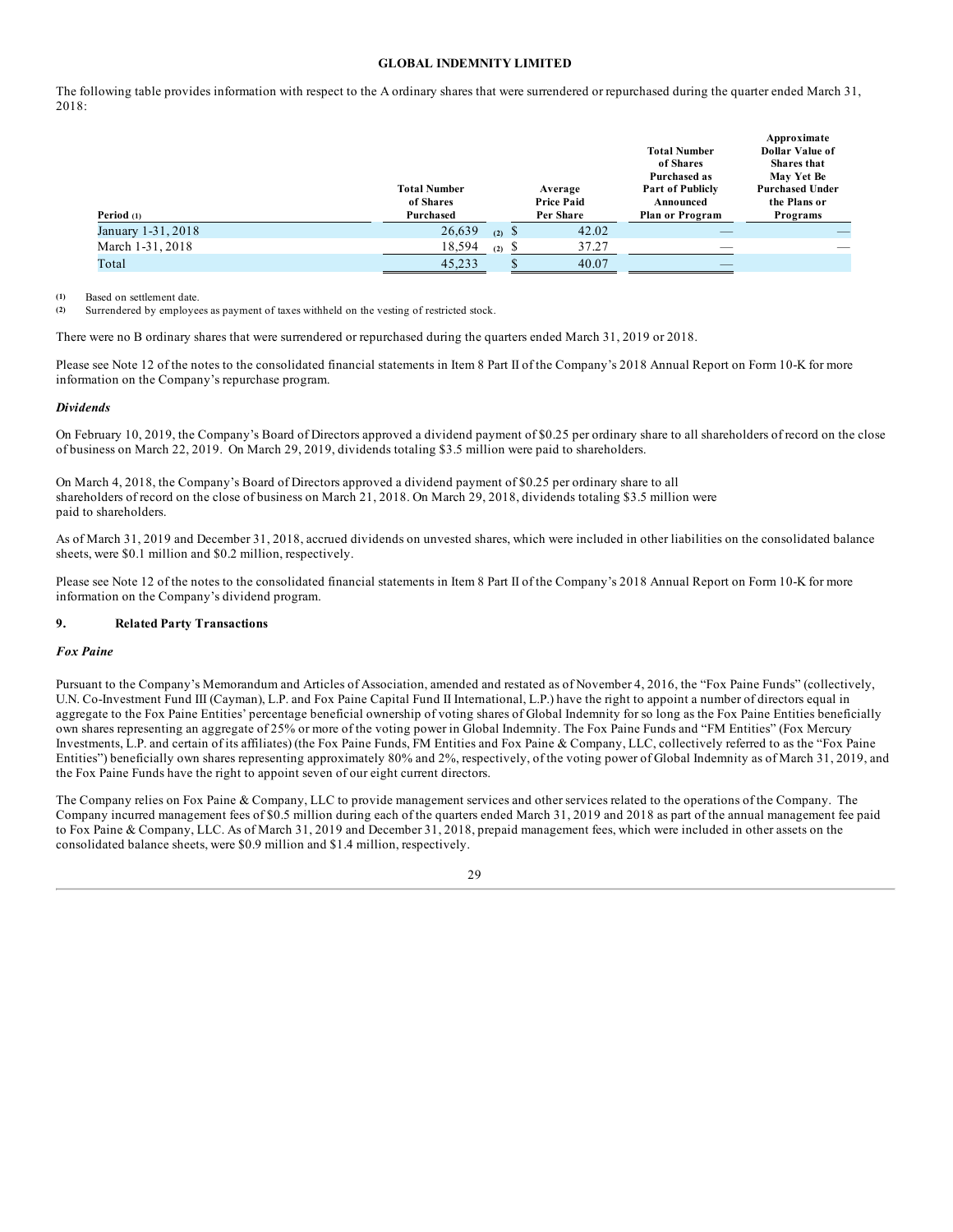In addition, Fox Paine & Company, LLC may also propose and negotiate transaction fees with the Company subject to the provisions of the Company's related party transaction policies, including approval of the Company's Audit Committee of the Board of Directors, for those services from time to time. Each of the Company's transactions with Fox Paine & Company, LLC described below was reviewed and approved by the Company's Audit Committee, which is composed of independent directors, and the Board of Directors (other than Saul A. Fox, Chairman of the Board of Directors of the Company and Chief Executive of Fox Paine & Company, LLC, who is not a member of the Audit Committee and recused himself from the Board of Directors' deliberations).

# *Recapitalization and Reorganization Transactions Fee*

On April 25, 2018, the Company and its indirect wholly owned subsidiaries (including Global Indemnity Group, Inc. ("GIGI") and Global Indemnity Reinsurance) entered into a series of recapitalization and reorganization transactions (collectively, the "Reorganization") designed to improve the Company's annual results and long-term financial performance. Pursuant to the Reorganization, the Company's affiliated group implemented the following, among other things: (i) GIGI became a subordinated co-obligor with the Company under the Company's 7.75% Subordinated Notes due in 2045 and its 7.875% Subordinated Notes due in 2047, (ii) GIGI agreed to provide capital to Global Indemnity Reinsurance from time to time to satisfy Global Indemnity Reinsurance's obligations incurred in connection with its insurance and reinsurance business and (iii) GIGI received a promissory note from the Company, which was subsequently assigned within the Company's affiliated group in connection with the settlement of certain intra-group indebtedness.

Fox Paine & Company, LLC acted as financial advisor to the Company's affiliated group in connection with the design, structuring and implementation of the Reorganization. Fox Paine & Company, LLC's services for the Company's affiliated group in connection with the Reorganization were performed during the first and second quarter of 2018. The total fee for these services was \$12.5 million, which was paid in June 2018. Of this amount, \$6.25 million was incurred in the quarter ended March 31, 2018. No advisory fees in connection with the Reorganization were incurred during the quarter ended March 31, 2019. As with each of the Company's transactions with Fox Paine & Company, LLC, this transaction was reviewed and approved by the Company's Audit Committee and the Board of Directors (other than Saul A. Fox, Chairman of the Board of Directors of the Company and Chief Executive of Fox Paine & Company, LLC, who is not a member of the Audit Committee and recused himself from the Board of Directors' deliberations), and, in connection with its review and approval of this transaction, the Audit Committee also engaged its own investment banking firm for advice.

### *Illiquid Investment Fund Divestiture Fee*

On December 21, 2018, GIGI exited an investment in a private credit fund pursuant to a sale of GIGI's investment to third parties at par plus accrued interest. Fox Paine & Company, LLC provided services to GIGI in connection with the sale, including conducting due diligence to evaluate the private fund, recommending that GIGI withdraw from the private fund, and conducting extended negotiations with the private fund to secure GIGI's withdrawal from the private fund on favorable terms. Fox Paine & Company, LLC's services for GIGI in connection with the sale were performed during the second, third, and fourth quarters of 2018. The total fee for these services was \$2 million. This amount was included in other liabilities on the consolidated balance sheets as of March 31, 2019 and December 31, 2018.

# **10. Commitments and Contingencies**

### *Legal Proceedings*

The Company is, from time to time, involved in various legal proceedings in the ordinary course of business. The Company maintains insurance and reinsurance coverage for such risks in amounts that it considers adequate. However, there can be no assurance that the insurance and reinsurance coverage that the Company maintains is sufficient or will be available in adequate amounts or at a reasonable cost. The Company does not believe that the resolution of any currently pending legal proceedings, either individually or taken as a whole, will have a material adverse effect on its business, results of operations, cash flows, or financial condition.

There is a greater potential for disputes with reinsurers who are in runoff. Some of the Company's reinsurers' have operations that are in runoff, and therefore, the Company closely monitors those relationships. The Company anticipates that, similar to the rest of the insurance and reinsurance industry, it will continue to be subject to litigation and arbitration proceedings in the ordinary course of business.

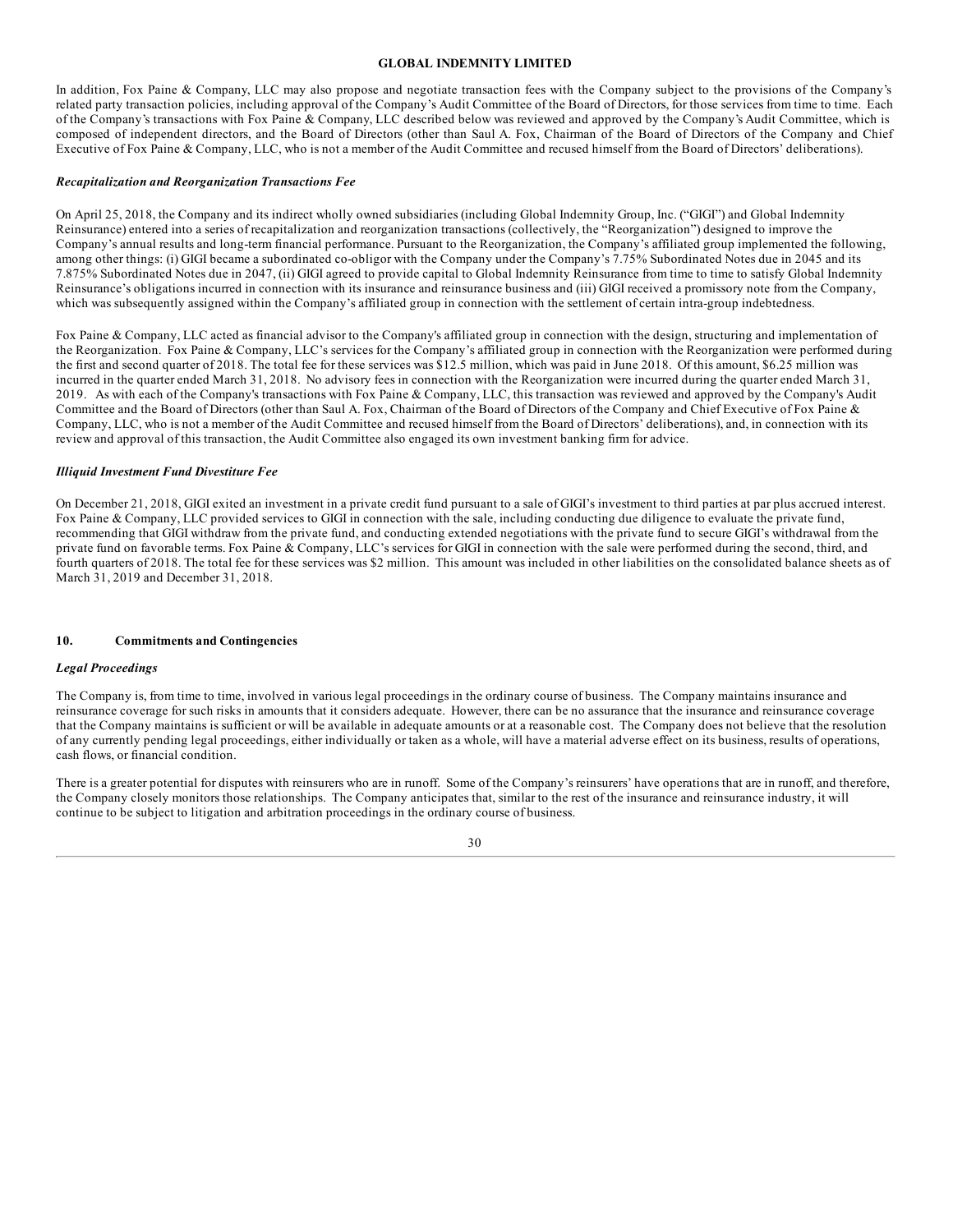#### *Commitments*

In 2014, the Company entered into a \$50 million commitment to purchase an alternative investment vehicle which is comprised of European non-performing loans. As of March 31, 2019, the Company has funded \$35.8 million of this commitment leaving \$14.2 million as unfunded.

In 2017, the Company entered into a \$50 million commitment to purchase an alternative investment vehicle comprised of stressed and distressed securities and structured products. As of March 31, 2019, the Company has funded \$33.0 million of this commitment leaving \$17.0 million as unfunded.

#### **11. Share-Based Compensation Plans**

On June 13, 2018, the Company's Shareholders approved the Global Indemnity Limited 2018 Share Incentive Plan ("the 2018 Plan"). The purpose of the 2018 Plan is to provide the Company a competitive advantage in attracting, retaining, and motivating officers, employees, consultants and non-employee directors, and to provide the Company with a share plan providing incentives linked to the financial results of the Company's business and increases in shareholder value. Under the 2018 Plan, the Company may issue up to 2.5 million A ordinary shares pursuant to awards granted under the Plan. The 2018 Plan replaced the Global Indemnity Limited Share Incentive Plan, effective since February 2014, which was set to expire pursuant to its terms on February 9, 2019.

### **Options**

On March 6, 2018, the Company entered into a Chief Executive Agreement (the "Employment Agreement") with Cynthia Y. Valko, the Company's Chief Executive Officer. In accordance with the Employment Agreement, the vesting schedule for the 300,000 stock options issued in 2014 ("Tranche 2 Options") was modified. 100,000 of the Tranche 2 Options were related to the attainment of Return on Equity criteria for 2018 and were scheduled to vest on December 31, 2018. These options were forfeited on December 31, 2018 because the Return on Equity criteria was not met. Of the remaining 200,000 options, 100,000 are scheduled to vest on December 31, 2019 if the 2019 Return on Equity criteria is met and 100,000 are scheduled to vest on December 31, 2020 if the 2020 Return on Equity criteria is met.

Under the terms of the Employment Agreement, Ms. Valko was also granted an additional 300,000 Time-Based Options ("Tranche 3 Options") with an exercise price of \$50 per share. 100,000 of the Tranche 3 Options vested on December 31, 2018. 100,000 of the Tranche 3 Options will each vest on December 31 of 2019 and 2020, if Ms. Valko remains employed and in good standing as of such date. Tranche 3 Options expire on the earlier of December 31, 2027 or 90 calendar days after Ms. Valko is neither employed by Global Indemnity nor a member of the Board of Directors.

Other than the Tranche 3 Options granted to Ms. Valko, no additional stock options were awarded during the quarter ended March 31, 2018. No stock options were awarded during the quarter ended March 31, 2019. No unvested stock options were forfeited during the quarters ended March 31, 2019 or 2018.

#### **Restricted Shares**

During the quarter ended March 31, 2019, the Company granted 36,180 A ordinary shares, with a weighted average grant date value of \$35.82 per share, to key employees under the Plan. 9,063 of these shares vested immediately. The remainder will vest as follows:

- 16.5%, 16.5%, and 17.0% of the granted stock will vest on January 1, 2020, January 1, 2021, and January 1, 2022, respectively.
- Subject to Board approval, 50% of granted stock will vest 100%, no later than March 15, 2022, following a re-measurement of 2018 results as of December 31, 2021.

During the quarter ended March 31, 2018, the Company granted 38,778 A ordinary shares, with a weighted average grant date value of \$40.57 per share, to key employees under the Plan. 11,843 of these shares vested immediately. The remainder will vest as follows:

- 16.5% vested on January 1, 2019. 16.5% and 17.0% of the granted stock will vest on January 1, 2020 and January 1, 2021, respectively.
- Subject to Board approval, 50% of granted stock will vest 100%, no later than March 15, 2021, following a re-measurement of 2017 results as of December 31, 2020.

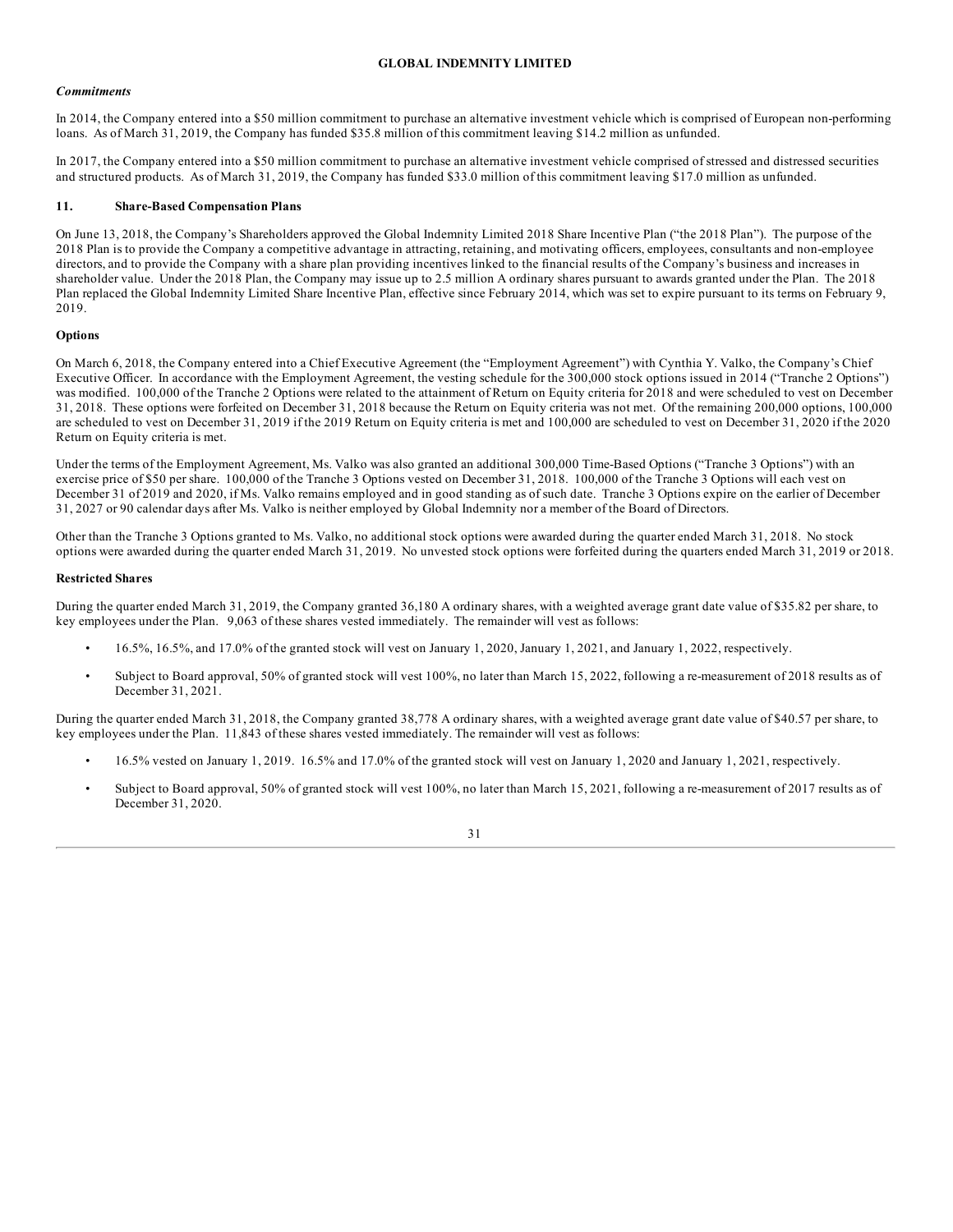During the quarters ended March 31, 2019 and 2018, the Company granted 15,842 and 9,142 A ordinary shares, respectively, at a weighted average grant date value of \$30.38 and \$34.52 per share, respectively, to non-employee directors of the Company under the Plan. All of the shares granted to non-employee directors of the Company in 2019 and 2018 were fully vested but are subject to certain restrictions.

# **12. Earnings Per Share**

Earnings per share have been computed using the weighted average number of ordinary shares and ordinary share equivalents outstanding during the period.

The following table sets forth the computation of basic and diluted earnings per share:

|                                                         | <b>Ouarters Ended March 31,</b> |            |      |            |  |  |  |  |  |
|---------------------------------------------------------|---------------------------------|------------|------|------------|--|--|--|--|--|
| (Dollars in thousands, except share and per share data) |                                 |            | 2018 |            |  |  |  |  |  |
| Net income                                              |                                 | 19.600     |      | 5.701      |  |  |  |  |  |
| Basic earnings per share:                               |                                 |            |      |            |  |  |  |  |  |
| Weighted average shares outstanding $-$ basic           |                                 | 14,153,918 |      | 14,055,022 |  |  |  |  |  |
| Net income per share                                    |                                 | 1.38       |      | 0.41       |  |  |  |  |  |
| Diluted earnings per share:                             |                                 |            |      |            |  |  |  |  |  |
| Weighted average shares outstanding – diluted           |                                 | 14,315,091 |      | 14,285,837 |  |  |  |  |  |
| Net income per share                                    |                                 | 1.37       |      | 0.40       |  |  |  |  |  |

A reconciliation of weighted average shares for basic earnings per share to weighted average shares for diluted earnings per share is as follows:

|                                                        | <b>Ouarters Ended March 31,</b> |            |
|--------------------------------------------------------|---------------------------------|------------|
|                                                        | 2019                            | 2018       |
| Weighted average shares for basic earnings per share   | 14,153,918                      | 14,055,022 |
| Non-vested restricted stock                            | 14.723                          | 68,782     |
| Options                                                | 146,450                         | 162,033    |
| Weighted average shares for diluted earnings per share | 14.315.091                      | 14,285,837 |

The weighted average shares outstanding used to determine dilutive earnings per share for the quarters ended March 31, 2019 and 2018 does not include 500,000 shares and 600,000 shares, respectively, which were deemed to be anti-dilutive.

### **13. Segment Information**

The Company manages its business through four business segments. Commercial Specialty offers specialty property and casualty products designed for product lines such as Small Business Binding Authority, Property Brokerage, and Programs. Specialty Property offers specialty personal lines property and casualty insurance products. Farm, Ranch, & Stable offers specialized property and casualty coverage including Commercial Farm Auto and Excess/Umbrella Coverage for the agriculture industry as well as specialized insurance products for the equine mortality and major medical industry. Reinsurance Operations provides reinsurance solutions through brokers and primary writers including insurance and reinsurance companies.

During the 1st quarter of 2019, the Company re-evaluated its Personal Lines segment and determined that Personal Lines should be bifurcated into two reportable segments: Specialty Property and Farm, Ranch, & Stable. This is the result of changing how Specialty Property and Farm, Ranch, & Stable are managed and reported on. Specialty Property is managed out of the Company's Scottsdale, Arizona office; whereas, Farm, Ranch, & Stable is managed out of the Company's Omaha, Nebraska office. In the past, Farm, Ranch, & Stable reported to the Scottsdale, Arizona office and now it reports directly to the Company's main headquarters in Bala Cynwyd, Pennsylvania. Results for Specialty Property and Farm, Ranch, & Stable are separately measured, resources are separately allocated to each of these lines, and employees in each line are now being rewarded based on each line's separate results. Accordingly, the Company will report Specialty Property and Farm, Ranch, & Stable as two separate reportable segments. In addition, the Company has changed the name of its Commercial Lines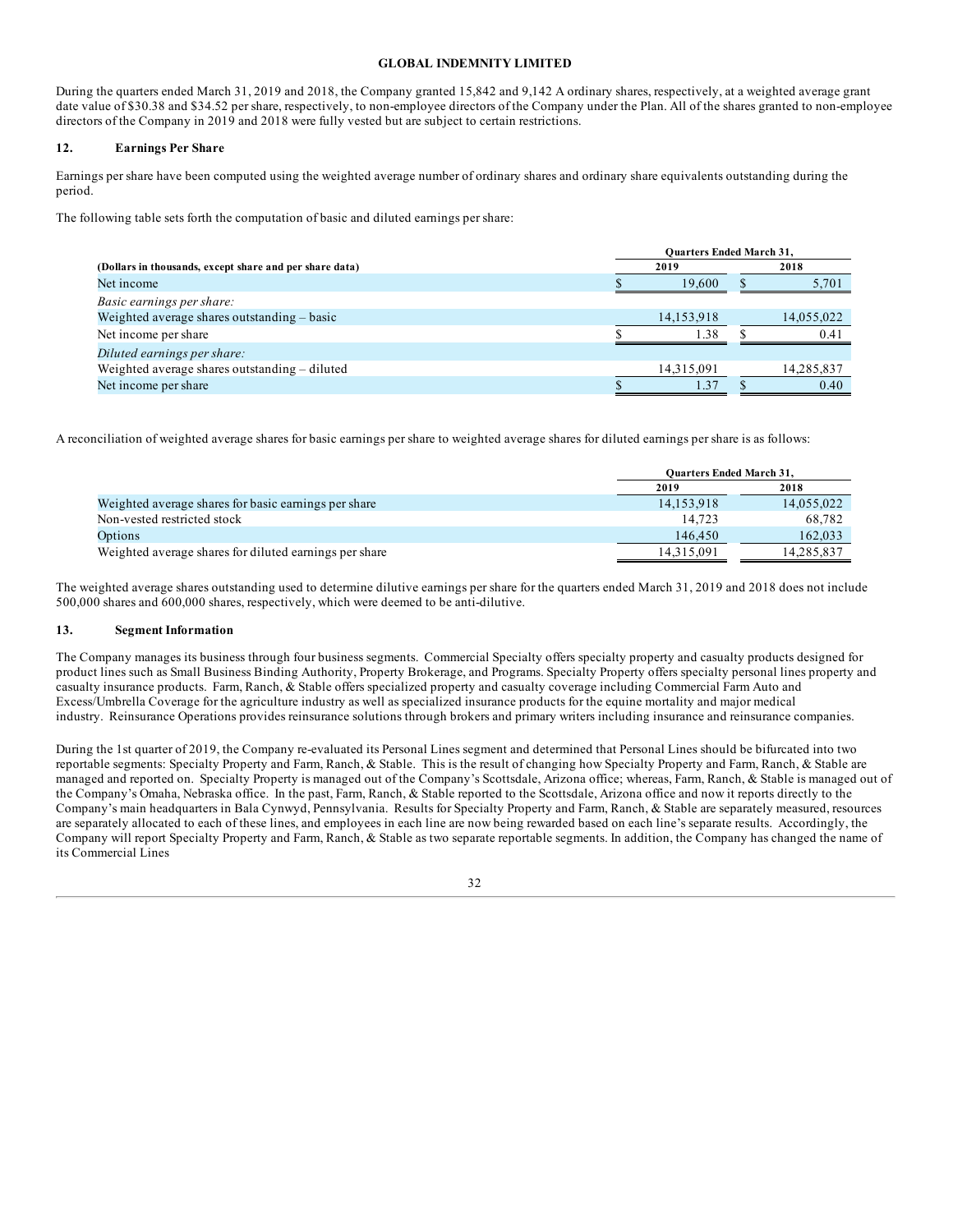segment to Commercial Specialty to better align with its key product offerings. The segment results for the quarter ended March 31, 2018 have been revised to reflect these changes.

The following are tabulations of business segment information for the quarters ended March 31, 2019 and 2018:

| <b>Ouarter Ended March 31, 2019</b><br>(Dollars in thousands) | Commercial<br><b>Specialty</b> | (1) | <b>Specialty</b><br>Property | (1) | Farm.<br>Ranch. &<br><b>Stable</b> | Reinsurance<br>(1) Operations   | (2) | <b>Total</b> |
|---------------------------------------------------------------|--------------------------------|-----|------------------------------|-----|------------------------------------|---------------------------------|-----|--------------|
| <b>Revenues:</b>                                              |                                |     |                              |     |                                    |                                 |     |              |
| Gross premiums written                                        | 64,213                         | \$  | 39,674 (4) \$                |     | 20,765                             | 17,549                          |     | 142,201      |
| Net premiums written                                          | 55,170                         |     | 33,212                       |     | 17,492                             | 17,542                          |     | 123,416      |
| Net premiums earned                                           | \$<br>55,641                   | \$  | 34,619                       |     | 17,122                             | S<br>14,707                     |     | 122,089      |
| Other income                                                  |                                |     | 443                          |     | 30                                 | 15                              |     | 488          |
| Total revenues                                                | 55,641                         |     | 35,062                       |     | 17,152                             | 14,722                          |     | 122,577      |
| <b>Losses and Expenses:</b>                                   |                                |     |                              |     |                                    |                                 |     |              |
| Net losses and loss adjustment expenses                       | 21,651                         |     | 20,503                       |     | 8,138                              | 8,029                           |     | 58,321       |
| Acquisition costs and other underwriting expenses             | 22,812                         |     | 14,653                       |     | 7,282                              | 4,996                           |     | 49,743       |
| Income (loss) from segments                                   | 11,178                         | \$  | (94)                         | \$  | 1,732                              | 1,697<br>S                      | \$  | 14,513       |
| <b>Unallocated Items:</b>                                     |                                |     |                              |     |                                    |                                 |     |              |
| Net investment income                                         |                                |     |                              |     |                                    |                                 |     | 7,219        |
| Net realized investment gain                                  |                                |     |                              |     |                                    |                                 |     | 10,390       |
| Corporate and other operating expenses                        |                                |     |                              |     |                                    |                                 |     | (3,205)      |
| Interest expense                                              |                                |     |                              |     |                                    |                                 |     | (5,023)      |
| Income before income taxes                                    |                                |     |                              |     |                                    |                                 |     | 23,894       |
| Income tax expense                                            |                                |     |                              |     |                                    |                                 |     | (4,294)      |
| Net income                                                    |                                |     |                              |     |                                    |                                 |     | 19,600       |
| Total assets                                                  | \$<br>806,951                  | S.  | 359,482                      |     | 193,567                            | 624,908 (3) \$ 1,984,908<br>\$. |     |              |

(1) Includes business ceded to the Company's Reinsurance Operations.<br>
(2) External business only, excluding business assumed from affiliates.<br> **(3)** Comprised of Global Indemnity Reinsurance's total assets less its in **(2)** External business only, excluding business assumed from affiliates.

**(3)** Comprised of Global Indemnity Reinsurance's total assets less its investment in subsidiaries.

**(4)** Includes (\$138) of business written by American Reliable that was ceded to insurance companies owned by Assurant under a 100% quota share reinsurance agreement.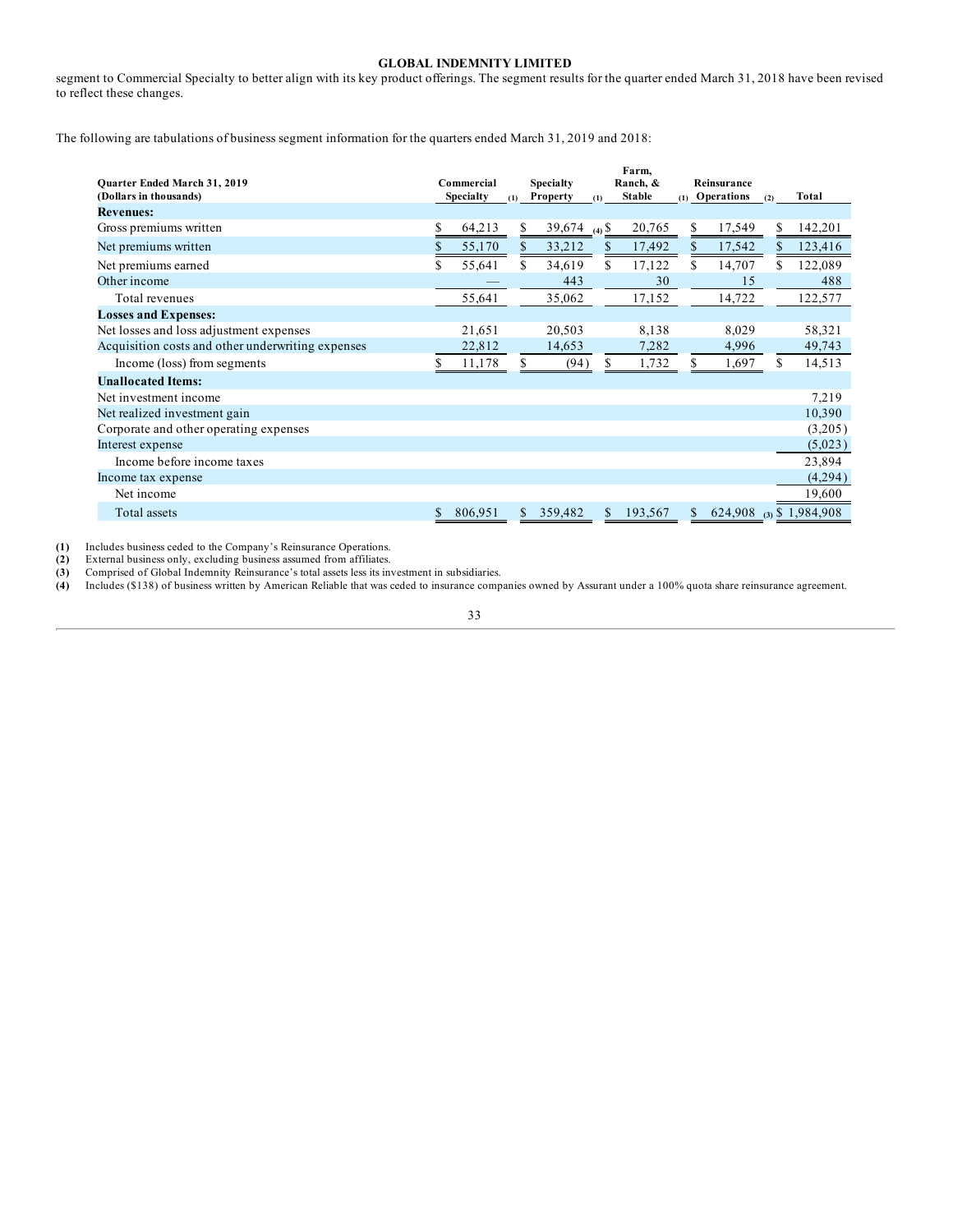|                                                   |    |            |     |                  |                     | Farm.         |     |                  |     |                    |
|---------------------------------------------------|----|------------|-----|------------------|---------------------|---------------|-----|------------------|-----|--------------------|
| <b>Ouarter Ended March 31, 2018</b>               |    | Commercial |     | <b>Specialty</b> |                     | Ranch, &      |     | Reinsurance      |     |                    |
| (Dollars in thousands)                            |    | Specialty  | (1) | Property         | (1)                 | <b>Stable</b> |     | $(n)$ Operations | (2) | Total              |
| <b>Revenues:</b>                                  |    |            |     |                  |                     |               |     |                  |     |                    |
| Gross premiums written                            | S  | 53,773     | \$  | 41,344           | $(7)$ $\frac{1}{2}$ | 18,821        |     | S<br>10,309      |     | 124,247            |
| Net premiums written                              |    | 48,306     | \$  | 33,010           | \$                  | 16,245        |     | 10,309           |     | 107,870            |
| Net premiums earned                               | \$ | 47,362     | \$  | 33,987           | \$                  | 16,625        |     | 10,028           |     | 108,002            |
| Other income                                      |    |            |     | 446              |                     | 57            |     | 51               |     | 554                |
| Total revenues                                    |    | 47,362     |     | 34,433           |                     | 16,682        |     | 10,079           |     | 108,556            |
| <b>Losses and Expenses:</b>                       |    |            |     |                  |                     |               |     |                  |     |                    |
| Net losses and loss adjustment expenses           |    | 25,029     |     | 21,186           |                     | 6,435         |     | 3,422            |     | 56,072             |
| Acquisition costs and other underwriting expenses |    | 19,205     | (3) | 14,954 (4)       |                     | 7,225         | (5) | 3,619            |     | 45,003             |
| Income (loss) from segments                       |    | 3,128      | S.  | (1,707)          |                     | 3,022         |     | 3,038            | \$  | 7,481              |
| <b>Unallocated Items:</b>                         |    |            |     |                  |                     |               |     |                  |     |                    |
| Net investment income                             |    |            |     |                  |                     |               |     |                  |     | 11,404             |
| Net realized investment losses                    |    |            |     |                  |                     |               |     |                  |     | (316)              |
| Corporate and other operating expenses            |    |            |     |                  |                     |               |     |                  |     | (9,260)            |
| Interest expense                                  |    |            |     |                  |                     |               |     |                  |     | (4, 861)           |
| Income before income taxes                        |    |            |     |                  |                     |               |     |                  |     | 4,448              |
| Income tax benefit                                |    |            |     |                  |                     |               |     |                  |     | 1,253              |
| Net income                                        |    |            |     |                  |                     |               |     |                  |     | 5,701              |
|                                                   |    |            |     |                  |                     |               |     |                  |     |                    |
| Total assets                                      |    | 893,115    | S   | 321,690          |                     | 173,218       |     | 575,691<br>S.    |     | $(6)$ \$ 1,963,714 |

**(1)** Includes business ceded to the Company's Reinsurance Operations.

**(2)** External business only, excluding business assumed from affiliates.

**(3)** Includes federal excise tax of \$174 relating to cessions from Commercial Specialty to Reinsurance Operations.

**(4)** Includes federal excise tax of \$141 relating to cessions from Specialty Property to Reinsurance Operations.

**(5)** Includes federal excise tax of \$65 relating to cessions from Farm, Ranch, & Stable to Reinsurance Operations.

**(6)** Comprised of Global Indemnity Reinsurance's total assets less its investment in subsidiaries.

**(7)** Includes (\$867) of business written by American Reliable that was ceded to insurance companies owned by Assurant under a 100% quota share reinsurance agreement.

# **14. Condensed Consolidating Financial Information Provided in Connection with Outstanding Debt of Subsidiaries**

The following tables present condensed consolidating balance sheets at March 31, 2019 and December 31, 2018, condensed consolidating statements of operations and condensed consolidating statements of comprehensive income for the quarters ended March 31, 2019 and 2018, and condensed consolidating statements of cash flows for the quarters ended March 31, 2019 and 2018. Global Indemnity Group, Inc. ("GIGI") is a 100% owned subsidiary of the Company. See Note 11 of the notes to the consolidated financial statements in Item 8 Part II of the Company's 2018 Annual Report on Form 10-K for information on the Company's debt obligations.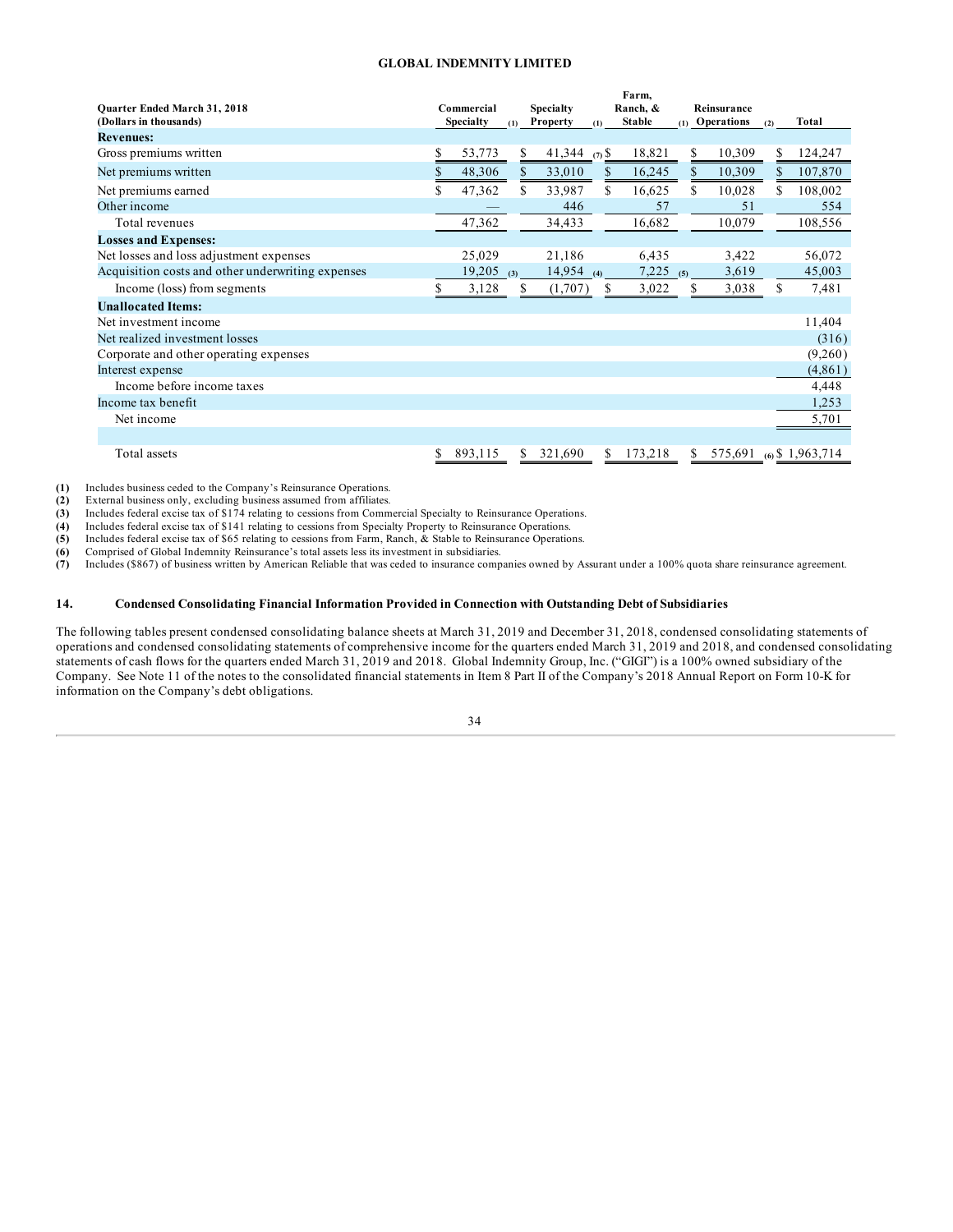| <b>Condensed Consolidating Balance Sheets</b><br>at March 31, 2019 (Dollars in thousands) |              | <b>Global Indemnity</b><br><b>Limited</b> (Parent<br>co-<br>obligor) |               |                          |               | <b>Global Indemnity</b><br>Group, Inc.<br>(Subsidiary co-<br>obligor) |              |                          |               | <b>Other Global Indemnity</b><br><b>Limited Subsidiaries and</b><br><b>Eliminations</b><br>(non-co-obligor<br>subsidiaries) (1) |  | Consolidating<br>Adjustments (2) |  | Global<br>Indemnity<br>Limited<br>Consolidated |  |
|-------------------------------------------------------------------------------------------|--------------|----------------------------------------------------------------------|---------------|--------------------------|---------------|-----------------------------------------------------------------------|--------------|--------------------------|---------------|---------------------------------------------------------------------------------------------------------------------------------|--|----------------------------------|--|------------------------------------------------|--|
| <b>ASSETS</b>                                                                             |              |                                                                      |               |                          |               |                                                                       |              |                          |               |                                                                                                                                 |  |                                  |  |                                                |  |
|                                                                                           |              |                                                                      |               |                          |               |                                                                       |              |                          |               |                                                                                                                                 |  |                                  |  |                                                |  |
| Total investments                                                                         | $\mathbb{S}$ | 55,358                                                               | $\mathbb{S}$  | 263,820                  | $\mathbf S$   | 1,166,616                                                             | $\mathbb{S}$ |                          | \$            | 1,485,794                                                                                                                       |  |                                  |  |                                                |  |
| Cash and cash equivalents                                                                 |              | 366                                                                  |               | 656                      |               | 36,852                                                                |              |                          |               | 37,874                                                                                                                          |  |                                  |  |                                                |  |
| Investments in subsidiaries                                                               |              | 1,147,828                                                            |               | 311,137                  |               | (527)                                                                 |              | (1,458,438)              |               |                                                                                                                                 |  |                                  |  |                                                |  |
| Due from subsidiaries and affiliates                                                      |              | (1,716)                                                              |               | (4,097)                  |               | 5,813                                                                 |              |                          |               |                                                                                                                                 |  |                                  |  |                                                |  |
| Notes receivable – affiliate                                                              |              |                                                                      |               | 80,049                   |               | 847,808                                                               |              | (927, 857)               |               |                                                                                                                                 |  |                                  |  |                                                |  |
| Interest receivable – affiliate                                                           |              |                                                                      |               | 4,157                    |               | 17,258                                                                |              | (21, 415)                |               |                                                                                                                                 |  |                                  |  |                                                |  |
| Premiums receivable, net                                                                  |              |                                                                      |               | $\overline{\phantom{m}}$ |               | 92,477                                                                |              |                          |               | 92,477                                                                                                                          |  |                                  |  |                                                |  |
| Reinsurance receivables, net                                                              |              |                                                                      |               | $\overline{\phantom{0}}$ |               | 102,346                                                               |              | $\equiv$                 |               | 102,346                                                                                                                         |  |                                  |  |                                                |  |
| Funds held by ceding insurers                                                             |              |                                                                      |               | $\equiv$                 |               | 44,902                                                                |              |                          |               | 44,902                                                                                                                          |  |                                  |  |                                                |  |
| Federal income taxes receivable                                                           |              |                                                                      |               | 13,242                   |               | (2,173)                                                               |              |                          |               | 11,069                                                                                                                          |  |                                  |  |                                                |  |
| Deferred federal income taxes                                                             |              |                                                                      |               | 40,034                   |               | 909                                                                   |              | $\overline{\phantom{0}}$ |               | 40,943                                                                                                                          |  |                                  |  |                                                |  |
| Deferred acquisition costs                                                                |              |                                                                      |               |                          |               | 62,854                                                                |              |                          |               | 62,854                                                                                                                          |  |                                  |  |                                                |  |
| Intangible assets                                                                         |              |                                                                      |               |                          |               | 21,888                                                                |              |                          |               | 21,888                                                                                                                          |  |                                  |  |                                                |  |
| Goodwill                                                                                  |              |                                                                      |               |                          |               | 6,521                                                                 |              |                          |               | 6,521                                                                                                                           |  |                                  |  |                                                |  |
| Prepaid reinsurance premiums                                                              |              |                                                                      |               |                          |               | 19,041                                                                |              | $\overline{\phantom{0}}$ |               | 19,041                                                                                                                          |  |                                  |  |                                                |  |
| Receivable for securities sold                                                            |              |                                                                      |               | 306                      |               | (306)                                                                 |              |                          |               |                                                                                                                                 |  |                                  |  |                                                |  |
| Other assets                                                                              |              | 8,411                                                                |               | 8,656                    |               | 49,319                                                                |              | (7,187)                  |               | 59.199                                                                                                                          |  |                                  |  |                                                |  |
| Total assets                                                                              | \$           | 1,210,247                                                            | \$            | 717,960                  | \$            | 2,471,598                                                             | \$           | (2,414,897)              | \$            | 1,984,908                                                                                                                       |  |                                  |  |                                                |  |
|                                                                                           |              |                                                                      |               |                          |               |                                                                       |              |                          |               |                                                                                                                                 |  |                                  |  |                                                |  |
| <b>LIABILITIES AND SHAREHOLDERS' EQUITY</b>                                               |              |                                                                      |               |                          |               |                                                                       |              |                          |               |                                                                                                                                 |  |                                  |  |                                                |  |
|                                                                                           |              |                                                                      |               |                          |               |                                                                       |              |                          |               |                                                                                                                                 |  |                                  |  |                                                |  |
| Liabilities:                                                                              |              |                                                                      |               |                          |               |                                                                       |              |                          |               |                                                                                                                                 |  |                                  |  |                                                |  |
| Unpaid losses and loss adjustment expenses                                                | $\mathbb{S}$ | $\overline{\phantom{0}}$                                             | $\mathcal{S}$ | $\equiv$                 | $\mathcal{S}$ | 645,959                                                               | $\mathbb{S}$ |                          | $\mathbb{S}$  | 645,959                                                                                                                         |  |                                  |  |                                                |  |
| Unearned premiums                                                                         |              |                                                                      |               |                          |               | 281,684                                                               |              |                          |               | 281,684                                                                                                                         |  |                                  |  |                                                |  |
| Ceded balances payable                                                                    |              |                                                                      |               |                          |               | 14,573                                                                |              |                          |               | 14,573                                                                                                                          |  |                                  |  |                                                |  |
| Payable for securities purchased                                                          |              |                                                                      |               | $\overline{\phantom{a}}$ |               | 5,252                                                                 |              | $\overline{\phantom{0}}$ |               | 5,252                                                                                                                           |  |                                  |  |                                                |  |
| Contingent commissions                                                                    |              |                                                                      |               | $\equiv$                 |               | 7,170                                                                 |              |                          |               | 7,170                                                                                                                           |  |                                  |  |                                                |  |
| Debt                                                                                      |              | $\overline{\phantom{0}}$                                             |               | 301,768                  |               |                                                                       |              | (7, 187)                 |               | 294,581                                                                                                                         |  |                                  |  |                                                |  |
| Notes payable $-$ affiliates                                                              |              | 520,498                                                              |               | 402,310                  |               | 5,049                                                                 |              | (927, 857)               |               |                                                                                                                                 |  |                                  |  |                                                |  |
| Accrued interest payable - affiliates                                                     |              | 19,707                                                               |               |                          |               | 1,708                                                                 |              | (21, 415)                |               |                                                                                                                                 |  |                                  |  |                                                |  |
| Other liabilities                                                                         |              | 2,387                                                                |               | 14,409                   |               | 51,238                                                                |              |                          |               | 68,034                                                                                                                          |  |                                  |  |                                                |  |
| <b>Total liabilities</b>                                                                  |              | 542,592                                                              |               | 718,487                  |               | 1,012,633                                                             |              | (956, 459)               |               | 1,317,253                                                                                                                       |  |                                  |  |                                                |  |
|                                                                                           |              |                                                                      |               |                          |               |                                                                       |              |                          |               |                                                                                                                                 |  |                                  |  |                                                |  |
| Shareholders' equity                                                                      |              |                                                                      |               |                          |               |                                                                       |              |                          |               |                                                                                                                                 |  |                                  |  |                                                |  |
| Total shareholders' equity                                                                |              | 667,655                                                              |               | (527)                    |               | 1,458,965                                                             |              | (1,458,438)              |               | 667,655                                                                                                                         |  |                                  |  |                                                |  |
| Total liabilities and shareholders' equity                                                | \$           | 1,210,247                                                            | \$            | 717,960                  | \$            | 2,471,598                                                             | \$           | (2,414,897)              | $\mathcal{S}$ | 1,984,908                                                                                                                       |  |                                  |  |                                                |  |

(1) Includes all other subsidiaries of Global Indemnity Limited and eliminations

(2) Includes Parent co-obligor and subsidiary co-obligor consolidating adjustments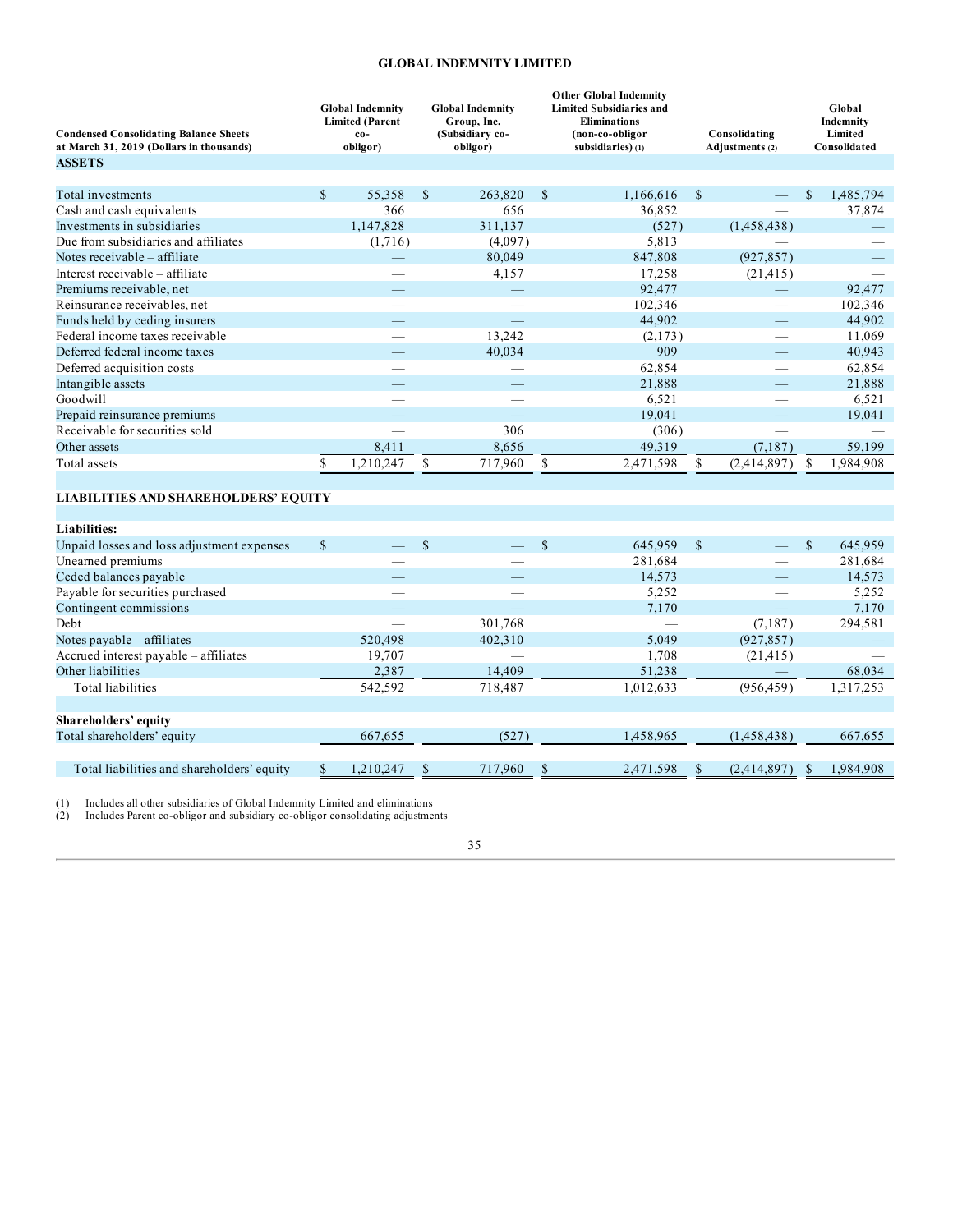| <b>Condensed Consolidating Balance Sheets</b><br>at December 31, 2018 (Dollars in thousands) |               | <b>Global Indemnity</b><br><b>Limited</b> (Parent<br>co-obligor) |              | <b>Global Indemnity</b><br>Group, Inc.<br>(Subsidiary co-<br>obligor) | <b>Other Global Indemnity</b><br><b>Limited Subsidiaries and</b><br><b>Eliminations</b><br>(non-co-obligor<br>subsidiaries) (1) |           | Consolidating<br>Adjustments (2) |                          |              | Global<br>Indemnity<br>Limited<br>Consolidated |
|----------------------------------------------------------------------------------------------|---------------|------------------------------------------------------------------|--------------|-----------------------------------------------------------------------|---------------------------------------------------------------------------------------------------------------------------------|-----------|----------------------------------|--------------------------|--------------|------------------------------------------------|
| <b>ASSETS</b>                                                                                |               |                                                                  |              |                                                                       |                                                                                                                                 |           |                                  |                          |              |                                                |
|                                                                                              |               |                                                                  |              |                                                                       |                                                                                                                                 |           |                                  |                          |              |                                                |
| Total investments                                                                            | $\mathbb{S}$  | 55,377                                                           | $\mathbb{S}$ | 233,479                                                               | $\mathcal{S}$                                                                                                                   | 1,121,799 | $\$$                             |                          | $\mathbf S$  | 1,410,655                                      |
| Cash and cash equivalents                                                                    |               | 2,221                                                            |              | 26,039                                                                |                                                                                                                                 | 71,237    |                                  |                          |              | 99,497                                         |
| Investments in subsidiaries                                                                  |               | 1,105,032                                                        |              | 296,357                                                               |                                                                                                                                 | (19.922)  |                                  | (1,381,467)              |              |                                                |
| Due from subsidiaries and affiliates                                                         |               | 584                                                              |              | (2,133)                                                               |                                                                                                                                 | 1,549     |                                  |                          |              |                                                |
| Notes receivable – affiliate                                                                 |               |                                                                  |              | 80,049                                                                |                                                                                                                                 | 847,808   |                                  | (927, 857)               |              |                                                |
| Interest receivable – affiliate                                                              |               |                                                                  |              | 3,869                                                                 |                                                                                                                                 | 17,425    |                                  | (21, 294)                |              | $\qquad \qquad$                                |
| Premiums receivable, net                                                                     |               |                                                                  |              |                                                                       |                                                                                                                                 | 87,679    |                                  |                          |              | 87,679                                         |
| Reinsurance receivables, net                                                                 |               |                                                                  |              |                                                                       |                                                                                                                                 | 114,418   |                                  | $\overline{\phantom{0}}$ |              | 114,418                                        |
| Funds held by ceding insurers                                                                |               |                                                                  |              |                                                                       |                                                                                                                                 | 49,206    |                                  | $\overline{\phantom{0}}$ |              | 49,206                                         |
| Federal income taxes receivable                                                              |               |                                                                  |              | 4,631                                                                 |                                                                                                                                 | 6,235     |                                  | $\overline{\phantom{0}}$ |              | 10,866                                         |
| Deferred federal income taxes                                                                |               |                                                                  |              | 44,481                                                                |                                                                                                                                 | 4,108     |                                  |                          |              | 48,589                                         |
| Deferred acquisition costs                                                                   |               |                                                                  |              |                                                                       |                                                                                                                                 | 61,676    |                                  |                          |              | 61,676                                         |
| Intangible assets                                                                            |               |                                                                  |              |                                                                       |                                                                                                                                 | 22,020    |                                  |                          |              | 22,020                                         |
| Goodwill                                                                                     |               |                                                                  |              |                                                                       |                                                                                                                                 | 6,521     |                                  | $\overline{\phantom{0}}$ |              | 6,521                                          |
| Prepaid reinsurance premiums                                                                 |               |                                                                  |              |                                                                       |                                                                                                                                 | 20,594    |                                  |                          |              | 20,594                                         |
| Receivable for securities sold                                                               |               |                                                                  |              |                                                                       |                                                                                                                                 | 15        |                                  |                          |              | 15                                             |
| Other assets                                                                                 |               | 8,461                                                            |              | 5,085                                                                 |                                                                                                                                 | 22,237    |                                  | (7,253)                  |              | 28,530                                         |
| Total assets                                                                                 | \$            | 1,171,675                                                        | \$           | 691,857                                                               | \$                                                                                                                              | 2,434,605 | \$                               | (2,337,871)              | S            | 1,960,266                                      |
|                                                                                              |               |                                                                  |              |                                                                       |                                                                                                                                 |           |                                  |                          |              |                                                |
| <b>LIABILITIES AND SHAREHOLDERS' EQUITY</b>                                                  |               |                                                                  |              |                                                                       |                                                                                                                                 |           |                                  |                          |              |                                                |
|                                                                                              |               |                                                                  |              |                                                                       |                                                                                                                                 |           |                                  |                          |              |                                                |
| Liabilities:                                                                                 |               |                                                                  |              |                                                                       |                                                                                                                                 |           |                                  |                          |              |                                                |
| Unpaid losses and loss adjustment expenses                                                   | $\mathcal{S}$ |                                                                  | $\mathbb{S}$ |                                                                       | $\mathcal{S}$                                                                                                                   | 680,031   | $\mathcal{S}$                    |                          | $\mathbb{S}$ | 680,031                                        |
| Unearned premiums                                                                            |               |                                                                  |              |                                                                       |                                                                                                                                 | 281,912   |                                  | $\qquad \qquad$          |              | 281,912                                        |
| Ceded balances payable                                                                       |               |                                                                  |              |                                                                       |                                                                                                                                 | 14,994    |                                  | $\qquad \qquad \qquad$   |              | 14,994                                         |
| Contingent commissions                                                                       |               |                                                                  |              |                                                                       |                                                                                                                                 | 10,636    |                                  | $\overline{\phantom{0}}$ |              | 10,636                                         |
| Debt                                                                                         |               |                                                                  |              | 295,818                                                               |                                                                                                                                 |           |                                  | (7,253)                  |              | 288,565                                        |
| Notes payable - affiliates                                                                   |               | 520,498                                                          |              | 402,310                                                               |                                                                                                                                 | 5,049     |                                  | (927, 857)               |              |                                                |
| Accrued interest payable – affiliates                                                        |               | 19,499                                                           |              |                                                                       |                                                                                                                                 | 1,795     |                                  | (21, 294)                |              |                                                |
| Other liabilities                                                                            |               | 2,619                                                            |              | 13,651                                                                |                                                                                                                                 | 38,799    |                                  |                          |              | 55,069                                         |
| <b>Total liabilities</b>                                                                     |               | 542,616                                                          |              | 711,779                                                               |                                                                                                                                 | 1,033,216 |                                  | (956, 404)               |              | 1,331,207                                      |
|                                                                                              |               |                                                                  |              |                                                                       |                                                                                                                                 |           |                                  |                          |              |                                                |
| Shareholders' equity                                                                         |               |                                                                  |              |                                                                       |                                                                                                                                 |           |                                  |                          |              |                                                |
| Total shareholders' equity                                                                   |               | 629,059                                                          |              | (19,922)                                                              |                                                                                                                                 | 1,401,389 |                                  | (1,381,467)              |              | 629.059                                        |
| Total liabilities and shareholders' equity                                                   | \$            | 1,171,675                                                        | \$           | 691,857                                                               | \$                                                                                                                              | 2,434,605 | \$                               | (2,337,871)              | \$           | 1,960,266                                      |

(1) Includes all other subsidiaries of Global Indemnity Limited and eliminations

(2) Includes Parent co-obligor and subsidiary co-obligor consolidating adjustments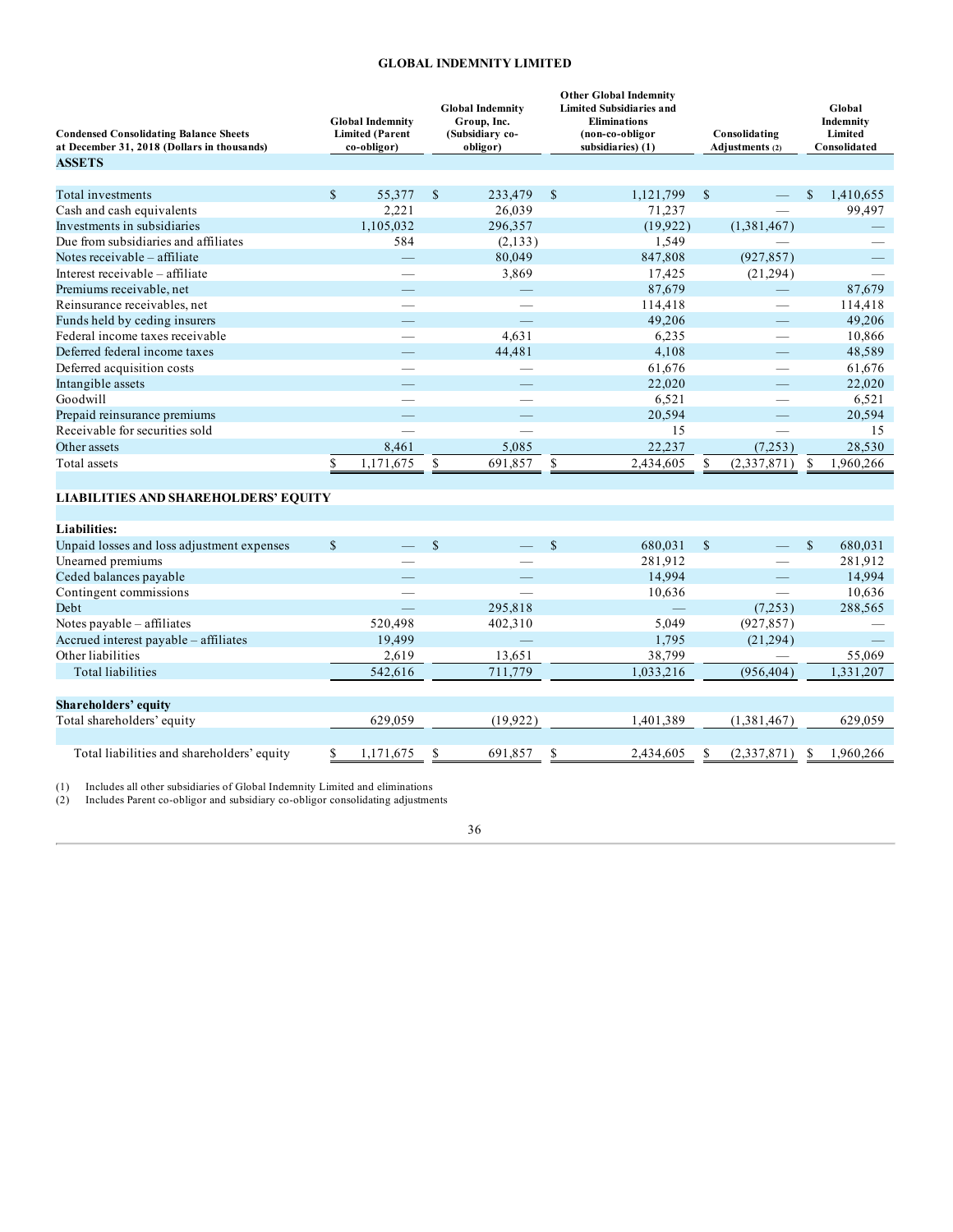| <b>Condensed Consolidating Statements of Operations</b><br>for the Quarter Ended March 31, 2019 (Dollars in thousands) | Global<br>Indemnity<br>Limited<br>(Parent<br>co-obligor) |   | Global<br>Indemnity<br>Group, Inc.<br>(Subsidiary<br>co-obligor) | <b>Other Global</b><br><b>Indemnity Limited</b><br>Subsidiaries and<br><b>Eliminations</b><br>(non-co-obligor<br>subsidiaries $(1)$ |   | Consolidating<br>Adjustments (2) |     | Global<br>Indemnity<br>Limited<br>Consolidated |
|------------------------------------------------------------------------------------------------------------------------|----------------------------------------------------------|---|------------------------------------------------------------------|-------------------------------------------------------------------------------------------------------------------------------------|---|----------------------------------|-----|------------------------------------------------|
| <b>Revenues:</b>                                                                                                       |                                                          |   |                                                                  |                                                                                                                                     |   |                                  |     |                                                |
| Net premiums earned                                                                                                    | \$                                                       | S |                                                                  | \$<br>122,089                                                                                                                       | S |                                  | \$  | 122,089                                        |
| Net investment income                                                                                                  | 642                                                      |   | (2,075)                                                          | 8,939                                                                                                                               |   | (287)                            |     | 7,219                                          |
| Net realized investment gains (losses)                                                                                 | (7)                                                      |   | 12,076                                                           | (1,679)                                                                                                                             |   |                                  |     | 10,390                                         |
| Other income                                                                                                           |                                                          |   | 28                                                               | 460                                                                                                                                 |   |                                  |     | 488                                            |
| Total revenues                                                                                                         | 635                                                      |   | 10,029                                                           | 129,809                                                                                                                             |   | (287)                            |     | 140,186                                        |
| <b>Losses and Expenses:</b>                                                                                            |                                                          |   |                                                                  |                                                                                                                                     |   |                                  |     |                                                |
| Net losses and loss adjustment expenses                                                                                |                                                          |   |                                                                  | 58,321                                                                                                                              |   |                                  |     | 58,321                                         |
| Acquisition costs and other underwriting expenses                                                                      |                                                          |   |                                                                  | 49,743                                                                                                                              |   |                                  |     | 49,743                                         |
| Corporate and other operating expenses                                                                                 | 1,329                                                    |   | 1,566                                                            | 310                                                                                                                                 |   |                                  |     | 3,205                                          |
| Interest expense                                                                                                       | 274                                                      |   | 4,957                                                            | 79                                                                                                                                  |   | (287)                            |     | 5,023                                          |
| Income (loss) before equity in net income of subsidiaries and                                                          |                                                          |   |                                                                  |                                                                                                                                     |   |                                  |     |                                                |
| income taxes                                                                                                           | (968)                                                    |   | 3,506                                                            | 21,356                                                                                                                              |   |                                  |     | 23,894                                         |
| Equity in net income of subsidiaries                                                                                   | 20,568                                                   |   | 7,893                                                            | 10,059                                                                                                                              |   | (38,520)                         |     |                                                |
| Income before income taxes                                                                                             | 19,600                                                   |   | 11,399                                                           | 31,415                                                                                                                              |   | (38,520)                         |     | 23,894                                         |
| Income tax expense                                                                                                     |                                                          |   | 1,340                                                            | 2,954                                                                                                                               |   |                                  |     | 4,294                                          |
| Net income                                                                                                             | \$<br>19,600                                             | S | 10,059                                                           | \$<br>28,461                                                                                                                        | S | (38,520)                         | \$. | 19,600                                         |

(1) Includes all other subsidiaries of Global Indemnity Limited and eliminations

(2) Includes Parent co-obligor and subsidiary co-obligor consolidating adjustments

| <b>Condensed Consolidating Statements of Operations</b><br>for the Quarter Ended March 31, 2018 (Dollars in thousands) | Global<br>Indemnity<br>Limited<br>(Parent<br>co-obligor) | Global<br>Indemnity<br>Group, Inc.<br>(Subsidiary<br>co-obligor) | <b>Other Global</b><br><b>Indemnity Limited</b><br>Subsidiaries and<br><b>Eliminations</b><br>(non-co-obligor<br>subsidiaries) (1) | Consolidating<br>Adjustments (2) | Global<br>Indemnity<br>Limited<br>Consolidated |
|------------------------------------------------------------------------------------------------------------------------|----------------------------------------------------------|------------------------------------------------------------------|------------------------------------------------------------------------------------------------------------------------------------|----------------------------------|------------------------------------------------|
| <b>Revenues:</b>                                                                                                       |                                                          |                                                                  |                                                                                                                                    |                                  |                                                |
| Net premiums earned                                                                                                    | \$                                                       | \$                                                               | \$<br>108,002                                                                                                                      | S.                               | S<br>108,002                                   |
| Net investment income                                                                                                  | 132                                                      | 3,201                                                            | 19,624                                                                                                                             | (11, 553)                        | 11,404                                         |
| Net realized investment losses                                                                                         |                                                          | (220)                                                            | (96)                                                                                                                               |                                  | (316)                                          |
| Other income (loss)                                                                                                    |                                                          | (2)                                                              | 556                                                                                                                                |                                  | 554                                            |
| Total revenues                                                                                                         | 132                                                      | 2,979                                                            | 128,086                                                                                                                            | (11, 553)                        | 119,644                                        |
| <b>Losses and Expenses:</b>                                                                                            |                                                          |                                                                  |                                                                                                                                    |                                  |                                                |
| Net losses and loss adjustment expenses                                                                                |                                                          |                                                                  | 56,072                                                                                                                             |                                  | 56,072                                         |
| Acquisition costs and other underwriting expenses                                                                      |                                                          |                                                                  | 45,003                                                                                                                             |                                  | 45,003                                         |
| Corporate and other operating expenses                                                                                 | 4,258                                                    | 4,718                                                            | 284                                                                                                                                |                                  | 9,260                                          |
| Interest expense                                                                                                       | 5,319                                                    | 11,020                                                           | 75                                                                                                                                 | (11, 553)                        | 4,861                                          |
| Income (loss) before equity in net income (loss) of subsidiaries<br>and income taxes                                   | (9, 445)                                                 | (12,759)                                                         | 26,652                                                                                                                             |                                  | 4,448                                          |
| Equity in net income (loss) of subsidiaries                                                                            | 15,146                                                   | 7,657                                                            | (6, 467)                                                                                                                           | (16,336)                         |                                                |
| Income (loss) before income taxes                                                                                      | 5,701                                                    | (5,102)                                                          | 20,185                                                                                                                             | (16,336)                         | 4,448                                          |
| Income tax benefit (expense)                                                                                           |                                                          | 1,365                                                            | (2,618)                                                                                                                            |                                  | (1,253)                                        |
| Net Income (loss)                                                                                                      | 5,701                                                    | (6, 467)                                                         | 22,803                                                                                                                             | (16,336)                         | 5,701<br>S                                     |

(1) Includes all other subsidiaries of Global Indemnity Limited and eliminations

(2) Includes Parent co-obligor and subsidiary co-obligor consolidating adjustments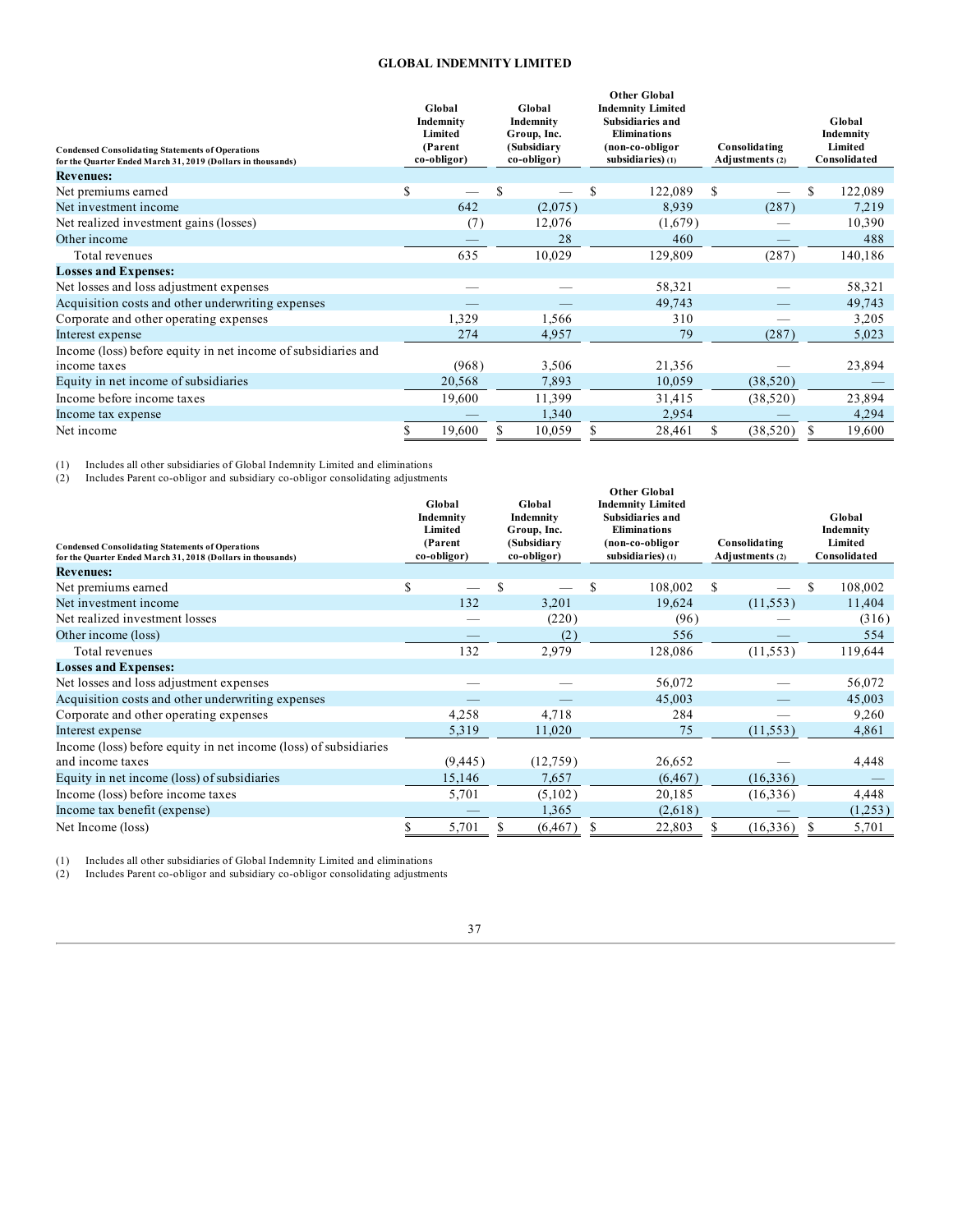| <b>Condensed Consolidating Statements of</b><br>Comprehensive Income for the Quarter Ended March 31, 2019 (Dollars in<br>thousands) | Global<br>Indemnity<br>Limited<br>(Parent<br>co-obligor) | Global<br>Indemnity<br>Group, Inc.<br>(Subsidiary<br>co-obligor) |   | <b>Other Global</b><br><b>Indemnity Limited</b><br>Subsidiaries and<br><b>Eliminations</b><br>(non-co-obligor<br>subsidiaries) (1) |   | Consolidating<br>Adjustments (2) | Global<br>Indemnity<br>Limited<br>Consolidated |
|-------------------------------------------------------------------------------------------------------------------------------------|----------------------------------------------------------|------------------------------------------------------------------|---|------------------------------------------------------------------------------------------------------------------------------------|---|----------------------------------|------------------------------------------------|
| Net income                                                                                                                          | 19,600                                                   | 10,059                                                           |   | 28,461                                                                                                                             | S | (38,520)                         | 19,600                                         |
|                                                                                                                                     |                                                          |                                                                  |   |                                                                                                                                    |   |                                  |                                                |
| Other comprehensive income, net of tax:                                                                                             |                                                          |                                                                  |   |                                                                                                                                    |   |                                  |                                                |
| Unrealized holding gains                                                                                                            | 659                                                      | 2,047                                                            |   | 18,079                                                                                                                             |   |                                  | 20,785                                         |
| Equity in other comprehensive income of unconsolidated<br>subsidiaries                                                              | 22,234                                                   | 10,325                                                           |   | 12,774                                                                                                                             |   | (45,333)                         |                                                |
| Portion of other-than-temporary impairment losses recognized in<br>other comprehensive income                                       |                                                          |                                                                  |   | (1)                                                                                                                                |   |                                  | (1)                                            |
| Reclassification adjustment for losses included in net income                                                                       |                                                          | 402                                                              |   | 1,513                                                                                                                              |   |                                  | 1,922                                          |
| Unrealized foreign currency translation gains                                                                                       |                                                          |                                                                  |   | 194                                                                                                                                |   |                                  | 194                                            |
| Other comprehensive income, net of tax                                                                                              | 22,900                                                   | 12,774                                                           |   | 32,559                                                                                                                             |   | (45,333)                         | 22,900                                         |
| Comprehensive income, net of tax                                                                                                    | \$<br>42,500                                             | 22,833                                                           | ъ | 61,020                                                                                                                             | S | (83, 853)                        | 42,500                                         |

(1) Includes all other subsidiaries of Global Indemnity Limited and eliminations

(2) Includes Parent co-obligor and subsidiary co-obligor consolidating adjustments

| <b>Condensed Consolidating Statements of</b><br>Comprehensive Income for the Quarter Ended March 31, 2018 (Dollars in<br>thousands) | Global<br>Indemnity<br>Limited<br>(Parent<br>co-obligor) | Global<br>Indemnity<br>Group, Inc.<br>(Subsidiary<br>co-obligor) | <b>Other Global</b><br><b>Indemnity Limited</b><br>Subsidiaries and<br><b>Eliminations</b><br>(non-co-obligor<br>subsidiaries $(1)$ | Consolidating<br>Adjustments (2) | Global<br>Indemnity<br>Limited<br>Consolidated |
|-------------------------------------------------------------------------------------------------------------------------------------|----------------------------------------------------------|------------------------------------------------------------------|-------------------------------------------------------------------------------------------------------------------------------------|----------------------------------|------------------------------------------------|
| Net income (loss)                                                                                                                   | 5,701                                                    | (6, 467)                                                         | 22,803                                                                                                                              | (16,336)                         | 5,701                                          |
| Other comprehensive loss, net of tax:                                                                                               |                                                          |                                                                  |                                                                                                                                     |                                  |                                                |
| Unrealized holding losses                                                                                                           | (124)                                                    | (1,611)                                                          | (13, 453)                                                                                                                           |                                  | (15, 188)                                      |
| Equity in other comprehensive loss of unconsolidated subsidiaries                                                                   | (15,362)                                                 | (6,513)                                                          | (8,126)                                                                                                                             | 30,001                           |                                                |
| Portion of other-than-temporary impairment losses recognized in<br>other comprehensive loss                                         |                                                          |                                                                  | (1)                                                                                                                                 |                                  | (1)                                            |
| Reclassification adjustment for (gains) losses included in net<br>income (loss)                                                     |                                                          | (2)                                                              | 77                                                                                                                                  |                                  | 75                                             |
| Unrealized foreign currency translation losses                                                                                      |                                                          |                                                                  | (372)                                                                                                                               |                                  | (372)                                          |
| Other comprehensive loss, net of tax                                                                                                | (15, 486)                                                | (8,126)                                                          | (21, 875)                                                                                                                           | 30,001                           | (15, 486)                                      |
| Comprehensive income (loss), net of tax                                                                                             | (9, 785)                                                 | (14, 593)                                                        | 928                                                                                                                                 | 13,665                           | (9,785)                                        |

(1) Includes all other subsidiaries of Global Indemnity Limited and eliminations

(2) Includes Parent co-obligor and subsidiary co-obligor consolidating adjustments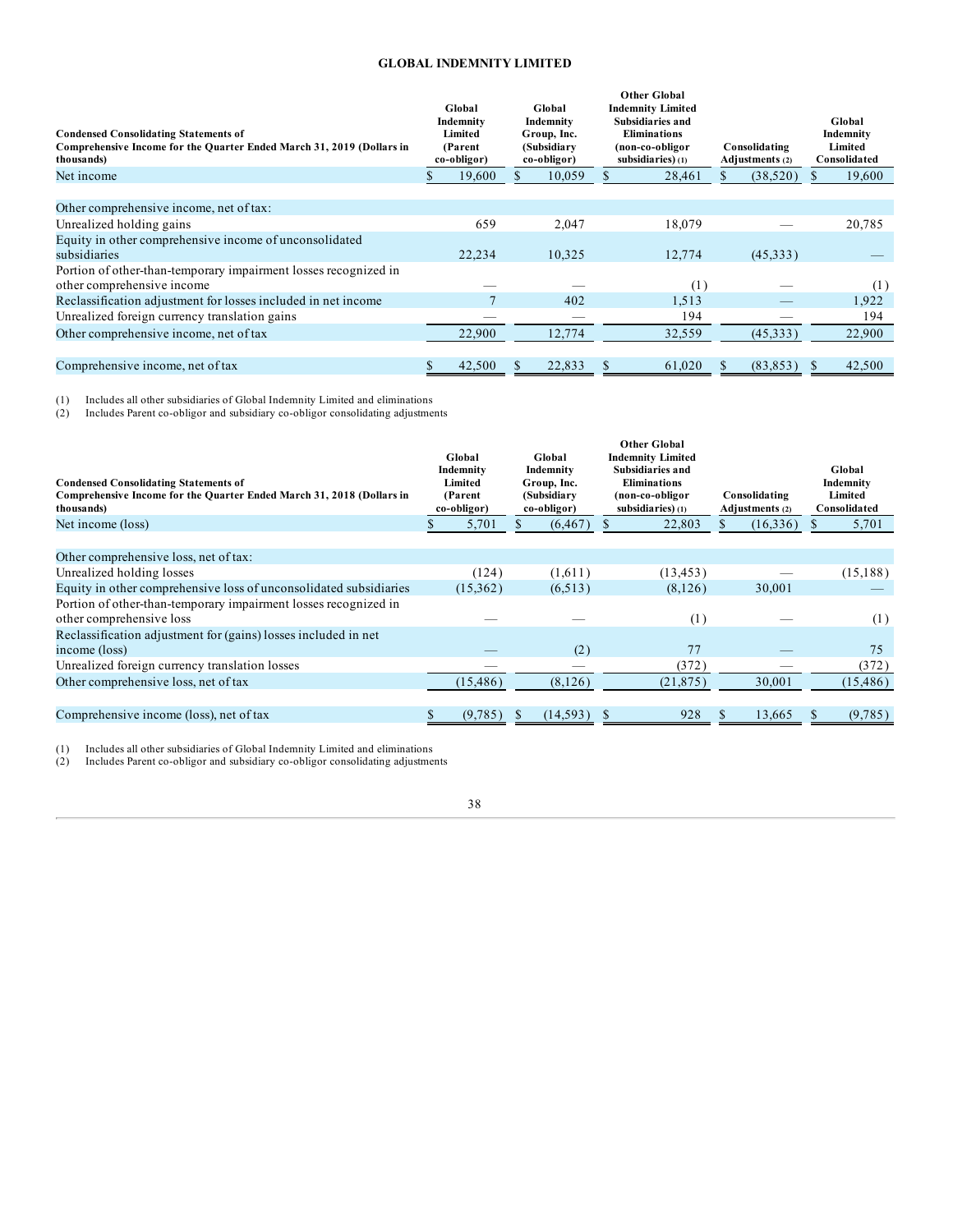| <b>Condensed Consolidating Statements of</b><br>Cash Flows at March 31, 2019 (Dollars in thousands) | Global<br>Indemnity<br><b>Limited</b> (Parent<br>co-obligor) | Global<br>Indemnity<br>Group, Inc.<br>(Subsidiary<br>co-obligor) | <b>Other Global</b><br><b>Indemnity Limited</b><br>Subsidiaries and<br><b>Eliminations</b><br>(non-co-obligor<br>subsidiaries) (1) | Global<br>Indemnity<br>Limited<br>Consolidated |
|-----------------------------------------------------------------------------------------------------|--------------------------------------------------------------|------------------------------------------------------------------|------------------------------------------------------------------------------------------------------------------------------------|------------------------------------------------|
| Cash flows from operating activities:                                                               |                                                              |                                                                  |                                                                                                                                    |                                                |
| Net cash provided by (used for) operating activities                                                | \$<br>2,225                                                  | (10,514)<br>\$                                                   | (14,901)<br>\$                                                                                                                     | (23,190)<br>S                                  |
|                                                                                                     |                                                              |                                                                  |                                                                                                                                    |                                                |
| Cash flows from investing activities:                                                               |                                                              |                                                                  |                                                                                                                                    |                                                |
| Proceeds from sale of fixed maturities                                                              | 9,567                                                        | 12,200                                                           | 39,491                                                                                                                             | 61,258                                         |
| Proceeds from sale of equity securities                                                             |                                                              | 15,354                                                           |                                                                                                                                    | 15,354                                         |
| Proceeds from maturity of fixed maturities                                                          |                                                              |                                                                  | 19.352                                                                                                                             | 19.352                                         |
| Proceeds from other invested assets                                                                 | 1,445                                                        |                                                                  |                                                                                                                                    | 1,445                                          |
| Amounts paid in connection with derivatives                                                         |                                                              | (3,735)                                                          |                                                                                                                                    | (3,735)                                        |
| Purchases of fixed maturities                                                                       | (10, 548)                                                    | (23, 149)                                                        | (78, 327)                                                                                                                          | (112, 024)                                     |
| Purchases of equity securities                                                                      |                                                              | (17,989)                                                         |                                                                                                                                    | (17,989)                                       |
| Purchases of other invested assets                                                                  |                                                              | (3,500)                                                          |                                                                                                                                    | (3,500)                                        |
| Net cash provided by (used for) investing activities                                                | 464                                                          | (20, 819)                                                        | (19, 484)                                                                                                                          | (39, 839)                                      |
|                                                                                                     |                                                              |                                                                  |                                                                                                                                    |                                                |
| Cash flows from financing activities:                                                               |                                                              |                                                                  |                                                                                                                                    |                                                |
| Net borrowings under margin borrowing facility                                                      |                                                              | 5,950                                                            |                                                                                                                                    | 5,950                                          |
| Dividends paid to shareholders                                                                      | (3,595)                                                      |                                                                  |                                                                                                                                    | (3,595)                                        |
| Purchase of A ordinary shares                                                                       | (949)                                                        |                                                                  |                                                                                                                                    | (949)                                          |
| Net cash provided by (used for) financing activities                                                | (4,544)                                                      | 5,950                                                            |                                                                                                                                    | 1,406                                          |
|                                                                                                     |                                                              |                                                                  |                                                                                                                                    |                                                |
| Net change in cash and cash equivalents                                                             | (1, 855)                                                     | (25, 383)                                                        | (34, 385)                                                                                                                          | (61, 623)                                      |
| Cash and cash equivalents at beginning of period                                                    | 2,221                                                        | 26,039                                                           | 71,237                                                                                                                             | 99,497                                         |
| Cash and cash equivalents at end of period                                                          | \$<br>366                                                    | $\mathbb{S}$<br>656                                              | \$<br>36,852                                                                                                                       | 37,874<br>\$                                   |

(1) Includes all other subsidiaries of Global Indemnity Limited and eliminations

(2) Includes Parent co-obligor and subsidiary co-obligor consolidating adjustments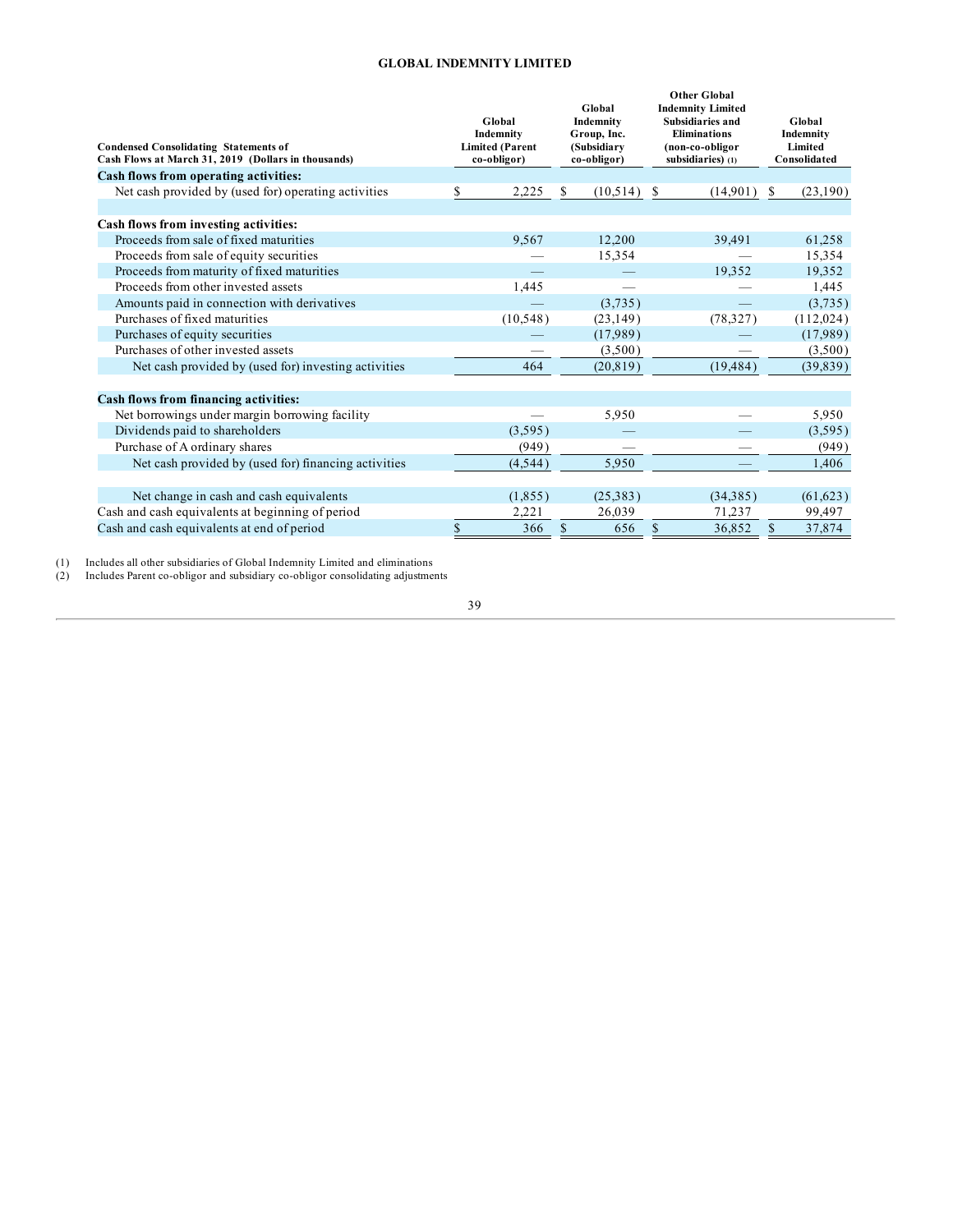| <b>Condensed Consolidating Statements of</b><br>Cash Flows at March 31, 2018 (Dollars in thousands) |    | Global<br>Indemnity<br><b>Limited (Parent</b><br>co-obligor) |               | Global<br>Indemnity<br>Group, Inc.<br>(Subsidiary<br>co-obligor) | <b>Other Global</b><br><b>Indemnity Limited</b><br>Subsidiaries and<br><b>Eliminations</b><br>(non-co-obligor<br>subsidiaries $(1)$ |           | Global<br>Indemnity<br>Limited<br>Consolidated |           |
|-----------------------------------------------------------------------------------------------------|----|--------------------------------------------------------------|---------------|------------------------------------------------------------------|-------------------------------------------------------------------------------------------------------------------------------------|-----------|------------------------------------------------|-----------|
| Cash flows from operating activities:                                                               |    |                                                              |               |                                                                  |                                                                                                                                     |           |                                                |           |
| Net cash provided by (used for) operating activities                                                | S  | (3, 472)                                                     | <sup>\$</sup> | 27,752                                                           | \$                                                                                                                                  | 16,947    | S                                              | 41,227    |
| Cash flows from investing activities:                                                               |    |                                                              |               |                                                                  |                                                                                                                                     |           |                                                |           |
| Proceeds from sale of fixed maturities                                                              |    | 2,500                                                        |               | 4,190                                                            |                                                                                                                                     | 40,458    |                                                | 47,148    |
| Proceeds from sale of equity securities                                                             |    |                                                              |               | 9.283                                                            |                                                                                                                                     |           |                                                | 9,283     |
| Proceeds from maturity of fixed maturities                                                          |    | 3,642                                                        |               | 7,600                                                            |                                                                                                                                     | 7,039     |                                                | 18,281    |
| Proceeds from other invested assets                                                                 |    |                                                              |               | (612)                                                            |                                                                                                                                     | 3,323     |                                                | 2,711     |
| Amounts received in connection with derivatives                                                     |    |                                                              |               | 5,490                                                            |                                                                                                                                     |           |                                                | 5,490     |
| Purchases of fixed maturities                                                                       |    | (23, 615)                                                    |               | (27,169)                                                         |                                                                                                                                     | (42, 819) |                                                | (93, 603) |
| Purchases of equity securities                                                                      |    |                                                              |               | (7,340)                                                          |                                                                                                                                     |           |                                                | (7,340)   |
| Purchases of other invested assets                                                                  |    |                                                              |               | (7,050)                                                          |                                                                                                                                     |           |                                                | (7,050)   |
| Acquisition of business                                                                             |    |                                                              |               | (3,515)                                                          |                                                                                                                                     |           |                                                | (3,515)   |
| Net cash provided by (used for) investing activities                                                |    | (17, 473)                                                    |               | (19, 123)                                                        |                                                                                                                                     | 8,001     |                                                | (28, 595) |
|                                                                                                     |    |                                                              |               |                                                                  |                                                                                                                                     |           |                                                |           |
| Cash flows from financing activities:                                                               |    |                                                              |               |                                                                  |                                                                                                                                     |           |                                                |           |
| Net repayments under margin borrowing facility                                                      |    |                                                              |               | (8,212)                                                          |                                                                                                                                     |           |                                                | (8,212)   |
| Dividends paid to shareholders                                                                      |    | (3, 499)                                                     |               |                                                                  |                                                                                                                                     |           |                                                | (3, 499)  |
| Dividends from subsidiaries                                                                         |    | 20,000                                                       |               |                                                                  |                                                                                                                                     | (20,000)  |                                                |           |
| Purchase of A ordinary shares                                                                       |    | (1, 813)                                                     |               |                                                                  |                                                                                                                                     |           |                                                | (1, 813)  |
| Net cash provided by (used for) financing activities                                                |    | 14,688                                                       |               | (8,212)                                                          |                                                                                                                                     | (20,000)  |                                                | (13, 524) |
| Net change in cash and cash equivalents                                                             |    | (6,257)                                                      |               | 417                                                              |                                                                                                                                     | 4,948     |                                                | (892)     |
| Cash and cash equivalents at beginning of period                                                    |    | 11,089                                                       |               | 7,749                                                            |                                                                                                                                     | 55,576    |                                                | 74,414    |
| Cash and cash equivalents at end of period                                                          | \$ | 4,832                                                        | \$            | 8,166                                                            | \$                                                                                                                                  | 60,524    | $\mathbb{S}$                                   | 73,522    |

(1) Includes all other subsidiaries of Global Indemnity Limited and eliminations (2) Includes Parent co-obligor and subsidiary co-obligor consolidating adjustment

Includes Parent co-obligor and subsidiary co-obligor consolidating adjustments

#### **15. New Accounting Pronouncements**

#### *Accounting Standards Adopted in 2019*

In February, 2016, the FASB issued new accounting guidance regarding leases. The new guidance increases transparency and comparability among organizations by recognizing lease assets and lease liabilities on the balance sheet and disclosing key information about leasing arrangements. In July, 2018, additional accounting guidance was issued which provided entities with an additional and optional transition method when adopting this new standard. Under this new transition method, an entity initially applies the new leases standard at the adoption date and recognizes a cumulative effect adjustment to the opening balance sheet of retained earnings. The lease guidance is effective for public business entities for fiscal years beginning after December 15, 2018, including interim periods within those fiscal years. The Company adopted this new accounting guidance on January 1, 2019 using the optional transition method. The Company elected the package of practical expedients permitted under the transition guidance within the new standard. In

addition, the Company elected the hindsight practical expedient to determine the lease term for existing leases. Upon adoption, the Company recognized right-of-use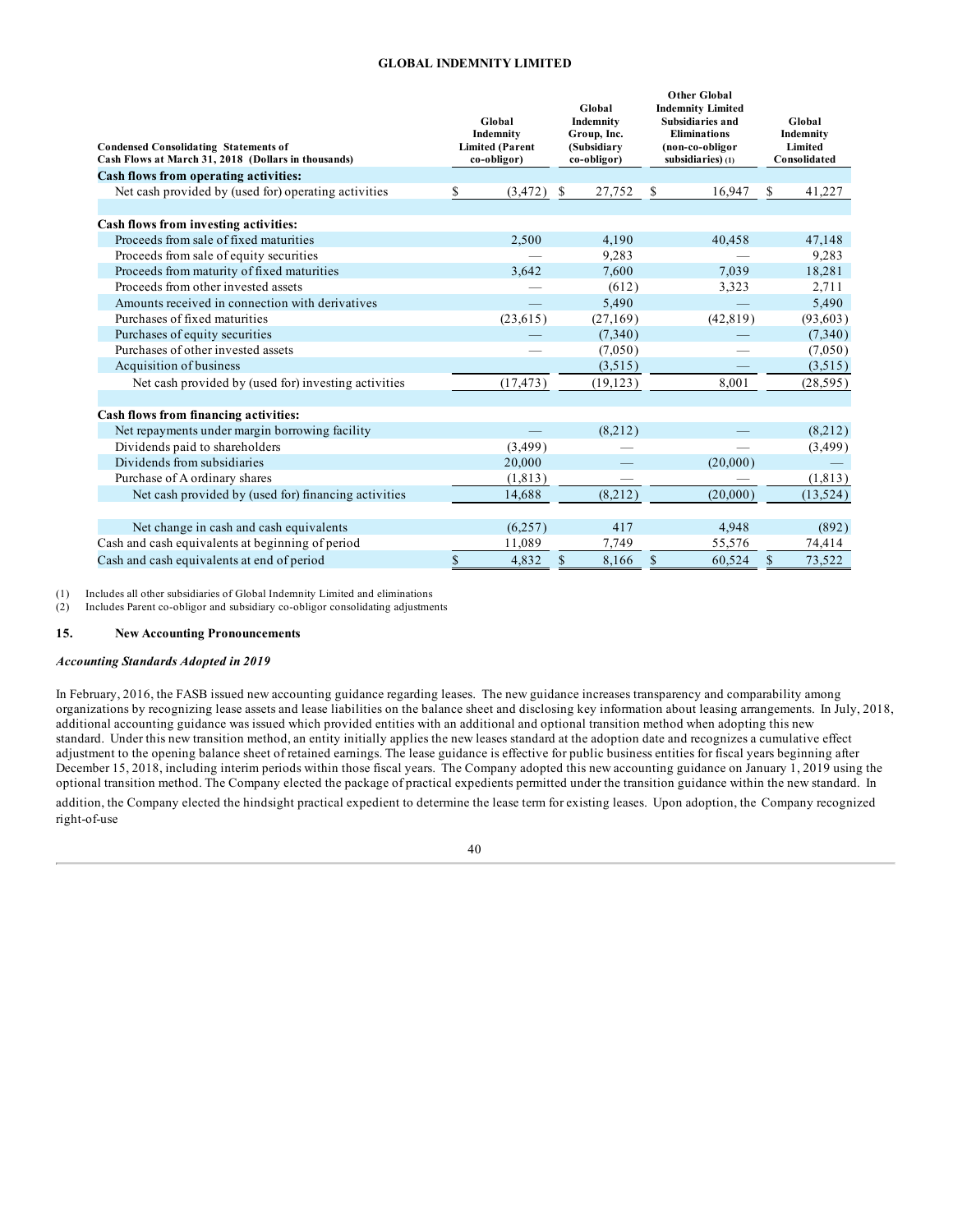lease assets and lease liabilities of \$25.3 million and \$25.4 million, respectively, and recorded a cumulative effect adjustment, net of tax, of less than \$0.1 million to retained earnings.

In March, 2017, the FASB issued new accounting guidance which amended the amortization period for certain purchased callable debt securities held at a premium. Prior to adoption, entities generally amortized the premium as an adjustment of yield over the contractual life of the instruments. Under the new guidance, the amortization period was shortened to the earliest call date. This guidance is effective for public business entities for fiscal years, and interim guidance, the amortization period was shortened to the earlie periods within those fiscal years, beginning after December 15, 2018. The Company adopted this guidance on January 1, 2019. The adoption of this new accounting guidance did not have a material impact on its financial condition, results of operations, and cash flows.

Please see Note 22 of the notes to the consolidated financial statements in Item 8 Part II of the Company's 2018 Annual Report on Form 10-K for more information on accounting pronouncements issued but not yet adopted.

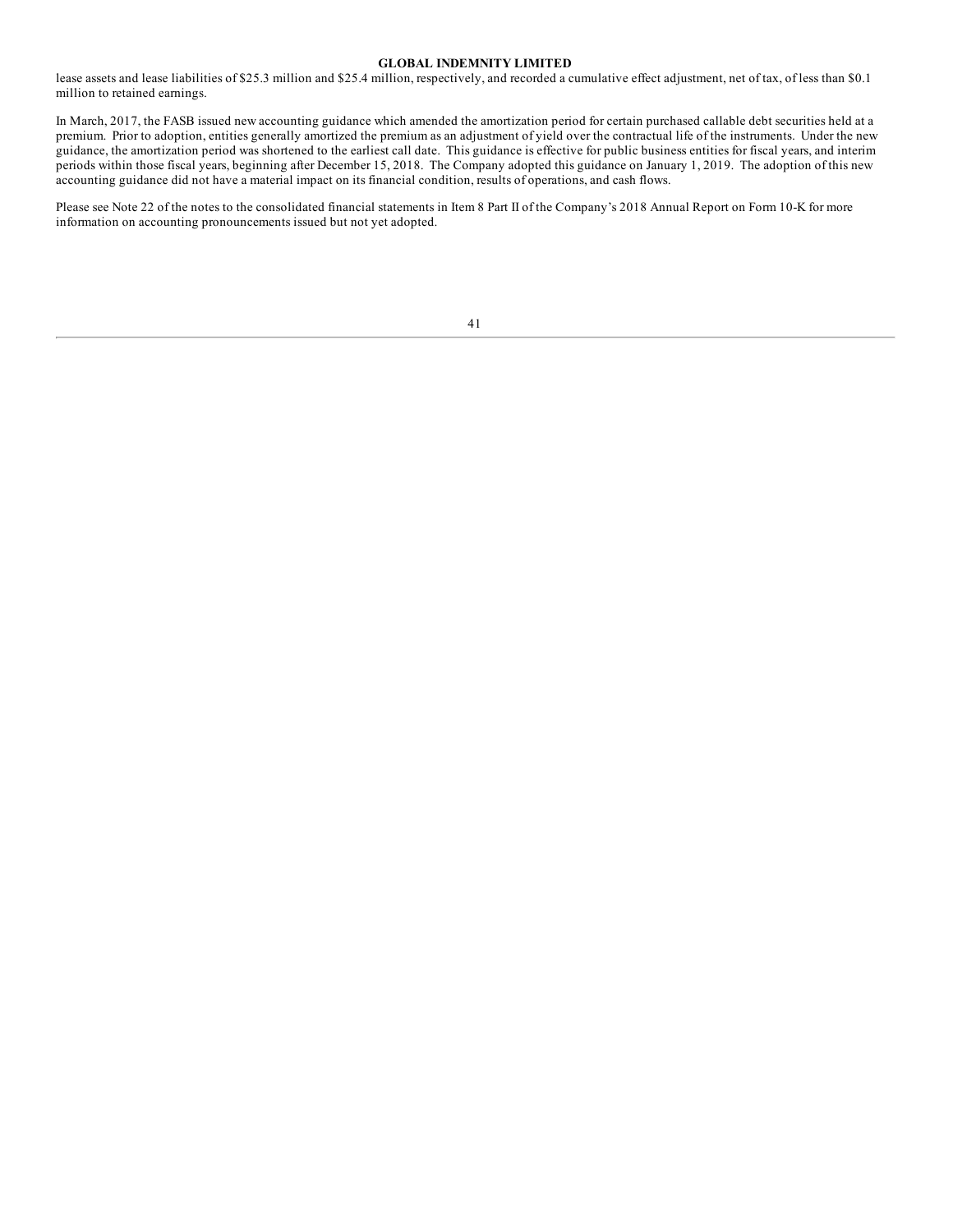# <span id="page-41-0"></span>**Item 2. MANAGEMENT'S DISCUSSION AND ANALYSIS OF FINANCIAL CONDITION AND RESULTS OF OPERATIONS**

The following discussion and analysis of the Company's financial condition and results of operations should be read in conjunction with the consolidated financial statements and accompanying notes of Global Indemnity included elsewhere in this report. Some of the information contained in this discussion and analysis or set forth elsewhere in this report, including information with respect to the Company's plans and strategy, constitutes forward-looking statements that involve risks and uncertainties. Please see "Cautionary Note Regarding Forward-Looking Statements" at the end of this Item 2 for a discussion of important factors that could cause actual results to differ materially from the results described in or implied by the forward-looking statements contained herein. For more information regarding the Company's business and operations, please see the Company's Annual Report on Form 10-K for the year ended December 31, 2018.

#### **Recent Developments**

On February 10, 2019, the Board of Directors approved a dividend payment of \$0.25 per ordinary share to all shareholders of record on the close of business on March 22, 2019. Dividends of \$3.5 million were paid on March 29, 2019.

During the 1st quarter of 2019, the Company re-evaluated its Personal Lines segment and determined that Personal Lines should be bifurcated into two reportable segments: Specialty Property and Farm, Ranch, & Stable. In addition, the Company has changed the name of its Commercial Lines segment to Commercial Specialty to better align with its key product offerings. Please see Note 13 of the notes to the consolidated financial statements in Item 1 of Part I of this report for additional information regarding these segment changes.

Global Indemnity Reinsurance signed a new casualty treaty which contributed \$4.2 million of gross premiums written during the quarter ended March 31, 2019.

#### **Overview**

The Company's Commercial Specialty segment distribute property and casualty insurance products through a group of approximately 130 professional general agencies that have limited quoting and binding authority, as well as a number of wholesale insurance brokers who in turn sell the Company's insurance products to insureds through retail insurance brokers. Commercial Specialty operates predominantly in the excess and surplus lines marketplace. The Company manages its Commercial Specialty segment via product classifications. These product classifications are: 1) Penn-America, which includes property and general liability products for small commercial businesses distributed through a select network of wholesale general agents with specific binding authority; 2) United National, which includes property, general liability, and professional lines products distributed through program administrators with specific binding authority; 3) Diamond State, which includes property, casualty, and professional lines products distributed through wholesale brokers and program administrators with specific binding authority; and 4) Vacant Express, which primarily insures dwellings which are currently vacant, undergoing renovation, or are under construction and is distributed through aggregators, brokers, and retail agents.

The Company's Specialty Property segment, via American Reliable, offers specialty personal lines property and casualty insurance products through a group of approximately 90 agents, primarily comprised of wholesale general agents, with specific binding authority in the admitted marketplace.

The Company's Farm, Ranch, & Stable segment, via American Reliable, provides specialized property and casualty coverage including Commercial Farm Auto and Excess/Umbrella Coverage for the agriculture industry as well as specialized insurance products for the equine mortality and major medical industry on an admitted basis. These insurance products are distributed through a group of approximately 185 agents, primarily comprised of wholesalers and retail agents, with a selected number having specific binding authority.

The Company's Reinsurance Operations, consisting solely of the operations of Global Indemnity Reinsurance, currently provides reinsurance solutions through brokers and on a direct basis. Global Indemnity Reinsurance is a Bermuda based treaty reinsurer for specialty property and casualty insurance and reinsurance companies. Global Indemnity Reinsurance conducts business in Bermuda and is focused on using its capital capacity to write catastropheoriented placements and other niche or specialty-focused treaties meeting the Company's risk tolerance and return thresholds.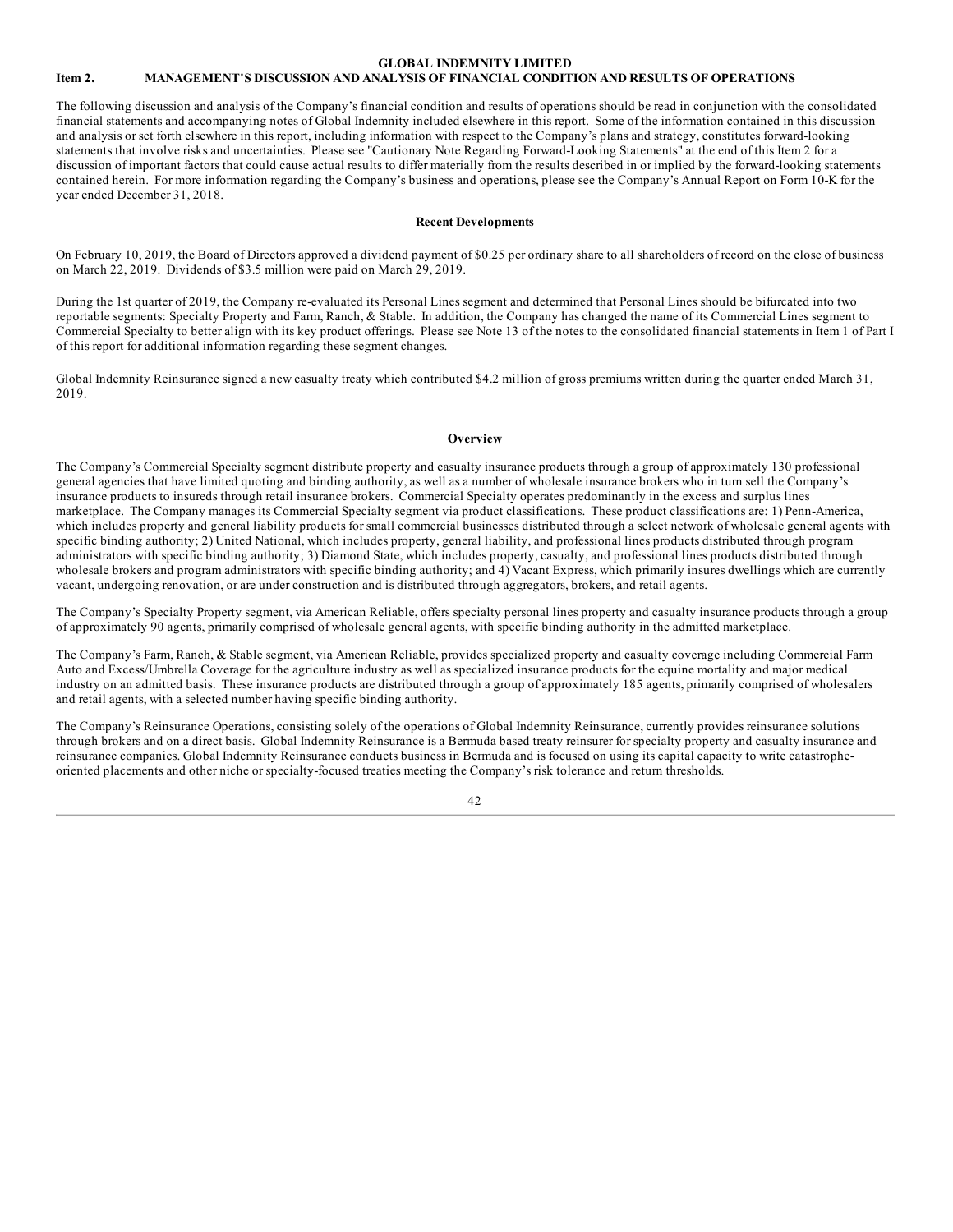The Company derives its revenues primarily from premiums paid on insurance policies that it writes and from income generated by its investment portfolio, net of fees paid for investment management services. The amount of insurance premiums that the Company receives is a function of the amount and type of policies it writes, as well as prevailing market prices.

The Company's expenses include losses and loss adjustment expenses, acquisition costs and other underwriting expenses, corporate and other operating expenses, interest, investment expenses, and income taxes. Losses and loss adjustment expenses are estimated by management and reflect the Company's best estimate of ultimate losses and costs arising during the reporting period and revisions of prior period estimates. The Company records its best estimate of losses and loss adjustment expenses considering both internal and external actuarial analyses of the estimated losses the Company expects to incur on the insurance policies it writes. The ultimate losses and loss adjustment expenses will depend on the actual costs to resolve claims. Acquisition costs consist principally of commissions and premium taxes that are typically a percentage of the premiums on the insurance policies the Company writes, net of ceding commissions earned from reinsurers. Other underwriting expenses consist primarily of personnel expenses and general operating expenses related to underwriting activities. Corporate and other operating expenses are comprised primarily of outside legal fees, other professional and accounting fees, directors' fees, management fees & advisory fees, and salaries and benefits for company personnel whose services relate to the support of corporate activities. Interest expense is primarily comprised of amounts due on outstanding debt.

# **Critical Accounting Estimates and Policies**

The Company's consolidated financial statements are prepared in conformity with GAAP, which require it to make estimates and assumptions that affect the reported amounts of assets and liabilities at the date of the financial statements and the reported amounts of revenues and expenses during the reporting periods. Actual results could differ from those estimates and assumptions.

The most critical accounting policies involve significant estimates and include those used in determining the liability for unpaid losses and loss adjustment expenses, recoverability of reinsurance receivables, investments, fair value measurements, goodwill and intangible assets, deferred acquisition costs, and taxation. For a detailed discussion on each of these policies, please see the Company's Annual Report on Form 10-K for the year ended December 31, 2018. There have been no significant changes to any of these policies or underlying methodologies during the current year except for the following:

Effective January 1, 2019, the Company adopted new accounting guidance related to leases. In conjunction with implementing this new guidance, the following accounting policy related to leases was established.

#### **Leases**

The Company determines if an arrangement is a lease at inception. Leases with a term of 12 months or less are not recorded on the consolidated balance sheets. Lease right-of-use assets ("ROU") are included in other assets on the consolidated balance sheets and lease liabilities are included in other liabilities on the consolidated balance sheets.

Lease ROU assets and lease liabilities are recognized based on the present value of the future minimum lease payments over the lease term at the commencement date. The Company's leases do not provide an implicit rate; therefore, the Company uses its incremental borrowing rate at the commencement date in determining the present value of future payments. The ROU asset is calculated using the initial lease liability amount, plus any lease payments made at or before the commencement date, minus any lease incentives received, plus any initial direct costs incurred. Lease expense for minimum lease payments is recognized on a straight-line basis over the lease term.

The Company's lease agreements may contain both lease and non-lease components which are accounted separately. The Company elected the practical expedient on not separating lease components from non-lease components for its equipment leases.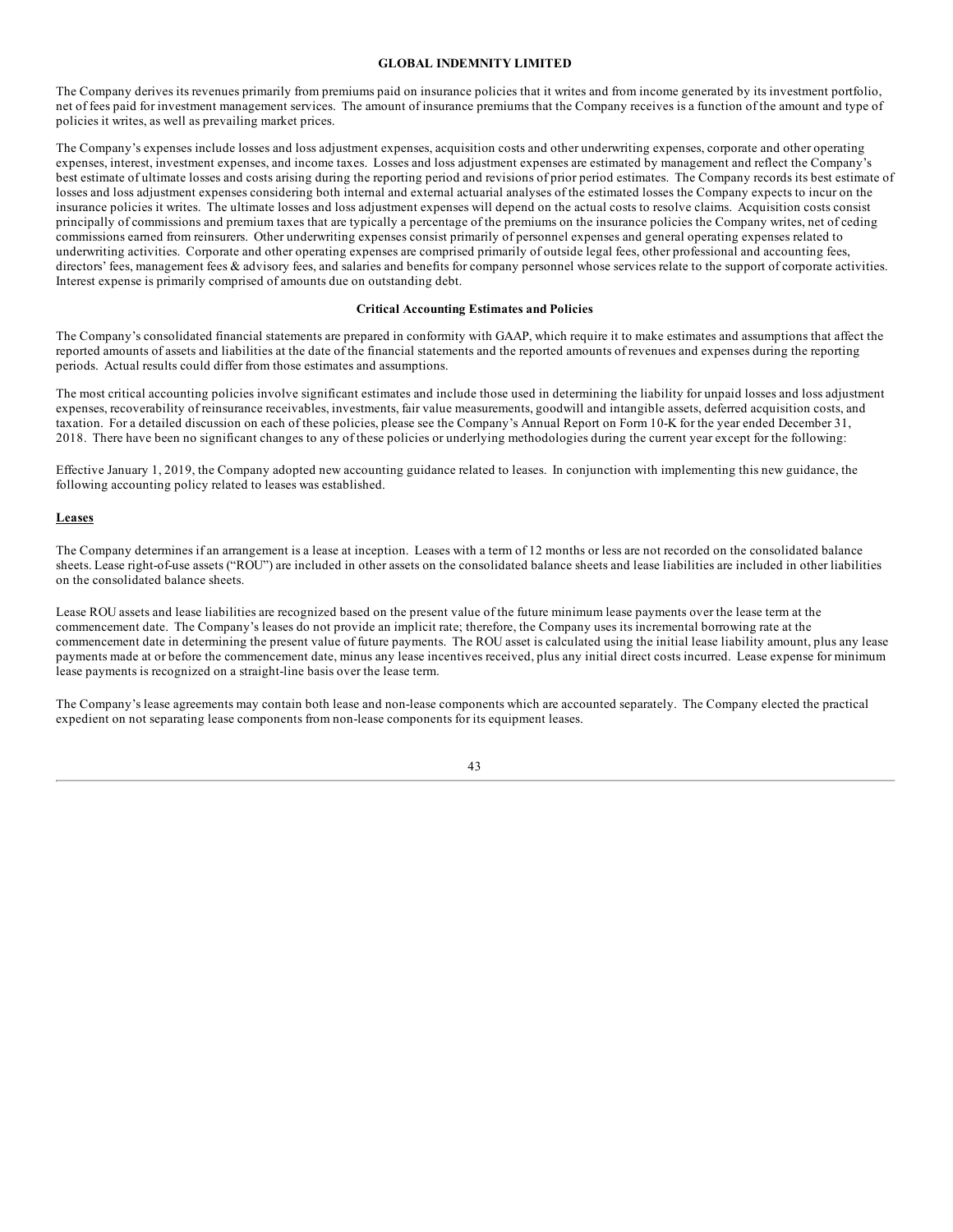#### **Results of Operations**

The following table summarizes the Company's results for the quarters ended March 31, 2019 and 2018:

|                                                   |              | Quarters Ended March 31, |              |         |            |  |  |  |
|---------------------------------------------------|--------------|--------------------------|--------------|---------|------------|--|--|--|
| (Dollars in thousands)                            |              | 2019                     |              | 2018    | Change     |  |  |  |
| Gross premiums written                            | \$           | 142,201                  | \$           | 124,247 | $14.5\%$   |  |  |  |
| Net premiums written                              | S            | 123,416                  | \$           | 107,870 | 14.4%      |  |  |  |
| Net premiums earned                               | $\mathbb{S}$ | 122,089                  | $\mathbb{S}$ | 108,002 | 13.0%      |  |  |  |
| Other income                                      |              | 488                      |              | 554     | $(11.9\%)$ |  |  |  |
| Total revenues                                    |              | 122,577                  |              | 108,556 | 12.9%      |  |  |  |
| Losses and expenses:                              |              |                          |              |         |            |  |  |  |
| Net losses and loss adjustment expenses           |              | 58,321                   |              | 56,072  | $4.0\%$    |  |  |  |
| Acquisition costs and other underwriting expenses |              | 49,743                   |              | 45,003  | $10.5\%$   |  |  |  |
| Underwriting income                               |              | 14,513                   |              | 7,481   | 94.0%      |  |  |  |
| Net investment income                             |              | 7,219                    |              | 11,404  | $(36.7\%)$ |  |  |  |
| Net realized investment gains (losses)            |              | 10,390                   |              | (316)   | NM         |  |  |  |
| Corporate and other operating expenses            |              | (3,205)                  |              | (9,260) | $(65.4\%)$ |  |  |  |
| Interest expense                                  |              | (5,023)                  |              | (4,861) | $3.3\%$    |  |  |  |
| Income before income taxes                        |              | 23,894                   |              | 4,448   | NM         |  |  |  |
| Income tax (expense) benefit                      |              | (4,294)                  |              | 1,253   | NM         |  |  |  |
| Net income                                        |              | 19,600                   | \$           | 5,701   | 243.8%     |  |  |  |
|                                                   |              |                          |              |         |            |  |  |  |
| <b>Underwriting Ratios:</b>                       |              |                          |              |         |            |  |  |  |
| Loss ratio $(1)$ :                                |              | 47.8%                    |              | 51.9%   |            |  |  |  |
| Expense ratio (2)                                 |              | 40.7%                    |              | 41.7%   |            |  |  |  |
| Combined ratio (3)                                |              | 88.5%                    |              | 93.6%   |            |  |  |  |

#### NM – not meaningful

(1) The loss ratio is a GAAP financial measure that is generally viewed in the insurance industry as an indicator of underwriting profitability and is calculated by dividing net losses and loss adjustment expenses by net premiums earned.

(2) The expense ratio is a GAAP financial measure that is calculated by dividing the sum of acquisition costs and other underwriting expenses by net premiums earned.<br>(3) The combined ratio is a GAAP financial measure and i

The combined ratio is a GAAP financial measure and is the sum of the Company's loss and expense ratios.

During the 1st quarter of 2019, the Company re-evaluated its Personal Lines segment and determined that Personal Lines should be bifurcated into two reportable segments: Specialty Property and Farm, Ranch, & Stable. This is the result of changing how Specialty Property and Farm, Ranch, & Stable are managed and reported on. Specialty Property is managed out of the Company's Scottsdale, Arizona office; whereas, Farm, Ranch, & Stable is managed out of the Company's Omaha, Nebraska office. In the past, Farm, Ranch, & Stable reported to the Scottsdale, Arizona office and now it reports directly to the Company's main headquarters in Bala Cynwyd, Pennsylvania. Results for Specialty Property and Farm, Ranch, & Stable are separately measured, resources are separately allocated to each of these lines, and employees in each line are now being rewarded based on each line's separate results. Accordingly, the Company will report Specialty Property and Farm, Ranch, & Stable as two separate reportable segments. In addition, the Company has changed the name of its Commercial Lines segment to Commercial Specialty to better align with its key product offerings. The segment results for the quarter ended March 31, 2018 have been revised to reflect these changes. Please see Note 13 of the notes to the consolidated financial statements in Item 1 of Part I of this report for additional information regarding segments.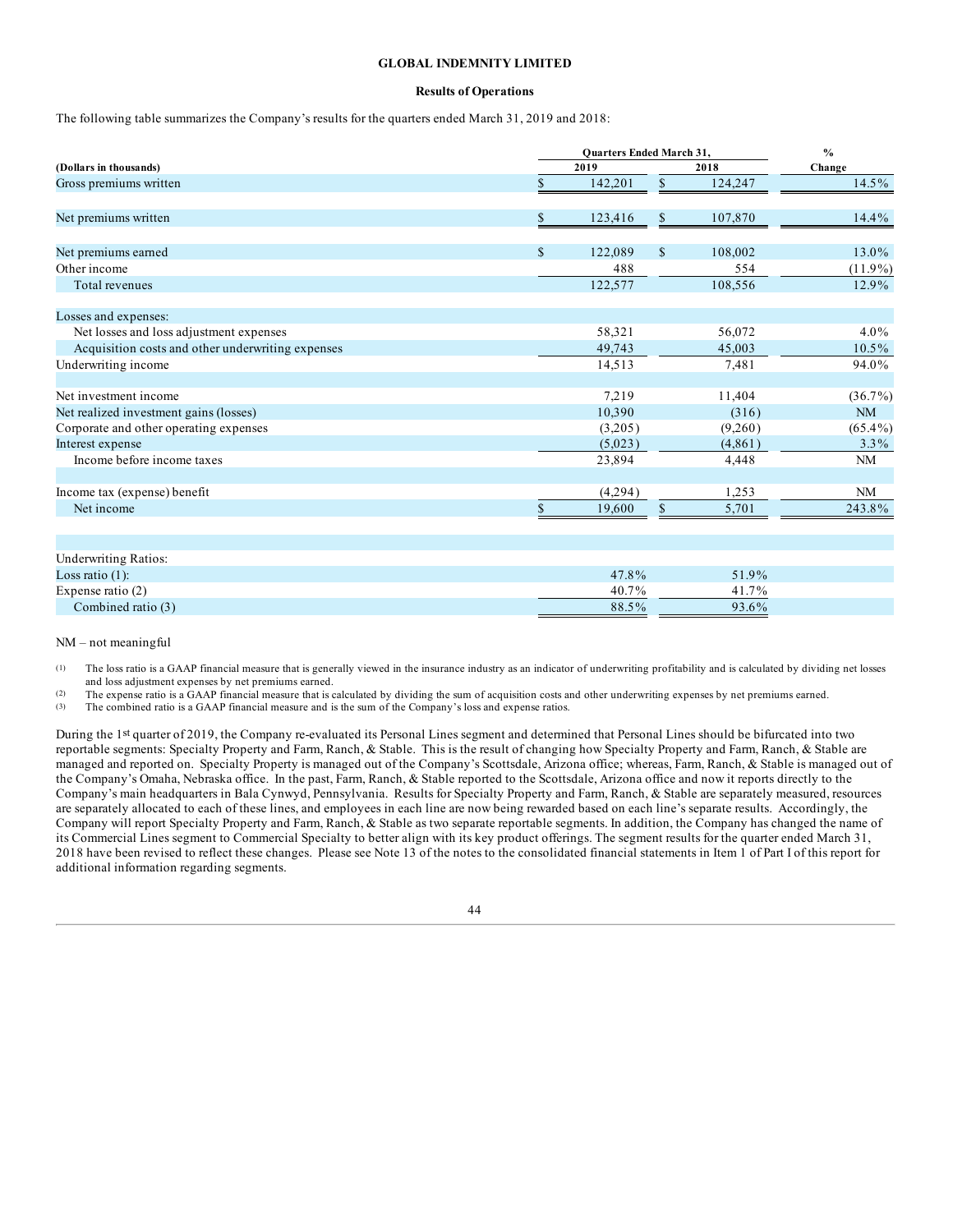### *Premiums*

The following table summarizes the change in premium volume by business segment:

|                                                 |              | <b>Ouarters Ended March 31,</b> |              |         |            |  |  |  |  |
|-------------------------------------------------|--------------|---------------------------------|--------------|---------|------------|--|--|--|--|
| (Dollars in thousands)                          |              | 2019                            |              | 2018    | % Change   |  |  |  |  |
| Gross premiums written (1)                      |              |                                 |              |         |            |  |  |  |  |
| Commercial Specialty (4)                        | \$           | 64,213                          | \$           | 53,773  | 19.4%      |  |  |  |  |
| Specialty Property $(3)(4)$                     |              | 39,674                          |              | 41,344  | $(4.0\%)$  |  |  |  |  |
| Farm, Ranch, & Stable                           |              | 20,765                          |              | 18,821  | 10.3%      |  |  |  |  |
| Reinsurance (5)                                 |              | 17,549                          |              | 10,309  | 70.2%      |  |  |  |  |
| Total gross premiums written                    | \$           | 142,201                         | \$           | 124,247 | 14.5%      |  |  |  |  |
| Ceded premiums written                          |              |                                 |              |         |            |  |  |  |  |
| Commercial Specialty (4)                        | $\mathbb{S}$ | 9.043                           | $\mathbb{S}$ | 5,467   | 65.4%      |  |  |  |  |
| Specialty Property (4)                          |              | 6,462                           |              | 8,334   | $(22.5\%)$ |  |  |  |  |
| Farm, Ranch, & Stable                           |              | 3,273                           |              | 2,576   | 27.1%      |  |  |  |  |
| Reinsurance (5)                                 |              | 7                               |              |         | NM         |  |  |  |  |
| Total ceded premiums written                    | $\mathbb{S}$ | 18,785                          | \$           | 16,377  | 14.7%      |  |  |  |  |
| Net premiums written (2)                        |              |                                 |              |         |            |  |  |  |  |
| Commercial Specialty (4)                        | \$           | 55,170                          | \$           | 48,306  | $14.2\%$   |  |  |  |  |
| Specialty Property (4)                          |              | 33,212                          |              | 33,010  | $0.6\%$    |  |  |  |  |
| Farm, Ranch, & Stable                           |              | 17,492                          |              | 16,245  | $7.7\%$    |  |  |  |  |
| Reinsurance (5)                                 |              | 17.542                          |              | 10,309  | 70.2%      |  |  |  |  |
| Total net premiums written                      | \$           | 123,416                         | S.           | 107,870 | 14.4%      |  |  |  |  |
| Net premiums earned                             |              |                                 |              |         |            |  |  |  |  |
|                                                 | $\mathbb{S}$ | 55,641                          | $\mathbb{S}$ | 47,362  | $17.5\%$   |  |  |  |  |
| Commercial Specialty (4)                        |              | 34,619                          |              | 33,987  | $1.9\%$    |  |  |  |  |
| Specialty Property (4)<br>Farm, Ranch, & Stable |              | 17,122                          |              | 16,625  | $3.0\%$    |  |  |  |  |
| Reinsurance (5)                                 |              | 14,707                          |              | 10,028  | 46.7%      |  |  |  |  |
|                                                 |              |                                 | $\mathbb{S}$ |         |            |  |  |  |  |
| Total net premiums earned                       | \$           | 122,089                         |              | 108,002 | 13.0%      |  |  |  |  |

#### NM – not meaningful

(1) Gross premiums written represent the amount received or to be received for insurance policies written without reduction for reinsurance costs, ceded premiums, or other deductions.

(2) Net premiums written equal gross premiums written less ceded premiums written.

(3) Includes business written by American Reliable that was ceded to insurance companies owned by Assurant under a 100% quota share reinsurance agreement of (\$138) and (\$867) during the quarters ended March 31, 2019 and 2018, respectively.

(4) Includes business ceded to the Company's Reinsurance Operations under a quota share agreement. This quota share agreement was cancelled effective January 1, 2018.<br>External business only, excluding business assumed from

External business only, excluding business assumed from affiliates.

Gross premiums written increased by 14.5% for the quarter ended March 31, 2019 as compared to same period in 2018. Gross premiums written include business written by American Reliable that was ceded to insurance entities owned by Assurant under a 100% quota share reinsurance agreement in the amount of (\$0.1) million and (\$0.9) million for the quarters ended March 31, 2019 and 2018. Excluding the business that is ceded 100% to insurance entities owned by Assurant, gross premiums written increased by 13.8% for the quarter ended March 31, 2019 as compared to same period in 2018. The increase is mainly due to several new programs within Commercials Lines, rate increases and a new watercraft product within Specialty Property, new agents within Farm, Ranch, & Stable, and reinstatement premiums and a new casualty treaty within Reinsurance Operations. This new casualty treaty contributed \$4.2 million in gross premiums written during the quarter ended March 31, 2019. This growth in premiums was partially offset by a continued reduction of catastrophe exposed business within both Commercial Specialty and Specialty Property.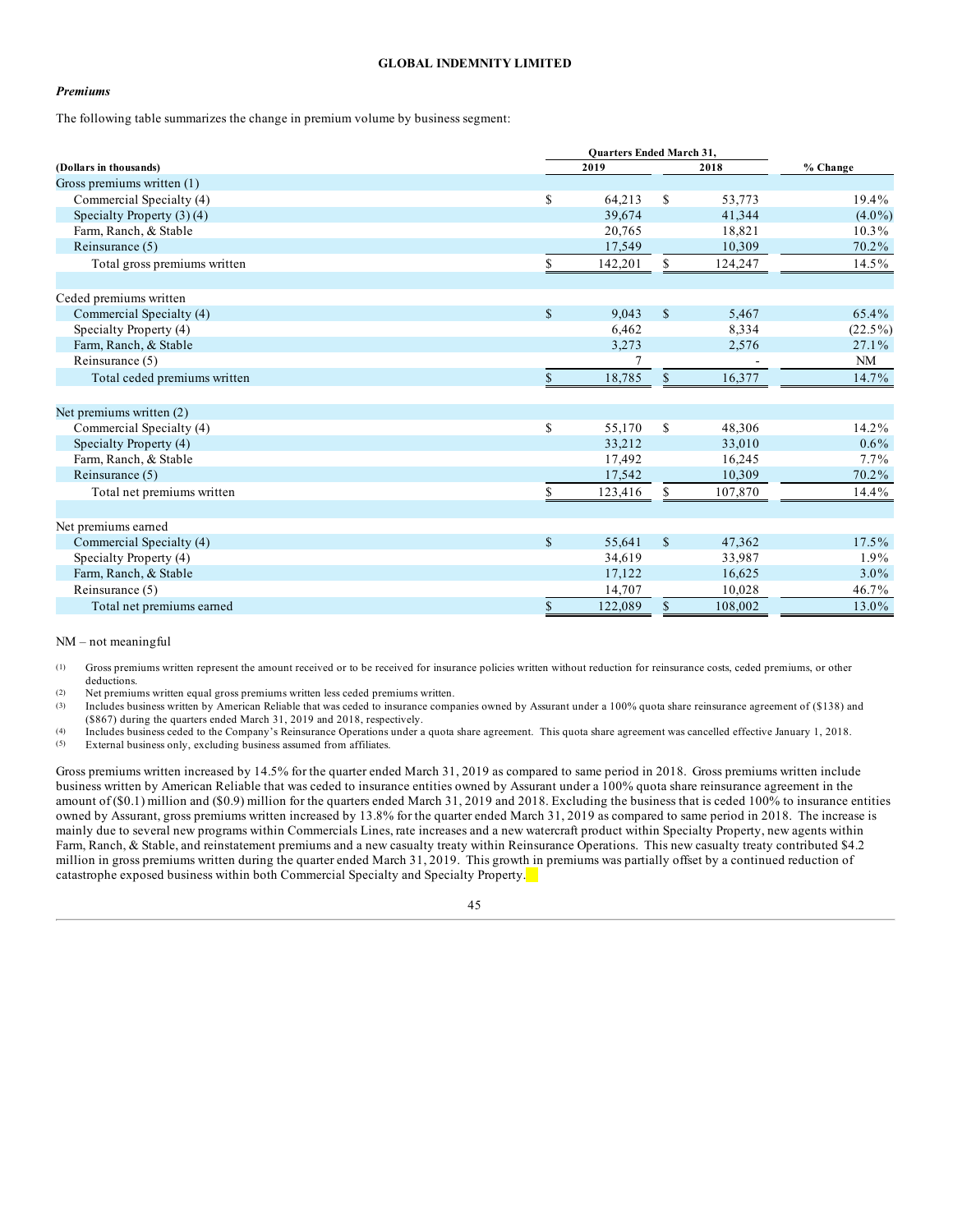#### *Net Retention*

The ratio of net premiums written to gross premiums written is referred to as the Company's net premium retention. The Company's net premium retention is summarized by segments as follows:

|                        |        | <b>Ouarters Ended March 31.</b> |        |  |  |  |  |
|------------------------|--------|---------------------------------|--------|--|--|--|--|
| (Dollars in thousands) | 2019   | 2018                            | Change |  |  |  |  |
| Commercial Specialty   | 85.9%  | 89.8%                           | (3.9)  |  |  |  |  |
| Specialty Property (1) | 83.4%  | 78.2%                           | 5.2    |  |  |  |  |
| Farm, Ranch, & Stable  | 84.2%  | 86.3%                           | (2.1)  |  |  |  |  |
| Reinsurance            | 100.0% | $100.0\%$                       |        |  |  |  |  |
| Total $(1)$            | 86.7%  | 86.2%                           | 0.5    |  |  |  |  |

**(1)** Excludes business written by American Reliable that was ceded to insurance companies owned by Assurant under a 100% quota share reinsurance agreement of (\$0.1) million and (\$0.9) million during the quarters ended March 31, 2019 and 2018, respectively.

# *Net Premiums Earned*

Net premiums earned within the Commercial Specialty segment increased by 17.5% for the quarter ended March 31, 2019 as compared to the same period in 2018. The increase in net premiums earned was primarily due to a growth in premiums written as a result of several new programs. Property net premiums earned were \$28.1 million and \$23.7 million for the quarters ended March 31, 2019 and 2018, respectively. Casualty net premiums earned were \$27.6 million and \$23.7 million for the quarters ended March 31, 2019 and 2018, respectively.

Net premiums earned within the Specialty Property segment increased by 1.9% for the quarter ended March 31, 2019 as compared to the same period in 2018 primarily due to an increase in net premiums written. Property net premiums earned were \$31.9 million and \$31.1 million for the quarters ended March 31, 2019 and 2018, respectively. Casualty net premiums earned were \$2.7 million and \$2.8 million for the quarters ended March 31, 2019 and 2018, respectively.

Net premiums earned within the Farm, Ranch, & Stable segment increased by 3.0% for the quarter ended March 31, 2019 as compared to the same period in 2018 primarily due to a growth of the business as a result of adding new agents. Property net premiums earned were \$12.3 million and \$11.6 million for the quarters ended March 31, 2019 and 2018, respectively. Casualty net premiums earned were \$4.8 million and \$5.1 million for the quarters ended March 31, 2019 and 2018, respectively.

Net premiums earned within the Reinsurance Operations segment increased by 46.7% for the quarter ended March 31, 2019 as compared to the same period in 2018 primarily due to growth in gross premiums written within the property and professional lines of business. Property net premiums earned were \$12.4 million and \$8.7 million for the quarters ended March 31, 2019 and 2018, respectively. Casualty net premiums earned were \$2.3 million and \$1.3 million for the quarters ended March 31, 2019 and 2018.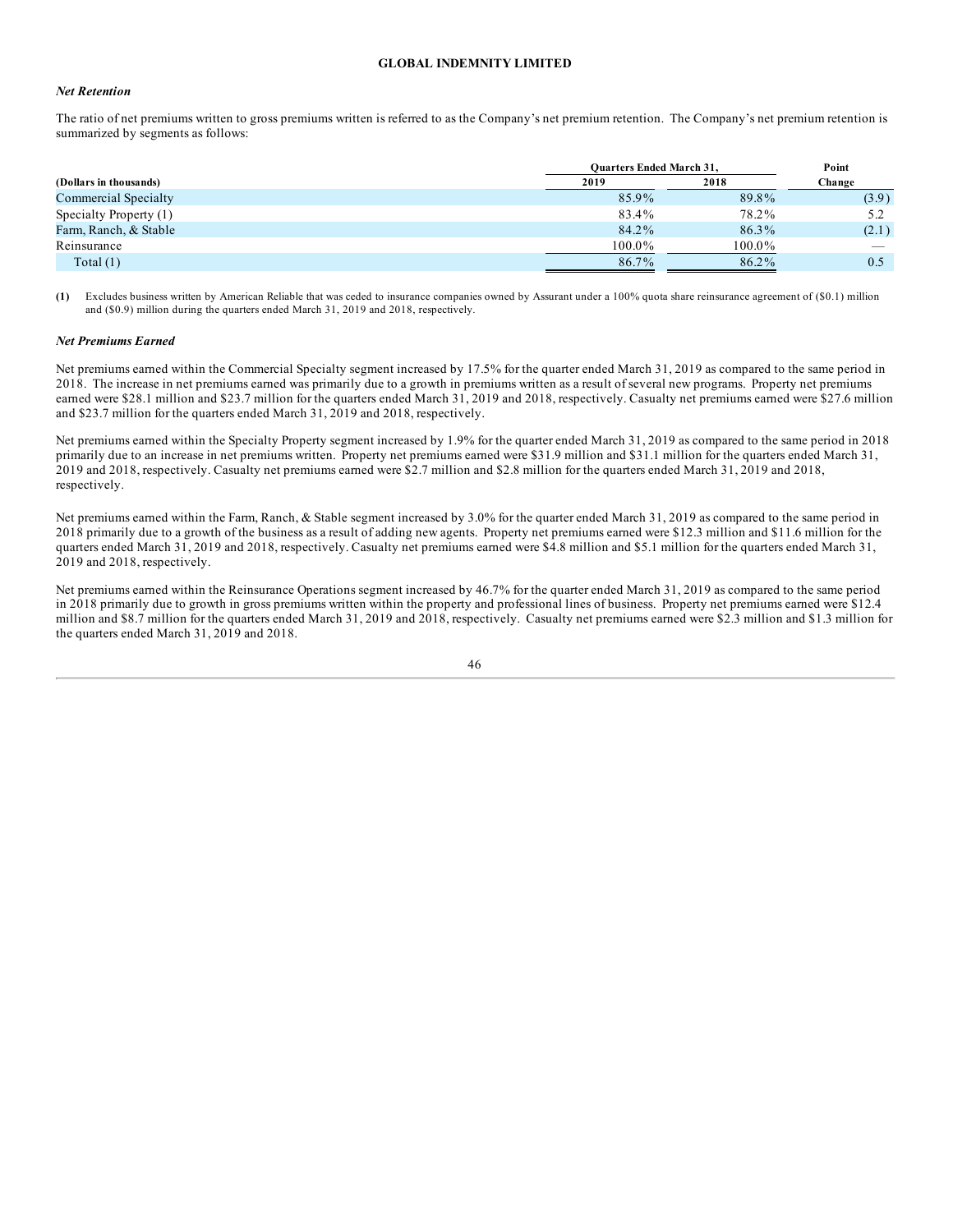#### *Reserves*

Management's best estimate at March 31, 2019 was recorded as the loss reserve. Management's best estimate is as of a particular point in time and is based upon known facts, the Company's actuarial analyses, current law, and the Company's judgment. This resulted in carried gross and net reserves of \$646.0 million and \$548.9 million, respectively, as of March 31, 2019. A breakout of the Company's gross and net reserves, as of March 31, 2019, is as follows:

|                        | <b>Gross Reserves</b> |         |    |                  |               |         |  |  |
|------------------------|-----------------------|---------|----|------------------|---------------|---------|--|--|
| (Dollars in thousands) |                       | Case    |    | IBNR $(1)$       |               | Total   |  |  |
| Commercial Specialty   | \$                    | 110,905 | \$ | 289,171          | <sup>\$</sup> | 400,076 |  |  |
| Specialty Property     |                       | 29,458  |    | 36,922           |               | 66,380  |  |  |
| Farm, Ranch, & Stable  |                       | 14,518  |    | 36,578           |               | 51,096  |  |  |
| Reinsurance Operations |                       | 46,328  |    | 82,079           |               | 128,407 |  |  |
| Total                  |                       | 201,209 | \$ | 444,750          | \$            | 645,959 |  |  |
|                        |                       |         |    |                  |               |         |  |  |
|                        |                       |         |    | Net Reserves (2) |               |         |  |  |
| (Dollars in thousands) |                       | Case    |    | IBNR $(1)$       |               | Total   |  |  |
| Commercial Specialty   | \$                    | 86,810  | S  | 246,280          | $\mathbb{S}$  | 333,090 |  |  |
| Specialty Property     |                       | 16.362  |    | 28.921           |               | 45,283  |  |  |
| Farm, Ranch, & Stable  |                       | 13,061  |    | 29,287           |               | 42,348  |  |  |
| Reinsurance Operations |                       | 46,328  |    | 81,845           |               | 128,173 |  |  |
| Total                  | S                     | 162.561 |    | 386.333          | $\mathcal{S}$ | 548,894 |  |  |

(1) Losses incurred but not reported, including the expected future emergence of case reserves.<br>(2) Does not include reinsurance receivable on naid losses

Each reserve category has an implicit frequency and severity for each accident year as a result of the various assumptions made. If the actual levels of loss frequency and severity are higher or lower than expected, the ultimate losses will be different than management's best estimate. For most of its reserve categories, the Company believes that frequency can be predicted with greater accuracy than severity. Therefore, the Company believes management's best estimate is more likely influenced by changes in severity than frequency. The following table, which the Company believes reflects a reasonable range of variability around its best estimate based on historical loss experience and management's judgment, reflects the impact of changes (which could be favorable or unfavorable) in frequency and severity on the Company's current accident year net loss estimate of \$66.3 million for claims occurring during the quarter ended March 31, 2019:

|                         |        | <b>Severity Change</b> |              |  |          |              |               |       |              |        |  |  |
|-------------------------|--------|------------------------|--------------|--|----------|--------------|---------------|-------|--------------|--------|--|--|
| (Dollars in thousands)  |        |                        | $-10%$       |  | $-5%$    | $0\%$        |               | 5%    |              | 10%    |  |  |
| <b>Frequency Change</b> | $-5\%$ | п.                     | $(9,614)$ \$ |  | (6, 464) | (3,315)<br>D | <sup>\$</sup> | (166) | <sup>8</sup> | 2,984  |  |  |
|                         | $-3\%$ |                        | (8,420)      |  | (5,205)  | (1,989)      |               | 1,227 |              | 4,442  |  |  |
|                         | $-2\%$ |                        | (7,823)      |  | (4,575)  | (1,326)      |               | 1,923 |              | 5,171  |  |  |
|                         | $-1\%$ |                        | (7,227)      |  | (3,945)  | (663)        |               | 2,619 |              | 5,901  |  |  |
|                         | $0\%$  |                        | (6,630)      |  | (3,315)  |              |               | 3,315 |              | 6,630  |  |  |
|                         | $1\%$  |                        | (6,033)      |  | (2,685)  | 663          |               | 4,011 |              | 7,359  |  |  |
|                         | $2\%$  |                        | (5, 437)     |  | (2,055)  | 1,326        |               | 4,707 |              | 8,089  |  |  |
|                         | 3%     |                        | (4,840)      |  | (1, 425) | 1,989        |               | 5,403 |              | 8,818  |  |  |
|                         | 5%     |                        | (3,647)      |  | (166)    | 3,315        |               | 6,796 |              | 10,277 |  |  |

The Company's net reserves for losses and loss adjustment expenses of \$548.9 million as of March 31, 2019 relate to multiple accident years. Therefore, the impact of changes in frequency and severity for more than one accident year could be higher or lower than the amounts reflected above.

Does not include reinsurance receivable on paid losses.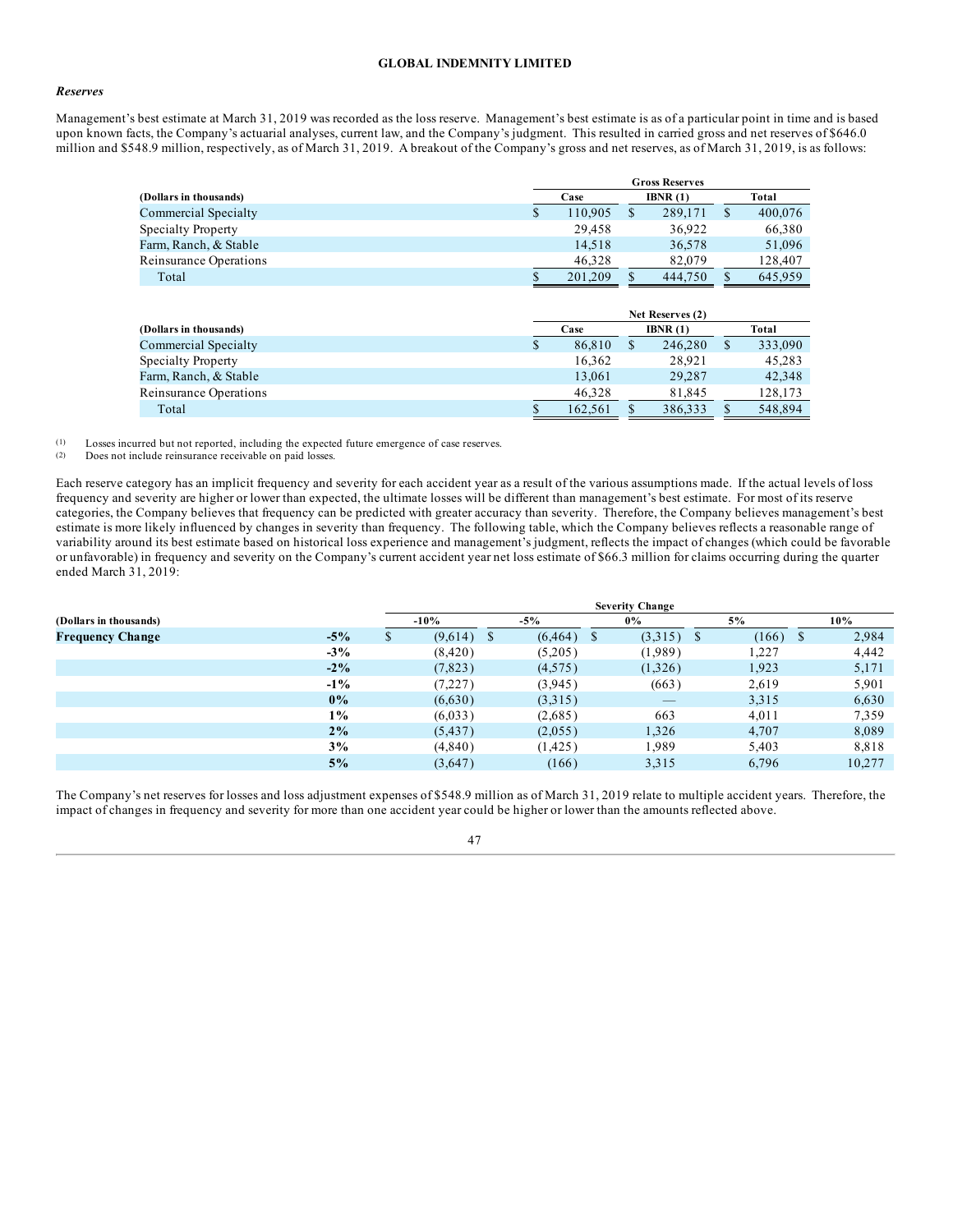# *Underwriting Results*

# *Commercial Specialty*

The components of income from the Company's Commercial Specialty segment and corresponding underwriting ratios are as follows:

| (Dollars in thousands)                                | <b>Ouarters Ended March 31,</b> |   |         |            |  |
|-------------------------------------------------------|---------------------------------|---|---------|------------|--|
|                                                       | 2019(2)                         |   | 2018(2) | Change     |  |
| Gross premiums written                                | 64,213                          |   | 53,773  | $19.4\%$   |  |
|                                                       |                                 |   |         |            |  |
| Net premiums written                                  | 55,170                          |   | 48,306  | $14.2\%$   |  |
|                                                       |                                 |   |         |            |  |
| Net premiums earned                                   | 55,641                          | S | 47,362  | $17.5\%$   |  |
| Total revenues                                        | 55,641                          |   | 47,362  | $17.5\%$   |  |
|                                                       |                                 |   |         |            |  |
| Losses and expenses:                                  |                                 |   |         |            |  |
| Net losses and loss adjustment expenses               | 21,651                          |   | 25,029  | $(13.5\%)$ |  |
| Acquisition costs and other underwriting expenses (1) | 22,812                          |   | 19,205  | 18.8%      |  |
| Underwriting income                                   | 11,178                          |   | 3,128   | 257.4%     |  |

|                             | <b>Quarters Ended March 31,</b> | Point     |        |
|-----------------------------|---------------------------------|-----------|--------|
|                             | 2019                            | 2018      | Change |
| <b>Underwriting Ratios:</b> |                                 |           |        |
| Loss ratio:                 |                                 |           |        |
| Current accident year       | 50.9%                           | 58.6%     | (7.7)  |
| Prior accident year         | $(12.0\%)$                      | $(5.7\%)$ | (6.3)  |
| Calendar year loss ratio    | 38.9%                           | 52.9%     | (14.0) |
| Expense ratio               | 41.0%                           | $40.5\%$  | 0.5    |
| Combined ratio              | 79.9%                           | 93.4%     | (13.5) |

(1) Includes excise tax related to cessions from the Company's Commercial Specialty segment to its Reinsurance Operations of \$174 for the quarter ended March 31, 2018. Due to the termination of the quota share agreement in 2018, there was no excise tax related to cessions from the Company's Commercial Specialty segment to its Reinsurance Operations for the quarter ended March 31, 2019.

(2) Includes business ceded to the Company's Reinsurance Operations under a quota share agreement. This quota share agreement was cancelled effective January 1, 2018.

NM – not meaningful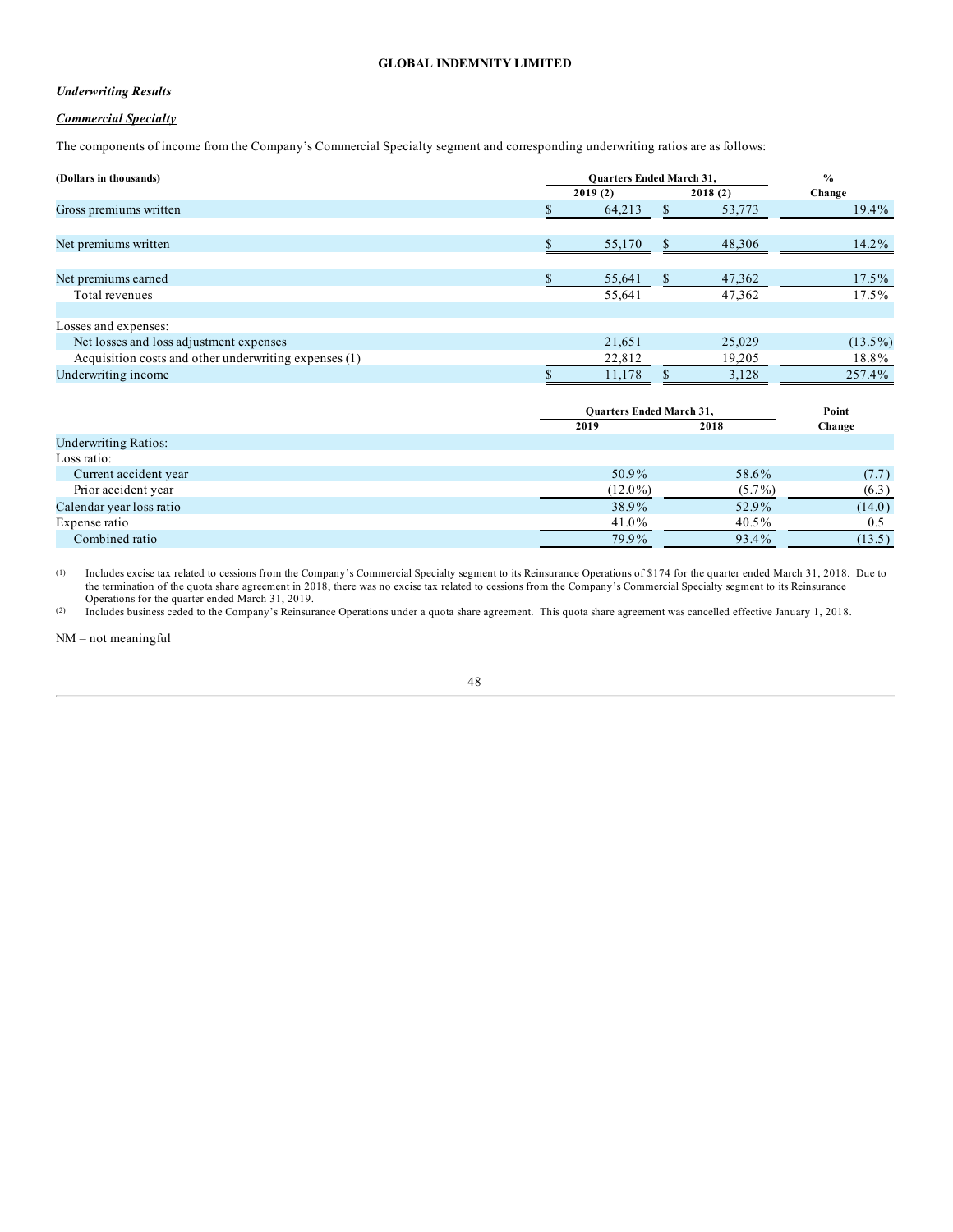# *Reconciliation of non-GAAP financial measures and ratios*

The table below reconciles the non-GAAP measures or ratios, which excludes the impact of prior accident year adjustments, to its most directly comparable GAAP measure or ratio. The Company believes the non-GAAP measures or ratios are useful to investors when evaluating the Company's underwriting performance as trends within Commercial Specialty may be obscured by prior accident year adjustments. These non-GAAP measures or ratios should not be considered as a substitute for its most directly comparable GAAP measure or ratio and does not reflect the overall underwriting profitability of the Company.

|                                                                                              | Quarters Ended March 31, |           |               |               |            |               |  |
|----------------------------------------------------------------------------------------------|--------------------------|-----------|---------------|---------------|------------|---------------|--|
|                                                                                              |                          | 2019      |               | 2018          |            |               |  |
|                                                                                              |                          | Losses \$ | Loss<br>Ratio |               | Losses \$  | Loss<br>Ratio |  |
| Property                                                                                     |                          |           |               |               |            |               |  |
| Non catastrophe property losses and ratio excluding the effect of<br>prior accident year (1) | \$                       | 10,731    | 38.2%         | \$            | 11,792     | 49.8%         |  |
| Effect of prior accident year                                                                |                          | (1, 113)  | $(4.0\%)$     |               | (421)      | $(1.8\%)$     |  |
| Non catastrophe property losses and ratio (2)                                                | S.                       | 9,618     | 34.2%         | \$            | 11,371     | 48.0%         |  |
| Catastrophe losses and ratio excluding the effect of prior accident                          | \$                       | 1,466     | 5.2%          | \$            |            | $7.5\%$       |  |
| year(1)<br>Effect of prior accident year                                                     |                          | 147       | $0.5\%$       |               | 1,775<br>8 | $-$ %)        |  |
| Catastrophe losses and ratio (2)                                                             |                          |           |               |               |            |               |  |
|                                                                                              | \$                       | 1,613     | 5.7%          | \$            | 1,783      | $7.5\%$       |  |
| Total property losses and ratio excluding the effect of prior accident<br>year(1)            | \$                       | 12,197    | 43.4%         | <sup>\$</sup> | 13,567     | 57.3%         |  |
| Effect of prior accident year                                                                |                          | (966)     | $-3.5\%$      |               | (413)      | $(1.8\%)$     |  |
| Total property losses and ratio (2)                                                          | \$                       | 11,231    | 39.9%         | \$            | 13,154     | 55.5%         |  |
| Casualty                                                                                     |                          |           |               |               |            |               |  |
| Total Casualty losses and ratio excluding the effect of prior accident<br>year(1)            | $\mathbb{S}$             | 16,120    | 58.5%         | $\mathbf S$   | 14,167     | 59.9%         |  |
| Effect of prior accident year                                                                |                          | (5,700)   | $(20.7\%)$    |               | (2,292)    | $(9.7\%)$     |  |
| Total Casualty losses and ratio (2)                                                          | $\mathbb{S}$             | 10,420    | 37.8%         | \$            | 11,875     | 50.2%         |  |
| <b>Total</b>                                                                                 |                          |           |               |               |            |               |  |
| Total net losses and loss adjustment expense and total loss ratio                            |                          |           |               |               |            |               |  |
| excluding the effect of prior accident year (1)                                              | \$                       | 28,317    | 50.9%         | \$            | 27,734     | 58.6%         |  |
| Effect of prior accident year                                                                |                          | (6,666)   | $(12.0\%)$    |               | (2,705)    | $(5.7\%)$     |  |
| Total net losses and loss adjustment expense and total loss ratio (2)                        | \$                       | 21,651    | 38.9%         | \$            | 25,029     | 52.9%         |  |

(1) Non-GAAP measure / ratio<br>(2) Most directly comparable C

Most directly comparable GAAP measure / ratio

#### *Premiums*

See "Result of Operations" above for a discussion on premiums.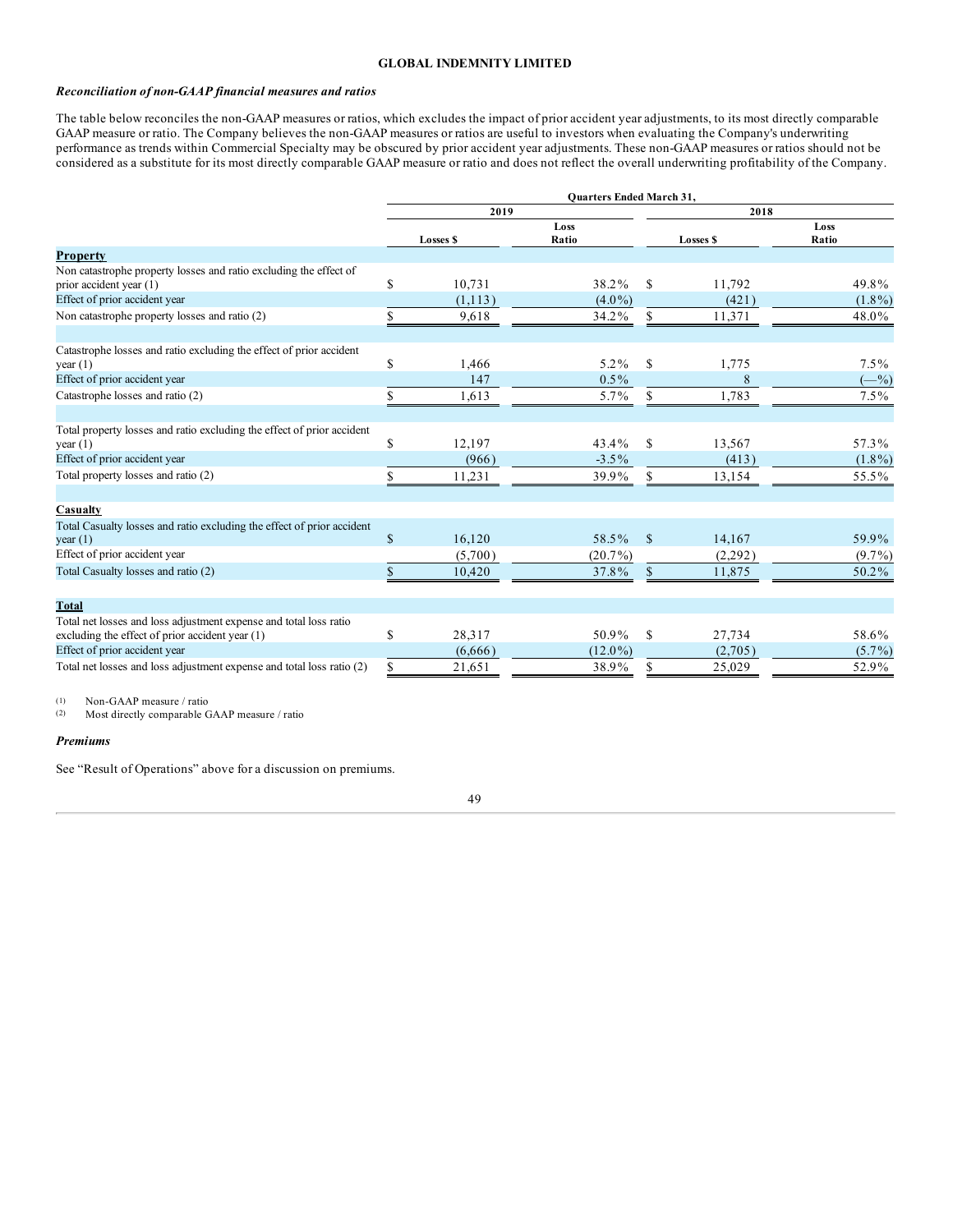# *Loss Ratio*

The current accident year losses and loss ratio is summarized as follows:

|                            |      | <b>Ouarters Ended March 31,</b> | $\%$ |        |            |
|----------------------------|------|---------------------------------|------|--------|------------|
|                            | 2019 |                                 | 2018 |        | Change     |
| Property losses            |      |                                 |      |        |            |
| Catastrophe                |      | 1,466                           |      | 1,775  | $(17.4\%)$ |
| Non-catastrophe            |      | 10,731                          |      | 11,792 | $-9.0\%$   |
| Property losses            |      | 12,197                          |      | 13,567 | $-10.1\%$  |
| Casualty losses            |      | 16,120                          |      | 14.167 | 13.8%      |
| Total accident year losses |      | 28,317                          |      | 27,734 | $2.1\%$    |

|                                   |         | <b>Ouarters Ended March 31,</b> |        |  |  |
|-----------------------------------|---------|---------------------------------|--------|--|--|
|                                   | 2019    | 2018                            | Change |  |  |
| Current accident year loss ratio: |         |                                 |        |  |  |
| Property                          |         |                                 |        |  |  |
| Catastrophe                       | $5.2\%$ | $7.5\%$                         | (2.3)  |  |  |
| Non-catastrophe                   | 38.2%   | 49.8%                           | (11.6) |  |  |
| Property loss ratio               | 43.4%   | 57.3%                           | (13.9) |  |  |
| Casualty loss ratio               | 58.5%   | 59.9%                           | (1.4)  |  |  |
| Total accident year loss ratio    | 50.9%   | 58.6%                           | (7.7)  |  |  |

The current accident year catastrophe loss ratio improved by 2.3 points during the quarter ended March 31, 2019 as compared to the same period in 2018 primarily due to lower claims severity for the first accident quarter compared to last year.

The current accident year non-catastrophe property loss ratio improved by 11.6 points during the quarter ended March 31, 2019 as compared to the same period in 2018 reflecting a lower claims frequency and severity for the first accident quarter compared to last year.

The current accident year casualty loss ratio improved by 1.4 points during the quarter ended March 31, 2019 as compared to the same period in 2018 primarily due to a lower claims frequency and severity for the first accident quarter compared to last year.

The calendar year loss ratio for the quarter ended March 31, 2019 includes a decrease of \$6.7 million, or 12.0 percentage points, related to reserve development on prior accident years. The calendar year loss ratio for the quarter ended March 31, 2018 includes a decrease of \$2.7 million, or 5.7 percentage points, related to reserve development on prior accident years. Please see Note 6 of the notes to the consolidated financial statements in Item 1 of Part I of this report for further discussion on prior accident year development.

# *Expense Ratios*

The expense ratio for the Company's Commercial Specialty segment increased by 0.5 points from 40.5% for the quarter ended March 31, 2018 to 41.0% for the quarter ended March 31, 2019. The increase in the expense ratio is primarily due to an increase in the contingent commission expense related to both current and prior accident year. This increase was partially offset by reduction in the expense ratio due to an increase in net earned premiums as well as reduction in excise tax as a result of terminating the quota share arrangement.

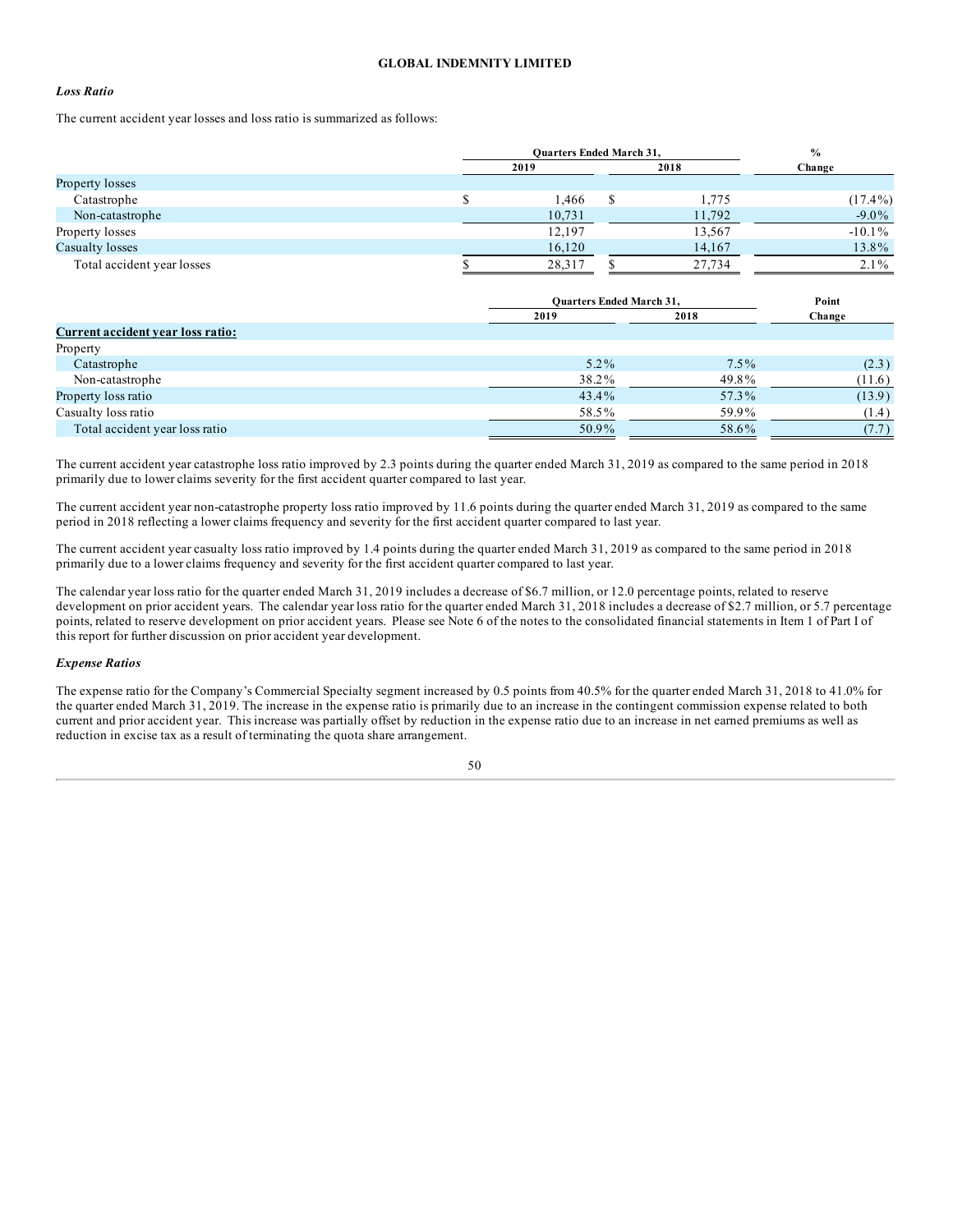# *Specialty Property*

The components of income and loss from the Company's Specialty Property segment and corresponding underwriting ratios are as follows:

| (Dollars in thousands)                                |    | <b>Ouarters Ended March 31,</b> |               |         |            |  |  |
|-------------------------------------------------------|----|---------------------------------|---------------|---------|------------|--|--|
|                                                       |    | 2019(3)                         |               | 2018(3) | Change     |  |  |
| Gross premiums written $(1)$                          |    | 39,674                          |               | 41,344  | $(4.0\%)$  |  |  |
| Net premiums written                                  |    | 33,212                          | \$.           | 33,010  | $0.6\%$    |  |  |
| Net premiums earned                                   | \$ | 34,619                          | <sup>\$</sup> | 33,987  | $1.9\%$    |  |  |
| Other income                                          |    | 443                             |               | 446     | $(0.7\%)$  |  |  |
| Total revenues                                        |    | 35,062                          |               | 34,433  | $1.8\%$    |  |  |
| Losses and expenses:                                  |    |                                 |               |         |            |  |  |
| Net losses and loss adjustment expenses               |    | 20,503                          |               | 21,186  | $(3.2\%)$  |  |  |
| Acquisition costs and other underwriting expenses (2) |    | 14,653                          |               | 14,954  | $(2.0\%)$  |  |  |
| Underwriting income (loss)                            |    | (94)                            |               | (1,707) | $(94.5\%)$ |  |  |

|                             |         | <b>Ouarters Ended March 31,</b> |        |  |
|-----------------------------|---------|---------------------------------|--------|--|
|                             | 2019    | 2018                            | Change |  |
| <b>Underwriting Ratios:</b> |         |                                 |        |  |
| Loss ratio:                 |         |                                 |        |  |
| Current accident year       | 56.6%   | 60.3%                           | (3.7)  |  |
| Prior accident year         | $2.6\%$ | $2.0\%$                         | 0.6    |  |
| Calendar year loss ratio    | 59.2%   | 62.3%                           | (3.1)  |  |
| Expense ratio               | 42.3%   | 44.0%                           | (1.7)  |  |
| Combined ratio              | 101.5%  | 106.3%                          | (4.8)  |  |

(1) Includes business written by American Reliable that was ceded to insurance companies owned by Assurant under a 100% quota share reinsurance agreement of (\$138) and (\$867) during the quarters ended March 31, 2019 and 2018.

(2) Includes excise tax related to cessions from the Company's Specialty Property segment to its Reinsurance Operations of \$141 for the quarter ended March 31, 2018. Due to the termination of the quota share agreement in 2018, there was no excise tax related to cessions from the Company's Specialty Property segment to its Reinsurance Operations for the quarter ended March 31, 2019.

(3) Includes business ceded to the Company's Reinsurance Operations under a quota share agreement. This quota share agreement was cancelled effective January 1, 2018.

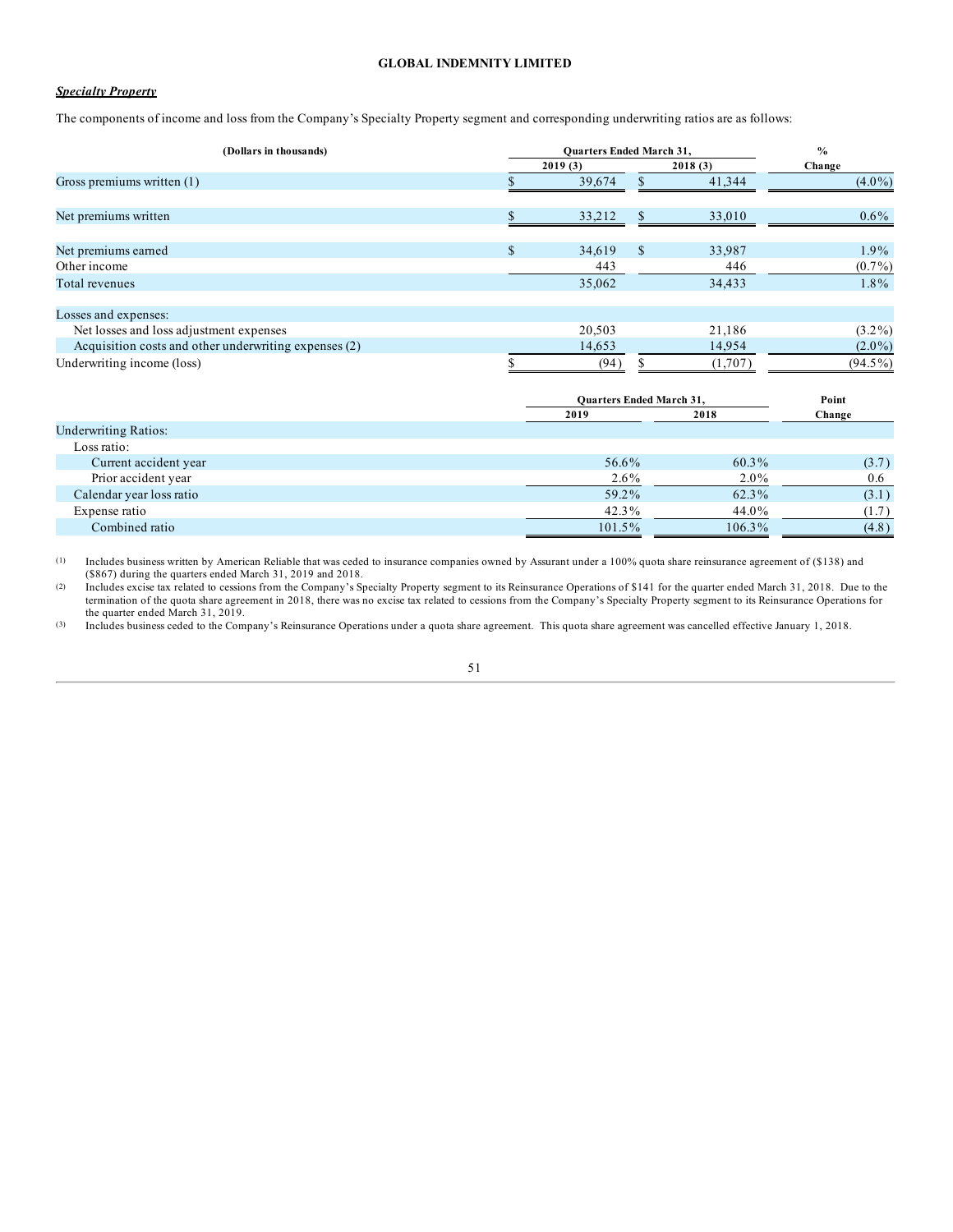# *Reconciliation of non-GAAP financial measures and ratios*

The table below reconciles the non-GAAP measures or ratios, which excludes the impact of prior accident year adjustments, to its most directly comparable GAAP measure or ratio. The Company believes the non-GAAP measures or ratios are useful to investors when evaluating the Company's underwriting performance as trends within Specialty Property may be obscured by prior accident year adjustments. These non-GAAP measures or ratios should not be considered as a substitute for its most directly comparable GAAP measure or ratio and does not reflect the overall underwriting profitability of the Company.

|                                                                              | <b>Ouarters Ended March 31,</b> |                  |                   |               |           |                   |
|------------------------------------------------------------------------------|---------------------------------|------------------|-------------------|---------------|-----------|-------------------|
|                                                                              | 2019                            |                  |                   |               | 2018      |                   |
|                                                                              |                                 | <b>Losses \$</b> | <b>Loss Ratio</b> |               | Losses \$ | <b>Loss Ratio</b> |
| <b>Property</b>                                                              |                                 |                  |                   |               |           |                   |
| Non catastrophe property losses and ratio excluding the effect of prior      |                                 |                  |                   |               |           |                   |
| accident year (1)                                                            | \$                              | 16.739           | 52.5%             | $\mathbf S$   | 15,662    | 50.3%             |
| Effect of prior accident year                                                |                                 | (56)             | $(0.2\%)$         |               | 575       | 1.8%              |
| Non catastrophe property losses and ratio (2)                                | \$                              | 16,683           | 52.3%             | \$            | 16,237    | 52.1%             |
| Catastrophe losses and ratio excluding the effect of prior accident year (1) | \$                              | 1,690            | 5.3%              | \$            | 3.423     | 11.0%             |
| Effect of prior accident year                                                |                                 | 849              | 2.7%              |               | 366       | $1.2\%$           |
| Catastrophe losses and ratio (2)                                             | \$                              | 2,539            | $8.0\%$           | \$            | 3,789     | 12.2%             |
| Total property losses and ratio excluding the effect of prior accident year  |                                 |                  |                   |               |           |                   |
| (1)                                                                          | \$                              | 18,429           | 57.8%             | \$            | 19,085    | 61.3%             |
| Effect of prior accident year                                                |                                 | 793              | $2.5\%$           |               | 941       | $3.0\%$           |
| Total property losses and ratio (2)                                          | \$                              | 19,222           | 60.3%             | \$            | 20,026    | 64.3%             |
| Casualty                                                                     |                                 |                  |                   |               |           |                   |
| Total Casualty losses and ratio excluding the effect of prior accident year  |                                 |                  |                   |               |           |                   |
| (1)                                                                          | \$                              | 1.170            | $43.3\%$          | <sup>\$</sup> | 1.413     | 49.6%             |
| Effect of prior accident year                                                |                                 | 111              | $4.1\%$           |               | (253)     | $(8.9\%)$         |
| Total Casualty losses and ratio (2)                                          | \$                              | 1,281            | 47.4%             | \$            | 1,160     | 40.7%             |
| <b>Total</b>                                                                 |                                 |                  |                   |               |           |                   |
| Total net losses and loss adjustment expense and total loss ratio            |                                 |                  |                   |               |           |                   |
| excluding the effect of prior accident year (1)                              | \$                              | 19,599           | 56.6%             | <sup>\$</sup> | 20,498    | 60.3%             |
| Effect of prior accident year                                                |                                 | 904              | $2.6\%$           |               | 688       | $2.0\%$           |
| Total net losses and loss adjustment expense and total loss ratio (2)        |                                 | 20,503           | 59.2%             | \$            | 21,186    | 62.3%             |

(1) Non-GAAP measure / ratio

(2) Most directly comparable GAAP measure / ratio

#### *Premiums*

See "Result of Operations" above for a discussion on consolidated premiums.

# *Other Income*

Other income was \$0.4 million for each of the quarters ended March 31, 2019 and 2018. Other income is primarily comprised of fee income.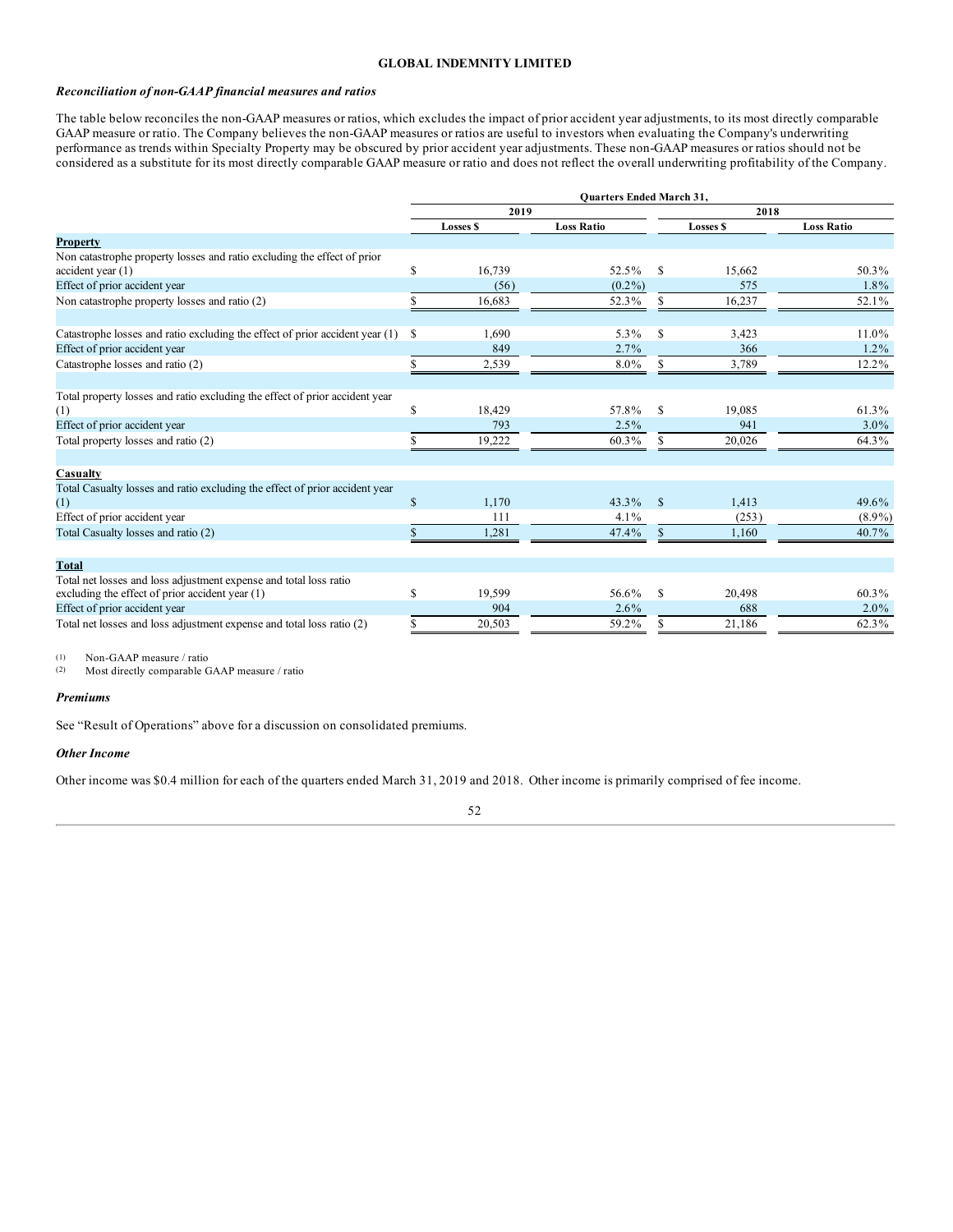# *Loss Ratio*

The current accident year losses and loss ratio is summarized as follows:

|                            | <b>Quarters Ended March 31,</b> |  |        |            |  |  |
|----------------------------|---------------------------------|--|--------|------------|--|--|
| (Dollars in thousands)     | 2019                            |  | 2018   | Change     |  |  |
| Property losses            |                                 |  |        |            |  |  |
| Catastrophe                | 1,690                           |  | 3,423  | $(50.6\%)$ |  |  |
| Non-catastrophe            | 16,739                          |  | 15,662 | $6.9\%$    |  |  |
| Property losses            | 18,429                          |  | 19,085 | $(3.4\%)$  |  |  |
| Casualty losses            | 1,170                           |  | 1,413  | $(17.2\%)$ |  |  |
| Total accident year losses | 19.599                          |  | 20,498 | $(4.4\%)$  |  |  |

|                                   |         | <b>Ouarters Ended March 31,</b> |        |  |  |  |
|-----------------------------------|---------|---------------------------------|--------|--|--|--|
|                                   | 2019    | 2018                            | Change |  |  |  |
| Current accident year loss ratio: |         |                                 |        |  |  |  |
| Property                          |         |                                 |        |  |  |  |
| Catastrophe                       | $5.3\%$ | $11.0\%$                        | (5.7)  |  |  |  |
| Non-catastrophe                   | 52.5%   | 50.3%                           | 2.2    |  |  |  |
| Property loss ratio               | 57.8%   | 61.3%                           | (3.5)  |  |  |  |
| Casualty loss ratio               | 43.3%   | 49.6%                           | (6.3)  |  |  |  |
| Total accident year loss ratio    | 56.6%   | 60.3%                           | (3.7)  |  |  |  |

The current accident year catastrophe loss ratio improved by 5.7 points during the quarter ended March 31, 2019 as compared to the same period in 2018 primarily due to lower claims severity for the first accident quarter compared to last year.

The current accident year non-catastrophe property loss ratio increased by 2.2 points during the quarter ended March 31, 2019 as compared to the same period in 2018 reflecting a higher claims frequency and severity in the first accident quarter compared to last year.

The current accident year casualty loss ratio improved by 6.3 points during the quarter ended March 31, 2019 as compared to the same period in 2018. The improvement reflects a lower claims frequency and severity in the first accident quarter compared to last year.

The calendar year loss ratio for the quarter ended March 31, 2019 includes an increase of \$0.9 million, or 2.6 percentage points, related to reserve development on prior accident years. The calendar year loss ratio for the quarter ended March 31, 2018 includes an increase of \$0.7 million, or 2.0 percentage points, related to reserve development on prior accident years. Please see Note 6 of the notes to the consolidated financial statements in Item 1 of Part I of this report for further discussion on prior accident year development.

# *Expense Ratios*

The expense ratio for the Company's Specialty Property segment improved 1.7 points from 44.0% for the quarter ended March 31, 2018 to 42.3% for the quarter ended March 31, 2019 primarily due to reduction in corporate overhead as well as a reduction in excise tax as a result of terminating the quota share arrangement.

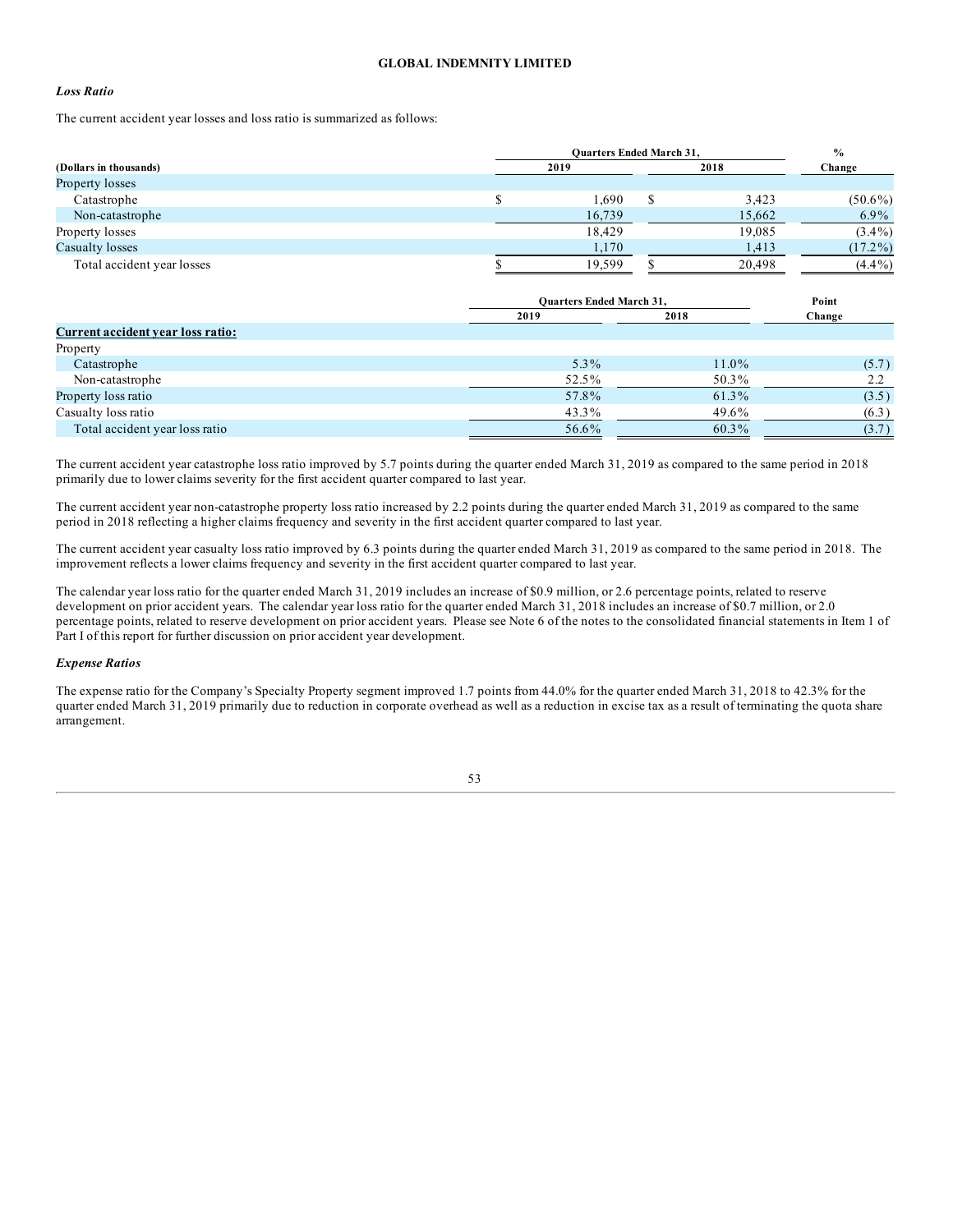# *Farm, Ranch, & Stable*

The components of income and loss from the Company's Farm, Ranch, & Stable segment and corresponding underwriting ratios are as follows:

| (Dollars in thousands)                                |               | <b>Ouarters Ended March 31,</b> |              | $\frac{6}{6}$ |            |
|-------------------------------------------------------|---------------|---------------------------------|--------------|---------------|------------|
|                                                       |               | 2019(2)                         |              | 2018(2)       | Change     |
| Gross premiums written                                |               | 20,765                          |              | 18,821        | $10.3\%$   |
|                                                       |               |                                 |              |               |            |
| Net premiums written                                  |               | 17,492                          |              | 16,245        | $7.7\%$    |
|                                                       |               |                                 |              |               |            |
| Net premiums earned                                   | $\mathcal{S}$ | 17,122                          | $\mathbf{s}$ | 16,625        | $3.0\%$    |
| Other income                                          |               | 30                              |              | 57            | $(47.4\%)$ |
| Total revenues                                        |               | 17,152                          |              | 16,682        | $2.8\%$    |
|                                                       |               |                                 |              |               |            |
| Losses and expenses:                                  |               |                                 |              |               |            |
| Net losses and loss adjustment expenses               |               | 8,138                           |              | 6,435         | 26.5%      |
| Acquisition costs and other underwriting expenses (1) |               | 7,282                           |              | 7,225         | $0.8\%$    |
| Underwriting income (loss)                            |               | 1,732                           |              | 3,022         | $(42.7\%)$ |
|                                                       |               |                                 |              |               |            |

|                             |            | <b>Ouarters Ended March 31,</b> |        |  |
|-----------------------------|------------|---------------------------------|--------|--|
|                             | 2019       | 2018                            | Change |  |
| <b>Underwriting Ratios:</b> |            |                                 |        |  |
| Loss ratio:                 |            |                                 |        |  |
| Current accident year       | 59.6%      | 49.3%                           | 10.3   |  |
| Prior accident year         | $(12.1\%)$ | $(10.6\%)$                      | (1.5)  |  |
| Calendar year loss ratio    | 47.5%      | 38.7%                           | 8.8    |  |
| Expense ratio               | $42.5\%$   | 43.5%                           | (1.0)  |  |
| Combined ratio              | 90.0%      | 82.2%                           | 7.8    |  |

(1) Includes excise tax related to cessions from the Company's Farm, Ranch, & Stable segment to its Reinsurance Operations of \$65 for the quarter ended March 31, 2018. Due to the termination of the quota share agreement in 2018, there was no excise tax related to cessions from the Company's Farm, Ranch, & Stable segment to its Reinsurance Operations for the quarter ended March 31, 2019.

(2) Includes business ceded to the Company's Reinsurance Operations under a quote share agreement. The quota share agreement was terminated effective January 1, 2018.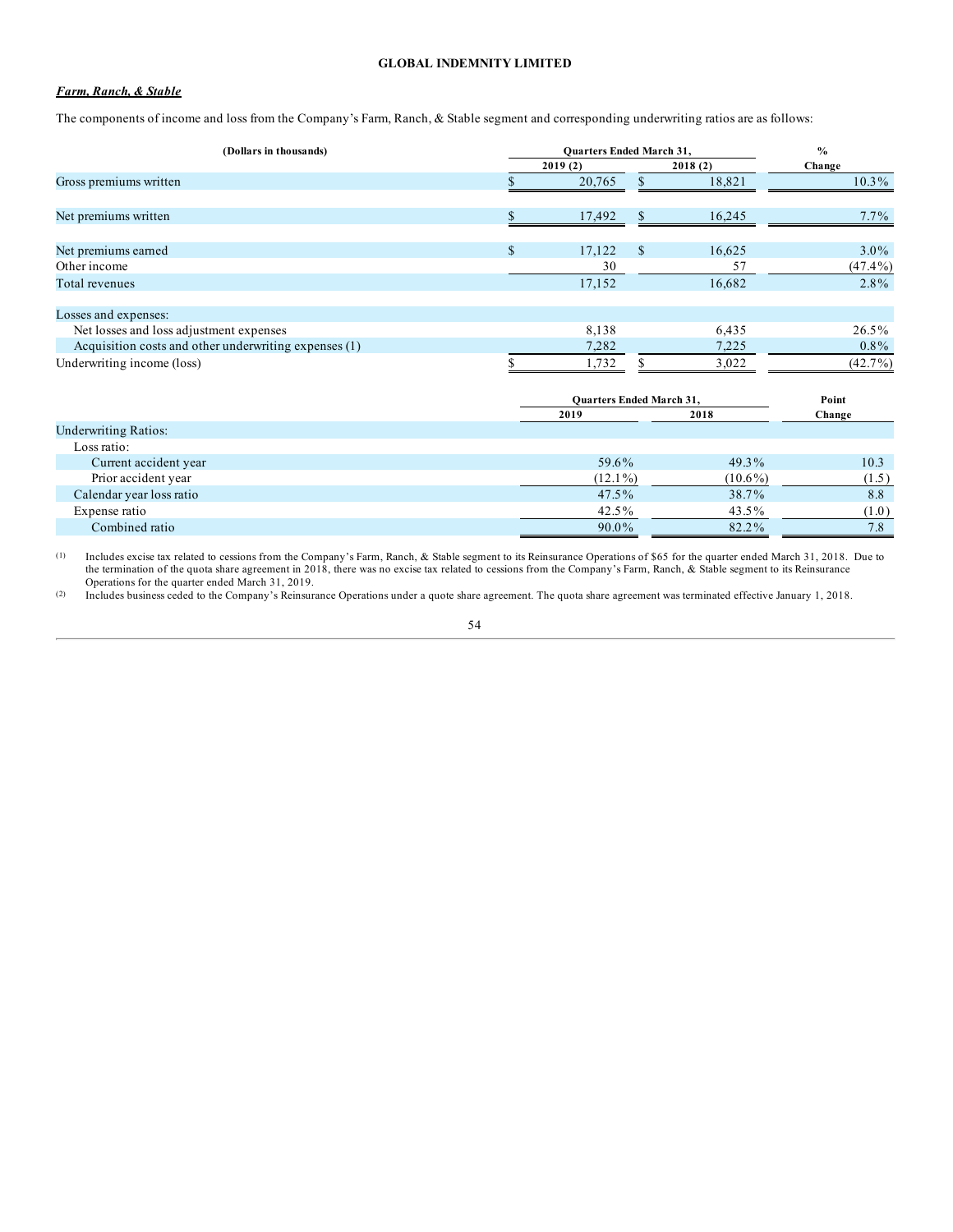#### *Reconciliation of non-GAAP financial measures and ratios*

The table below reconciles the non-GAAP measures or ratios, which excludes the impact of prior accident year adjustments, to its most directly comparable GAAP measure or ratio. The Company believes the non-GAAP measures or ratios are useful to investors when evaluating the Company's underwriting performance as trends within Farm, Ranch, & Stable may be obscured by prior accident year adjustments. These non-GAAP measures or ratios should not be considered as a substitute for its most directly comparable GAAP measure or ratio and does not reflect the overall underwriting profitability of the Company.

|                                                                              | <b>Ouarters Ended March 31,</b> |                  |                   |               |           |                   |  |
|------------------------------------------------------------------------------|---------------------------------|------------------|-------------------|---------------|-----------|-------------------|--|
|                                                                              | 2019                            |                  |                   |               | 2018      |                   |  |
|                                                                              |                                 | <b>Losses \$</b> | <b>Loss Ratio</b> |               | Losses \$ | <b>Loss Ratio</b> |  |
| <b>Property</b>                                                              |                                 |                  |                   |               |           |                   |  |
| Non catastrophe property losses and ratio excluding the effect of prior      |                                 |                  |                   |               |           |                   |  |
| accident year (1)                                                            | \$                              | 6,750            | 54.9%             | \$            | 4,124     | 35.7%             |  |
| Effect of prior accident year                                                |                                 | (131)            | $(1.1\%)$         |               | (1,034)   | $(8.9\%)$         |  |
| Non catastrophe property losses and ratio (2)                                | \$                              | 6,619            | 53.8%             | \$            | 3,090     | 26.8%             |  |
| Catastrophe losses and ratio excluding the effect of prior accident year (1) | <sup>\$</sup>                   | 926              | $7.5\%$           | <sup>\$</sup> | 1,807     | 15.6%             |  |
| Effect of prior accident year                                                |                                 | (286)            | $(2.3\%)$         |               | (852)     | $(7.4\%)$         |  |
| Catastrophe losses and ratio (2)                                             | \$                              | 640              | 5.2%              | \$            | 955       | 8.2%              |  |
| Total property losses and ratio excluding the effect of prior accident year  |                                 |                  |                   |               |           |                   |  |
| (1)                                                                          | \$                              | 7,676            | 62.4%             | <sup>\$</sup> | 5,931     | 51.3%             |  |
| Effect of prior accident year                                                |                                 | (417)            | $(3.4\%)$         |               | (1,886)   | $(16.3\%)$        |  |
| Total property losses and ratio (2)                                          | \$                              | 7,259            | 59.0%             | \$            | 4,045     | 35.0%             |  |
| Casualty                                                                     |                                 |                  |                   |               |           |                   |  |
| Total Casualty losses and ratio excluding the effect of prior accident year  |                                 |                  |                   |               |           |                   |  |
| (1)                                                                          | $\mathcal{S}$                   | 2,528            | 52.3%             | $\mathcal{S}$ | 2,271     | 44.8%             |  |
| Effect of prior accident year                                                |                                 | (1,649)          | $(34.1\%)$        |               | 119       | $2.3\%$           |  |
| Total Casualty losses and ratio (2)                                          | \$                              | 879              | 18.2%             | \$            | 2,390     | 47.1%             |  |
| <b>Total</b>                                                                 |                                 |                  |                   |               |           |                   |  |
| Total net losses and loss adjustment expense and total loss ratio            |                                 |                  |                   |               |           |                   |  |
| excluding the effect of prior accident year (1)                              | \$                              | 10,204           | 59.6%             | <sup>\$</sup> | 8,202     | 49.3%             |  |
| Effect of prior accident year                                                |                                 | (2,066)          | $(12.1\%)$        |               | (1,767)   | $(10.6\%)$        |  |
| Total net losses and loss adjustment expense and total loss ratio (2)        |                                 | 8,138            | 47.5%             | \$            | 6,435     | 38.7%             |  |

(1) Non-GAAP measure / ratio

(2) Most directly comparable GAAP measure / ratio

#### *Premiums*

See "Result of Operations" above for a discussion on consolidated premiums.

# *Other Income*

Other income was less than \$0.1 million for each of the quarters ended March 31, 2019 and 2018. Other income is primarily comprised of fee income.

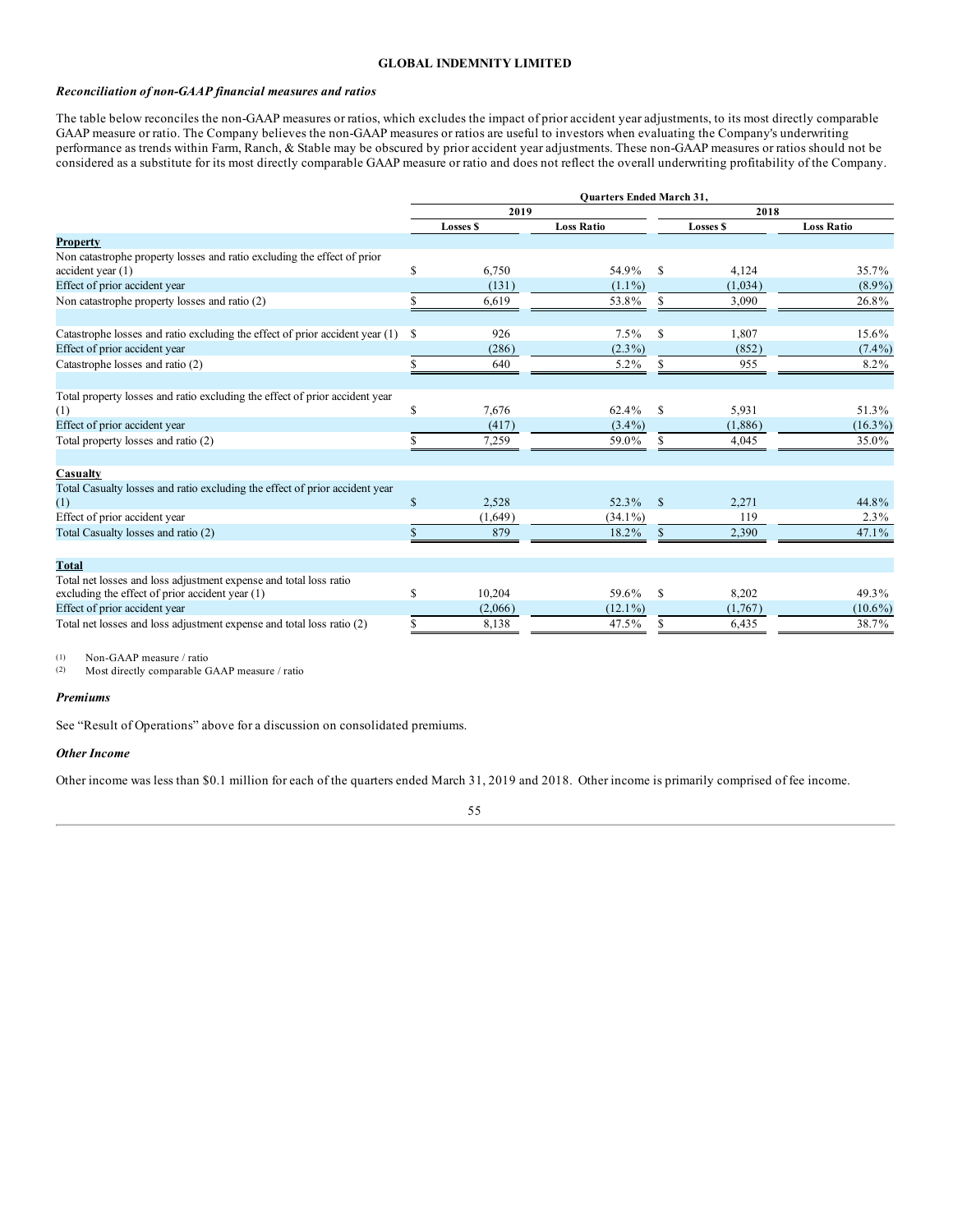# *Loss Ratio*

The current accident year losses and loss ratio is summarized as follows:

|                            | <b>Quarters Ended March 31,</b> |       | $\frac{0}{0}$ |  |
|----------------------------|---------------------------------|-------|---------------|--|
| (Dollars in thousands)     | 2019                            | 2018  | Change        |  |
| Property losses            |                                 |       |               |  |
| Catastrophe                | 926                             | 1,807 | $(48.8\%)$    |  |
| Non-catastrophe            | 6,750                           | 4,124 | 63.7%         |  |
| Property losses            | 7,676                           | 5,931 | 29.4%         |  |
| Casualty losses            | 2,528                           | 2,271 | $11.3\%$      |  |
| Total accident year losses | 10,204                          | 8,202 | 24.4%         |  |

|                                   |         | <b>Ouarters Ended March 31,</b> |        |  |  |  |
|-----------------------------------|---------|---------------------------------|--------|--|--|--|
|                                   | 2019    | 2018                            | Change |  |  |  |
| Current accident year loss ratio: |         |                                 |        |  |  |  |
| Property                          |         |                                 |        |  |  |  |
| Catastrophe                       | $7.5\%$ | $15.6\%$                        | (8.1)  |  |  |  |
| Non-catastrophe                   | 54.9%   | 35.7%                           | 19.2   |  |  |  |
| Property loss ratio               | 62.4%   | 51.3%                           | 11.1   |  |  |  |
| Casualty loss ratio               | 52.3%   | 44.8%                           | 7.5    |  |  |  |
| Total accident year loss ratio    | 59.6%   | 49.3%                           | 10.3   |  |  |  |

The current accident year catastrophe loss ratio improved by 8.1 points during the quarter ended March 31, 2019 as compared to the same period in 2018 primarily due to lower claims severity for the first accident quarter compared to last year.

The current accident year non-catastrophe property loss ratio increased by 19.2 points during the quarter ended March 31, 2019 as compared to the same period in 2018 reflecting a higher claims severity for the first accident quarter compared to last year.

The current accident year casualty loss ratio increased by 7.5 points during the quarter ended March 31, 2019 as compared to the same period in 2018 due to a higher claims severity for the first accident quarter compared to last year.

The calendar year loss ratio for the quarter ended March 31, 2019 includes a decrease of \$2.1 million, or 12.1 percentage points, related to reserve development on prior accident years. The calendar year loss ratio for the quarter ended March 31, 2018 includes a decrease of \$1.8 million, or 10.6 percentage points, related to reserve development on prior accident years. Please see Note 6 of the notes to the consolidated financial statements in Item 1 of Part I of this report for further discussion on prior accident year development.

# *Expense Ratios*

The expense ratio for the Company's Farm, Ranch, & Stable Segment improved 1.0 points from 43.5% for the quarter ended March 31, 2018 to 42.5% for the quarter ended March 31, 2019 primarily due to increase in net premiums earned as well as a reduction in excise tax as a result of terminating the quota share arrangement.

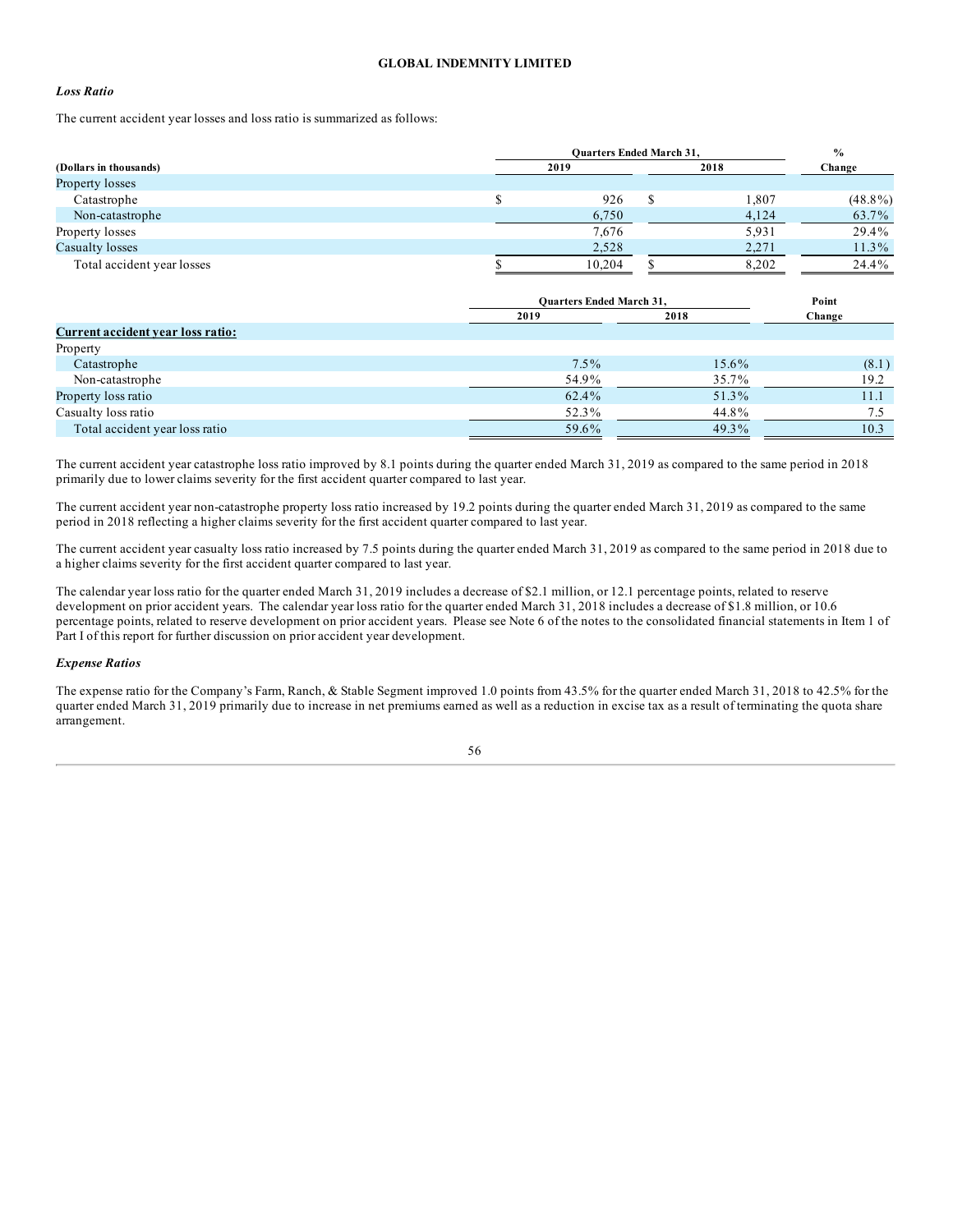# *Reinsurance Operations*

The components of income from the Company's Reinsurance Operations segment and corresponding underwriting ratios are as follows:

|                                                   | <b>Quarters Ended March 31,</b> |         |    |        | $\frac{6}{6}$ |
|---------------------------------------------------|---------------------------------|---------|----|--------|---------------|
|                                                   |                                 | 2018(1) |    | Change |               |
| Gross premiums written                            |                                 | 17,549  |    | 10,309 | 70.2%         |
|                                                   |                                 |         |    |        |               |
| Net premiums written                              |                                 | 17,542  | \$ | 10,309 | 70.2%         |
|                                                   |                                 |         |    |        |               |
| Net premiums earned                               | \$.                             | 14,707  | \$ | 10,028 | 46.7%         |
| Other income                                      |                                 | 15      |    | 51     | $(70.6\%)$    |
| Total revenues                                    |                                 | 14,722  |    | 10.079 | $46.1\%$      |
|                                                   |                                 |         |    |        |               |
| Losses and expenses:                              |                                 |         |    |        |               |
| Net losses and loss adjustment expenses           |                                 | 8,029   |    | 3,422  | 134.6%        |
| Acquisition costs and other underwriting expenses |                                 | 4,996   |    | 3,619  | 38.0%         |
| Underwriting income (loss)                        |                                 | 1,697   |    | 3,038  | $(44.1\%)$    |

|                              |           | <b>Ouarters Ended March 31,</b> |        |  |
|------------------------------|-----------|---------------------------------|--------|--|
|                              | 2019      | 2018                            | Change |  |
| <b>Underwriting Ratios:</b>  |           |                                 |        |  |
| Loss ratio:                  |           |                                 |        |  |
| Current accident year (2)    | 55.3%     | 55.5%                           | (0.2)  |  |
| Prior accident year          | $(0.7\%)$ | $(21.4\%)$                      | 20.7   |  |
| Calendar year loss ratio (3) | 54.6%     | $34.1\%$                        | 20.5   |  |
| Expense ratio                | 34.0%     | $36.1\%$                        | (2.1)  |  |
| Combined ratio               | 88.6%     | 70.2%                           | 18.4   |  |

**(1)** External business only, excluding business assumed from affiliates

**(2)** Non-GAAP ratio

**(3)** Most directly comparable GAAP ratio

# *Reconciliation of non-GAAP financial measures and ratios*

The table above includes a reconciliation of the current accident year loss ratio, which is a non-GAAP ratio, to its calendar year loss ratio, which is its most directly comparable GAAP ratio. The Company believes the non-GAAP ratio is useful to investors when evaluating the Company's underwriting performance as trends in the Company's Reinsurance Operations may be obscured by prior accident year adjustments. This non-GAAP ratio should not be considered as a substitute for its most directly comparable GAAP ratio and does not reflect the overall underwriting profitability of the Company.

### *Premiums*

See "Result of Operations" above for a discussion on premiums.

#### *Other Income*

The Company recognized income of less than \$0.1 million for each of the quarters ended March 31, 2019 and 2018. Other income is comprised of foreign exchange gains and losses.

# *Loss Ratio*

The current accident year loss ratio improved by 0.2 points during the quarter ended March 31, 2019 as compared to the same period in 2018.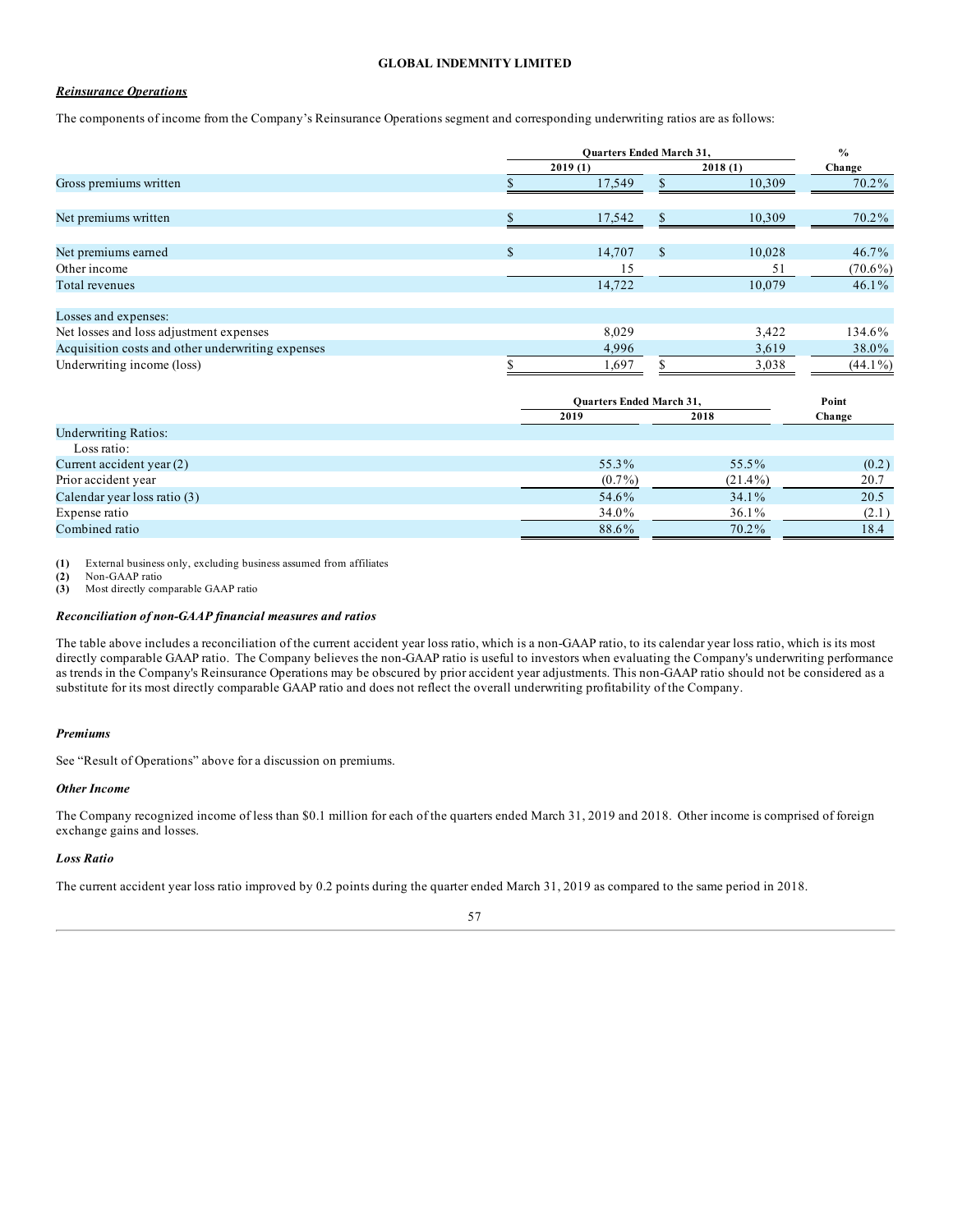The calendar year loss ratio for the quarter ended March 31, 2019 includes a decrease of \$0.1 million, or 0.7 percentage points, related to reserve development on prior accident years. The calendar year loss ratio for the quarter ended March 31, 2018 includes a decrease of \$2.1 million, or 21.4 percentage points, related to reserve development on prior accident years. Please see Note 6 of the notes to the consolidated financial statements in Item 1 of Part I of this report for further discussion on prior accident year development.

#### *Expense Ratio*

The expense ratio for the Company's Reinsurance Operations improved by 2.1 points from 36.1% for the quarter ended March 31, 2018 to 34.0% for the quarter ended March 31, 2019. The improvement in the expense ratio is primarily due to an increase in the net earned premiums as discussed above.

# **Unallocated Corporate Items**

### *Net Investment Income*

|                             | <b>Ouarters Ended March 31,</b> |       |  |        | $\frac{9}{6}$ |
|-----------------------------|---------------------------------|-------|--|--------|---------------|
| (Dollars in thousands)      |                                 | 2019  |  | 2018   | <b>Change</b> |
| Gross investment income (1) |                                 | 7.802 |  | 12.114 | $(35.6\%)$    |
| Investment expenses         |                                 | (583) |  | (710)  | $(17.9\%)$    |
| Net investment income       |                                 | 7.219 |  | 1.404  | $(36.7\%)$    |

#### **(1)** Excludes realized gains and losses

Gross investment income decreased by 35.6% for the quarter ended March 31, 2019 as compared to the same period in 2018. The decrease was primarily due to decreased returns from alternative investments.

Investment expenses decreased by 17.9% for the quarter ended March 31, 2019 as compared to the same period in 2018. The decrease for the quarter ended was primarily due to reduced investment management expenses during 2019.

At March 31, 2019, the Company held agency mortgage-backed securities with a market value of \$22.5 million. Excluding the agency mortgage-backed securities, the average duration of the Company's fixed maturities portfolio was 3.1 years as of March 31, 2019, compared with 3.2 years as of March 31, 2018. Including cash and short-term investments, the average duration of the Company's fixed maturities portfolio, excluding agency mortgage-backed securities, was 3.0 years as of March 31, 2019 and March 31, 2018. Changes in interest rates can cause principal payments on certain investments to extend or shorten which can impact duration. At March 31, 2019, the Company's embedded book yield on its fixed maturities, not including cash, was 3.2%, compared with 2.8% at March 31, 2018. The embedded book yield on the \$75.1 million of municipal bonds in the Company's portfolio, which includes \$74.4 million of taxable municipal bonds, was 3.4% at March 31, 2019, compared to an embedded book yield of 3.1% on the Company's municipal bond portfolio of \$95.4 million at March 31, 2018.

#### *Net Realized Investment Gains (Losses)*

The components of net realized investment gains (losses) for the quarters ended March 31, 2019 and 2018 were as follows:

|                                        |      | <b>Ouarters Ended March 31,</b> |  |         |  |  |  |
|----------------------------------------|------|---------------------------------|--|---------|--|--|--|
| (Dollars in thousands)                 | 2019 | 2018                            |  |         |  |  |  |
| Common stock                           | Φ    | 15.152                          |  | (4,374) |  |  |  |
| Fixed maturities                       |      | (298)                           |  | (93)    |  |  |  |
| Interest rate swap                     |      | (2,567)                         |  | 4,151   |  |  |  |
| Other than temporary impairment losses |      | (1,897                          |  |         |  |  |  |
| Net realized investment gains (losses) |      | 10.390                          |  | (316)   |  |  |  |

See Note 2 of the notes to the consolidated financial statements in Item 1 of Part I of this report for an analysis of total investment return on a pre-tax basis for the quarters ended March 31, 2019 and 2018.

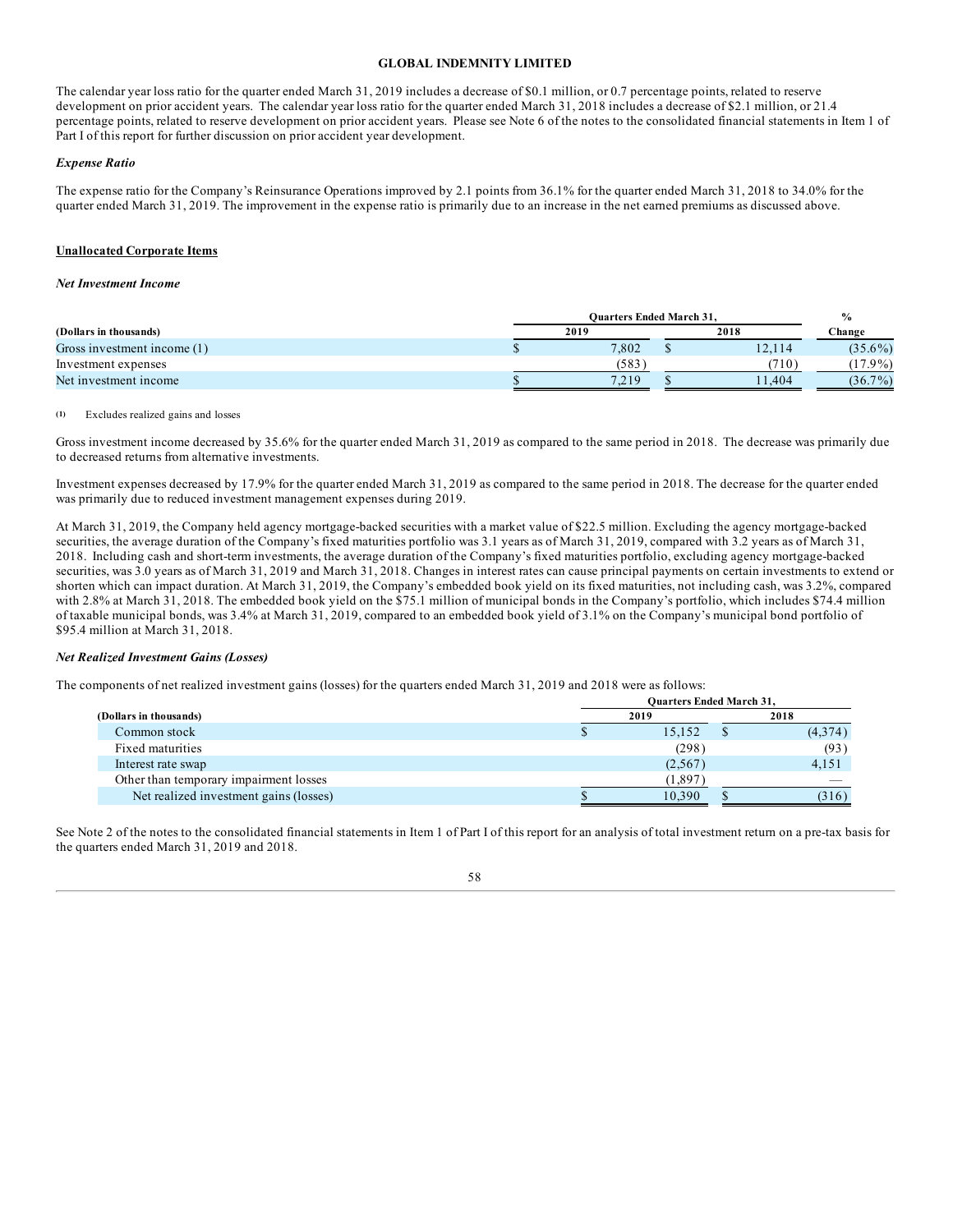#### *Corporate and Other Operating Expenses*

Corporate and other operating expenses consist of outside legal fees, other professional fees, directors' fees, management fees & advisory fees, salaries and benefits for holding company personnel, development costs for new products, and taxes incurred which are not directly related to operations. Corporate and other operating expenses were \$3.2 million and \$9.3 million during the quarters ended March 31, 2019 and 2018, respectively. The reduction in corporate expenses is primarily due to incurring a \$6.3 million advisory fee related to the co-obligor transaction during the quarter ended March 31, 2018.

# *Interest Expense*

Interest expense increased 3.3% during the quarter ended March 31, 2019 as compared to the same period in 2018. This increase is primarily due to higher interest rates on the Margin Borrowing Facility.

#### *Income Tax Expense / Benefit*

Income tax expense was \$4.3 million for the quarter ended March 31, 2019 compared with an income tax benefit of \$1.3 million for the quarter ended March 31, 2018. The increase in the income tax expense is primarily due to an increase in pretax income in the U.S.

See Note 5 of the notes to the consolidated financial statements in Item 1 of Part I of this report for a comparison of income tax between periods.

#### *Net Income*

The factors described above resulted in a net income of \$19.6 million and \$5.7 million for the quarters ended March 31, 2019 and 2018, respectively.

### **Liquidity and Capital Resources**

### *Sources and Uses of Funds*

Global Indemnity is a holding company. Its principal asset is its ownership of the shares of its direct and indirect subsidiaries, including those of its U.S. insurance companies: United National Insurance Company, Diamond State Insurance Company, Penn-America Insurance Company, Penn-Star Insurance Company, Penn-Patriot Insurance Company, and American Reliable Insurance Company; and its Reinsurance Operations: Global Indemnity Reinsurance.

Global Indemnity's short term and long term liquidity needs include the payment of corporate expenses, debt service payments, dividend payments to shareholders, and share repurchases. In order to meet their short term and long term needs, the Company's principal sources of cash includes dividends from subsidiaries, other permitted disbursements from its direct and indirect subsidiaries, reimbursement for equity awards granted to employees and intercompany borrowings. The principal sources of funds at these direct and indirect subsidiaries include underwriting operations, investment income, and proceeds from sales and redemptions of investments. Funds are used principally by these operating subsidiaries to pay claims and operating expenses, to make debt payments, fund margin requirements on interest rate swap agreements, to purchase investments, and to make dividend payments. In addition, the Company periodically reviews opportunities related to business acquisitions and as a result, liquidity may be needed in the future.

As of March 31, 2019, the Company also had future funding commitments of \$31.2 million related to investments. The timing of commitments related to investments is uncertain.

The future liquidity of Global Indemnity is dependent on the ability of its subsidiaries to pay dividends. Global Indemnity's U.S. insurance companies are restricted by statute as to the amount of dividends that they may pay without the prior approval of regulatory authorities. The dividend limitations imposed by state laws are based on the statutory financial results of each insurance company within the Insurance Operations that are determined by using statutory accounting practices that differ in various respects from accounting principles used in financial statements prepared in conformity with GAAP. See "Regulation - Statutory Accounting Principles" in Item 1 of Part I of the Company's 2018 Annual Report on Form 10-K. Key differences relate to, among other items, deferred acquisition costs, limitations on deferred income taxes, reserve calculation assumptions and surplus notes. See Note 19 of the notes to the consolidated financial statements in Item 8 of Part II of the Company's 2018 Annual Report on Form 10-K for further information on dividend limitations related to the U.S. Insurance Companies. The U.S. Insurance Companies did not declare or pay any dividends during the quarter ended March 31, 2019.

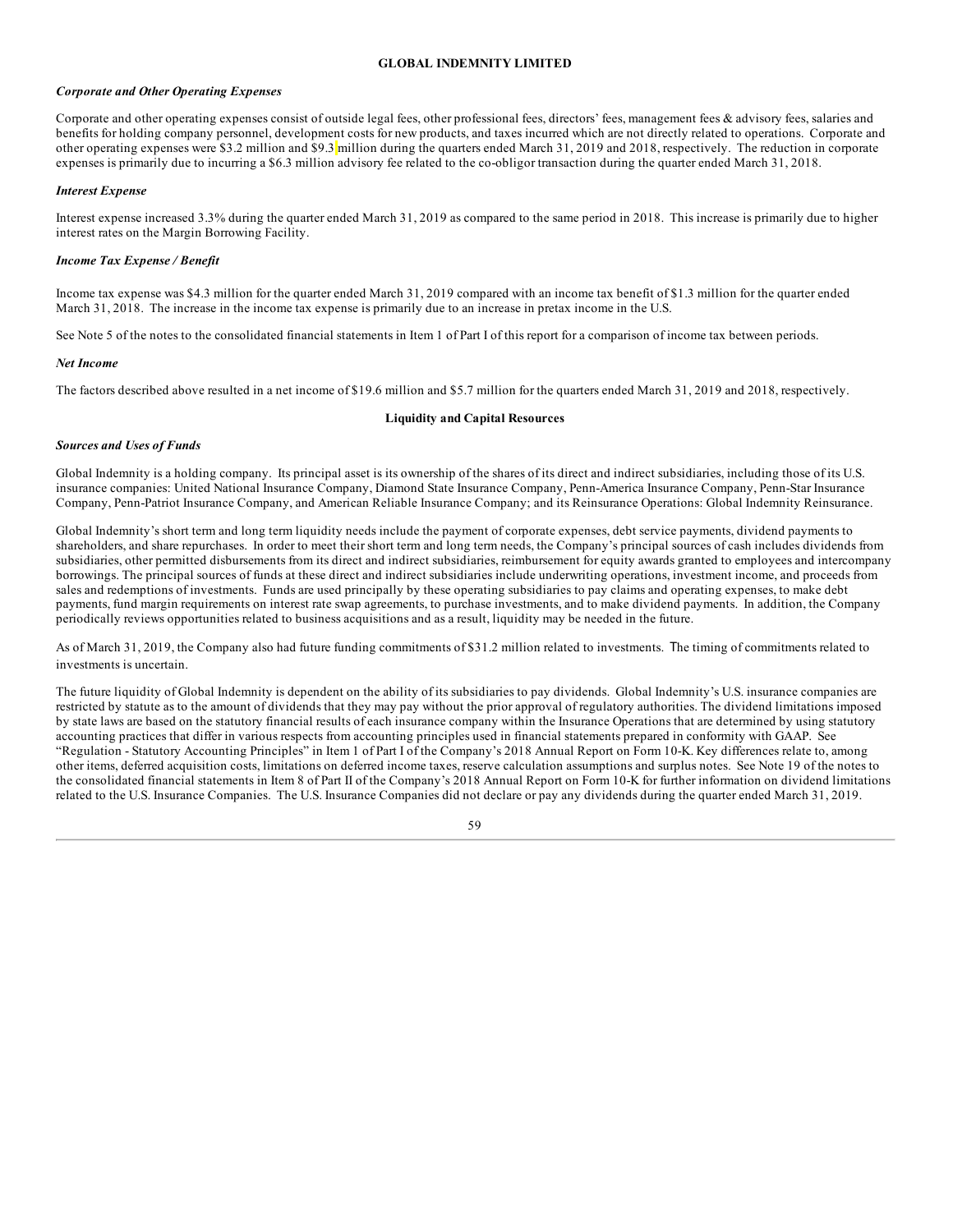For 2019, the Company believes that Global Indemnity Reinsurance, including distributions it could receive from its subsidiaries, should have sufficient liquidity and solvency to pay dividends. Global Indemnity Reinsurance is prohibited, without the approval of the Bermuda Monetary Authority ("BMA"), from reducing by 15% or more its total statutory capital as set out in its previous year's statutory financial statements, and any application for such approval must include such information as the BMA may require. See "Regulation—Bermuda Insurance Regulation" in Item 1 of Part I of the Company's 2018 Annual Report on Form 10-K. Global Indemnity Reinsurance did not declare or pay any dividends during the quarter ended March 31, 2019.

### *Cash Flows*

Sources of operating funds consist primarily of net premiums written and investment income. Funds are used primarily to pay claims and operating expenses and to purchase investments.

The Company's reconciliation of net income to cash provided by (used for) operations is generally influenced by the following:

- the fact that the Company collects premiums, net of commissions, in advance of losses paid;
- the timing of the Company's settlements with its reinsurers; and
- the timing of the Company's loss payments.

Net cash provided by (used for) operating activities was (\$23.2) million and \$41.2 million for the quarters ended March 31, 2019 and 2018, respectively. The decrease in operating cash flows of approximately \$64.4 million from the prior year was primarily a net result of the following items:

|                                                          | <b>Ouarters Ended March 31,</b> |           |               |           |        |           |
|----------------------------------------------------------|---------------------------------|-----------|---------------|-----------|--------|-----------|
| (Dollars in thousands)                                   |                                 | 2019      |               | 2018      | Change |           |
| Net premiums collected                                   |                                 | 123,872   | <sup>\$</sup> | 112,573   |        | 11,299    |
| Net losses paid                                          |                                 | (90,221)  |               | (68, 198) |        | (22, 023) |
| Underwriting and corporate expenses                      |                                 | (64, 423) |               | (61, 633) |        | (2,790)   |
| Recovery on loss indemnification (1)                     |                                 |           |               | 45,045    |        | (45, 045) |
| Net investment income                                    |                                 | 12.769    |               | 18,803    |        | (6,034)   |
| Net federal income taxes paid                            |                                 | (247)     |               | (570)     |        | 323       |
| Interest paid                                            |                                 | (4,940)   |               | (4,793)   |        | (147)     |
|                                                          |                                 |           |               |           |        |           |
| Net cash provided by (used for) operating activities (1) |                                 | (23,190)  |               | 41.227    |        | (64, 417) |

**(1)** Excludes a \$3.5 million payment related to a purchase price adjustment for American Reliable for the quarter ended March 31, 2018. This payment is included in the net cash used in investing activities on the Company's Consolidated Statement of Cash Flows for the quarter ended March 31, 2018. The recovery on loss indemnification, net of the purchase price adjustment, is \$41.5 million. For additional information on the loss indemnification, please see Note 6 of the notes to the consolidated financial statements in Item 1 of Part I of this report.

See the consolidated statement of cash flows in the consolidated financial statements in Item 1 of Part I of this report for details concerning the Company's investing and financing activities.

# *Liquidity*

On February 10, 2019, the Board of Directors approved a dividend payment of \$0.25 per ordinary share to all shareholders of record on the close of business on March 22, 2019. Dividends of \$3.5 million were paid on March 29, 2019.

Other than the item discussed in the preceding paragraph, there have been no material changes to the Company's liquidity during the quarter ended March 31, 2019. Please see Item 7 of Part II in the Company's 2018 Annual Report on Form 10-K for information regarding the Company's liquidity.

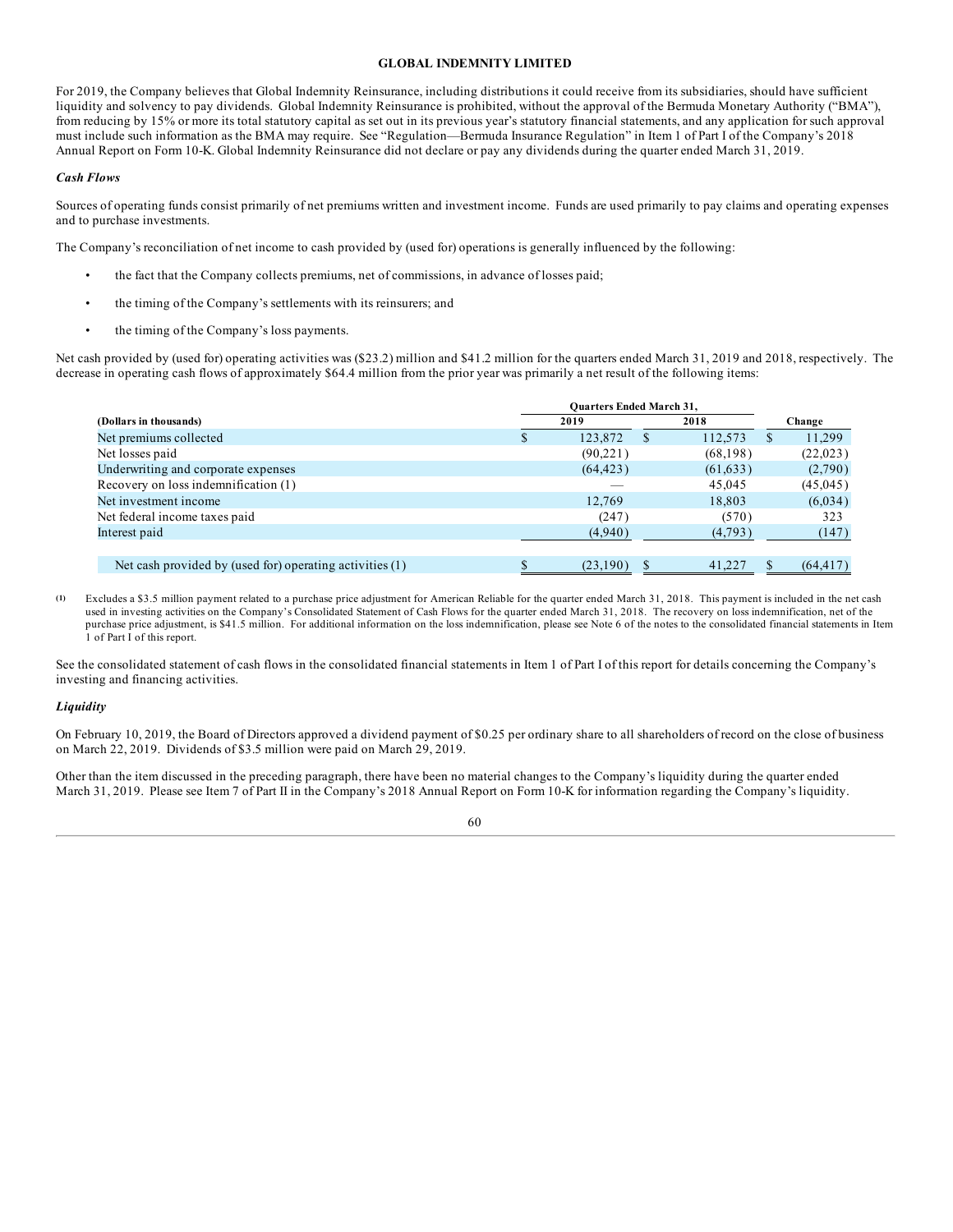### <span id="page-60-0"></span>*Capital Resources*

There have been no material changes to the Company's capital resources during the quarter ended March 31, 2019. Please see Item 7 of Part II in the Company's 2018 Annual Report on Form 10-K for information regarding the Company's capital resources.

#### **Off Balance Sheet Arrangements**

The Company has no off balance sheet arrangements.

#### **Cautionary Note Regarding Forward-Looking Statements**

Some of the statements under "Management's Discussion and Analysis of Financial Condition and Results of Operations" and elsewhere in this report may include forward-looking statements within the meaning of Section 21E of the Security Exchange Act of 1934, as amended, that reflect the Company's current views with respect to future events and financial performance. Forward-looking statements are statements that are not historical facts. These statements can be identified by the use of forward-looking terminology such as "believe," "expect," "may," "will," "should," "project," "plan," "seek," "intend," or "anticipate" or the negative thereof or comparable terminology, and include discussions of strategy, financial projections and estimates and their underlying assumptions, statements regarding plans, objectives, expectations or consequences of identified transactions or natural disasters, and statements about the future performance, operations, products and services of the companies.

The Company's business and operations are and will be subject to a variety of risks, uncertainties and other factors. Consequently, actual results and experience may materially differ from those contained in any forward-looking statements. See "Risk Factors" in Item 1A of Part I in the Company's 2018 Annual Report on Form 10-K for risks, uncertainties and other factors that could cause actual results and experience to differ from those projected. The Company's forward-looking statements speak only as of the date of this report or as of the date they were made. The Company undertakes no obligation to publicly update or review any forward-looking statement, whether as a result of new information, future developments or otherwise.

#### **Item 3. QUANTITATIVE AND QUALITATIVE DISCLOSURES ABOUT MARKET RISK**

For the quarter ending March 31, 2019, Global equities (+12.4%) surged to their best quarterly return since September 2009. Markets were buoyed by productive trade negotiations between the US and China, and by dovish rhetoric and policy actions from the major central banks. Brexit remained a key area of concern, with the British Parliament rejecting Prime Minister Theresa May's deal for the third time, leaving the future relationship between the UK and European Union (EU) clouded in uncertainty. On the monetary front, the European Central Bank (ECB) surprised markets by pushing back interest-rate hikes, slashing its growth forecast, and announcing an extended liquidity policy. The US Federal Reserve (Fed) left short-term interest rates unchanged, indicating that rates will likely remain stable in 2019.

Global fixed income sectors generated positive returns in the first quarter. Sovereign yields declined sharply across most markets amid more dovish central bank policy actions and rhetoric, and concerns about deteriorating global growth. Corporate bonds rebounded strongly during the quarter, benefiting from falling government bond yields and tighter spreads. The US dollar ended mixed as dovish monetary policy balanced global growth anxieties, and the British pound rebounded as fears of a hard Brexit abated.

The Company's investment grade fixed income portfolio continues to maintain high quality with an A+ average rating and a duration of 3.0 years. Portfolio purchases were focused within investment grade credit, MBS and CMBS. These purchases were funded primarily through sales of ABS and investment grade credit, as well as maturities and paydowns. During the first quarter, the portfolio's allocation to investment grade credit and CMBS increased as well as a marginal increase to our allocation in MBS, while our exposure to taxable municipals slightly decreased. There have been no other material changes to the Company's market risk since December 31, 2018. Please see Item 7A of Part II in the Company's 2018 Annual Report on Form 10-K for information regarding the Company's market risk.

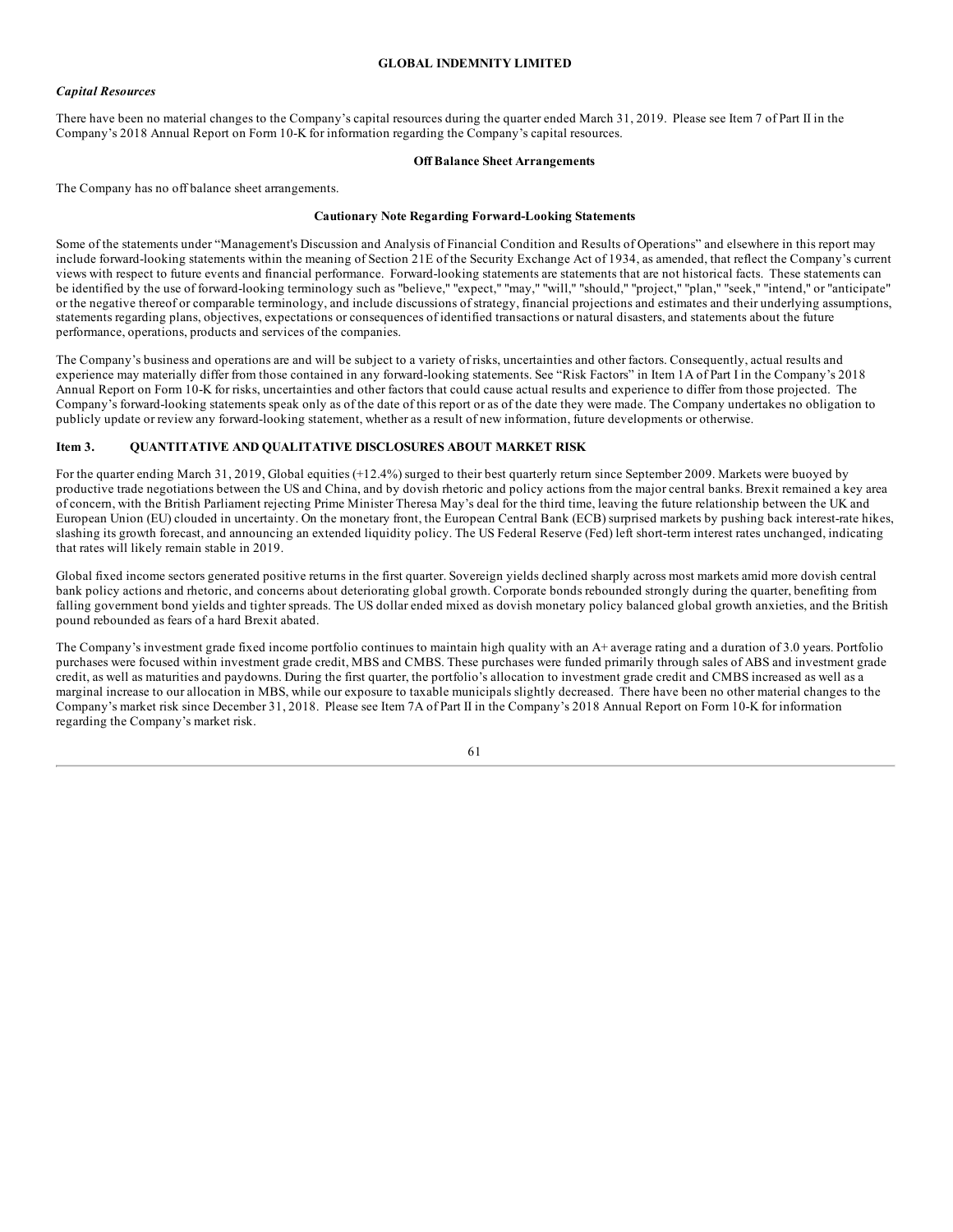# <span id="page-61-0"></span>**Item 4. CONTROLS AND PROCEDURES**

#### **Evaluation of Disclosure Controls and Procedures**

The Company maintains disclosure controls and procedures (as that term is defined in Rules 13a-15(e) and 15d-15(e) under the Securities Exchange Act of 1934, as amended (the "Exchange Act")) that are designed to ensure that information required to be disclosed in the Company's reports under the Exchange Act is recorded, processed, summarized and reported within the time periods specified in the Securities and Exchange Commission's rules and forms, and that such information is accumulated and communicated to the Company's management, including its Chief Executive Officer and Chief Financial Officer, as appropriate, to allow timely decisions regarding required disclosures. Any controls and procedures, no matter how well designed and operated, can provide only reasonable assurance of achieving the desired control objectives. The Company's management, with the participation of the Company's Chief Executive Officer and Chief Financial Officer, has evaluated the effectiveness of the design and operation of the Company's disclosure controls and procedures as of March 31, 2019. Based upon that evaluation, and subject to the foregoing, the Company's Chief Executive Officer and Chief Financial Officer concluded that, as of March 31, 2019, the design and operation of the Company's disclosure controls and procedures were effective to accomplish their objectives at the reasonable assurance level.

### **Changes in Internal Control over Financial Reporting**

There have been no changes in the Company's internal controls over financial reporting that occurred during the quarter ended March 31, 2019 that have materially affected, or are reasonably likely to materially affect, the Company's internal controls over financial reporting.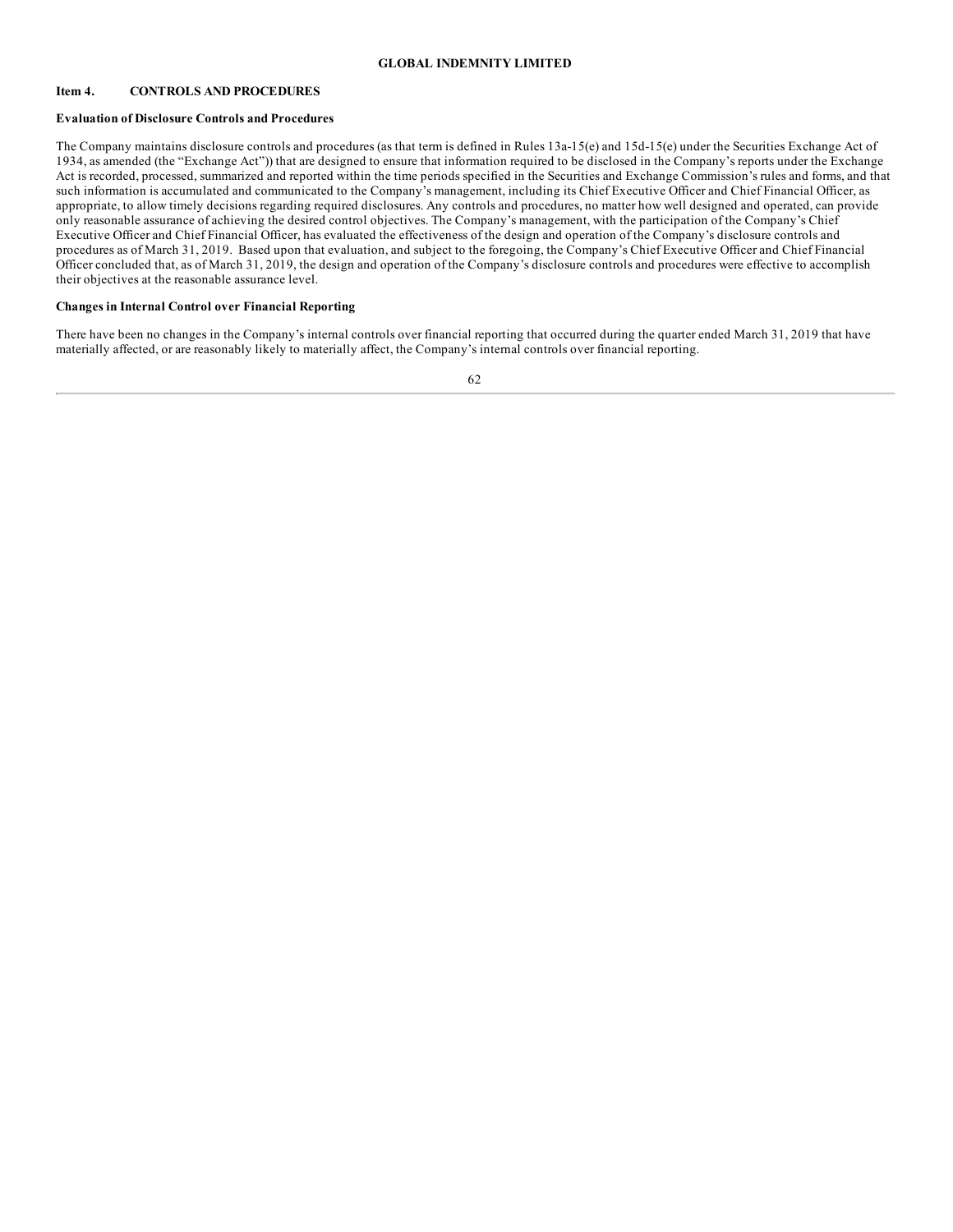# **GLOBAL INDEMNITY LIMITED PART II-OTHER INFORMATION**

### <span id="page-62-0"></span>**Item 1. Legal Proceedings**

The Company is, from time to time, involved in various legal proceedings in the ordinary course of business. The Company maintains insurance and reinsurance coverage for risks in amounts that it considers adequate. However, there can be no assurance that the insurance and reinsurance coverage that the Company maintains is sufficient or will be available in adequate amounts or at a reasonable cost. The Company does not believe that the resolution of any currently pending legal proceedings, either individually or taken as a whole, will have a material adverse effect on its business, results of operations, cash flows, or financial condition.

There is a greater potential for disputes with reinsurers who are in runoff. Some of the Company's reinsurers' have operations that are in runoff, and therefore, the Company closely monitors those relationships. The Company anticipates that, similar to the rest of the insurance and reinsurance industry, it will continue to be subject to litigation and arbitration proceedings in the ordinary course of business.

### **Item 1A. Risk Factors**

The Company's results of operations and financial condition are subject to numerous risks and uncertainties described in Item 1A of Part I in the Company's 2018 Annual Report on Form 10-K, filed with the SEC on March 14, 2019. The risk factors identified therein have not materially changed.

# **Item 2. Unregistered Sales of Equity Securities and Use of Proceeds**

The Company's Share Incentive Plan allows employees to surrender the Company's A ordinary shares as payment for the tax liability incurred upon the vesting of restricted stock. There were 27,028 shares surrendered by the Company's employees

during the quarter ended March 31, 2019. All A ordinary shares surrendered by the employees by the Company are held as treasury stock and recorded at cost until formally retired.

| Item 3. | <b>Defaults upon Senior Securities</b> |
|---------|----------------------------------------|
| None.   |                                        |

**Item 4. Mine Safety Disclosures**

None.

**Item 5. Other Information**

None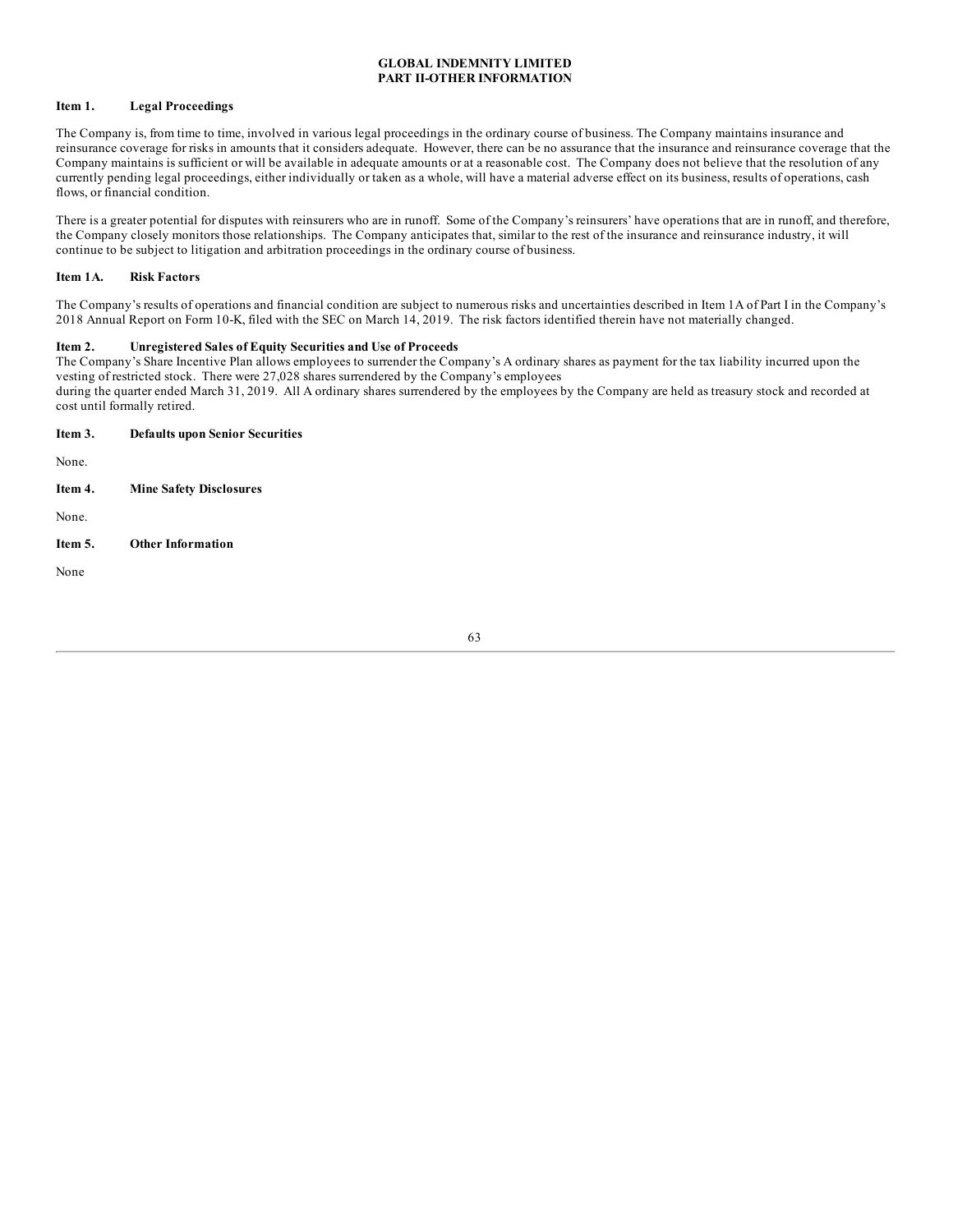# <span id="page-63-0"></span>**Item 6. Exhibits**

# **GLOBAL INDEMNITY LIMITED**

| $31.1+$  | Certification of Chief Executive Officer pursuant to Rule $13a-14$ (a) / $15d-14$ (a) of the Securities Exchange Act of 1934, as amended, as<br>adopted pursuant to Section 302 of the Sarbanes-Oxley Act of 2002.                                                                                                                                                                                                                                                                                                                                                                                                                                                                                                   |
|----------|----------------------------------------------------------------------------------------------------------------------------------------------------------------------------------------------------------------------------------------------------------------------------------------------------------------------------------------------------------------------------------------------------------------------------------------------------------------------------------------------------------------------------------------------------------------------------------------------------------------------------------------------------------------------------------------------------------------------|
| $31.2+$  | Certification of Chief Financial Officer pursuant to Rule 13a-14 (a) / 15d-14 (a) of the Securities Exchange Act of 1934, as amended, as<br>adopted pursuant to Section 302 of the Sarbanes-Oxley Act of 2002.                                                                                                                                                                                                                                                                                                                                                                                                                                                                                                       |
| $32.1+$  | Certification of Chief Executive Officer pursuant to 18 U.S.C. Section 1350, as adopted pursuant to Section 906 of the Sarbanes-Oxley Act of<br>2002.                                                                                                                                                                                                                                                                                                                                                                                                                                                                                                                                                                |
| $32.2+$  | Certification of Chief Financial Officer pursuant to 18 U.S.C. Section 1350, as adopted pursuant to Section 906 of the Sarbanes-Oxley Act of<br>2002.                                                                                                                                                                                                                                                                                                                                                                                                                                                                                                                                                                |
| $101.1+$ | The following financial information from Global Indemnity Limited's Quarterly Report on Form 10-Q for the quarter ended March 31, 2019<br>formatted in XBRL: (i) Consolidated Balance Sheets as of March 31, 2019 and December 31, 2018; (ii) Consolidated Statements of<br>Operations for the quarters ended March 31, 2019 and 2018; (iii) Consolidated Statements of Comprehensive Income for the quarters ended<br>March 31, 2019 and 2018; (iv) Consolidated Statements of Changes in Shareholders' Equity for the quarters ended March 31, 2019 and<br>2018; (v) Consolidated Statements of Cash Flows for the quarters ended March 31, 2019 and 2018; and (vi) Notes to Consolidated Financial<br>Statements. |
| $^{+}$   | Filed or furnished herewith, as applicable.                                                                                                                                                                                                                                                                                                                                                                                                                                                                                                                                                                                                                                                                          |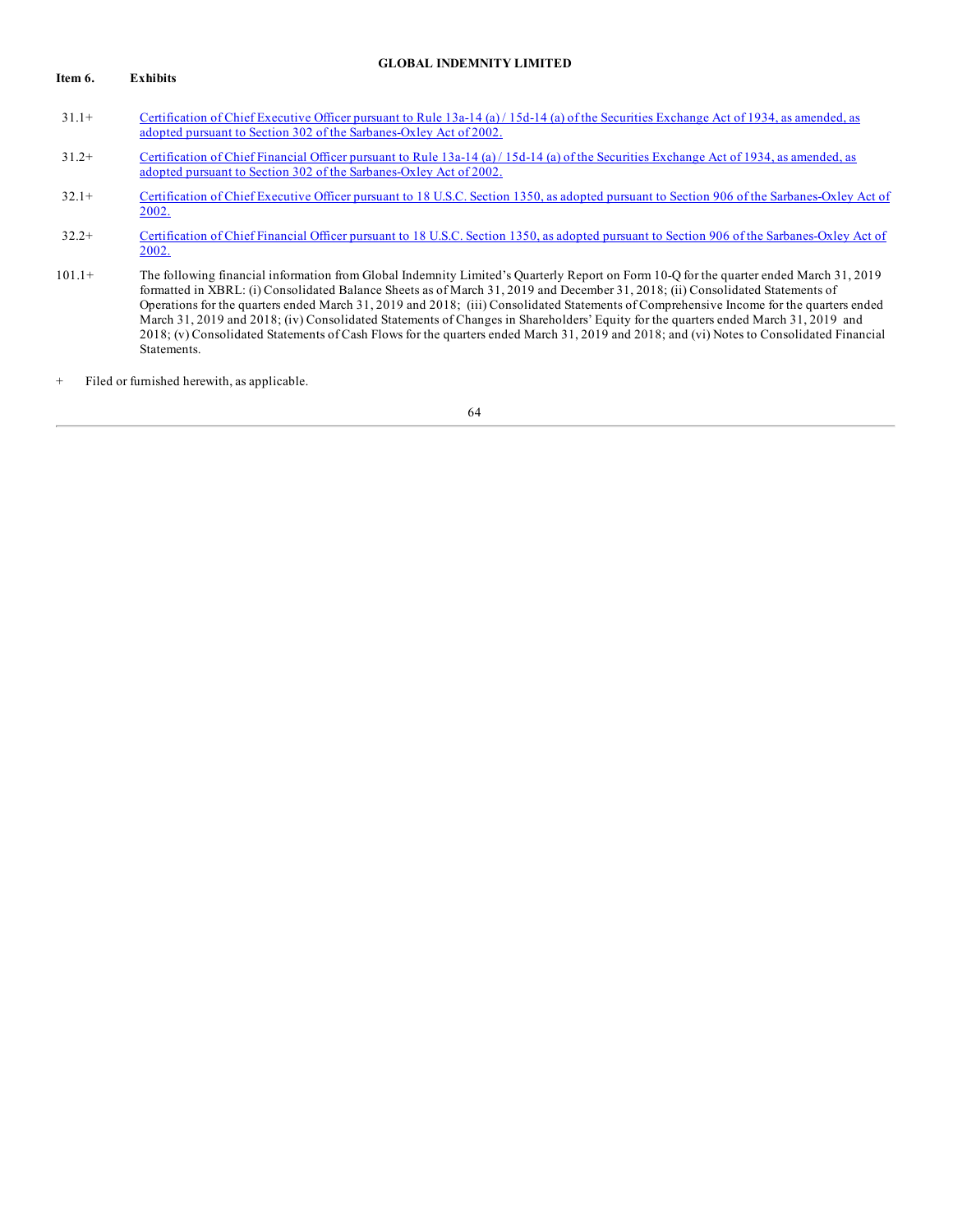# **GLOBAL INDEMNITY LIMITED SIGNATURE**

<span id="page-64-0"></span>Pursuant to the requirements of the Securities Exchange Act of 1934, the registrant has duly caused this report to be signed on its behalf by the undersigned, thereunto duly authorized.

> GLOBAL INDEMNITY LIMITED Registrant

May 10, 2019 By: /s/ Thomas M. McGeehan<br>Date: May 10, 2019 By: /s/ Thomas M. McGeehan<br>Thomas M. McGeehan Date: May 10, 2019

Chief Financial Officer (Authorized Signatory and Principal Financial and Accounting Officer)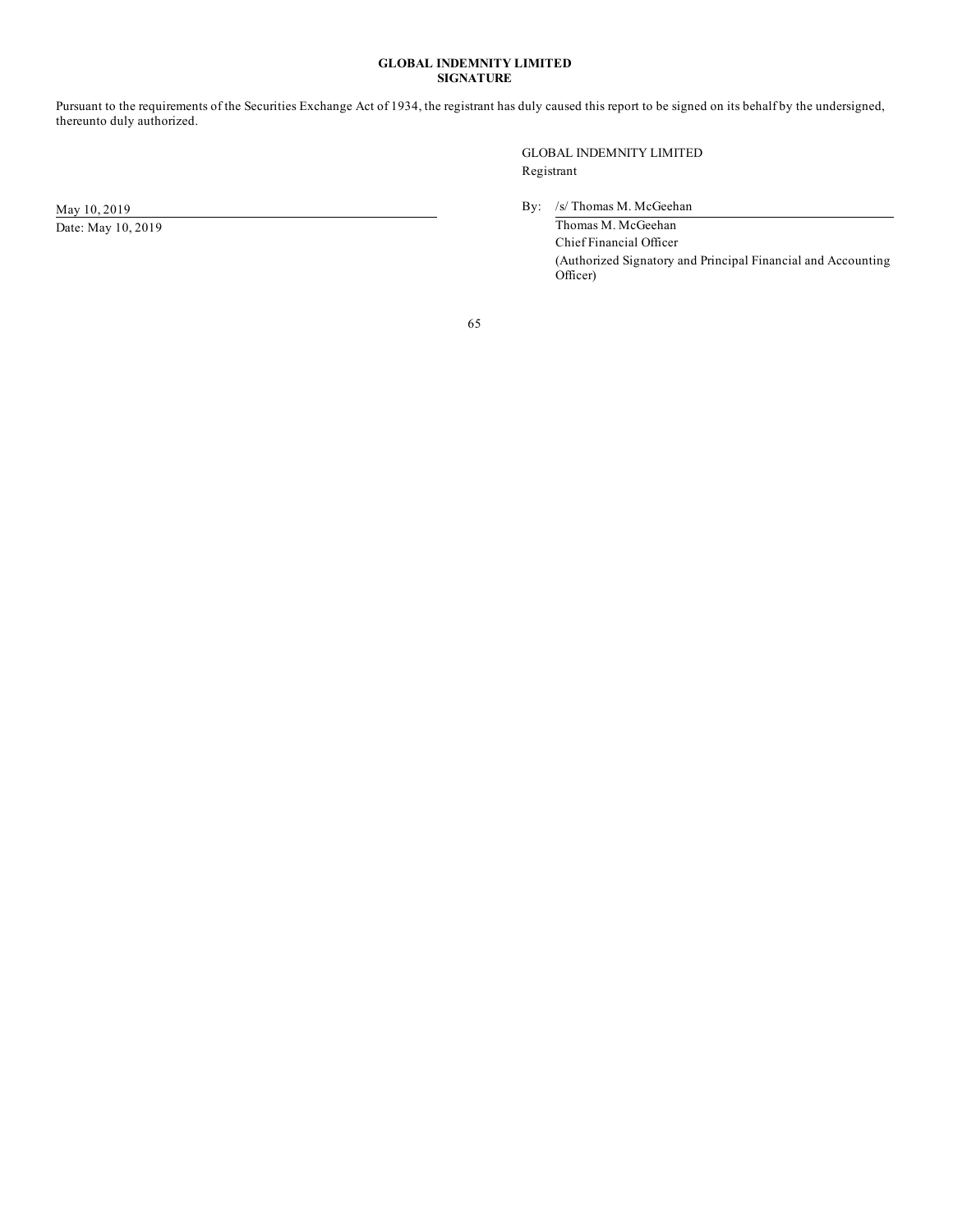# **CERTIFICATION PURSUANT TO RULE 13a-14(a)/15d-14(a), AS ADOPTED PURSUANT TO SECTION 302 OF THE SARBANES-OXLEY ACT OF 2002**

<span id="page-65-0"></span>I, Cynthia Y. Valko, certify that:

- 1. I have reviewed this Quarterly Report on Form 10-Q of Global Indemnity Limited;
- 2. Based on my knowledge, this Quarterly Report does not contain any untrue statement of a material fact or omit to state a material fact necessary to make the statements made, in light of the circumstances under which such statements were made, not misleading with respect to the period covered by this Quarterly Report;
- 3. Based on my knowledge, the financial statements, and other financial information included in this Quarterly Report, fairly present in all material respects the financial condition, results of operations and cash flows of the registrant as of, and for, the periods presented in this Quarterly Report;
- 4. The registrant's other certifying officers and I are responsible for establishing and maintaining disclosure controls and procedures (as defined in Exchange Act Rules 13a-15(e) and 15d-15(e)) and internal control over financial reporting (as defined in Exchange Act Rules 13a-15(f) and 15d-15(f)) for the registrant and have:
	- a) Designed such disclosure controls and procedures, or caused such disclosure controls and procedures to be designed under our supervision, to ensure that material information relating to the registrant, including its consolidated subsidiaries, is made known to us by others within those entities, particularly during the period in which this Quarterly Report is being prepared;
	- b) Designed such internal control over financial reporting, or caused such internal control over financial reporting to be designed under our supervision, to provide reasonable assurance regarding the reliability of financial reporting and the preparation of financial statements for external purposes in accordance with generally accepted accounting principles;
	- c) Evaluated the effectiveness of the registrant's disclosure controls and procedures and presented in this report our conclusions about the effectiveness of the disclosure controls and procedures, as of the end of the period covered by this Quarterly Report based on such evaluation; and
	- d) Disclosed in this Quarterly Report any change in the registrant's internal control over financial reporting that occurred during the registrant's most recent fiscal quarter (the registrant's fourth fiscal quarter in the case of an annual report) that has materially affected, or is reasonably likely to materially affect, the registrant's internal control over financial reporting; and
- 5. The registrant's other certifying officers and I have disclosed, based on our most recent evaluation of internal control over financial reporting, to the registrant's independent registered public accounting firm and the audit committee of the registrant's board of directors (or persons performing the equivalent functions):
	- a) All significant deficiencies and material weaknesses in the design or operation of internal control over financial reporting which are reasonably likely to adversely affect the registrant's ability to record, process, summarize and report financial information; and
	- b) Any fraud, whether or not material, that involves management or other employees who have a significant role in the registrant's internal control over financial reporting.

Dated: May 10, 2019

/s/ Cynthia Y. Valko Cynthia Y. Valko Chief Executive Officer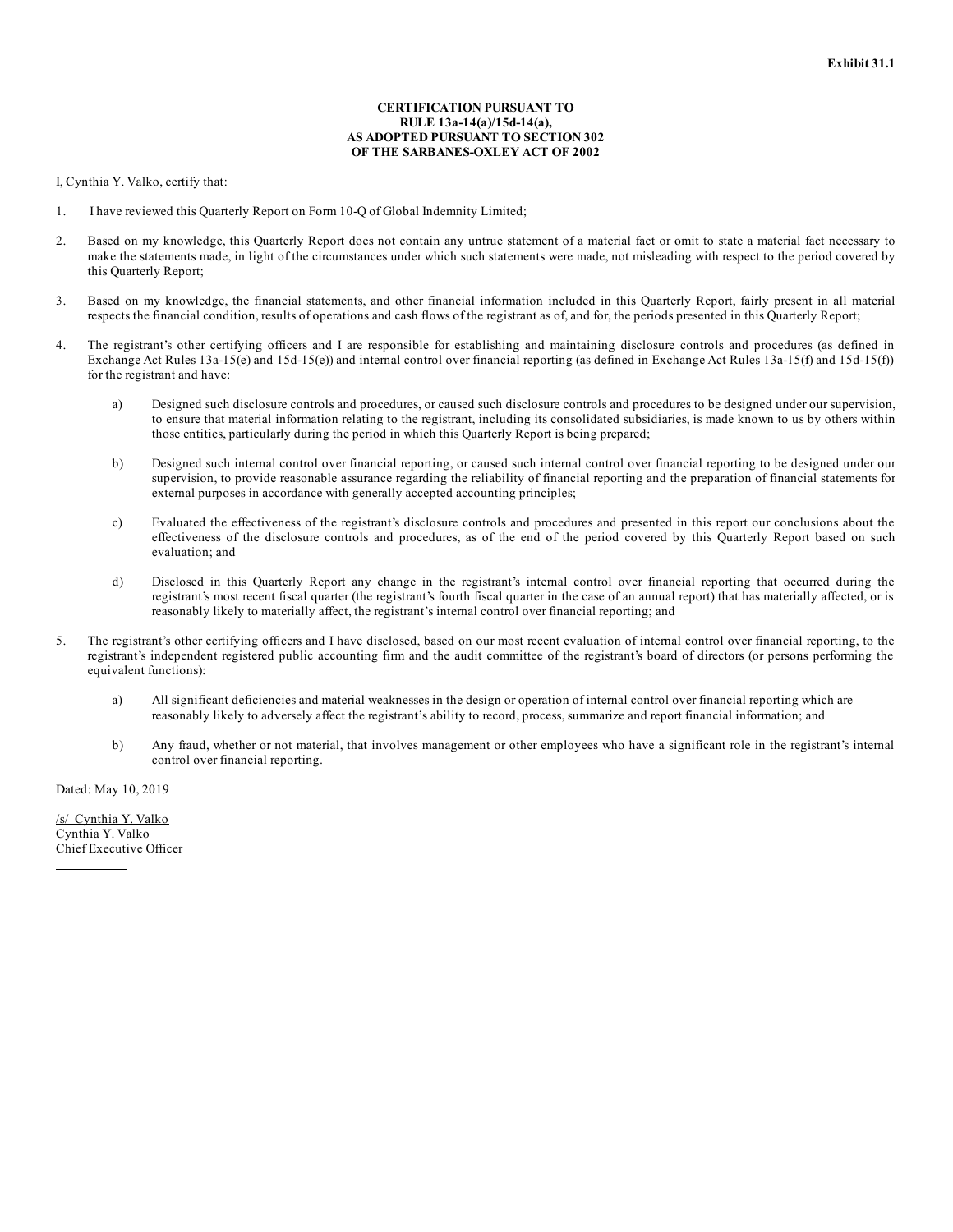# **CERTIFICATION PURSUANT TO RULE 13a-14(a)/15d-14(a), AS ADOPTED PURSUANT TO SECTION 302 OF THE SARBANES-OXLEY ACT OF 2002**

<span id="page-66-0"></span>I, Thomas M. McGeehan, certify that:

- 1. I have reviewed this Quarterly Report on Form 10-Q of Global Indemnity Limited;
- 2. Based on my knowledge, this Quarterly Report does not contain any untrue statement of a material fact or omit to state a material fact necessary to make the statements made, in light of the circumstances under which such statements were made, not misleading with respect to the period covered by this Quarterly Report;
- 3. Based on my knowledge, the financial statements, and other financial information included in this Quarterly Report, fairly present in all material respects the financial condition, results of operations and cash flows of the registrant as of, and for, the periods presented in this Quarterly Report;
- 4. The registrant's other certifying officers and I are responsible for establishing and maintaining disclosure controls and procedures (as defined in Exchange Act Rules 13a-15(e) and 15d-15(e)) and internal control over financial reporting (as defined in Exchange Act Rules 13a-15(f) and 15d-15(f)) for the registrant and have:
	- a) Designed such disclosure controls and procedures, or caused such disclosure controls and procedures to be designed under our supervision, to ensure that material information relating to the registrant, including its consolidated subsidiaries, is made known to us by others within those entities, particularly during the period in which this Quarterly Report is being prepared;
	- b) Designed such internal control over financial reporting, or caused such internal control over financial reporting to be designed under our supervision, to provide reasonable assurance regarding the reliability of financial reporting and the preparation of financial statements for external purposes in accordance with generally accepted accounting principles;
	- c) Evaluated the effectiveness of the registrant's disclosure controls and procedures and presented in this report our conclusions about the effectiveness of the disclosure controls and procedures, as of the end of the period covered by this Quarterly Report based on such evaluation; and
	- d) Disclosed in this Quarterly Report any change in the registrant's internal control over financial reporting that occurred during the registrant's most recent fiscal quarter (the registrant's fourth fiscal quarter in the case of an annual report) that has materially affected, or is reasonably likely to materially affect, the registrant's internal control over financial reporting; and
- 5. The registrant's other certifying officers and I have disclosed, based on our most recent evaluation of internal control over financial reporting, to the registrant's independent registered public accounting firm and the audit committee of the registrant's board of directors (or persons performing the equivalent functions):
	- a) All significant deficiencies and material weaknesses in the design or operation of internal control over financial reporting which are reasonably likely to adversely affect the registrant's ability to record, process, summarize and report financial information; and
	- b) Any fraud, whether or not material, that involves management or other employees who have a significant role in the registrant's internal control over financial reporting.

Dated: May 10, 2019

/s/ Thomas M. McGeehan Thomas M. McGeehan Chief Financial Officer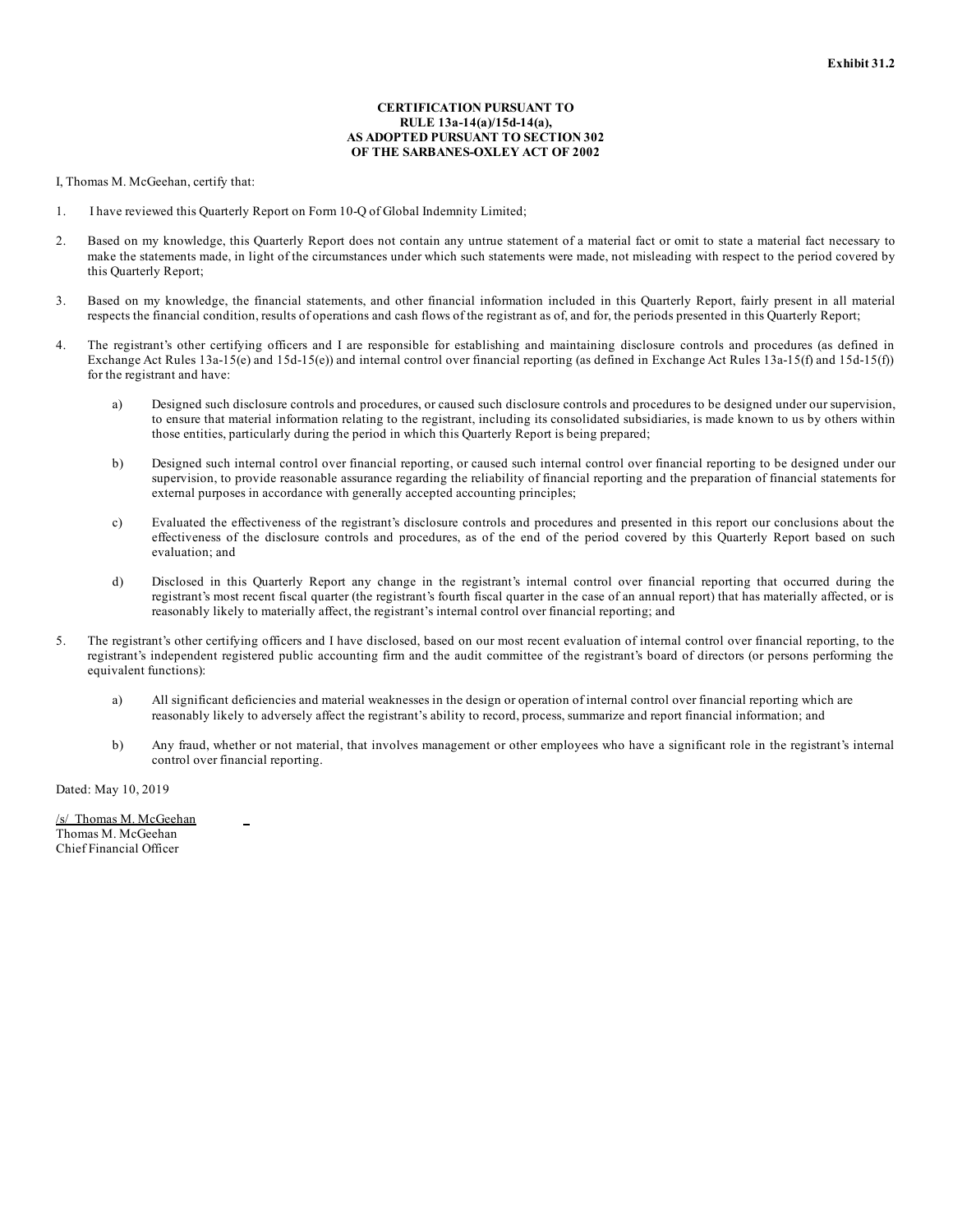# **CERTIFICATION PURSUANT TO 18 U.S.C. SECTION 1350, AS ADOPTED PURSUANT TO SECTION 906 OF THE SARBANES-OXLEY ACT OF 2002**

<span id="page-67-0"></span>In connection with the Quarterly Report of Global Indemnity Limited (the "Company") on Form 10-Q for the quarterly period ended March 31, 2019, as filed with the Securities and Exchange Commission on the date hereof (the "Report"), I, Cynthia Y. Valko, certify, pursuant to 18 U.S.C. section 1350, as adopted pursuant to section 906 of the Sarbanes-Oxley Act of 2002, that to the best of my knowledge:

- (1) The Report fully complies with the requirements of Section 13(a) or 15(d) of the Securities Exchange Act of 1934; and
- (2) The information contained in the Report fairly presents, in all material respects, the financial condition and results of operations of the Company.

Dated: May 10, 2019

/s/ Cynthia Y. Valko Cynthia Y. Valko Chief Executive Officer